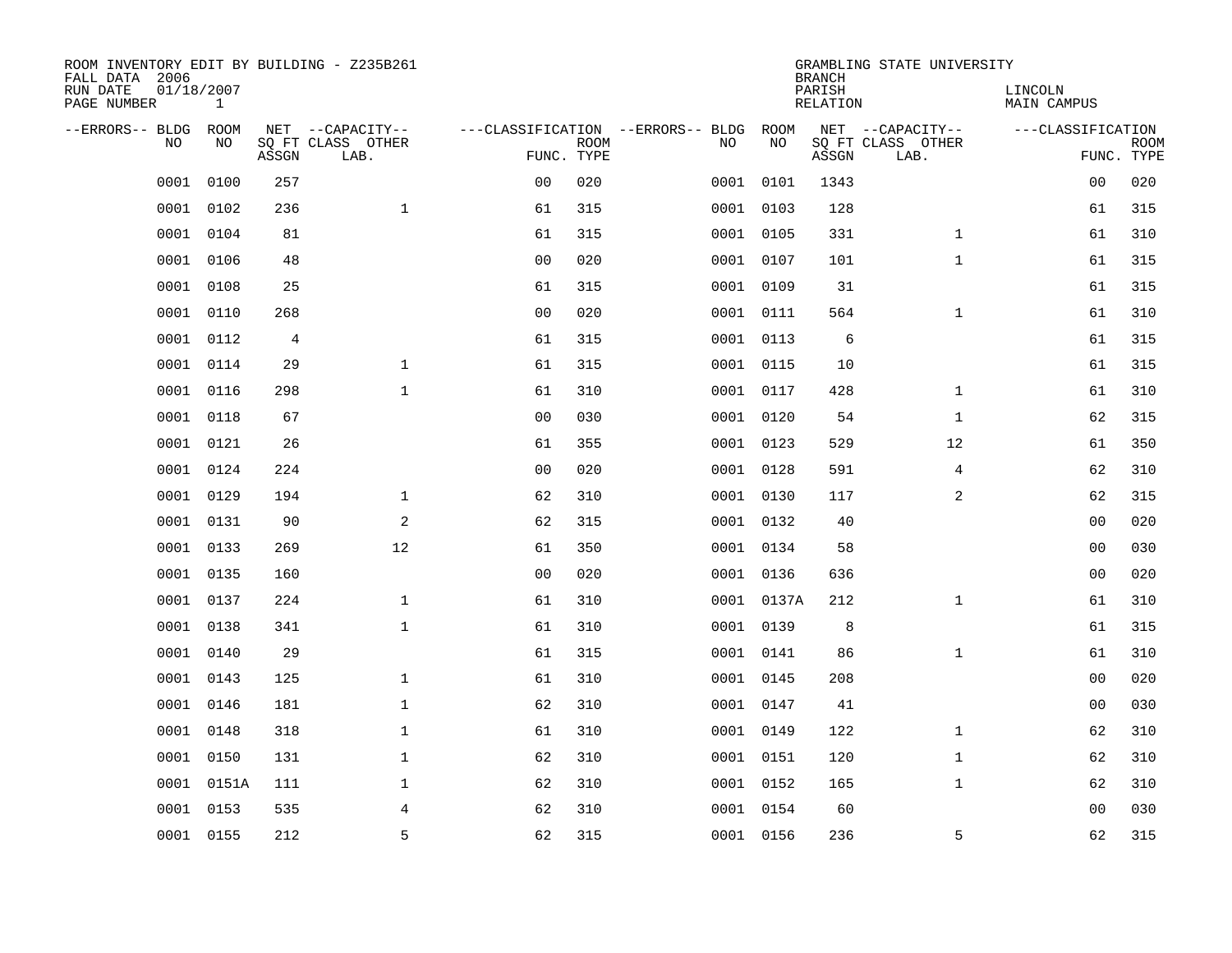| ROOM INVENTORY EDIT BY BUILDING - Z235B261<br>FALL DATA 2006 |                 |       |                           |                |             |                                   |            | <b>BRANCH</b>             | GRAMBLING STATE UNIVERSITY |                               |                           |
|--------------------------------------------------------------|-----------------|-------|---------------------------|----------------|-------------|-----------------------------------|------------|---------------------------|----------------------------|-------------------------------|---------------------------|
| RUN DATE<br>PAGE NUMBER                                      | 01/18/2007<br>2 |       |                           |                |             |                                   |            | PARISH<br><b>RELATION</b> |                            | LINCOLN<br><b>MAIN CAMPUS</b> |                           |
| --ERRORS-- BLDG                                              | ROOM            |       | NET --CAPACITY--          |                |             | ---CLASSIFICATION --ERRORS-- BLDG | ROOM       |                           | NET --CAPACITY--           | ---CLASSIFICATION             |                           |
| NO.                                                          | NO              | ASSGN | SQ FT CLASS OTHER<br>LAB. | FUNC. TYPE     | <b>ROOM</b> | NO                                | NO         | ASSGN                     | SQ FT CLASS OTHER<br>LAB.  |                               | <b>ROOM</b><br>FUNC. TYPE |
| 0001                                                         | 0157            | 247   | 2                         | 62             | 310         |                                   | 0001 0157A | 37                        |                            | 00                            | 020                       |
| 0001                                                         | 0158            | 144   | $\mathbf 1$               | 62             | 310         |                                   | 0001 0159  | 43                        |                            | 00                            | 010                       |
| 0001                                                         | 0160            | 222   |                           | 0 <sub>0</sub> | 020         |                                   | 0001 0161  | 174                       | $\mathbf{1}$               | 62                            | 310                       |
| 0001                                                         | 0162            | 90    | $\mathbf{1}$              | 62             | 310         |                                   | 0001 0163  | 58                        |                            | 0 <sub>0</sub>                | 030                       |
| 0001                                                         | 0164            | 36    |                           | 62             | 315         |                                   | 0001 0165  | 8                         |                            | 62                            | 315                       |
| 0001                                                         | 0166            | 132   | 2                         | 62             | 310         |                                   | 0001 0167  | 36                        |                            | 62                            | 315                       |
| 0001                                                         | 0168            | 182   | $\mathbf{1}$              | 62             | 310         |                                   | 0001 0169  | 18                        |                            | 62                            | 315                       |
| 0001                                                         | 0169A           | 13    |                           | 62             | 315         |                                   | 0001 0170  | 181                       | 2                          | 62                            | 310                       |
| 0001                                                         | 0172            | 38    |                           | 62             | 315         |                                   | 0001 0173  | 41                        |                            | 62                            | 315                       |
| 0001                                                         | 0174            | 590   | 7                         | 62             | 310         |                                   | 0001 0175  | 93                        | $\mathbf{1}$               | 62                            | 310                       |
| 0001                                                         | 0176            | 93    | $\mathbf{1}$              | 62             | 310         |                                   | 0001 0177  | 311                       | 2                          | 62                            | 310                       |
| 0001                                                         | 0178            | 112   | $\mathbf{1}$              | 62             | 310         |                                   | 0001 0179  | 67                        |                            | 62                            | 315                       |
| 0001                                                         | 0180            | 448   |                           | 0 <sub>0</sub> | 020         | 0001                              | 0201       | 1241                      |                            | 0 <sub>0</sub>                | 020                       |
| 0001                                                         | 0202            | 163   |                           | 0 <sub>0</sub> | 020         | 0001                              | 0203       | 160                       |                            | 00                            | 020                       |
| 0001                                                         | 0205            | 156   | $\mathbf 1$               | 62             | 310         | 0001                              | 0205A      | 5                         |                            | 62                            | 315                       |
| 0001                                                         | 0206            | 360   | $\mathbf{1}$              | 62             | 310         |                                   | 0001 0206A | $\overline{7}$            |                            | 62                            | 315                       |
| 0001                                                         | 0207            | 224   | 5                         | 62             | 315         | 0001                              | 0207A      | 25                        |                            | 0 <sub>0</sub>                | 020                       |
| 0001                                                         | 0208            | 180   | 5                         | 62             | 315         |                                   | 0001 0208A | 28                        |                            | 0 <sub>0</sub>                | 020                       |
| 0001                                                         | 0209            | 42    |                           | 0 <sub>0</sub> | 010         |                                   | 0001 0210  | 252                       | 2                          | 54                            | 310                       |
| 0001                                                         | 0210A           | 5     |                           | 54             | 315         |                                   | 0001 0211  | 143                       | $\mathbf{1}$               | 54                            | 310                       |
| 0001                                                         | 0212            | 130   | $\mathbf 1$               | 54             | 310         |                                   | 0001 0213  | 70                        |                            | 00                            | 030                       |
| 0001                                                         | 0214            | 192   | $\mathbf 1$               | 54             | 310         |                                   | 0001 0214A | 11                        |                            | 54                            | 315                       |
| 0001                                                         | 0215            | 233   | $\mathbf 1$               | 54             | 310         |                                   | 0001 0216  | 348                       | 4                          | 54                            | 315                       |
| 0001                                                         | 0216A           | 71    | $\mathbf 1$               | 54             | 310         |                                   | 0001 0216B | 87                        | $\mathbf{1}$               | 54                            | 310                       |
| 0001                                                         | 0216C           | 92    | $\mathbf 1$               | 54             | 310         |                                   | 0001 0216D | 87                        | $\mathbf{1}$               | 54                            | 310                       |
|                                                              | 0001 0216E      | 64    | $\mathbf{1}$              | 54             | 310         |                                   | 0001 0216F | 122                       | $\mathbf{1}$               | 54                            | 315                       |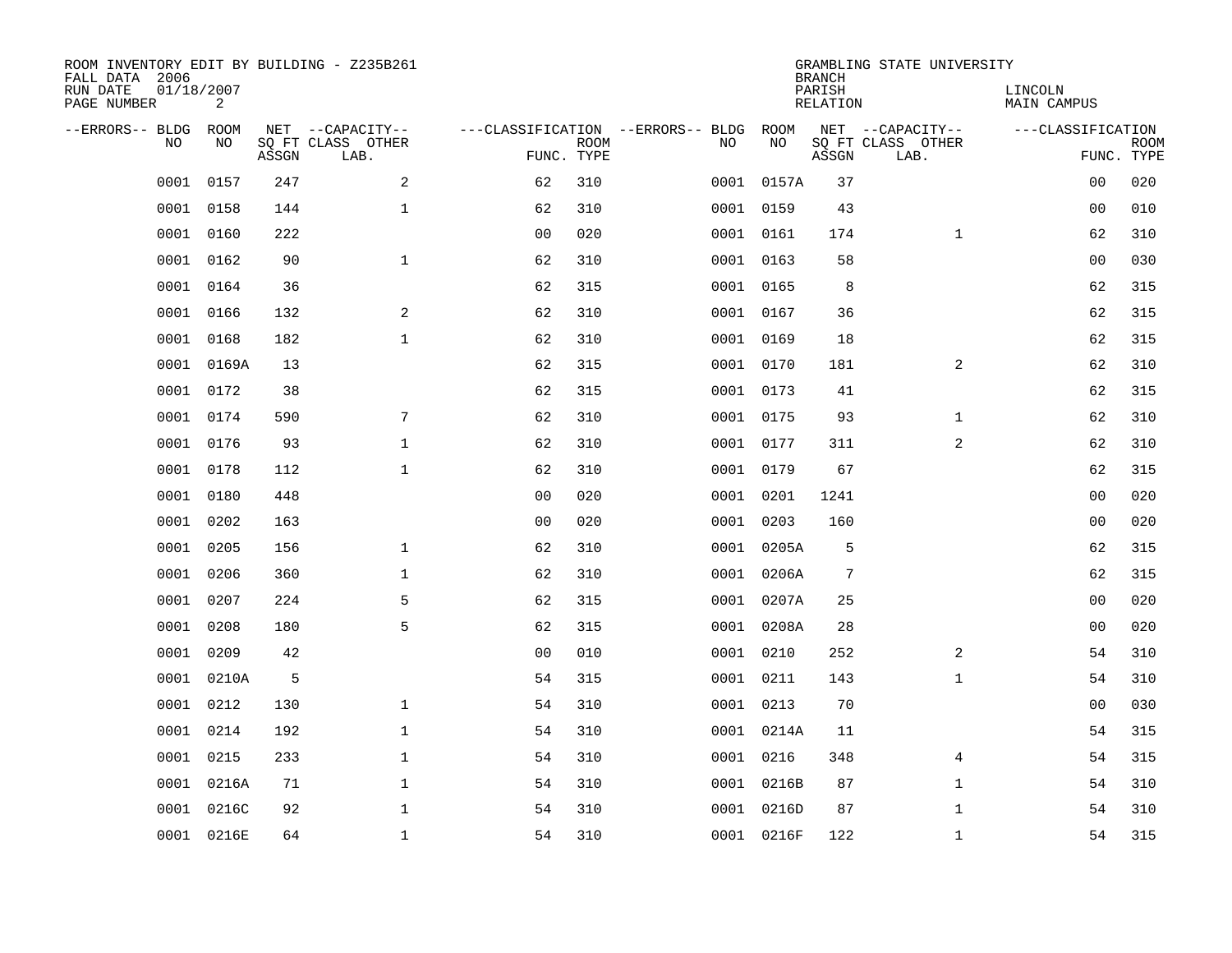| ROOM INVENTORY EDIT BY BUILDING - Z235B261<br>FALL DATA 2006 |                 |                |                           |                |             |                                   |            | <b>BRANCH</b>             | GRAMBLING STATE UNIVERSITY |                               |             |
|--------------------------------------------------------------|-----------------|----------------|---------------------------|----------------|-------------|-----------------------------------|------------|---------------------------|----------------------------|-------------------------------|-------------|
| RUN DATE<br>PAGE NUMBER                                      | 01/18/2007<br>3 |                |                           |                |             |                                   |            | PARISH<br><b>RELATION</b> |                            | LINCOLN<br><b>MAIN CAMPUS</b> |             |
| --ERRORS-- BLDG                                              | ROOM            |                | NET --CAPACITY--          |                |             | ---CLASSIFICATION --ERRORS-- BLDG | ROOM       |                           | NET --CAPACITY--           | ---CLASSIFICATION             |             |
| NO.                                                          | NO              | ASSGN          | SQ FT CLASS OTHER<br>LAB. | FUNC. TYPE     | <b>ROOM</b> | NO                                | NO         | ASSGN                     | SQ FT CLASS OTHER<br>LAB.  | FUNC. TYPE                    | <b>ROOM</b> |
| 0001                                                         | 0216G           | 29             | $\mathbf{1}$              | 54             | 315         |                                   | 0001 0217  | 30                        |                            | 0 <sub>0</sub>                | 020         |
| 0001                                                         | 0218            | 203            | $\mathbf 1$               | 62             | 310         |                                   | 0001 0219  | 173                       | $\mathbf{1}$               | 62                            | 310         |
| 0001                                                         | 0219A           | 61             |                           | 0 <sub>0</sub> | 030         |                                   | 0001 0220  | 48                        |                            | 62                            | 315         |
| 0001                                                         | 0221            | 289            | $\mathbf 1$               | 62             | 310         |                                   | 0001 0222  | 450                       |                            | 0 <sub>0</sub>                | 020         |
| 0001                                                         | 0223            | 123            | $\mathbf{1}$              | 62             | 310         |                                   | 0001 0224  | 156                       | $\mathbf{1}$               | 62                            | 310         |
| 0001                                                         | 0225            | 242            | $\mathbf{1}$              | 62             | 310         |                                   | 0001 0226  | 206                       | $\mathbf{1}$               | 62                            | 310         |
| 0001                                                         | 0226A           | 49             |                           | 0 <sub>0</sub> | 030         |                                   | 0001 0227  | 110                       | 2                          | 62                            | 315         |
| 0001                                                         | 0228            | 66             | $\overline{a}$            | 62             | 315         |                                   | 0001 0229  | 55                        |                            | 0 <sub>0</sub>                | 020         |
| 0001                                                         | 0230            | 276            | 2                         | 62             | 310         |                                   | 0001 0231  | 98                        | $\mathbf{1}$               | 62                            | 310         |
| 0001                                                         | 0232            | 52             |                           | 62             | 315         |                                   | 0001 0233  | 144                       | $\mathbf{1}$               | 62                            | 310         |
| 0001                                                         | 0234            | 175            | $\mathbf{1}$              | 62             | 310         |                                   | 0001 0235  | 78                        |                            | 00                            | 030         |
|                                                              | 0001 0236       | 13             |                           | 63             | 315         |                                   | 0001 0236A | 13                        |                            | 63                            | 315         |
| 0001                                                         | 0237            | 213            | $\mathbf{1}$              | 21             | 310         |                                   | 0001 0238  | 17                        |                            | 21                            | 315         |
| 0001                                                         | 0239            | 400            | $\mathbf 1$               | 21             | 315         |                                   | 0001 0239A | $7\phantom{.0}$           |                            | 21                            | 315         |
| 0001                                                         | 0240            | 150            | $\mathbf{1}$              | 21             | 310         |                                   | 0001 0241  | 370                       | $\mathbf{1}$               | 62                            | 310         |
| 0001                                                         | 0243            | 7              |                           | 62             | 315         |                                   | 0001 0244  | 26                        | $\mathbf{1}$               | 62                            | 315         |
| 0001                                                         | 0245            | $\overline{7}$ |                           | 62             | 315         |                                   | 0001 0246  | 185                       | $\mathbf{1}$               | 62                            | 310         |
| 0001                                                         | 0247            | 159            | $\mathbf 1$               | 62             | 310         |                                   | 0001 0248  | 189                       | $\mathbf{1}$               | 62                            | 310         |
| 0001                                                         | 0249            | 75             |                           | 0 <sub>0</sub> | 030         |                                   | 0001 0250  | 188                       | $\mathbf{1}$               | 62                            | 310         |
| 0001                                                         | 0251            | 163            | $\mathbf{1}$              | 62             | 310         |                                   | 0001 0252  | 357                       | 3                          | 51                            | 315         |
| 0001                                                         | 0252A           | 209            | $\mathbf{1}$              | 51             | 315         |                                   | 0001 0253  | 209                       |                            | 0 <sub>0</sub>                | 020         |
| 0001                                                         | 0254            | 110            | $\mathbf{1}$              | 51             | 310         |                                   | 0001 0255  | 357                       | $\mathbf{1}$               | 51                            | 310         |
| 0001                                                         | 0256            | 84             |                           | 51             | 315         |                                   | 0001 0257  | 68                        | $\mathbf{1}$               | 51                            | 310         |
| 0001                                                         | 0258            | 11             |                           | 51             | 315         |                                   | 0001 0259  | 9                         |                            | 51                            | 315         |
| 0001                                                         | 0260            | 1046           | $\overline{4}$            | 51             | 310         |                                   | 0001 0261  | 44                        | $\mathbf{1}$               | 51                            | 310         |
|                                                              | 0001 0262       | 153            | $\mathbf 1$               | 51             | 315         |                                   | 0001 0263  | 160                       | $\mathbf{1}$               | 51                            | 310         |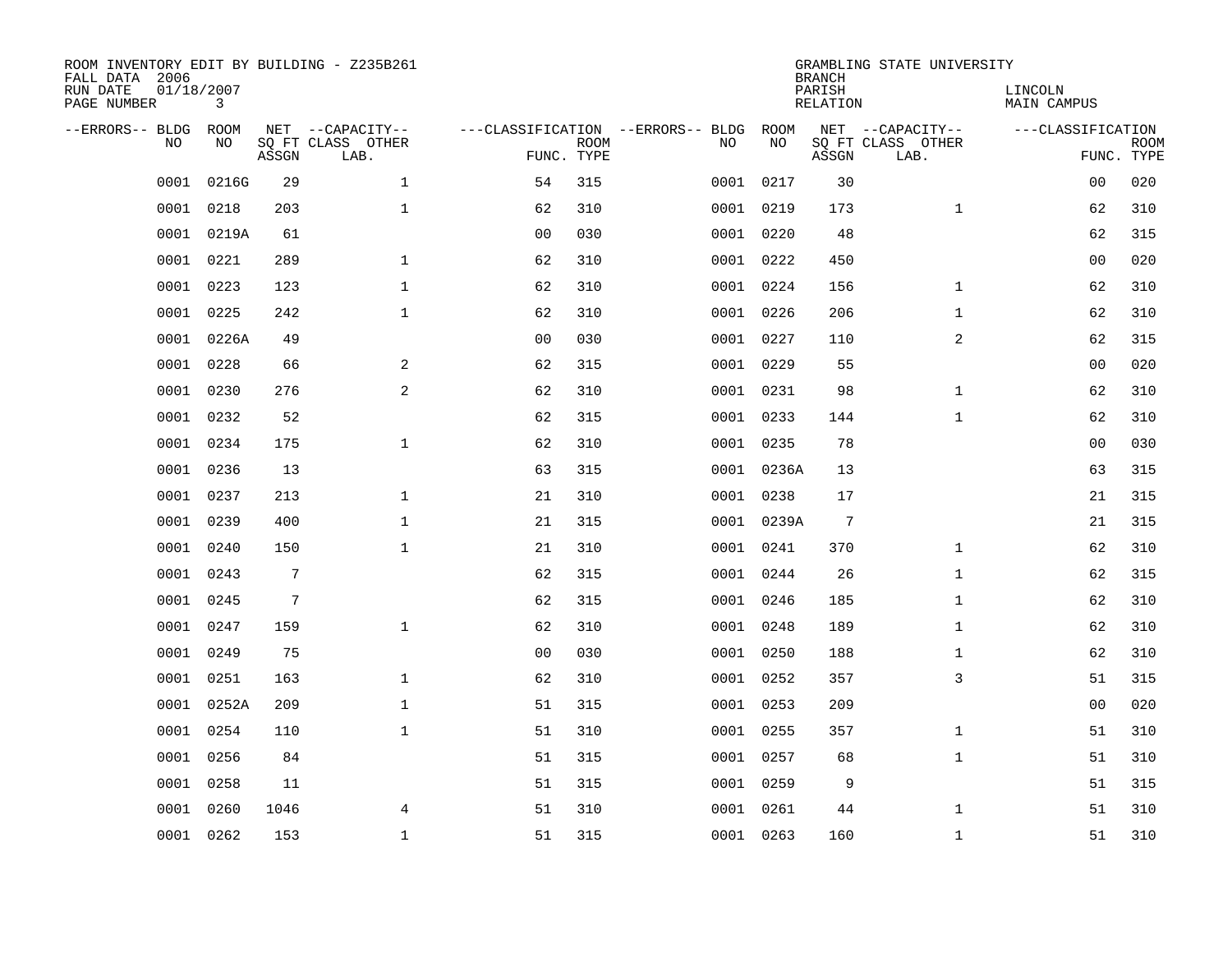| ROOM INVENTORY EDIT BY BUILDING - Z235B261<br>FALL DATA 2006 |                               |       |                           |                                        |             |           |      | <b>BRANCH</b>                                                                     |      | GRAMBLING STATE UNIVERSITY            |         |                   |                           |
|--------------------------------------------------------------|-------------------------------|-------|---------------------------|----------------------------------------|-------------|-----------|------|-----------------------------------------------------------------------------------|------|---------------------------------------|---------|-------------------|---------------------------|
| RUN DATE<br>PAGE NUMBER                                      | 01/18/2007<br>$4\overline{ }$ |       |                           |                                        |             |           |      | PARISH<br>RELATION                                                                |      |                                       | LINCOLN | MAIN CAMPUS       |                           |
| --ERRORS-- BLDG ROOM<br>NO.                                  | NO                            |       | NET --CAPACITY--          | ---CLASSIFICATION --ERRORS-- BLDG ROOM |             | NO.       | NO   |                                                                                   |      | NET --CAPACITY--                      |         | ---CLASSIFICATION |                           |
|                                                              |                               | ASSGN | SQ FT CLASS OTHER<br>LAB. | FUNC. TYPE                             | <b>ROOM</b> |           |      | ASSGN                                                                             | LAB. | SQ FT CLASS OTHER                     |         |                   | <b>ROOM</b><br>FUNC. TYPE |
| 0001                                                         | 0263A                         | 3     |                           | 51                                     | 315         | 0001 0264 |      | 12                                                                                |      |                                       |         | 51                | 315                       |
| 0001                                                         | 0265                          | 27    |                           | 51                                     | 315         | 0001 0266 |      | 18                                                                                |      |                                       |         | 51                | 315                       |
|                                                              | 0001 0267                     | 294   | $\mathbf{1}$              | 51                                     | 310         |           |      | TOTAL NUMBER CLASSROOMS<br>TOTAL NUMBER LABS 210<br>TOTAL NUMBER SPECIAL LABS 220 |      | TOTAL NET ASSIGN SQ. FT. IN ROOM FILE |         | 20,132            |                           |
| 0002                                                         | 0001                          | 168   | $\mathbf 1$               | 64                                     | 310         | 0002 0002 |      | 33                                                                                |      |                                       |         | 00                | 030                       |
| 0002                                                         | 0003                          | 136   | $\mathbf 1$               | 64                                     | 310         | 0002      | 0004 | 94                                                                                |      |                                       |         | 64                | 315                       |
| 0002                                                         | 0005                          | 136   | $\mathbf 1$               | 64                                     | 310         | 0002      | 0006 | 50                                                                                |      | $\mathbf{1}$                          |         | 64                | 315                       |
| 0002                                                         | 0007                          | 121   | $\mathbf{1}$              | 64                                     | 310         | 0002      | 0008 | 25                                                                                |      | $\mathbf{1}$                          |         | 64                | 315                       |
| 0002                                                         | 0009                          | 176   |                           | 64                                     | 350         | 0002      | 0010 | 99                                                                                |      | $\mathbf{1}$                          |         | 64                | 310                       |
| 0002                                                         | 0011                          | 226   | $\mathbf{1}$              | 64                                     | 310         | 0002      | 0012 | 8                                                                                 |      |                                       |         | 64                | 315                       |
| 0002                                                         | 0013                          | 121   | $\mathbf{1}$              | 64                                     | 310         | 0002 0014 |      | 190                                                                               |      | $\mathbf{1}$                          |         | 64                | 310                       |
| 0002                                                         | 0015                          | 40    |                           | 64                                     | 315         | 0002      | 0016 | 218                                                                               |      |                                       |         | 0 <sub>0</sub>    | 020                       |
| 0002                                                         | 0100                          | 7878  | 100                       | 64                                     | 520         | 0002 0101 |      | 1545                                                                              |      | 40                                    |         | 64                | 525                       |
| 0002                                                         | 0104                          | 124   |                           | 64                                     | 525         | 0002 0105 |      | 38                                                                                |      |                                       |         | 64                | 525                       |
|                                                              | 0002 0106                     | 30    |                           | 64                                     | 525         | 0002 0107 |      | 126                                                                               |      | $\mathbf{1}$                          |         | 64                | 310                       |
|                                                              | 0002 0111                     | 76    |                           | 64                                     | 525         | 0002 0112 |      | 76                                                                                |      |                                       |         | 64                | 525                       |
|                                                              | 0002 0113                     | 1386  |                           | 64                                     | 520         | 0002 0114 |      | 78                                                                                |      |                                       |         | 64                | 525                       |
|                                                              | 0002 0115                     | 78    |                           | 64                                     | 525         |           |      | TOTAL NUMBER CLASSROOMS<br>TOTAL NUMBER LABS 210<br>TOTAL NUMBER SPECIAL LABS 220 |      | TOTAL NET ASSIGN SQ. FT. IN ROOM FILE |         | 13,025            |                           |
| 0003                                                         | 0101                          | 190   | $\mathbf{1}$              | 54                                     | 310         | 0003 0102 |      | 163                                                                               |      | $\mathbf{1}$                          |         | 54                | 310                       |
| 0003                                                         | 0103                          | 273   | $\mathbf{1}$              | 54                                     | 310         | 0003      | 0105 | 209                                                                               |      | $\mathbf{1}$                          |         | 54                | 310                       |
| 0003                                                         | 0107                          | 434   | $\mathbf{1}$              | 54                                     | 310         | 0003      | 0108 | 111                                                                               |      | $\mathbf{1}$                          |         | 54                | 310                       |
| 0003                                                         | 0109                          | 90    | $\mathbf{1}$              | 54                                     | 315         | 0003      | 0110 | 7                                                                                 |      | $\mathbf{1}$                          |         | 0 <sub>0</sub>    | 030                       |
|                                                              | 0003 0111                     | 40    | $\mathbf{1}$              | 0 <sub>0</sub>                         | 030         | 0003 0112 |      | 201                                                                               |      | 3                                     |         | 54                | 315                       |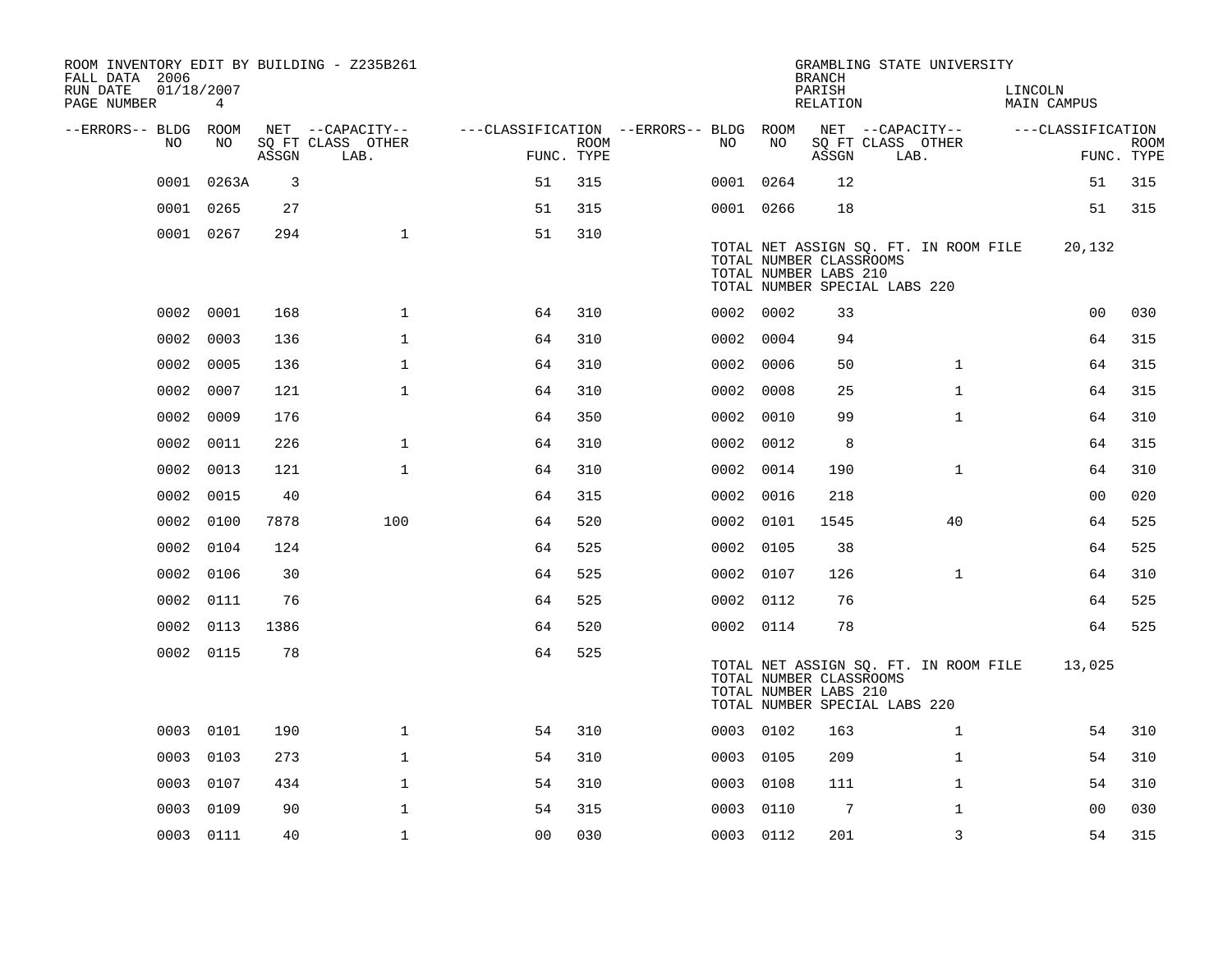| ROOM INVENTORY EDIT BY BUILDING - Z235B261<br>FALL DATA 2006<br>RUN DATE<br>PAGE NUMBER | 01/18/2007<br>5 |                 |                                               |                                        |                           |           |      | <b>BRANCH</b><br>PARISH<br>RELATION                     | GRAMBLING STATE UNIVERSITY                                                             | LINCOLN<br><b>MAIN CAMPUS</b> |                           |
|-----------------------------------------------------------------------------------------|-----------------|-----------------|-----------------------------------------------|----------------------------------------|---------------------------|-----------|------|---------------------------------------------------------|----------------------------------------------------------------------------------------|-------------------------------|---------------------------|
| --ERRORS-- BLDG ROOM<br>NO                                                              | NO              | ASSGN           | NET --CAPACITY--<br>SQ FT CLASS OTHER<br>LAB. | ---CLASSIFICATION --ERRORS-- BLDG ROOM | <b>ROOM</b><br>FUNC. TYPE | NO        | NO   | ASSGN                                                   | NET --CAPACITY--<br>SQ FT CLASS OTHER<br>LAB.                                          | ---CLASSIFICATION             | <b>ROOM</b><br>FUNC. TYPE |
| 0003                                                                                    | 0113            | 105             | 3                                             | 54                                     | 315                       | 0003      | 0114 | 249                                                     | $\mathbf{1}$                                                                           | 00                            | 020                       |
| 0003                                                                                    | 0115            | 43              | $\mathbf 1$                                   | 0 <sub>0</sub>                         | 030                       | 0003      | 0116 | 133                                                     | $\mathbf{1}$                                                                           | 54                            | 310                       |
| 0003                                                                                    | 0117            | 539             | $\mathbf{1}$                                  | 54                                     | 350                       | 0003      | 0118 | 1769                                                    | $\mathbf{1}$                                                                           | 54                            | 315                       |
| 0003                                                                                    | 0119            | 423             | $\mathbf{1}$                                  | 54                                     | 315                       | 0003      | 0120 | 133                                                     | $\mathbf{1}$                                                                           | 54                            | 310                       |
| 0003                                                                                    | 0121            | 134             | $\mathbf{1}$                                  | 54                                     | 310                       | 0003      | 0122 | 134                                                     | $\mathbf{1}$                                                                           | 54                            | 310                       |
| 0003                                                                                    | 0123            | 130             | $\mathbf 1$                                   | 54                                     | 310                       | 0003 0124 |      | 133                                                     | $\mathbf{1}$                                                                           | 54                            | 310                       |
| 0003                                                                                    | 0125            | 318             | $\mathbf{1}$                                  | 0 <sub>0</sub>                         | 020                       | 0003      | 0126 | 202                                                     | $\mathbf{1}$                                                                           | 54                            | 310                       |
| 0003                                                                                    | 0127            | 165             | $\mathbf 1$                                   | 0 <sub>0</sub>                         | 020                       | 0003 0128 |      | 155                                                     | $\mathbf{1}$                                                                           | 54                            | 310                       |
| 0003                                                                                    | 0129            | 150             | $\mathbf{1}$                                  | 54                                     | 310                       | 0003      | 0130 | 155                                                     | $\mathbf{1}$                                                                           | 54                            | 310                       |
| 0003                                                                                    | 0131            | 157             | $\mathbf{1}$                                  | 54                                     | 310                       | 0003 0132 |      | 152                                                     | $\mathbf{1}$                                                                           | 54                            | 310                       |
| 0003                                                                                    | 0133            | 144             | 1                                             | 54                                     | 310                       | 0003      | 0134 | 87                                                      | $\mathbf{1}$                                                                           | 00                            | 020                       |
| 0003                                                                                    | 0135            | 80              | $\mathbf 1$                                   | 0 <sub>0</sub>                         | 020                       | 0003 0136 |      | 125                                                     | $\mathbf{1}$                                                                           | 54                            | 310                       |
| 0003                                                                                    | 0137            | 129             | $\mathbf{1}$                                  | 54                                     | 310                       | 0003      | 0138 | 305                                                     | $\mathbf{1}$                                                                           | 54                            | 310                       |
|                                                                                         | 0003 0139       | 90              | $\mathbf{1}$                                  | 0 <sub>0</sub>                         | 020                       | 0003 0140 |      | 196                                                     | $\mathbf{1}$                                                                           | 00                            | 020                       |
|                                                                                         | 0003 0141       | 108             | $\mathbf{1}$                                  | 54                                     | 310                       | 0003 0142 |      | 108                                                     | $\mathbf{1}$                                                                           | 54                            | 310                       |
|                                                                                         | 0003 0143       | 108             | $\mathbf{1}$                                  | 54                                     | 310                       | 0003 0144 |      | 107<br>TOTAL NUMBER CLASSROOMS<br>TOTAL NUMBER LABS 210 | $\mathbf{1}$<br>TOTAL NET ASSIGN SQ. FT. IN ROOM FILE<br>TOTAL NUMBER SPECIAL LABS 220 | 54<br>7,409                   | 310                       |
|                                                                                         |                 | 0004 0101 14553 | 100                                           | 91                                     | 910                       |           |      | TOTAL NUMBER CLASSROOMS<br>TOTAL NUMBER LABS 210        | TOTAL NET ASSIGN SQ. FT. IN ROOM FILE<br>TOTAL NUMBER SPECIAL LABS 220                 | 14,553                        |                           |
|                                                                                         |                 | 0005 0101 10168 | 82                                            | 91                                     | 910                       |           |      | TOTAL NUMBER CLASSROOMS<br>TOTAL NUMBER LABS 210        | TOTAL NET ASSIGN SQ. FT. IN ROOM FILE<br>TOTAL NUMBER SPECIAL LABS 220                 | 10,168                        |                           |
| 0006                                                                                    | 0101            | 1048            |                                               | 0 <sub>0</sub>                         | 020                       | 0006 0102 |      | 90                                                      |                                                                                        | 91                            | 525                       |
|                                                                                         | 0006 0103       | 75              |                                               | 91                                     | 525                       | 0006 0104 |      | 6                                                       |                                                                                        | 91                            | 525                       |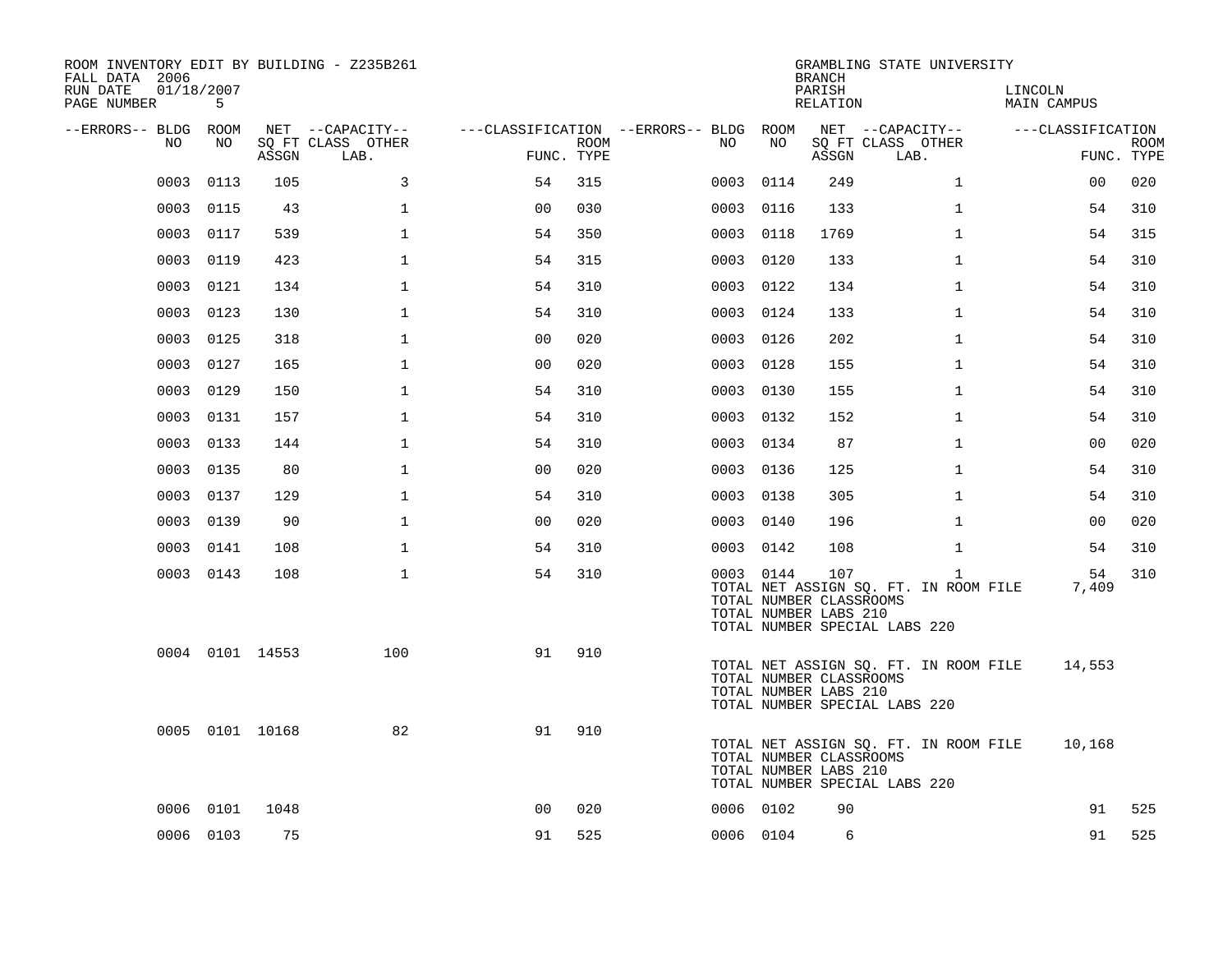| ROOM INVENTORY EDIT BY BUILDING - Z235B261<br>FALL DATA 2006 |                 |       |                           |                |             |                                   |           | <b>BRANCH</b>             | GRAMBLING STATE UNIVERSITY |                               |                           |
|--------------------------------------------------------------|-----------------|-------|---------------------------|----------------|-------------|-----------------------------------|-----------|---------------------------|----------------------------|-------------------------------|---------------------------|
| RUN DATE<br>PAGE NUMBER                                      | 01/18/2007<br>6 |       |                           |                |             |                                   |           | PARISH<br><b>RELATION</b> |                            | LINCOLN<br><b>MAIN CAMPUS</b> |                           |
| --ERRORS-- BLDG                                              | ROOM            |       | NET --CAPACITY--          |                |             | ---CLASSIFICATION --ERRORS-- BLDG | ROOM      |                           | NET --CAPACITY--           | ---CLASSIFICATION             |                           |
| NO                                                           | NO              | ASSGN | SQ FT CLASS OTHER<br>LAB. | FUNC. TYPE     | <b>ROOM</b> | NO                                | NO        | ASSGN                     | SQ FT CLASS OTHER<br>LAB.  |                               | <b>ROOM</b><br>FUNC. TYPE |
| 0006                                                         | 0105            | 176   |                           | 0 <sub>0</sub> | 020         | 0006                              | 0106      | 176                       |                            | 00                            | 020                       |
| 0006                                                         | 0107            | 78    |                           | 0 <sub>0</sub> | 020         | 0006                              | 0108      | 78                        |                            | 00                            | 020                       |
| 0006                                                         | 0109            | 248   | 2                         | 91             | 525         | 0006                              | 0111      | 97                        |                            | 00                            | 010                       |
| 0006                                                         | 0112            | 204   | 2                         | 91             | 525         |                                   | 0006 0113 | 265                       |                            | 0 <sub>0</sub>                | 020                       |
| 0006                                                         | 0114            | 265   |                           | 0 <sub>0</sub> | 020         | 0006                              | 0115      | 630                       |                            | 0 <sub>0</sub>                | 020                       |
| 0006                                                         | 0116            | 630   |                           | 0 <sub>0</sub> | 020         |                                   | 0006 0117 | 265                       |                            | 0 <sub>0</sub>                | 020                       |
| 0006                                                         | 0118            | 265   |                           | 0 <sub>0</sub> | 020         | 0006                              | 0119      | 336                       | $7\phantom{.0}$            | 91                            | 220                       |
| 0006                                                         | 0120            | 91    | 9                         | 91             | 525         |                                   | 0006 0121 | 154                       | $\overline{4}$             | 91                            | 525                       |
| 0006                                                         | 0122            | 73    |                           | 91             | 525         | 0006                              | 0123      | 440                       |                            | 91                            | 525                       |
| 0006                                                         | 0124            | 375   |                           | 91             | 350         |                                   | 0006 0125 | 104                       |                            | 0 <sub>0</sub>                | 020                       |
| 0006                                                         | 0126            | 196   | $\mathbf{1}$              | 91             | 310         | 0006                              | 0127      | 120                       | $\mathbf{1}$               | 91                            | 310                       |
| 0006                                                         | 0128            | 120   | $\mathbf{1}$              | 91             | 310         | 0006                              | 0129      | 255                       | $\mathbf{1}$               | 91                            | 310                       |
| 0006                                                         | 0130            | 255   |                           | 91             | 315         | 0006                              | 0131      | 185                       | $\mathbf{1}$               | 91                            | 310                       |
| 0006                                                         | 0132            | 104   | $\mathbf 1$               | 91             | 310         | 0006                              | 0133      | 160                       |                            | 00                            | 020                       |
| 0006                                                         | 0134            | 50    |                           | 0 <sub>0</sub> | 020         | 0006                              | 0135      | 230                       | $\mathbf{1}$               | 91                            | 310                       |
| 0006                                                         | 0136            | 81    |                           | 91             | 315         | 0006                              | 0137      | 485                       |                            | 91                            | 525                       |
| 0006                                                         | 0138            | 63    |                           | 91             | 525         | 0006                              | 0139      | 116                       |                            | 91                            | 525                       |
| 0006                                                         | 0140            | 84    |                           | 11             | 525         |                                   | 0006 0141 | 84                        |                            | 91                            | 525                       |
| 0006                                                         | 0142            | 70    |                           | 91             | 525         |                                   | 0006 0143 | 296                       |                            | 91                            | 525                       |
| 0006                                                         | 0144            | 32    |                           | 91             | 525         | 0006                              | 0145      | 160                       |                            | 0 <sub>0</sub>                | 020                       |
| 0006                                                         | 0146            | 295   | $\mathbf{1}$              | 91             | 310         |                                   | 0006 0147 | 588                       | 45                         | 11                            | 110                       |
| 0006                                                         | 0148            | 231   |                           | 91             | 525         | 0006                              | 0149      | 90                        |                            | 91                            | 525                       |
| 0006                                                         | 0150            | 95    |                           | 91             | 525         |                                   | 0006 0151 | 20                        |                            | 91                            | 525                       |
| 0006                                                         | 0152            | 30    |                           | 0 <sub>0</sub> | 020         | 0006                              | 0153      | 575                       |                            | 91                            | 525                       |
| 0006                                                         | 0154            | 131   | 3                         | 91             | 525         | 0006                              | 0155      | 47                        |                            | 91                            | 525                       |
|                                                              | 0006 0156       | 81    |                           | 91             | 525         |                                   | 0006 0157 | 581                       | 45                         | 11                            | 110                       |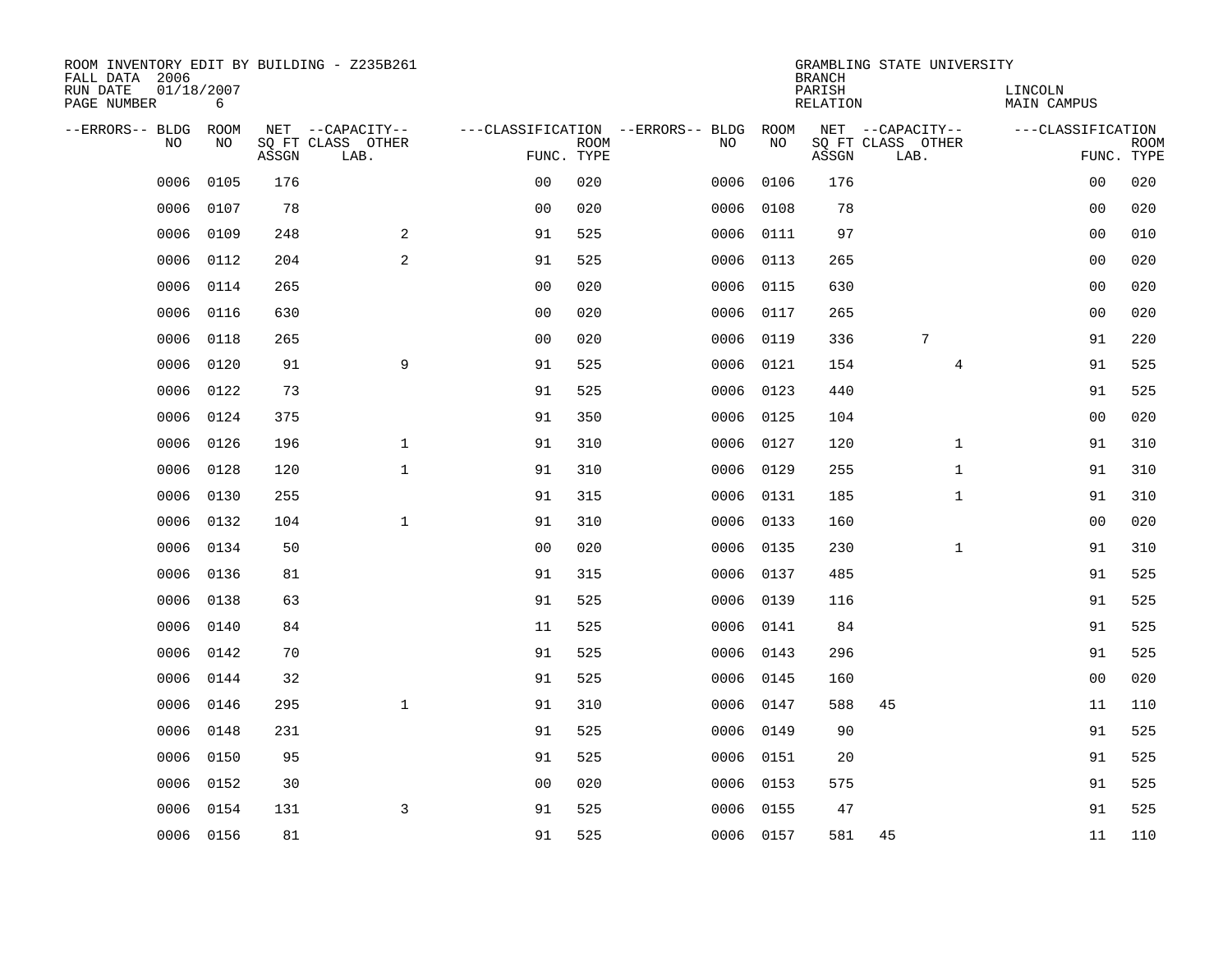| ROOM INVENTORY EDIT BY BUILDING - Z235B261<br>FALL DATA 2006<br>RUN DATE<br>PAGE NUMBER | 01/18/2007<br>$7\overline{ }$ |       |                           |                                        |      |           |       | <b>BRANCH</b><br>PARISH<br>RELATION                                                                             |      | GRAMBLING STATE UNIVERSITY            | LINCOLN<br>MAIN CAMPUS |                            |                           |
|-----------------------------------------------------------------------------------------|-------------------------------|-------|---------------------------|----------------------------------------|------|-----------|-------|-----------------------------------------------------------------------------------------------------------------|------|---------------------------------------|------------------------|----------------------------|---------------------------|
| --ERRORS-- BLDG ROOM                                                                    |                               |       | NET --CAPACITY--          | ---CLASSIFICATION --ERRORS-- BLDG ROOM |      |           |       |                                                                                                                 |      | NET --CAPACITY--                      | ---CLASSIFICATION      |                            |                           |
| NO.                                                                                     | NO.                           | ASSGN | SO FT CLASS OTHER<br>LAB. | FUNC. TYPE                             | ROOM | NO.       | NO    | SO FT CLASS OTHER<br>ASSGN<br>TOTAL NUMBER CLASSROOMS<br>TOTAL NUMBER LABS 210<br>TOTAL NUMBER SPECIAL LABS 220 | LAB. | TOTAL NET ASSIGN SQ. FT. IN ROOM FILE |                        | 7,602<br>2<br>$\mathbf{1}$ | <b>ROOM</b><br>FUNC. TYPE |
| 0007                                                                                    | 0100                          | 458   |                           | 57                                     | 880  | 0007 0101 |       | 109                                                                                                             |      | 2                                     |                        | 57                         | 315                       |
| 0007                                                                                    | 0102                          | 117   | 2                         | 57                                     | 315  | 0007 0103 |       | 714                                                                                                             |      |                                       |                        | 0 <sub>0</sub>             | 020                       |
| 0007                                                                                    | 0104                          | 55    |                           | 57                                     | 870  | 0007      | 0105  | 83                                                                                                              |      |                                       |                        | 57                         | 850                       |
| 0007                                                                                    | 0106                          | 51    |                           | 57                                     | 850  | 0007 0108 |       | 37                                                                                                              |      |                                       |                        | 0 <sub>0</sub>             | 020                       |
| 0007                                                                                    | 0109                          | 127   | $\mathbf{1}$              | 57                                     | 310  | 0007      | 0109A | 17                                                                                                              |      |                                       |                        | 57                         | 315                       |
| 0007                                                                                    | 0110                          | 39    |                           | 57                                     | 315  | 0007 0111 |       | 125                                                                                                             |      | $\mathbf{1}$                          |                        | 57                         | 310                       |
| 0007                                                                                    | 0112                          | 43    |                           | 0 <sub>0</sub>                         | 020  | 0007      | 0113  | 183                                                                                                             |      | $\mathbf{1}$                          |                        | 57                         | 310                       |
| 0007                                                                                    | 0114                          | 24    |                           | 57                                     | 315  | 0007 0115 |       | 22                                                                                                              |      |                                       |                        | 57                         | 315                       |
| 0007                                                                                    | 0116                          | 76    |                           | 57                                     | 315  | 0007      | 0117  | 125                                                                                                             |      |                                       |                        | 0 <sub>0</sub>             | 030                       |
| 0007                                                                                    | 0118                          | 17    |                           | 0 <sub>0</sub>                         | 010  | 0007 0119 |       | 73                                                                                                              |      |                                       |                        | 0 <sub>0</sub>             | 020                       |
| 0007                                                                                    | 0120                          | 74    | $\mathbf 1$               | 57                                     | 315  | 0007      | 0121  | 117                                                                                                             |      | $\mathbf{1}$                          |                        | 57                         | 310                       |
| 0007                                                                                    | 0122                          | 117   | $\mathbf{1}$              | 57                                     | 310  | 0007 0123 |       | 117                                                                                                             |      | $\mathbf{1}$                          |                        | 57                         | 310                       |
| 0007                                                                                    | 0124                          | 905   |                           | 57                                     | 860  | 0007      | 0125  | 23                                                                                                              |      |                                       |                        | 57                         | 860                       |
| 0007                                                                                    | 0126                          | 32    |                           | 57                                     | 870  | 0007      | 0127  | 120                                                                                                             |      | 2                                     |                        | 57                         | 315                       |
| 0007                                                                                    | 0128                          | 27    |                           | 0 <sub>0</sub>                         | 010  | 0007      | 0129  | 197                                                                                                             |      |                                       |                        | 57                         | 315                       |
| 0007                                                                                    | 0130                          | 127   |                           | 0 <sub>0</sub>                         | 010  | 0007      | 0131  | 111                                                                                                             |      | 2                                     |                        | 57                         | 810                       |
| 0007                                                                                    | 0132                          | 19    | $\mathbf 1$               | 57                                     | 820  | 0007 0133 |       | 28                                                                                                              |      | $\mathbf{1}$                          |                        | 57                         | 820                       |
| 0007                                                                                    | 0134                          | 113   | 2                         | 57                                     | 810  | 0007 0135 |       | 19                                                                                                              |      | $\mathbf{1}$                          |                        | 57                         | 820                       |
| 0007                                                                                    | 0136                          | 108   |                           | 57                                     | 830  | 0007 0137 |       | 121                                                                                                             |      | $\mathbf{1}$                          |                        | 57                         | 310                       |
| 0007                                                                                    | 0138                          | 27    |                           | 57                                     | 895  | 0007      | 0139  | 979                                                                                                             |      | $\mathbf{1}$                          |                        | 57                         | 310                       |
| 0007                                                                                    | 0140                          | 118   | 2                         | 57                                     | 315  | 0007 0141 |       | 51                                                                                                              |      |                                       |                        | 57                         | 895                       |
| 0007                                                                                    | 0142                          | 18    |                           | 57                                     | 860  | 0007      | 0143  | 14                                                                                                              |      |                                       |                        | 00                         | 010                       |
| 0007                                                                                    | 0144                          | 62    |                           | 0 <sub>0</sub>                         | 020  | 0007 0145 |       | 197                                                                                                             |      | $\mathbf{1}$                          |                        | 57                         | 310                       |
|                                                                                         | 0007 0146                     | 129   | $\mathbf{1}$              | 57                                     | 310  | 0007 0147 |       | 137                                                                                                             |      |                                       |                        | 57                         | 315                       |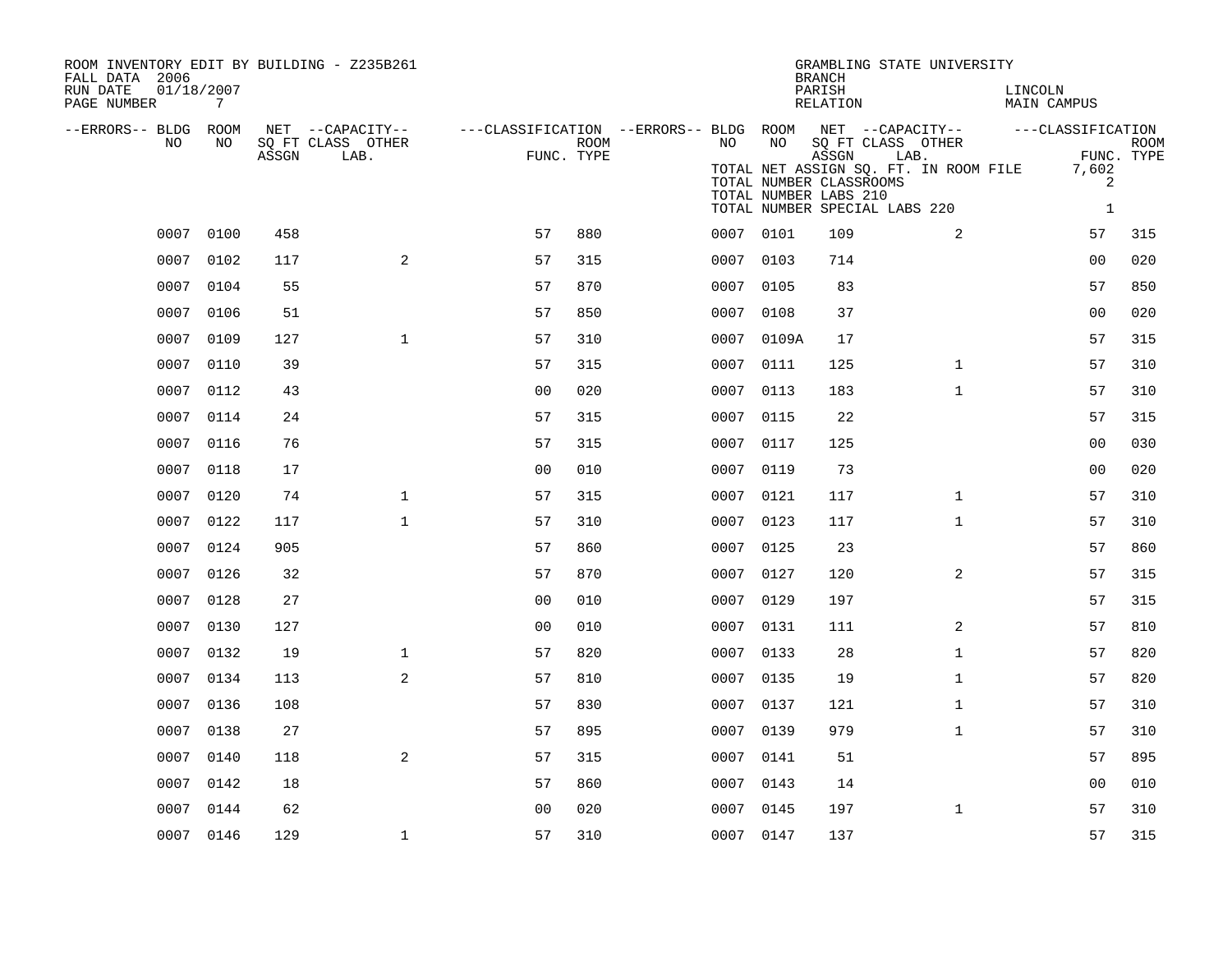| ROOM INVENTORY EDIT BY BUILDING - Z235B261<br>FALL DATA 2006 |                 |       |                           |                                        |      |           |            | <b>BRANCH</b>                                                                           |                           | GRAMBLING STATE UNIVERSITY            |         |                   |             |
|--------------------------------------------------------------|-----------------|-------|---------------------------|----------------------------------------|------|-----------|------------|-----------------------------------------------------------------------------------------|---------------------------|---------------------------------------|---------|-------------------|-------------|
| RUN DATE<br>PAGE NUMBER                                      | 01/18/2007<br>8 |       |                           |                                        |      |           |            | PARISH<br>RELATION                                                                      |                           |                                       | LINCOLN | MAIN CAMPUS       |             |
| --ERRORS-- BLDG ROOM                                         |                 |       | NET --CAPACITY--          | ---CLASSIFICATION --ERRORS-- BLDG ROOM |      |           |            | NET --CAPACITY--                                                                        |                           |                                       |         | ---CLASSIFICATION |             |
| NO                                                           | NO              | ASSGN | SQ FT CLASS OTHER<br>LAB. | FUNC. TYPE                             | ROOM | NO.       | NO         | ASSGN                                                                                   | SQ FT CLASS OTHER<br>LAB. |                                       |         | FUNC. TYPE        | <b>ROOM</b> |
| 0007                                                         | 0148            | 102   | $\mathbf{1}$              | 57                                     | 310  |           | 0007 0148A | 8                                                                                       |                           |                                       |         | 57                | 315         |
|                                                              | 0007 0149       | 50    |                           | 57                                     | 315  |           |            | TOTAL NUMBER CLASSROOMS<br>TOTAL NUMBER LABS 210<br>TOTAL NUMBER SPECIAL LABS 220       |                           | TOTAL NET ASSIGN SQ. FT. IN ROOM FILE |         | 5,523             |             |
| 0008                                                         | 0101            | 116   |                           | 0 <sub>0</sub>                         | 020  | 0008 0102 |            | 315                                                                                     |                           |                                       |         | 93                | 650         |
| 0008                                                         | 0103            | 42    | $\mathbf{1}$              | 93                                     | 655  | 0008      | 0104       | 770                                                                                     |                           |                                       |         | 00                | 020         |
| 0008                                                         | 0105            | 391   | $\overline{4}$            | 93                                     | 310  | 0008      | 0106       | 137                                                                                     |                           | $\mathbf{1}$                          |         | 93                | 310         |
| 0008                                                         | 0107            | 14    |                           | 93                                     | 315  | 0008      | 0108       | 204                                                                                     |                           | $\mathbf{1}$                          |         | 93                | 310         |
| 0008                                                         | 0109            | 210   | $\mathbf 1$               | 93                                     | 310  | 0008      | 0110       | 210                                                                                     |                           | $\overline{a}$                        |         | 93                | 310         |
| 0008                                                         | 0111            | 210   | 2                         | 93                                     | 310  | 0008      | 0112       | 207                                                                                     |                           | $\mathbf{1}$                          |         | 93                | 310         |
| 0008                                                         | 0113            | 207   | $\mathbf{1}$              | 93                                     | 310  | 0008      | 0114       | 207                                                                                     |                           |                                       |         | 93                | 315         |
| 0008                                                         | 0115            | 207   | 2                         | 93                                     | 310  | 0008      | 0116       | 194                                                                                     |                           | 4                                     |         | 93                | 315         |
| 0008                                                         | 0117            | 125   | $\mathbf 1$               | 93                                     | 315  | 0008      | 0118       | 156                                                                                     |                           |                                       |         | 00                | 030         |
| 0008                                                         | 0119            | 23    |                           | 0 <sub>0</sub>                         | 010  | 0008      | 0120       | 34                                                                                      |                           |                                       |         | 00                | 020         |
| 0008                                                         | 0121            | 73    |                           | 93                                     | 315  | 0008      | 0122       | 90                                                                                      |                           |                                       |         | 93                | 315         |
| 0008                                                         | 0123            | 107   | $\mathbf 1$               | 93                                     | 310  | 0008      | 0123A      | 127                                                                                     |                           | $\mathbf{1}$                          |         | 93                | 310         |
| 0008                                                         | 0124            | 225   | $\mathbf{1}$              | 93                                     | 310  | 0008 0125 |            | 300                                                                                     |                           | $\mathbf{1}$                          |         | 93                | 310         |
| 0008                                                         | 0126            | 128   |                           | 0 <sub>0</sub>                         | 020  | 0008      | 0127       | 421                                                                                     |                           |                                       |         | 93                | 350         |
|                                                              | 0008 0128       | 372   | $\mathbf{1}$              | 93                                     | 310  | 0008 0129 |            | 43<br>TOTAL NUMBER CLASSROOMS<br>TOTAL NUMBER LABS 210<br>TOTAL NUMBER SPECIAL LABS 220 |                           | TOTAL NET ASSIGN SQ. FT. IN ROOM FILE |         | 93<br>4,638       | 315         |
|                                                              | 0010 0100       | 347   |                           | 63                                     | 315  | 0010 0101 |            | 175                                                                                     |                           | $\mathbf{1}$                          |         | 63                | 310         |
| 0010                                                         | 0102            | 12    |                           | 63                                     | 315  | 0010 0103 |            | 138                                                                                     |                           | $\mathbf{1}$                          |         | 63                | 310         |
| 0010                                                         | 0103A           | 17    |                           | 63                                     | 315  | 0010      | 0104       | 79                                                                                      |                           |                                       |         | 63                | 315         |
| 0010                                                         | 0105            | 172   | $\mathbf{1}$              | 63                                     | 310  | 0010 0106 |            | 52                                                                                      |                           | $\mathbf{1}$                          |         | 63                | 315         |
|                                                              | 0010 0107       | 137   |                           | 63                                     | 315  |           | 0010 0107A | 25                                                                                      |                           | $\mathbf{1}$                          |         | 63                | 315         |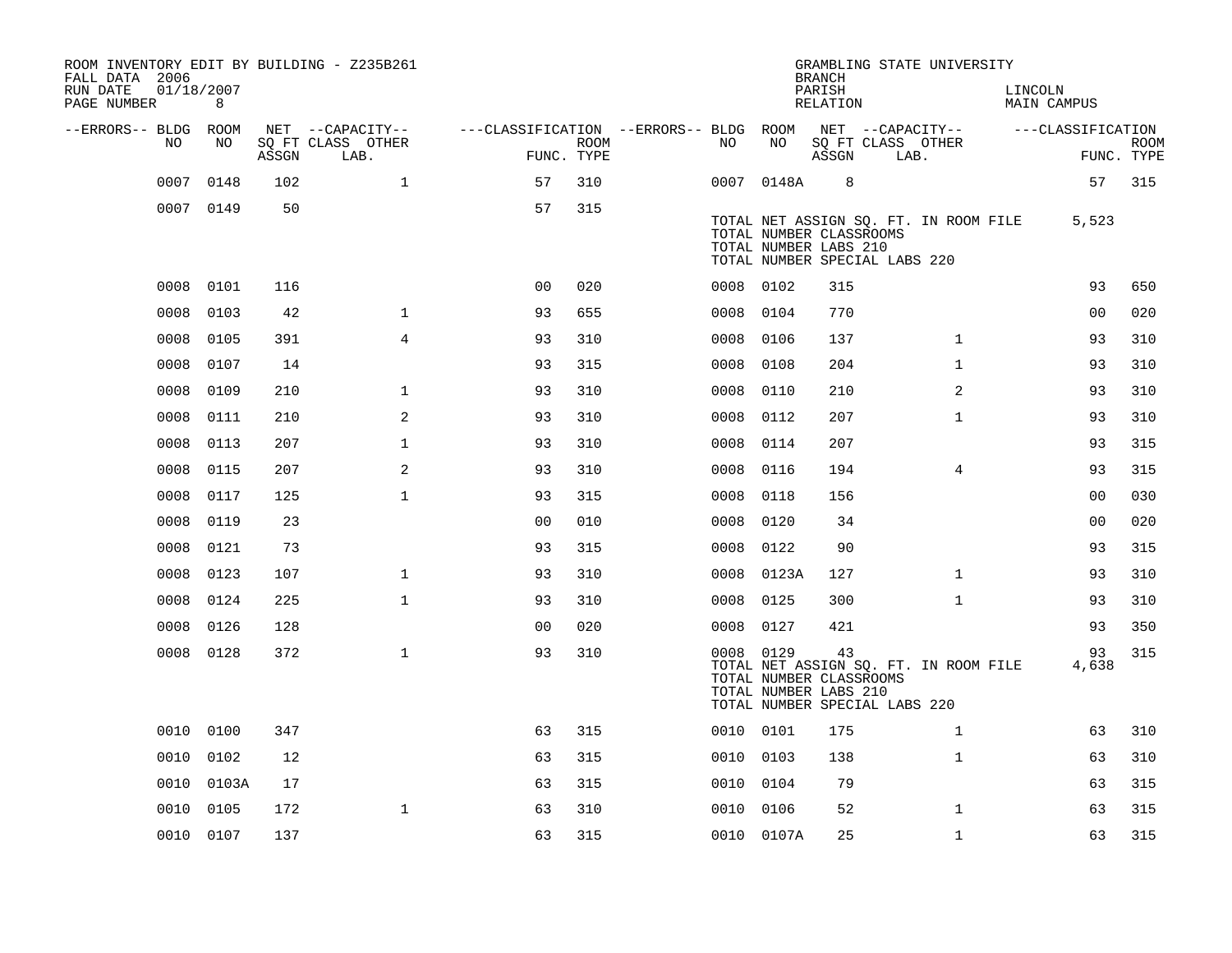| ROOM INVENTORY EDIT BY BUILDING - Z235B261<br>FALL DATA 2006 |            |       |                           |                |             |                                        |            | <b>BRANCH</b>                                           | GRAMBLING STATE UNIVERSITY                                             |                        |                           |
|--------------------------------------------------------------|------------|-------|---------------------------|----------------|-------------|----------------------------------------|------------|---------------------------------------------------------|------------------------------------------------------------------------|------------------------|---------------------------|
| RUN DATE<br>01/18/2007<br>PAGE NUMBER                        | 9          |       |                           |                |             |                                        |            | PARISH<br>RELATION                                      |                                                                        | LINCOLN<br>MAIN CAMPUS |                           |
| --ERRORS-- BLDG ROOM                                         |            |       | NET --CAPACITY--          |                |             | ---CLASSIFICATION --ERRORS-- BLDG ROOM |            |                                                         | NET --CAPACITY--                                                       | ---CLASSIFICATION      |                           |
| NO                                                           | NO         | ASSGN | SQ FT CLASS OTHER<br>LAB. | FUNC. TYPE     | <b>ROOM</b> | NO                                     | NO         | ASSGN                                                   | SQ FT CLASS OTHER<br>LAB.                                              |                        | <b>ROOM</b><br>FUNC. TYPE |
| 0010                                                         | 0108       | 116   |                           | 63             | 315         | 0010                                   | 0108A      | 25                                                      | $\mathbf{1}$                                                           | 63                     | 315                       |
| 0010                                                         | 0109       | 53    |                           | 63             | 315         | 0010                                   | 0110       | 187                                                     | $\mathbf{1}$                                                           | 63                     | 310                       |
| 0010                                                         | 0111       | 82    |                           | 63             | 315         | 0010                                   | 0112       | 123                                                     | $\mathbf{1}$                                                           | 63                     | 310                       |
| 0010                                                         | 0113       | 410   |                           | 0 <sub>0</sub> | 020         | 0010                                   | 0114       | 139                                                     | $\mathbf{1}$                                                           | 63                     | 315                       |
| 0010                                                         | 0115       | 186   |                           | 00             | 020         | 0010                                   | 0200       | 175                                                     | $\mathbf{1}$                                                           | 63                     | 310                       |
| 0010                                                         | 0200A      | 12    |                           | 63             | 315         | 0010                                   | 0201       | 175                                                     | $\mathbf{1}$                                                           | 63                     | 310                       |
| 0010                                                         | 0201A      | 12    |                           | 63             | 315         | 0010                                   | 0202       | 138                                                     | $\mathbf{1}$                                                           | 63                     | 310                       |
| 0010                                                         | 0202A      | 17    |                           | 63             | 315         |                                        | 0010 0203  | 138                                                     | $\mathbf{1}$                                                           | 63                     | 310                       |
| 0010                                                         | 0204       | 79    |                           | 63             | 315         | 0010                                   | 0205       | 79                                                      | $\mathbf{1}$                                                           | 63                     | 315                       |
| 0010                                                         | 0206       | 306   | $\mathbf 1$               | 63             | 310         |                                        | 0010 0206A | 12                                                      |                                                                        | 63                     | 315                       |
| 0010                                                         | 0207       | 55    |                           | 63             | 315         | 0010                                   | 0208       | 50                                                      |                                                                        | 63                     | 315                       |
| 0010                                                         | 0209       | 52    |                           | 63             | 315         | 0010                                   | 0210       | 446                                                     |                                                                        | 0 <sub>0</sub>         | 020                       |
| 0010                                                         | 0211       | 46    | $\mathbf 1$               | 63             | 315         | 0010                                   | 0212       | 32                                                      |                                                                        | 00                     | 020                       |
| 0010                                                         | 0213       | 138   | $\mathbf{1}$              | 63             | 310         | 0010                                   | 0213A      | 17                                                      |                                                                        | 63                     | 315                       |
| 0010                                                         | 0214       | 186   |                           | 0 <sub>0</sub> | 020         |                                        | 0010 0215  | 175                                                     | $\mathbf{1}$                                                           | 63                     | 310                       |
|                                                              | 0010 0215A | 12    |                           | 63             | 315         |                                        | 0010 0216  | 109<br>TOTAL NUMBER CLASSROOMS<br>TOTAL NUMBER LABS 210 | TOTAL NET ASSIGN SQ. FT. IN ROOM FILE<br>TOTAL NUMBER SPECIAL LABS 220 | 00<br>3,567            | 020                       |
|                                                              | 0011 0001  | 350   |                           | 0 <sub>0</sub> | 020         |                                        | 0011 0002  | 176                                                     | $\mathbf{1}$                                                           | 93                     | 310                       |
| 0011                                                         | 0003       | 129   |                           | 93             | 650         |                                        | 0011 0004  | 15                                                      |                                                                        | 93                     | 315                       |
|                                                              | 0011 0005  | 20    |                           | 93             | 315         |                                        | 0011 0006  | 20                                                      |                                                                        | 93                     | 315                       |
|                                                              | 0011 0007  | 20    | $\mathbf{1}$              | 93             | 315         |                                        | 0011 0008  | 189                                                     | $\mathbf{1}$                                                           | 93                     | 310                       |
|                                                              | 0011 0009  | 237   |                           | 93             | 350         |                                        | 0011 0010  | 25                                                      |                                                                        | 93                     | 355                       |
| 0011                                                         | 0011       | 25    |                           | 93             | 315         |                                        | 0011 0012  | 100                                                     |                                                                        | 93                     | 315                       |
|                                                              | 0011 0013  | 118   | $\mathbf 1$               | 93             | 310         |                                        | 0011 0014  | 14                                                      |                                                                        | 93                     | 315                       |
|                                                              | 0011 0015  | 86    | $\mathbf{1}$              | 93             | 310         |                                        | 0011 0016  | 23                                                      | $\mathbf{1}$                                                           | 93                     | 315                       |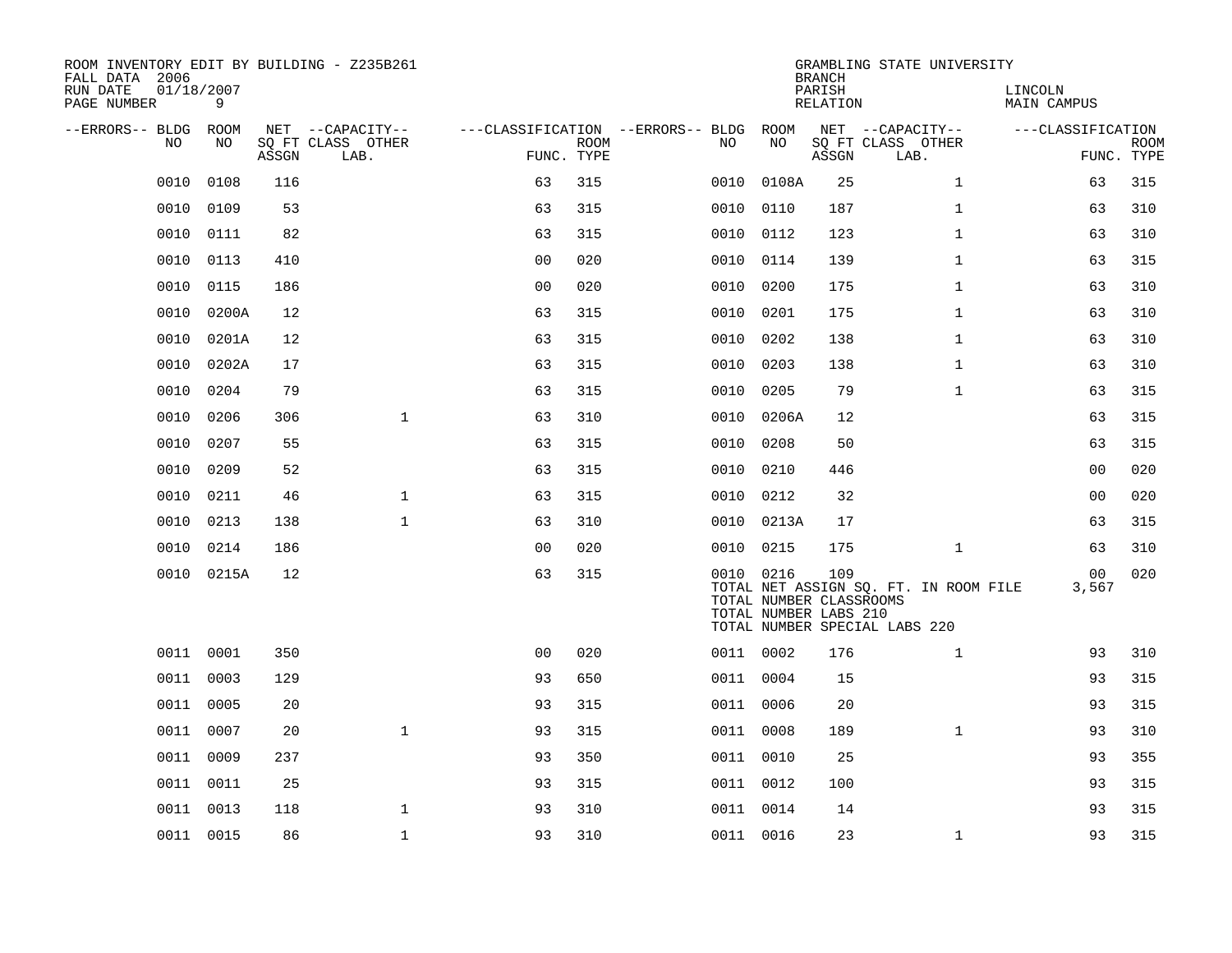| ROOM INVENTORY EDIT BY BUILDING - Z235B261<br>FALL DATA 2006<br>RUN DATE<br>01/18/2007 |           |                 |                   |                                                                                                |            |      |           |           | BRANCH<br>PARISH                                                                  | GRAMBLING STATE UNIVERSITY            | LINCOLN                                      |                    |
|----------------------------------------------------------------------------------------|-----------|-----------------|-------------------|------------------------------------------------------------------------------------------------|------------|------|-----------|-----------|-----------------------------------------------------------------------------------|---------------------------------------|----------------------------------------------|--------------------|
| PAGE NUMBER 10                                                                         |           |                 |                   |                                                                                                |            |      |           |           | RELATION                                                                          |                                       | MAIN CAMPUS                                  |                    |
| --ERRORS-- BLDG ROOM<br>NO                                                             | NO        |                 | SQ FT CLASS OTHER | NET --CAPACITY-- - ---CLASSIFICATION --ERRORS-- BLDG ROOM NET --CAPACITY-- - ---CLASSIFICATION |            |      | NO        | NO        |                                                                                   | SQ FT CLASS OTHER                     |                                              |                    |
|                                                                                        |           |                 | ASSGN LAB.        |                                                                                                | FUNC. TYPE | ROOM |           |           |                                                                                   | ASSGN LAB.                            |                                              | ROOM<br>FUNC. TYPE |
|                                                                                        | 0011 0017 | 23              | 1                 | 93                                                                                             | 315        |      |           | 0011 0018 |                                                                                   | 130 1                                 |                                              | 93 310             |
|                                                                                        | 0011 0019 | 132             | $\mathbf{1}$      | 93                                                                                             | 310        |      |           |           | TOTAL NUMBER CLASSROOMS<br>TOTAL NUMBER LABS 210<br>TOTAL NUMBER SPECIAL LABS 220 |                                       | TOTAL NET ASSIGN SQ. FT. IN ROOM FILE 1,482  |                    |
|                                                                                        |           | 0012 0101 2436  | 4                 | 63                                                                                             | 310        |      |           |           | TOTAL NUMBER CLASSROOMS<br>TOTAL NUMBER LABS 210<br>TOTAL NUMBER SPECIAL LABS 220 | TOTAL NET ASSIGN SQ. FT. IN ROOM FILE | 2,436                                        |                    |
|                                                                                        | 0013 0001 | 807             |                   | 82                                                                                             | 082        |      |           |           | TOTAL NUMBER CLASSROOMS<br>TOTAL NUMBER LABS 210<br>TOTAL NUMBER SPECIAL LABS 220 | TOTAL NET ASSIGN SQ. FT. IN ROOM FILE | 807                                          |                    |
|                                                                                        |           | 0014 0001 1302  |                   | 82                                                                                             | 082        |      |           |           | TOTAL NUMBER CLASSROOMS<br>TOTAL NUMBER LABS 210<br>TOTAL NUMBER SPECIAL LABS 220 | TOTAL NET ASSIGN SQ. FT. IN ROOM FILE | 1,302                                        |                    |
|                                                                                        |           | 0022 0101 7534  | 62                | 93                                                                                             | 910        |      |           |           | TOTAL NUMBER CLASSROOMS<br>TOTAL NUMBER LABS 210<br>TOTAL NUMBER SPECIAL LABS 220 |                                       | TOTAL NET ASSIGN SQ. FT. IN ROOM FILE 7,534  |                    |
|                                                                                        |           | 0024 0101 14261 | 100               | 93                                                                                             | 910        |      |           |           | TOTAL NUMBER CLASSROOMS<br>TOTAL NUMBER LABS 210<br>TOTAL NUMBER SPECIAL LABS 220 |                                       | TOTAL NET ASSIGN SQ. FT. IN ROOM FILE 14,261 |                    |
|                                                                                        |           | 0025 0101 13811 | 100               | 93                                                                                             | 910        |      |           |           | TOTAL NUMBER CLASSROOMS<br>TOTAL NUMBER LABS 210<br>TOTAL NUMBER SPECIAL LABS 220 |                                       | TOTAL NET ASSIGN SQ. FT. IN ROOM FILE 13,811 |                    |
|                                                                                        | 0029 0101 | 2163            |                   | 41                                                                                             | 440        |      | 0029 0103 |           | 148                                                                               |                                       | 41                                           | 440                |
|                                                                                        | 0029 0105 | 150             | $\mathbf{1}$      | 41                                                                                             | 310        |      | 0029 0106 |           | 168                                                                               | $\mathbf{1}$                          | 41                                           | 310                |
| 0029                                                                                   | 0107      | 93              |                   | 41                                                                                             | 440        |      | 0029 0108 |           | 339                                                                               |                                       | 0 <sub>0</sub>                               | 020                |
|                                                                                        | 0029 0109 | 82              |                   | 41                                                                                             | 440        |      | 0029 0110 |           | 171                                                                               |                                       | 41                                           | 440                |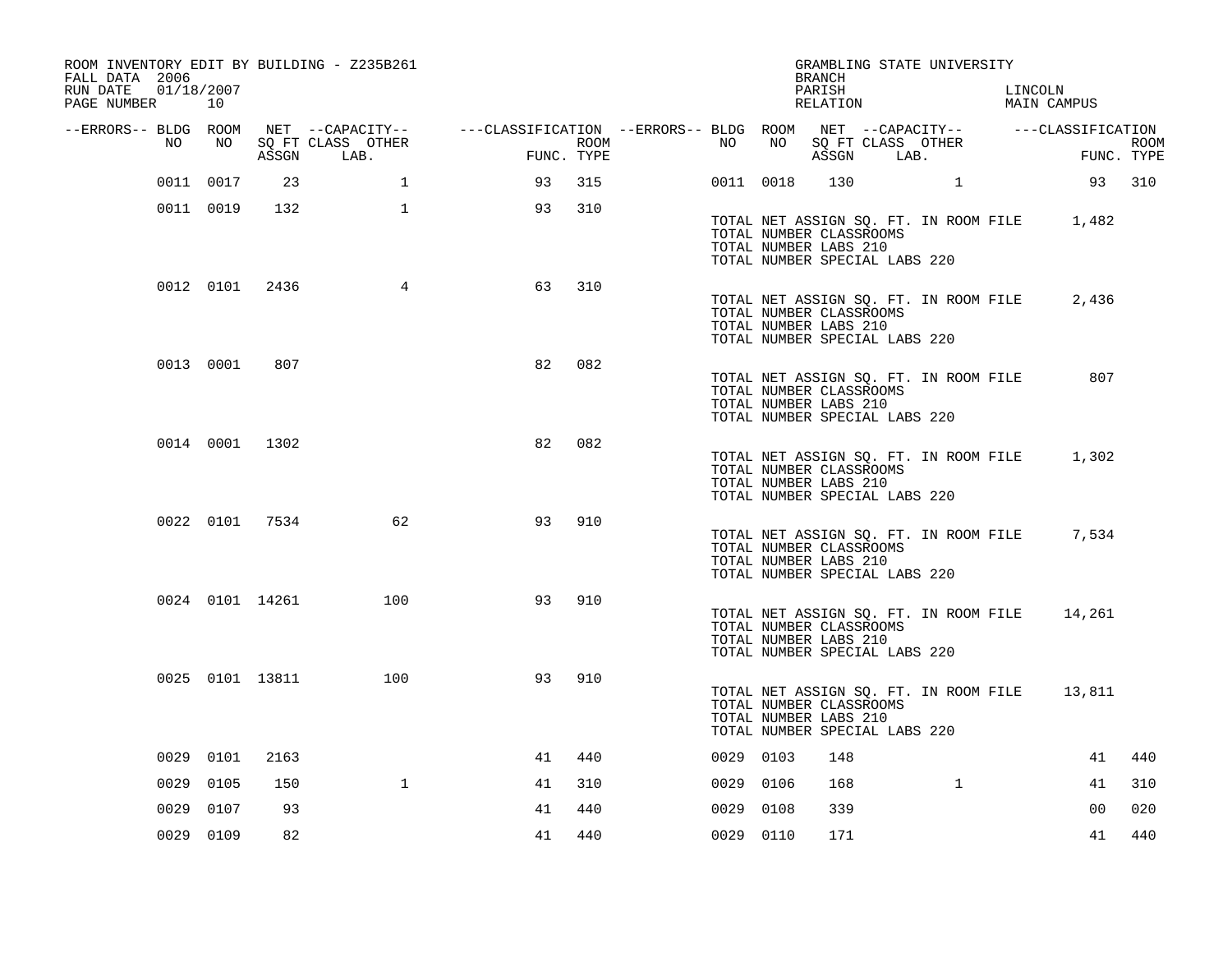| ROOM INVENTORY EDIT BY BUILDING - Z235B261<br>FALL DATA 2006 |                  |       |                           |                                   |             |      |           | <b>BRANCH</b>             | GRAMBLING STATE UNIVERSITY |                               |                           |
|--------------------------------------------------------------|------------------|-------|---------------------------|-----------------------------------|-------------|------|-----------|---------------------------|----------------------------|-------------------------------|---------------------------|
| RUN DATE<br>PAGE NUMBER                                      | 01/18/2007<br>11 |       |                           |                                   |             |      |           | PARISH<br><b>RELATION</b> |                            | LINCOLN<br><b>MAIN CAMPUS</b> |                           |
| --ERRORS-- BLDG                                              | ROOM             |       | NET --CAPACITY--          | ---CLASSIFICATION --ERRORS-- BLDG |             |      | ROOM      |                           | NET --CAPACITY--           | ---CLASSIFICATION             |                           |
| NO                                                           | NO               | ASSGN | SQ FT CLASS OTHER<br>LAB. | FUNC. TYPE                        | <b>ROOM</b> | NO   | NO        | ASSGN                     | SQ FT CLASS OTHER<br>LAB.  |                               | <b>ROOM</b><br>FUNC. TYPE |
| 0029                                                         | 0111             | 203   |                           | 41                                | 440         | 0029 | 0112      | 2064                      | 206                        | 41                            | 430                       |
| 0029                                                         | 0113             | 3745  | 374                       | 41                                | 430         | 0029 | 0114      | 186                       | $\mathbf{1}$               | 41                            | 310                       |
| 0029                                                         | 0115             | 235   |                           | 41                                | 350         | 0029 | 0116      | 176                       |                            | 41                            | 350                       |
| 0029                                                         | 0119             | 133   | $\mathbf 1$               | 41                                | 310         | 0029 | 0119A     | 122                       |                            | 41                            | 440                       |
| 0029                                                         | 0123             | 51    |                           | 0 <sub>0</sub>                    | 020         | 0029 | 0124      | 271                       | $\overline{a}$             | 0 <sub>0</sub>                | 030                       |
| 0029                                                         | 0125             | 203   |                           | 0 <sub>0</sub>                    | 030         | 0029 | 0126      | 272                       | 2                          | 0 <sub>0</sub>                | 030                       |
| 0029                                                         | 0127             | 328   |                           | 0 <sub>0</sub>                    | 020         | 0029 | 0128      | 300                       |                            | 00                            | 020                       |
| 0029                                                         | 0129             | 303   |                           | 0 <sub>0</sub>                    | 020         | 0029 | 0130      | 598                       |                            | 0 <sub>0</sub>                | 030                       |
| 0029                                                         | 0133             | 1223  | $\overline{4}$            | 41                                | 310         | 0029 | 0134      | 1850                      | $\mathbf{1}$               | 41                            | 310                       |
| 0029                                                         | 0135             | 186   | $\mathbf{1}$              | 41                                | 310         | 0029 | 0136      | 98                        |                            | 0 <sub>0</sub>                | 020                       |
| 0029                                                         | 0138             | 155   |                           | 41                                | 315         | 0029 | 0139      | 96                        |                            | 0 <sub>0</sub>                | 010                       |
| 0029                                                         | 0140             | 262   |                           | 41                                | 350         | 0029 | 0141      | 543                       | 40                         | 41                            | 410                       |
| 0029                                                         | 0142             | 143   |                           | 0 <sub>0</sub>                    | 020         | 0029 | 0143      | 139                       | $\mathbf{1}$               | 41                            | 310                       |
| 0029                                                         | 0144             | 1392  | 139                       | 41                                | 430         | 0029 | 0145      | 1683                      |                            | 41                            | 350                       |
| 0029                                                         | 0146             | 167   |                           | 41                                | 355         | 0029 | 0147      | 78                        |                            | 41                            | 355                       |
| 0029                                                         | 0148             | 180   |                           | 0 <sub>0</sub>                    | 020         | 0029 | 0149      | 83                        |                            | 41                            | 355                       |
| 0029                                                         | 0150             | 83    |                           | 41                                | 355         | 0029 | 0152      | 105                       |                            | 0 <sub>0</sub>                | 030                       |
| 0029                                                         | 0153             | 2939  | 294                       | 41                                | 430         | 0029 | 0154      | 359                       |                            | 41                            | 650                       |
| 0029                                                         | 0155             | 325   |                           | 41                                | 440         | 0029 | 0156      | 1349                      |                            | 0 <sub>0</sub>                | 020                       |
| 0029                                                         | 0179             | 525   |                           | 41                                | 440         | 0029 | 0201      | 6242                      | 624                        | 41                            | 430                       |
| 0029                                                         | 0203             | 160   | $\mathbf 1$               | 41                                | 310         | 0029 | 0204      | 156                       | 16                         | 41                            | 410                       |
| 0029                                                         | 0205             | 272   | 20                        | 41                                | 410         | 0029 | 0206      | 2917                      | 292                        | 41                            | 430                       |
| 0029                                                         | 0208             | 722   |                           | 0 <sub>0</sub>                    | 020         | 0029 | 0209      | 204                       | 20                         | 41                            | 410                       |
| 0029                                                         | 0211             | 249   |                           | 41                                | 355         | 0029 | 0212      | 348                       | 35                         | 41                            | 410                       |
| 0029                                                         | 0213             | 198   | $\mathbf 1$               | 41                                | 310         | 0029 | 0213A     | 19                        |                            | 41                            | 315                       |
|                                                              | 0029 0213B       | 19    |                           | 41                                | 315         |      | 0029 0216 | 325                       | $\mathbf{1}$               | 41                            | 310                       |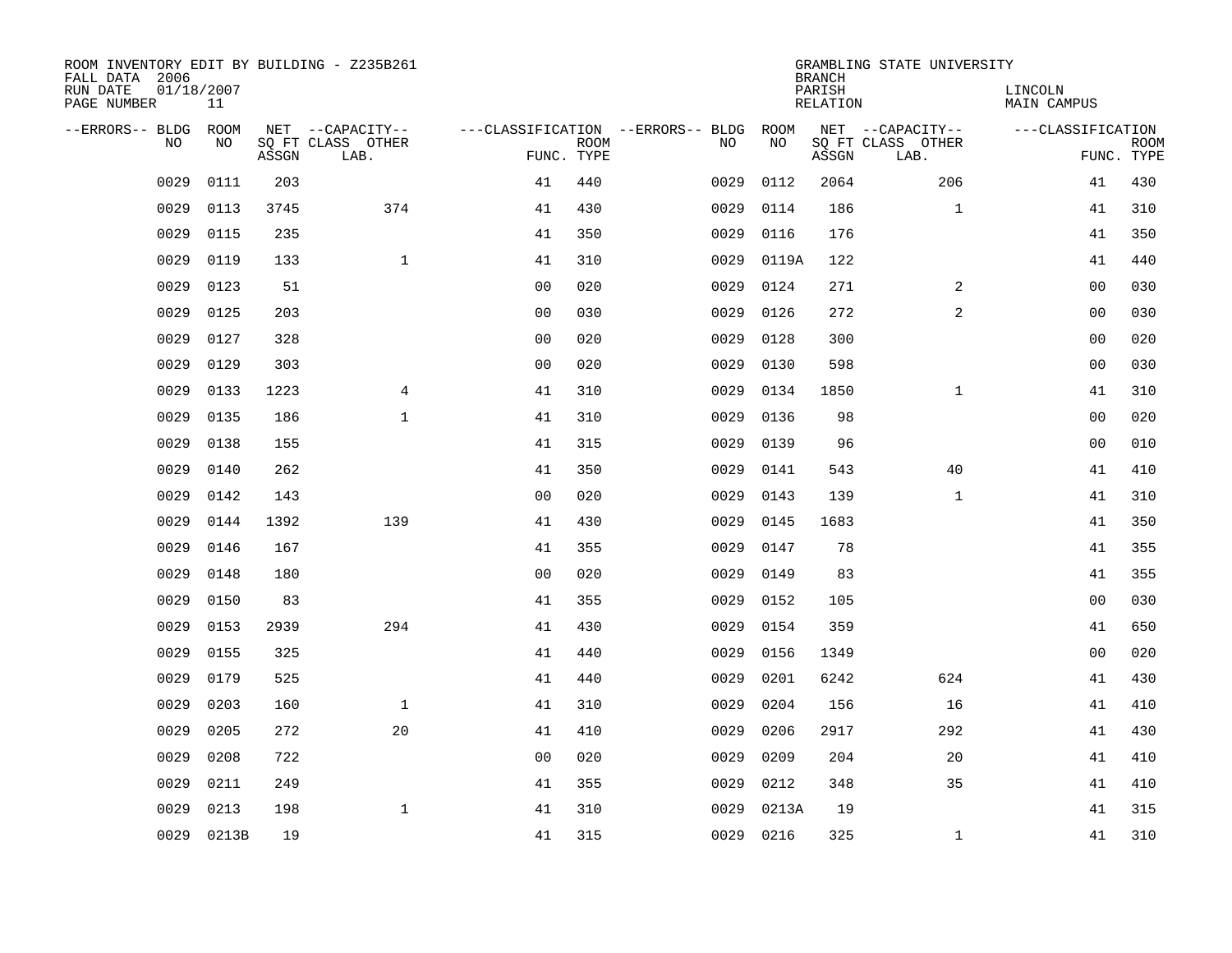| ROOM INVENTORY EDIT BY BUILDING - Z235B261<br>FALL DATA 2006 |                  |       |                           |                                        |             |           |       | <b>BRANCH</b>                                           | GRAMBLING STATE UNIVERSITY                                             |                        |                           |
|--------------------------------------------------------------|------------------|-------|---------------------------|----------------------------------------|-------------|-----------|-------|---------------------------------------------------------|------------------------------------------------------------------------|------------------------|---------------------------|
| RUN DATE<br>PAGE NUMBER                                      | 01/18/2007<br>12 |       |                           |                                        |             |           |       | PARISH<br>RELATION                                      |                                                                        | LINCOLN<br>MAIN CAMPUS |                           |
| --ERRORS-- BLDG ROOM                                         |                  |       | NET --CAPACITY--          | ---CLASSIFICATION --ERRORS-- BLDG ROOM |             |           |       |                                                         | NET --CAPACITY--                                                       | ---CLASSIFICATION      |                           |
| NO.                                                          | NO.              | ASSGN | SQ FT CLASS OTHER<br>LAB. | FUNC. TYPE                             | <b>ROOM</b> | NO.       | NO    | ASSGN                                                   | SQ FT CLASS OTHER<br>LAB.                                              |                        | <b>ROOM</b><br>FUNC. TYPE |
| 0029                                                         | 0217             | 157   | $\mathbf{1}$              | 41                                     | 310         | 0029      | 0218  | 131                                                     |                                                                        | 41                     | 355                       |
| 0029                                                         | 0219             | 203   |                           | 0 <sub>0</sub>                         | 030         | 0029      | 0220  | 67                                                      |                                                                        | 41                     | 655                       |
| 0029                                                         | 0222             | 1054  |                           | 41                                     | 650         | 0029      | 0223  | 224                                                     |                                                                        | 41                     | 655                       |
| 0029                                                         | 0226             | 127   |                           | 41                                     | 655         | 0029      | 0227  | 269                                                     | 4                                                                      | 00                     | 030                       |
| 0029                                                         | 0228             | 51    |                           | 00                                     | 020         | 0029      | 0229  | 186                                                     |                                                                        | 0 <sub>0</sub>         | 010                       |
| 0029                                                         | 0230             | 51    |                           | 0 <sub>0</sub>                         | 020         | 0029      | 0231  | 269                                                     | $\overline{4}$                                                         | 00                     | 030                       |
| 0029                                                         | 0232             | 496   |                           | 41                                     | 440         | 0029      | 0233  | 483                                                     |                                                                        | 41                     | 440                       |
| 0029                                                         | 0235             | 259   | 26                        | 41                                     | 410         | 0029      | 0236  | 161                                                     | 16                                                                     | 41                     | 410                       |
| 0029                                                         | 0237             | 171   | $\mathbf{1}$              | 41                                     | 310         | 0029      | 0239  | 6523                                                    | 652                                                                    | 41                     | 430                       |
| 0029                                                         | 0240             | 172   |                           | 0 <sub>0</sub>                         | 030         | 0029 0241 |       | 467<br>TOTAL NUMBER CLASSROOMS<br>TOTAL NUMBER LABS 210 | TOTAL NET ASSIGN SQ. FT. IN ROOM FILE<br>TOTAL NUMBER SPECIAL LABS 220 | 41<br>43,260           | 440                       |
| 0030                                                         | 0001             | 952   |                           | 0 <sub>0</sub>                         | 020         | 0030 0002 |       | 3587                                                    |                                                                        | 0 <sub>0</sub>         | 020                       |
| 0030                                                         | 0003             | 183   |                           | 15                                     | 650         | 0030      | 0003A | 39                                                      |                                                                        | 00                     | 030                       |
| 0030                                                         | 0004             | 176   | $\mathbf{1}$              | 15                                     | 310         | 0030      | 0004A | 39                                                      |                                                                        | 0 <sub>0</sub>         | 030                       |
| 0030                                                         | 0005             | 138   | $\mathbf{1}$              | 15                                     | 310         | 0030      | 0005A | 27                                                      |                                                                        | 15                     | 315                       |
| 0030                                                         | 0005B            | 29    |                           | 15                                     | 315         | 0030      | 0006  | 162                                                     | $\mathbf{1}$                                                           | 15                     | 310                       |
| 0030                                                         | 0007             | 260   | $\mathbf 1$               | 15                                     | 310         | 0030      | 0007A | 34                                                      |                                                                        | 00                     | 020                       |
| 0030                                                         | 0007B            | 21    | $\mathbf{1}$              | 15                                     | 315         | 0030      | 0008  | 81                                                      |                                                                        | 15                     | 315                       |
| 0030                                                         | 0008A            | 24    |                           | 0 <sub>0</sub>                         | 010         | 0030      | 0009  | 198                                                     | $\mathbf{1}$                                                           | 15                     | 310                       |
| 0030                                                         | 0010             | 272   |                           | 15                                     | 650         | 0030      | 0010A | 65                                                      | $\mathbf{1}$                                                           | 15                     | 315                       |
| 0030                                                         | 0010B            | 43    | $\mathbf 1$               | 15                                     | 315         | 0030      | 0010C | 8                                                       |                                                                        | 15                     | 315                       |
| 0030                                                         | 0011             | 783   | 37                        | 15                                     | 550         | 0030      | 0012  | 803                                                     | 22                                                                     | 15                     | 550                       |
| 0030                                                         | 0013             | 783   | 29                        | 15                                     | 550         | 0030      | 0014  | 803                                                     |                                                                        | 15                     | 550                       |
| 0030                                                         | 0015             | 222   | 20                        | 15                                     | 550         | 0030      | 0016  | 225                                                     | 20                                                                     | 15                     | 550                       |
|                                                              | 0030 0017        | 888   |                           | 15                                     | 550         | 0030 0018 |       | 806                                                     |                                                                        | 15                     | 550                       |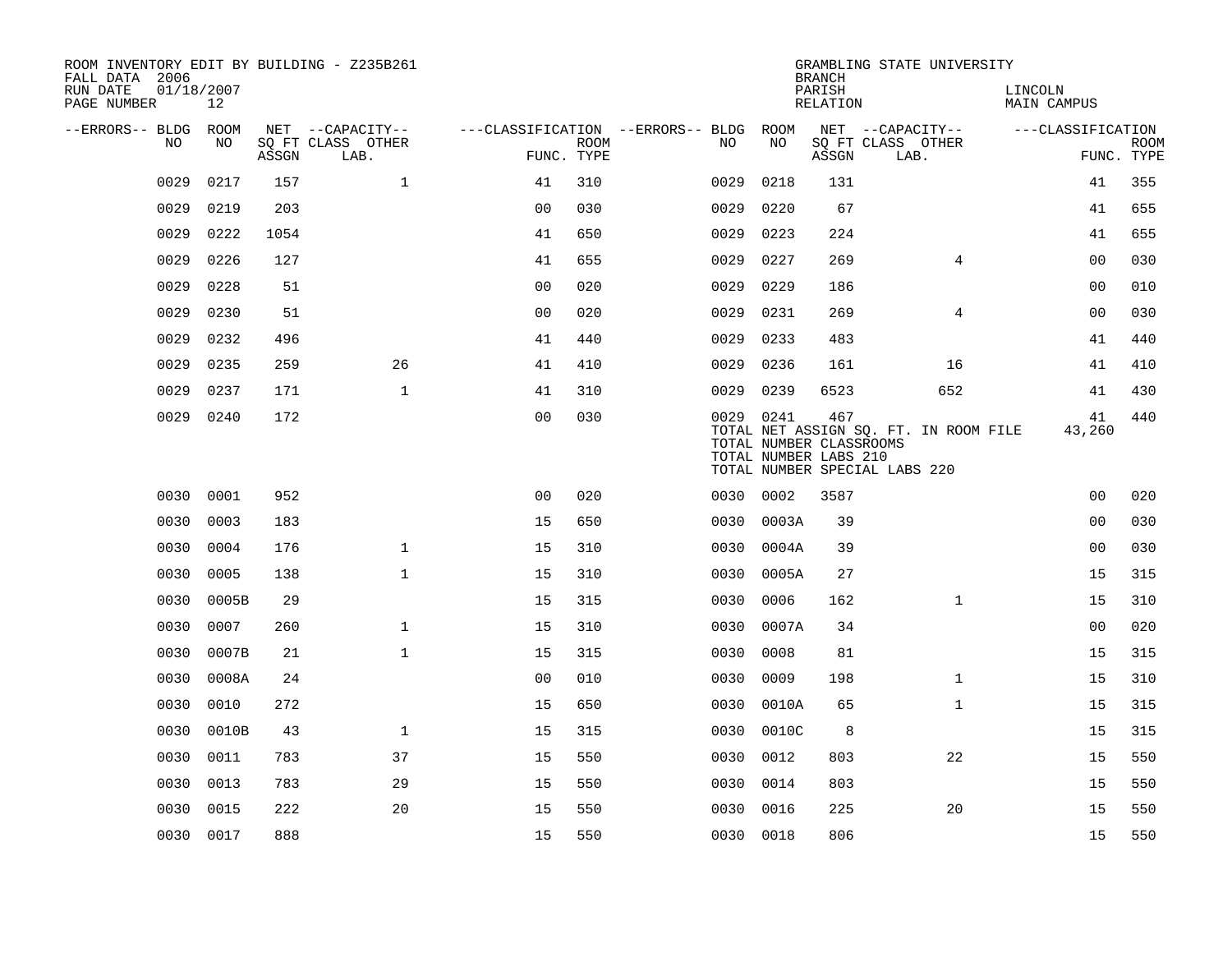| ROOM INVENTORY EDIT BY BUILDING - Z235B261<br>FALL DATA 2006 |                  |       |                           |                |             |                                        |                                                               | <b>BRANCH</b>      | GRAMBLING STATE UNIVERSITY                                             |                        |                           |
|--------------------------------------------------------------|------------------|-------|---------------------------|----------------|-------------|----------------------------------------|---------------------------------------------------------------|--------------------|------------------------------------------------------------------------|------------------------|---------------------------|
| RUN DATE<br>PAGE NUMBER                                      | 01/18/2007<br>13 |       |                           |                |             |                                        |                                                               | PARISH<br>RELATION |                                                                        | LINCOLN<br>MAIN CAMPUS |                           |
| --ERRORS-- BLDG ROOM                                         |                  |       | NET --CAPACITY--          |                |             | ---CLASSIFICATION --ERRORS-- BLDG ROOM |                                                               |                    | NET --CAPACITY--                                                       | ---CLASSIFICATION      |                           |
| NO.                                                          | NO               | ASSGN | SQ FT CLASS OTHER<br>LAB. | FUNC. TYPE     | <b>ROOM</b> | NO.                                    | NO                                                            | ASSGN              | SQ FT CLASS OTHER<br>LAB.                                              |                        | <b>ROOM</b><br>FUNC. TYPE |
| 0030                                                         | 0019             | 1522  |                           | 15             | 550         | 0030                                   | 0020                                                          | 225                | 4                                                                      | 0 <sub>0</sub>         | 030                       |
| 0030                                                         | 0021             | 211   | 4                         | 15             | 250         | 0030                                   | 0022                                                          | 65                 |                                                                        | 0 <sub>0</sub>         | 010                       |
| 0030                                                         | 0023             | 1463  | 29                        | 15             | 250         | 0030                                   | 0023A                                                         | 43                 |                                                                        | 15                     | 555                       |
| 0030                                                         | 0024             | 247   | 4                         | 0 <sub>0</sub> | 030         | 0030                                   | 0025                                                          | 1080               |                                                                        | 15                     | 550                       |
| 0030                                                         | 0026             | 1543  |                           | 15             | 550         | 0030                                   | 0026A                                                         | 71                 |                                                                        | 15                     | 555                       |
| 0030                                                         | 0027             | 53    |                           | 15             | 555         | 0030                                   | 0028                                                          | 1071               |                                                                        | 15                     | 550                       |
| 0030                                                         | 0029             | 549   |                           | 15             | 550         |                                        | 0030 0030                                                     | 97                 |                                                                        | 15                     | 555                       |
|                                                              | 0030 0031        | 135   | $\mathbf{1}$              | 15             | 310         |                                        | 0030 0032<br>TOTAL NUMBER CLASSROOMS<br>TOTAL NUMBER LABS 210 | 178                | TOTAL NET ASSIGN SQ. FT. IN ROOM FILE<br>TOTAL NUMBER SPECIAL LABS 220 | 00<br>14,814           | 030                       |
|                                                              | 0031 0001        | 926   |                           | 15             | 555         |                                        | 0031 0002                                                     | 211                |                                                                        | 15                     | 555                       |
|                                                              | 0031 0100        | 8520  |                           | 15             | 520         |                                        | 0031 0101                                                     | 437                |                                                                        | 0 <sub>0</sub>         | 020                       |
|                                                              | 0031 0102        | 111   |                           | 0 <sub>0</sub> | 020         |                                        | 0031 0103                                                     | 623                |                                                                        | 15                     | 525                       |
|                                                              | 0031 0104        | 689   |                           | 15             | 525         |                                        | 0031 0105                                                     | 95                 |                                                                        | 0 <sub>0</sub>         | 020                       |
|                                                              | 0031 0106        | 200   |                           | 15             | 525         |                                        | 0031 0107                                                     | 1422               |                                                                        | 15                     | 550                       |
|                                                              | 0031 0108        | 77    | $\mathbf{1}$              | 15             | 310         |                                        | 0031 0109                                                     | 160                |                                                                        | 15                     | 315                       |
|                                                              | 0031 0110        | 38    |                           | 0 <sub>0</sub> | 030         |                                        | 0031 0111                                                     | 111                |                                                                        | 0 <sub>0</sub>         | 020                       |
|                                                              | 0031 0112        | 635   |                           | 15             | 525         |                                        | TOTAL NUMBER CLASSROOMS<br>TOTAL NUMBER LABS 210              |                    | TOTAL NET ASSIGN SQ. FT. IN ROOM FILE<br>TOTAL NUMBER SPECIAL LABS 220 | 13,463                 |                           |
|                                                              | 0032 0001        | 2885  |                           | 0 <sub>0</sub> | 020         |                                        | 0032 0002                                                     | 356                |                                                                        | 15                     | 555                       |
| 0032                                                         | 0002A            | 26    | $\mathbf{1}$              | 15             | 315         |                                        | 0032 0003                                                     | 98                 | $\mathbf{1}$                                                           | 15                     | 310                       |
| 0032                                                         | 0003A            | 160   | $\mathbf{1}$              | 15             | 310         |                                        | 0032 0003B                                                    | 37                 | $\mathbf{1}$                                                           | 15                     | 315                       |
|                                                              | 0032 0003C       | 42    |                           | 15             | 555         | 0032                                   | 0004                                                          | 27                 |                                                                        | 0 <sub>0</sub>         | 010                       |
| 0032                                                         | 0005             | 624   | 30                        | 15             | 550         | 0032                                   | 0006                                                          | 623                | 30                                                                     | 15                     | 550                       |
|                                                              | 0032 0007        | 624   | 30                        | 15             | 550         |                                        | 0032 0008                                                     | 620                | 30                                                                     | 15                     | 550                       |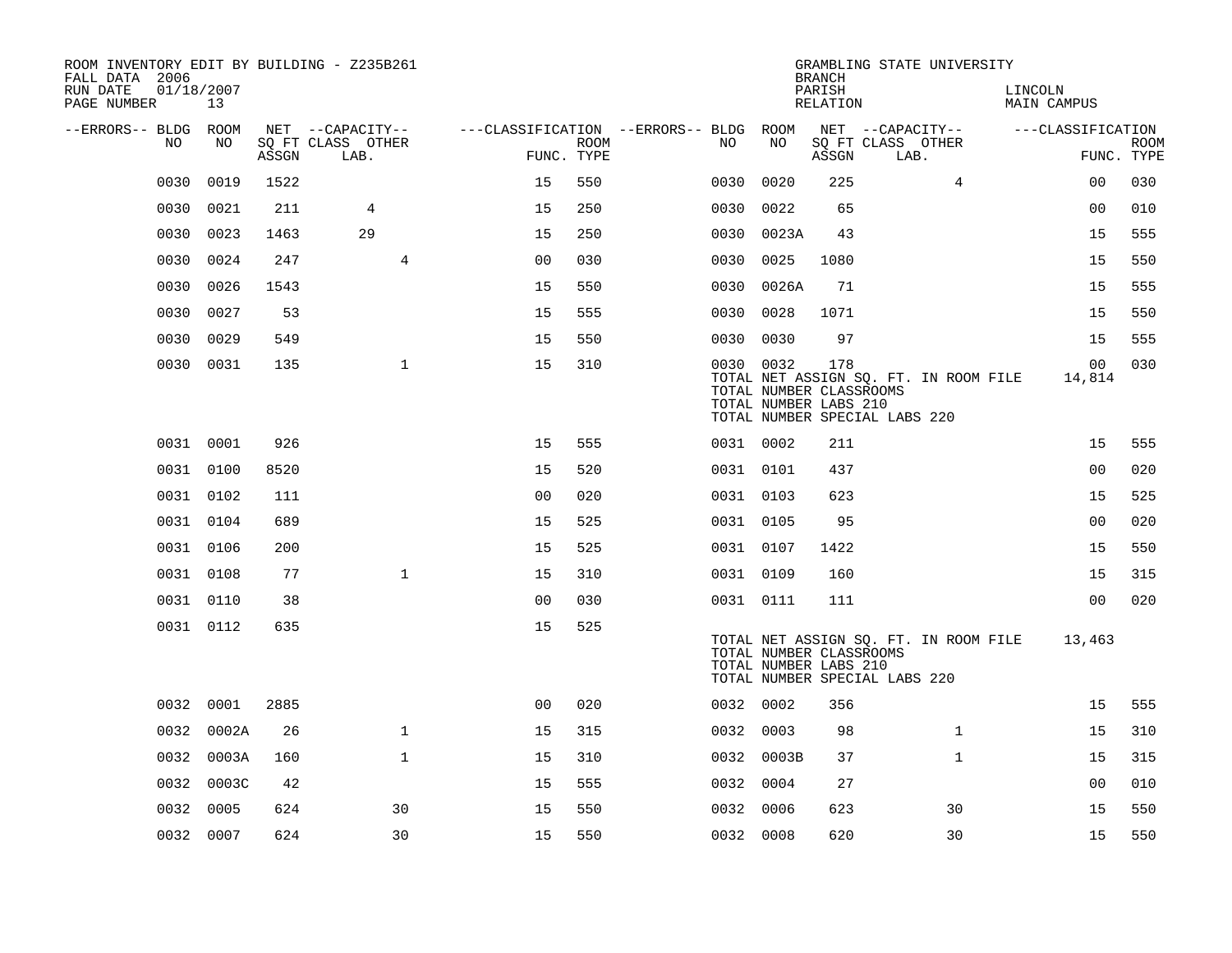| ROOM INVENTORY EDIT BY BUILDING - Z235B261<br>FALL DATA 2006<br>RUN DATE | 01/18/2007  |       |                                       |                                   |             |           |            | <b>BRANCH</b><br>PARISH                                | GRAMBLING STATE UNIVERSITY                                             | LINCOLN            |             |
|--------------------------------------------------------------------------|-------------|-------|---------------------------------------|-----------------------------------|-------------|-----------|------------|--------------------------------------------------------|------------------------------------------------------------------------|--------------------|-------------|
| PAGE NUMBER                                                              | 14          |       |                                       |                                   |             |           |            | <b>RELATION</b>                                        |                                                                        | <b>MAIN CAMPUS</b> |             |
| --ERRORS-- BLDG<br>N <sub>O</sub>                                        | ROOM<br>NO. |       | NET --CAPACITY--<br>SO FT CLASS OTHER | ---CLASSIFICATION --ERRORS-- BLDG | <b>ROOM</b> | NO.       | ROOM<br>NO |                                                        | NET --CAPACITY--<br>SQ FT CLASS OTHER                                  | ---CLASSIFICATION  | <b>ROOM</b> |
|                                                                          |             | ASSGN | LAB.                                  | FUNC. TYPE                        |             |           |            | ASSGN                                                  | LAB.                                                                   |                    | FUNC. TYPE  |
| 0032                                                                     | 0009        | 624   | 30                                    | 15                                | 550         | 0032      | 0010       | 618                                                    | 28                                                                     | 15                 | 550         |
| 0032                                                                     | 0011        | 210   | 2                                     | 0 <sub>0</sub>                    | 030         | 0032 0012 |            | 623                                                    | 30                                                                     | 15                 | 550         |
| 0032                                                                     | 0013        | 57    | $\mathbf{1}$                          | 15                                | 555         |           | 0032 0015  | 48                                                     | $\mathbf{1}$                                                           | 15                 | 555         |
| 0032                                                                     | 0016        | 893   | 54                                    | 15                                | 550         |           | 0032 0017  | 226                                                    | 2                                                                      | 0 <sub>0</sub>     | 030         |
| 0032                                                                     | 0019        | 1339  | 70                                    | 15                                | 550         | 0032      | 0021       | 624                                                    | 30                                                                     | 15                 | 550         |
| 0032                                                                     | 0023        | 349   |                                       | 15                                | 555         |           | 0032 0025  | 75<br>TOTAL NUMBER CLASSROOMS<br>TOTAL NUMBER LABS 210 | TOTAL NET ASSIGN SQ. FT. IN ROOM FILE<br>TOTAL NUMBER SPECIAL LABS 220 | 00<br>8,385        | 030         |
| 0033                                                                     | 0001        | 660   | 13                                    | 11                                | 250         |           | 0033 0002  | 211                                                    |                                                                        | 0 <sub>0</sub>     | 020         |
| 0033                                                                     | 0002A       | 72    | $\mathbf{1}$                          | 11                                | 310         | 0033      | 0002B      | 96                                                     | $\mathbf{1}$                                                           | 11                 | 310         |
| 0033                                                                     | 0002C       | 49    | $\mathbf{1}$                          | 11                                | 310         | 0033      | 0002D      | 96                                                     | $\mathbf{1}$                                                           | 11                 | 310         |
| 0033                                                                     | 0003        | 187   |                                       | 0 <sub>0</sub>                    | 020         | 0033      | 0003A      | 95                                                     | $\mathbf{1}$                                                           | 11                 | 310         |
| 0033                                                                     | 0003B       | 113   | $\mathbf{1}$                          | 11                                | 310         | 0033      | 0003C      | 225                                                    | 5                                                                      | 11                 | 250         |
| 0033                                                                     | 0004        | 286   |                                       | 0 <sub>0</sub>                    | 020         | 0033      | 0004A      | 84                                                     | $\mathbf{1}$                                                           | 11                 | 310         |
| 0033                                                                     | 0004B       | 84    | $\mathbf 1$                           | 11                                | 310         | 0033      | 0004C      | 84                                                     | $\mathbf{1}$                                                           | 11                 | 310         |
| 0033                                                                     | 0004D       | 84    | $\mathbf 1$                           | 11                                | 310         | 0033      | 0004E      | 33                                                     | $\mathbf{1}$                                                           | 11                 | 315         |
| 0033                                                                     | 0004F       | 33    | $\mathbf{1}$                          | 11                                | 315         | 0033      | 0005       | 395                                                    | $\mathbf{1}$                                                           | 11                 | 315         |
| 0033                                                                     | 0005A       | 99    | $\mathbf{1}$                          | 11                                | 310         | 0033      | 0005B      | 95                                                     | $\mathbf{1}$                                                           | 11                 | 310         |
| 0033                                                                     | 0005C       | 44    | $\mathbf{1}$                          | 11                                | 310         | 0033      | 0005D      | 33                                                     | $\mathbf{1}$                                                           | 11                 | 315         |
| 0033                                                                     | 0005E       | 33    | $\mathbf 1$                           | 11                                | 315         | 0033      | 0006       | 660                                                    | 22                                                                     | 11                 | 220         |
| 0033                                                                     | 0006A       | 24    | $\mathbf{1}$                          | 11                                | 315         | 0033      | 0006B      | 24                                                     | $\mathbf{1}$                                                           | 11                 | 315         |
| 0033                                                                     | 0007        | 660   |                                       | 11                                | 315         | 0033      | 0007A      | 24                                                     | $\mathbf{1}$                                                           | 11                 | 315         |
| 0033                                                                     | 0007B       | 24    | $\mathbf{1}$                          | 11                                | 315         | 0033      | 0008       | 304                                                    |                                                                        | 0 <sub>0</sub>     | 020         |
| 0033                                                                     | 0008A       | 84    | $\mathbf{1}$                          | 11                                | 310         | 0033      | 0008B      | 84                                                     | $\mathbf{1}$                                                           | 11                 | 310         |
| 0033                                                                     | 0008C       | 84    | $\mathbf{1}$                          | 11                                | 310         | 0033      | 0008D      | 84                                                     | $\mathbf{1}$                                                           | 11                 | 310         |
|                                                                          | 0033 0008E  | 35    | $\mathbf 1$                           | 11                                | 315         |           | 0033 0008F | 35                                                     | $\mathbf{1}$                                                           | 11                 | 315         |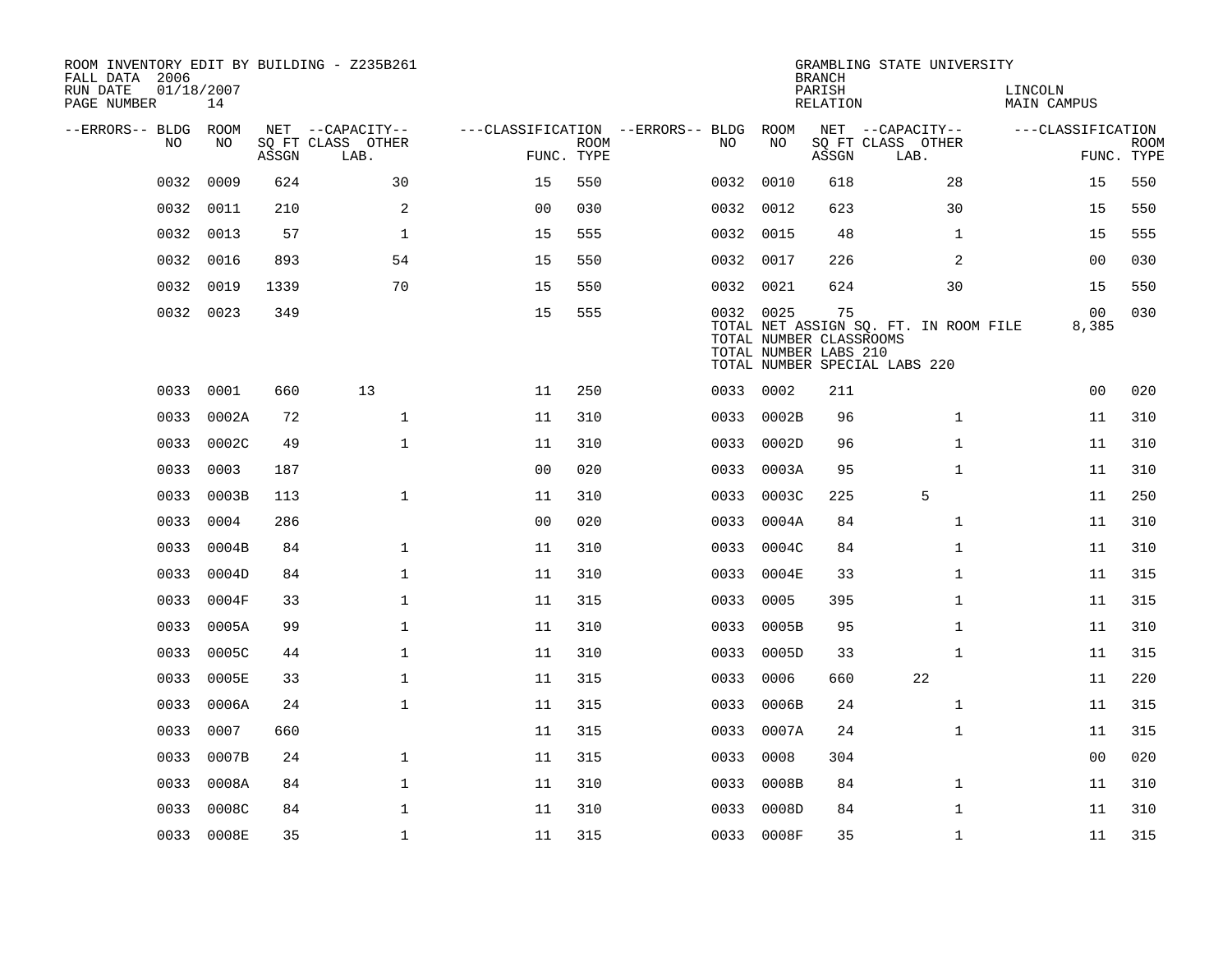| ROOM INVENTORY EDIT BY BUILDING - Z235B261<br>FALL DATA 2006<br>RUN DATE<br>PAGE NUMBER | 01/18/2007<br>15 |       |                                       |                |             |                                          |                                                               | <b>BRANCH</b><br>PARISH<br>RELATION | GRAMBLING STATE UNIVERSITY                                             | LINCOLN<br>MAIN CAMPUS                  |             |
|-----------------------------------------------------------------------------------------|------------------|-------|---------------------------------------|----------------|-------------|------------------------------------------|---------------------------------------------------------------|-------------------------------------|------------------------------------------------------------------------|-----------------------------------------|-------------|
| --ERRORS-- BLDG<br>NO.                                                                  | ROOM<br>NO.      |       | NET --CAPACITY--<br>SO FT CLASS OTHER |                | <b>ROOM</b> | ---CLASSIFICATION --ERRORS-- BLDG<br>NO. | ROOM<br>NO                                                    |                                     | NET --CAPACITY--<br>SQ FT CLASS OTHER                                  | ---CLASSIFICATION                       | <b>ROOM</b> |
|                                                                                         |                  | ASSGN | LAB.                                  | FUNC. TYPE     |             |                                          |                                                               | ASSGN                               | LAB.                                                                   |                                         | FUNC. TYPE  |
| 0033                                                                                    | 0009             | 304   |                                       | 0 <sub>0</sub> | 020         | 0033                                     | 0009A                                                         | 84                                  | $\mathbf{1}$                                                           | 11                                      | 310         |
| 0033                                                                                    | 0009B            | 84    | $\mathbf{1}$                          | 11             | 310         | 0033                                     | 0009C                                                         | 84                                  | $\mathbf{1}$                                                           | 11                                      | 310         |
| 0033                                                                                    | 0009D            | 84    | $\mathbf 1$                           | 11             | 310         | 0033                                     | 0009E                                                         | 35                                  | $\mathbf{1}$                                                           | 11                                      | 315         |
| 0033                                                                                    | 0009F            | 35    | $\mathbf 1$                           | 11             | 315         | 0033                                     | 0010                                                          | 301                                 |                                                                        | 00                                      | 020         |
| 0033                                                                                    | 0010A            | 92    | $\mathbf 1$                           | 11             | 310         | 0033                                     | 0010B                                                         | 147                                 | $\mathbf{1}$                                                           | 11                                      | 310         |
| 0033                                                                                    | 0010C            | 67    | $\mathbf{1}$                          | 11             | 310         | 0033                                     | 0011                                                          | 187                                 |                                                                        | 0 <sub>0</sub>                          | 020         |
| 0033                                                                                    | 0011A            | 48    | $\mathbf{1}$                          | 11             | 310         | 0033                                     | 0011B                                                         | 149                                 | $\mathbf{1}$                                                           | 11                                      | 310         |
| 0033                                                                                    | 0011C            | 239   |                                       | 11             | 350         | 0033                                     | 0012                                                          | 44                                  |                                                                        | 11                                      | 315         |
| 0033                                                                                    | 0013             | 42    | $\mathbf 1$                           | 11             | 315         | 0033                                     | 0014                                                          | 18                                  |                                                                        | 11                                      | 315         |
| 0033                                                                                    | 0015             | 42    | $\mathbf 1$                           | 11             | 315         | 0033                                     | 0016                                                          | 18                                  |                                                                        | 11                                      | 315         |
| 0033                                                                                    | 0017             | 245   | $\overline{4}$                        | 0 <sub>0</sub> | 030         | 0033                                     | 0018                                                          | 45                                  |                                                                        | 0 <sub>0</sub>                          | 010         |
| 0033                                                                                    | 0019             | 12    |                                       | 11             | 315         | 0033                                     | 0020                                                          | 288                                 | $\overline{4}$                                                         | 0 <sub>0</sub>                          | 030         |
| 0033                                                                                    | 0021             | 73    |                                       | 0 <sub>0</sub> | 030         | 0033                                     | 0022                                                          | 143                                 | $\mathbf{1}$                                                           | 11                                      | 310         |
| 0033                                                                                    | 0023             | 219   | $\mathbf 1$                           | 11             | 310         | 0033                                     | 0024                                                          | 18                                  | $\mathbf{1}$                                                           | 11                                      | 315         |
| 0033                                                                                    | 0025             | 96    | $\mathbf 1$                           | 11             | 310         | 0033                                     | 0026                                                          | 44                                  |                                                                        | 11                                      | 315         |
| 0033                                                                                    | 0027             | 162   | $\mathbf{1}$                          | 11             | 310         |                                          | 0033 0028                                                     | 37                                  | $\mathbf{1}$                                                           | 11                                      | 315         |
|                                                                                         | 0033 0029        | 33    |                                       | 11             | 315         |                                          | 0033 0030<br>TOTAL NUMBER CLASSROOMS<br>TOTAL NUMBER LABS 210 | 1518                                | TOTAL NET ASSIGN SQ. FT. IN ROOM FILE<br>TOTAL NUMBER SPECIAL LABS 220 | 0 <sub>0</sub><br>6,405<br>$\mathbf{1}$ | 020         |
|                                                                                         | 0034 0100        | 275   | 30                                    | 15             | 550         |                                          | 0034 0101                                                     | 33                                  | $\mathbf{1}$                                                           | 15                                      | 555         |
|                                                                                         | 0034 0102        | 442   | $\mathbf{1}$                          | 15             | 310         |                                          | 0034 0103                                                     | 357                                 | $\mathbf{1}$                                                           | 15                                      | 310         |
|                                                                                         | 0034 0104        | 442   | $\mathbf 1$                           | 15             | 310         |                                          | 0034 0105                                                     | 520                                 |                                                                        | 15                                      | 555         |
|                                                                                         | 0034 0105A       | 369   |                                       | 15             | 555         |                                          | 0034 0106                                                     | 42                                  |                                                                        | 15                                      | 555         |
| 0034                                                                                    | 0107             | 56    |                                       | 15             | 555         |                                          | 0034 0108                                                     | 40                                  |                                                                        | 15                                      | 555         |
| 0034                                                                                    | 0109             | 36    |                                       | 0 <sub>0</sub> | 020         |                                          | 0034 0110                                                     | 50                                  | $\mathbf{1}$                                                           | 15                                      | 555         |
|                                                                                         | 0034 0111        | 30    | $\mathbf{1}$                          | 15             | 555         |                                          | 0034 0112                                                     | 103                                 |                                                                        | 15                                      | 555         |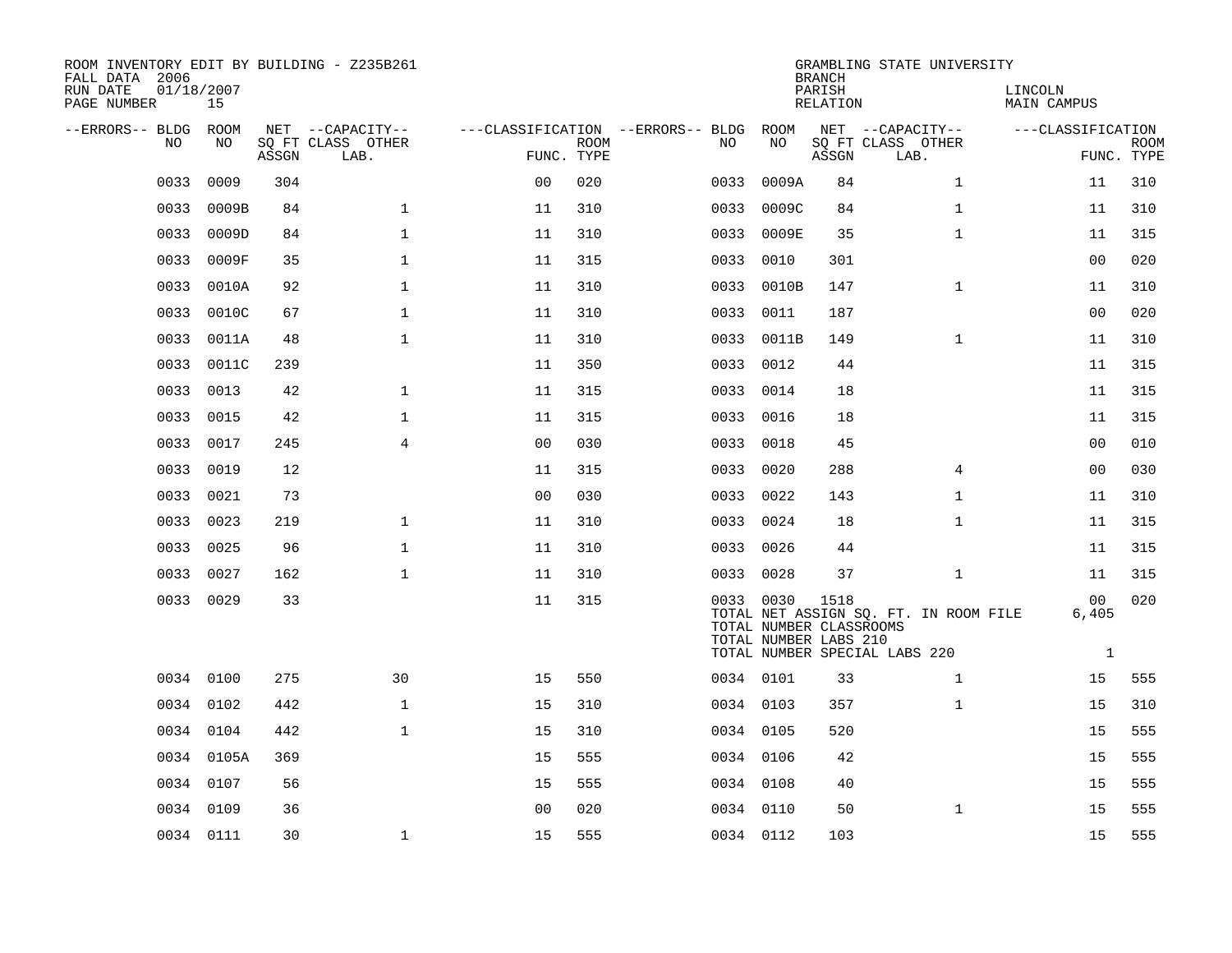| ROOM INVENTORY EDIT BY BUILDING - Z235B261<br>FALL DATA 2006<br>RUN DATE<br>PAGE NUMBER | 01/18/2007<br>16 |       |                                       |                                        |            |           |            | <b>BRANCH</b><br>PARISH<br>RELATION                                                     | GRAMBLING STATE UNIVERSITY            | LINCOLN<br>MAIN CAMPUS |                       |
|-----------------------------------------------------------------------------------------|------------------|-------|---------------------------------------|----------------------------------------|------------|-----------|------------|-----------------------------------------------------------------------------------------|---------------------------------------|------------------------|-----------------------|
| --ERRORS-- BLDG ROOM<br>NO.                                                             | NO               |       | NET --CAPACITY--<br>SO FT CLASS OTHER | ---CLASSIFICATION --ERRORS-- BLDG ROOM | ROOM       | NO        | NO         | SQ FT CLASS OTHER                                                                       | NET --CAPACITY--                      | ---CLASSIFICATION      | <b>ROOM</b>           |
|                                                                                         |                  | ASSGN | LAB.                                  |                                        | FUNC. TYPE |           |            | ASSGN                                                                                   | LAB.                                  |                        | FUNC. TYPE            |
|                                                                                         | 0034 0113        | 449   |                                       | 15                                     | 555        |           | 0034 0114  | 77<br>TOTAL NUMBER CLASSROOMS<br>TOTAL NUMBER LABS 210<br>TOTAL NUMBER SPECIAL LABS 220 | TOTAL NET ASSIGN SQ. FT. IN ROOM FILE |                        | 00 030<br>3,208       |
|                                                                                         | 0035 0100        | 5388  |                                       | 91                                     | 760        |           |            | TOTAL NUMBER CLASSROOMS<br>TOTAL NUMBER LABS 210<br>TOTAL NUMBER SPECIAL LABS 220       | TOTAL NET ASSIGN SQ. FT. IN ROOM FILE |                        | 5,388                 |
|                                                                                         | 0037 0101        | 293   | 2                                     | 63                                     | 310        | 0037 0102 |            | 333                                                                                     | 2                                     |                        | 63<br>310             |
|                                                                                         | 0037 0103        | 28    |                                       | 63                                     | 315        | 0037 0104 |            | 82                                                                                      |                                       |                        | 0 <sub>0</sub><br>030 |
|                                                                                         | 0037 0105        | 84    |                                       | 63                                     | 730        | 0037      | 0106       | 86                                                                                      |                                       |                        | 730<br>63             |
|                                                                                         | 0037 0107        | 551   |                                       | 63                                     | 730        | 0037 0108 |            | 1900                                                                                    |                                       |                        | 63<br>730             |
|                                                                                         | 0037 0109        | 312   |                                       | 63                                     | 720        |           | 0037 0109A | 85                                                                                      | $\mathbf{1}$                          |                        | 63<br>310             |
|                                                                                         | 0037 0110        | 1058  |                                       | 63                                     | 720        |           | 0037 0110A | 82                                                                                      | $\mathbf{1}$                          |                        | 63<br>310             |
|                                                                                         | 0037 0110B       | 168   |                                       | 63                                     | 725        |           | 0037 0110C | 33                                                                                      | $\mathbf{1}$                          |                        | 315<br>63             |
|                                                                                         | 0037 0110D       | 33    | $\mathbf 1$                           | 63                                     | 315        | 0037 0111 |            | 367                                                                                     |                                       |                        | 725<br>63             |
|                                                                                         | 0037 0111A       | 60    | $\mathbf{1}$                          | 63                                     | 310        |           | 0037 0111B | 156                                                                                     | $\mathbf{1}$                          |                        | 310<br>63             |
|                                                                                         | 0037 0112        | 922   |                                       | 63                                     | 730        |           |            | TOTAL NUMBER CLASSROOMS<br>TOTAL NUMBER LABS 210<br>TOTAL NUMBER SPECIAL LABS 220       | TOTAL NET ASSIGN SQ. FT. IN ROOM FILE |                        | 6,551                 |
| 0038                                                                                    | 0101             | 218   | $\mathbf 1$                           | 63                                     | 310        | 0038 0102 |            | 15                                                                                      | $\mathbf{1}$                          |                        | 63<br>315             |
| 0038                                                                                    | 0103             | 218   | $\mathbf{1}$                          | 63                                     | 310        | 0038 0104 |            | 452                                                                                     | $\mathbf{1}$                          |                        | 63<br>310             |
| 0038                                                                                    | 0104A            | 637   | 2                                     | 63                                     | 310        | 0038 0105 |            | 218                                                                                     | $\mathbf{1}$                          |                        | 63<br>310             |
| 0038                                                                                    | 0106             | 218   | $\mathbf{1}$                          | 63                                     | 310        | 0038      | 0107       | 54                                                                                      |                                       |                        | 63<br>315             |
| 0038                                                                                    | 0107A            | 160   | 2                                     | 63                                     | 310        | 0038 0108 |            | 273                                                                                     |                                       |                        | 020<br>00             |
| 0038                                                                                    | 0108A            | 84    |                                       | 63                                     | 315        | 0038      | 0108B      | 71                                                                                      |                                       |                        | 63<br>315             |
| 0038                                                                                    | 0109             | 123   | 2                                     | 63                                     | 310        | 0038      | 0110       | 123                                                                                     | 2                                     |                        | 63<br>310             |
|                                                                                         | 0038 0111        | 1835  |                                       | 63                                     | 730        | 0038 0112 |            | 1540                                                                                    |                                       |                        | 63<br>730             |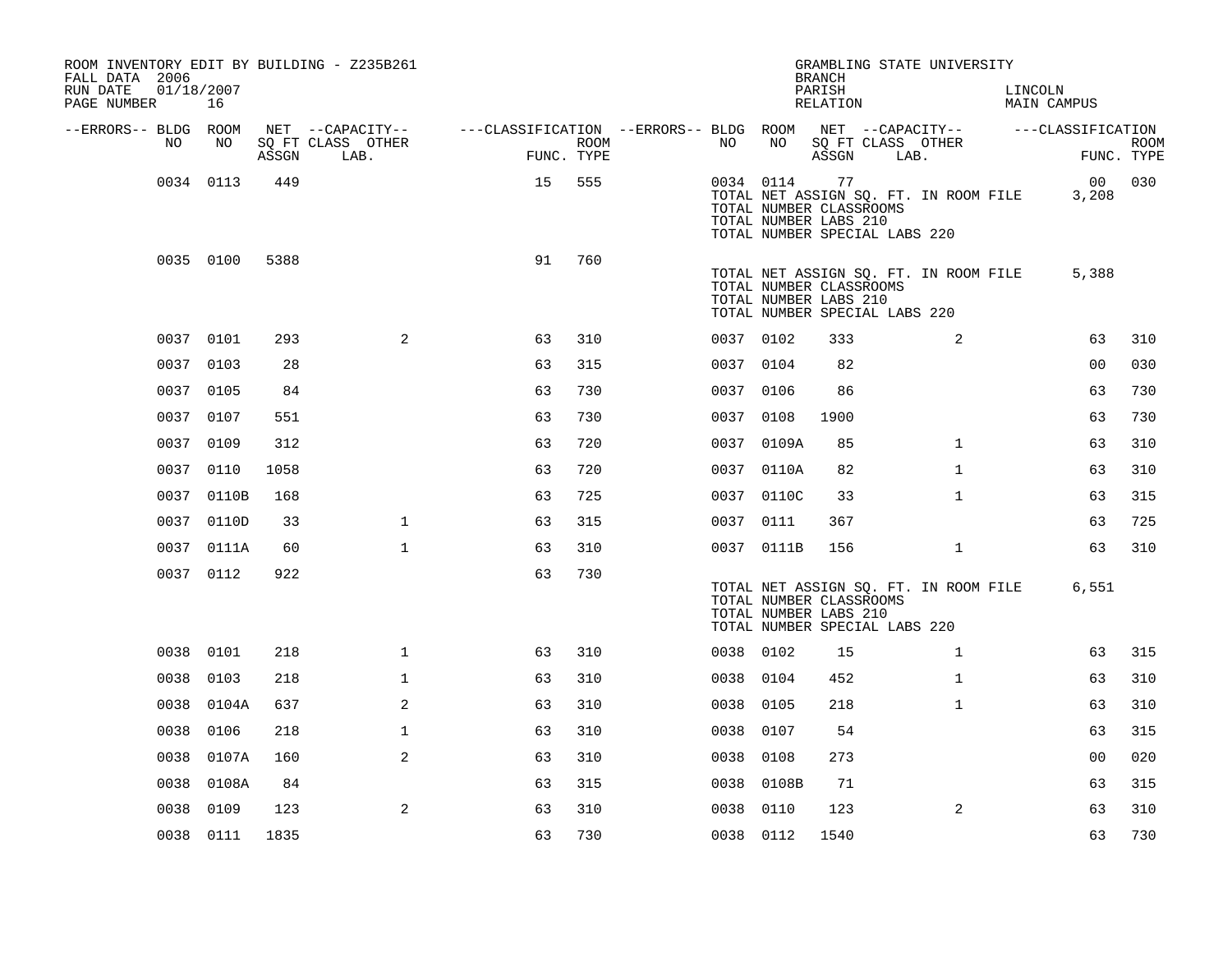| ROOM INVENTORY EDIT BY BUILDING - Z235B261<br>FALL DATA 2006 |                  |       |    |                           |                                        |             |           |                                                                                   | <b>BRANCH</b>      |      | GRAMBLING STATE UNIVERSITY            |         |                   |                           |
|--------------------------------------------------------------|------------------|-------|----|---------------------------|----------------------------------------|-------------|-----------|-----------------------------------------------------------------------------------|--------------------|------|---------------------------------------|---------|-------------------|---------------------------|
| RUN DATE<br>PAGE NUMBER                                      | 01/18/2007<br>17 |       |    |                           |                                        |             |           |                                                                                   | PARISH<br>RELATION |      |                                       | LINCOLN | MAIN CAMPUS       |                           |
| --ERRORS-- BLDG ROOM                                         |                  |       |    | NET --CAPACITY--          | ---CLASSIFICATION --ERRORS-- BLDG ROOM |             |           |                                                                                   |                    |      | NET --CAPACITY--                      |         | ---CLASSIFICATION |                           |
| NO.                                                          | NO               | ASSGN |    | SQ FT CLASS OTHER<br>LAB. | FUNC. TYPE                             | <b>ROOM</b> | NO.       | NO                                                                                | ASSGN              | LAB. | SQ FT CLASS OTHER                     |         |                   | <b>ROOM</b><br>FUNC. TYPE |
| 0038                                                         | 0113             | 370   |    |                           | 63                                     | 730         |           |                                                                                   |                    |      |                                       |         |                   |                           |
|                                                              |                  |       |    |                           |                                        |             |           | TOTAL NUMBER CLASSROOMS<br>TOTAL NUMBER LABS 210<br>TOTAL NUMBER SPECIAL LABS 220 |                    |      | TOTAL NET ASSIGN SQ. FT. IN ROOM FILE |         | 6,336             |                           |
| 0040                                                         | 0101             | 625   | 45 |                           | 11                                     | 110         | 0040 0102 |                                                                                   | 650                | 45   |                                       |         | 11                | 110                       |
| 0040                                                         | 0103             | 625   | 45 |                           | 11                                     | 110         | 0040      | 0104                                                                              | 610                | 45   |                                       |         | 11                | 110                       |
| 0040                                                         | 0105             | 792   |    |                           | 0 <sub>0</sub>                         | 020         | 0040      | 0106                                                                              | 2172               |      | 30                                    |         | 11                | 210                       |
| 0040                                                         | 0107             | 289   |    |                           | 0 <sub>0</sub>                         | 030         | 0040      | 0108                                                                              | 94                 |      |                                       |         | 00                | 020                       |
| 0040                                                         | 0109             | 84    |    |                           | 0 <sub>0</sub>                         | 010         | 0040      | 0110                                                                              | 60                 |      |                                       |         | 0 <sub>0</sub>    | 020                       |
| 0040                                                         | 0111             | 245   |    | $\overline{4}$            | 0 <sub>0</sub>                         | 030         | 0040      | 0112                                                                              | 124                |      |                                       |         | 11                | 315                       |
| 0040                                                         | 0112A            | 27    |    |                           | 11                                     | 620         | 0040      | 0113                                                                              | 73                 |      |                                       |         | 0 <sub>0</sub>    | 020                       |
| 0040                                                         | 0113A            | 136   |    | $\mathbf{1}$              | 11                                     | 310         | 0040      | 0113B                                                                             | 184                |      | $\mathbf{1}$                          |         | 11                | 310                       |
| 0040                                                         | 0113C            | 204   |    | $\mathbf{1}$              | 11                                     | 310         | 0040      | 0113D                                                                             | 122                |      | $\mathbf{1}$                          |         | 11                | 310                       |
| 0040                                                         | 0113E            | 126   |    | $\mathbf{1}$              | 11                                     | 310         | 0040      | 0114                                                                              | 1032               |      | 25                                    |         | 11                | 210                       |
| 0040                                                         | 0115             | 461   |    |                           | 0 <sub>0</sub>                         | 020         | 0040      | 0116                                                                              | 30                 |      |                                       |         | 00                | 030                       |
| 0040                                                         | 0117             | 281   |    | 4                         | 0 <sub>0</sub>                         | 030         | 0040      | 0118                                                                              | 58                 |      | $\mathbf{1}$                          |         | 0 <sub>0</sub>    | 030                       |
| 0040                                                         | 0119             | 300   |    | $\overline{4}$            | 0 <sub>0</sub>                         | 030         | 0040      | 0120                                                                              | 45                 |      | $\mathbf{1}$                          |         | 0 <sub>0</sub>    | 030                       |
| 0040                                                         | 0121             | 30    |    |                           | 0 <sub>0</sub>                         | 020         | 0040      | 0122                                                                              | 1054               |      | 25                                    |         | 11                | 210                       |
| 0040                                                         | 0123             | 73    |    |                           | 0 <sub>0</sub>                         | 020         | 0040      | 0123A                                                                             | 171                |      | $\mathbf{1}$                          |         | 11                | 310                       |
| 0040                                                         | 0123B            | 105   |    | $\mathbf{1}$              | 11                                     | 310         | 0040      | 0123C                                                                             | 113                |      | $\mathbf{1}$                          |         | 11                | 310                       |
| 0040                                                         | 0124             | 1447  |    | 26                        | 11                                     | 210         | 0040      | 0125                                                                              | 747                |      | 20                                    |         | 11                | 210                       |
| 0040                                                         | 0126             | 3025  |    |                           | 0 <sub>0</sub>                         | 020         | 0040      | 0127                                                                              | 821                |      | 25                                    |         | 11                | 210                       |
| 0040                                                         | 0128             | 799   |    | 25                        | 11                                     | 210         | 0040      | 0129                                                                              | 1050               |      | 28                                    |         | 11                | 210                       |
| 0040                                                         | 0130             | 1165  |    | 30                        | 11                                     | 210         | 0040      | 0131                                                                              | 1050               |      | 30                                    |         | 11                | 210                       |
| 0040                                                         | 0132             | 940   | 45 |                           | 11                                     | 110         | 0040      | 0133                                                                              | 16                 |      |                                       |         | 0 <sub>0</sub>    | 010                       |
| 0040                                                         | 0134             | 32    |    |                           | 0 <sub>0</sub>                         | 020         | 0040      | 0135                                                                              | 33                 |      | 10                                    |         | 00                | 010                       |
|                                                              | 0040 0136        | 237   |    | $\overline{4}$            | 0 <sub>0</sub>                         | 030         | 0040 0137 |                                                                                   | 39                 |      | $\mathbf{1}$                          |         | 0 <sub>0</sub>    | 030                       |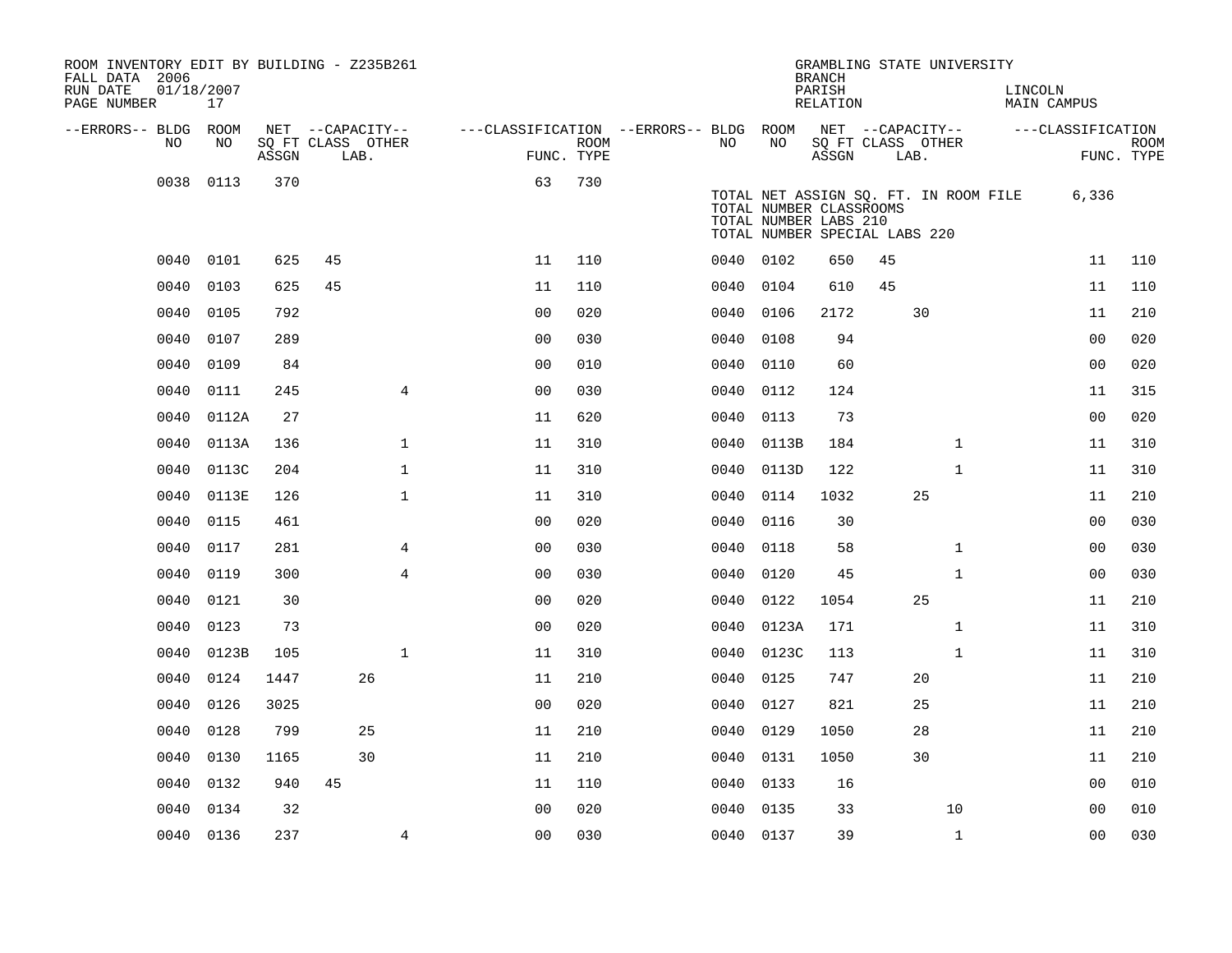| ROOM INVENTORY EDIT BY BUILDING - Z235B261<br>FALL DATA 2006 |                  |       |                           |                                        |                    |           |            | <b>BRANCH</b>                                    | GRAMBLING STATE UNIVERSITY                                             |              |                        |                   |             |
|--------------------------------------------------------------|------------------|-------|---------------------------|----------------------------------------|--------------------|-----------|------------|--------------------------------------------------|------------------------------------------------------------------------|--------------|------------------------|-------------------|-------------|
| RUN DATE<br>PAGE NUMBER                                      | 01/18/2007<br>18 |       |                           |                                        |                    |           |            | PARISH<br>RELATION                               |                                                                        |              | LINCOLN<br>MAIN CAMPUS |                   |             |
| --ERRORS-- BLDG ROOM                                         |                  |       | NET --CAPACITY--          | ---CLASSIFICATION --ERRORS-- BLDG ROOM |                    |           |            |                                                  | NET --CAPACITY--                                                       |              | ---CLASSIFICATION      |                   |             |
| NO                                                           | NO               | ASSGN | SQ FT CLASS OTHER<br>LAB. |                                        | ROOM<br>FUNC. TYPE | NO.       | NO         | ASSGN                                            | SQ FT CLASS OTHER<br>LAB.                                              |              |                        | FUNC. TYPE        | <b>ROOM</b> |
| 0040                                                         | 0138             | 134   | $\mathbf 1$               | 11                                     | 310                | 0040      | 0139       | 39                                               |                                                                        |              |                        | 0 <sub>0</sub>    | 020         |
| 0040                                                         | 0140             | 263   | $\mathbf 1$               | 11                                     | 310                | 0040      | 0141       | 240                                              |                                                                        |              |                        | 11                | 350         |
| 0040                                                         | 0142             | 200   |                           | 0 <sub>0</sub>                         | 020                |           | 0040 0142A | 52                                               |                                                                        |              |                        | 0 <sub>0</sub>    | 020         |
| 0040                                                         | 0143             | 126   | $\mathbf 1$               | 11                                     | 310                | 0040 0144 |            | 133                                              |                                                                        | $\mathbf{1}$ |                        | 11                | 310         |
| 0040                                                         | 0145             | 176   | $\mathbf{1}$              | 11                                     | 310                | 0040      | 0146       | 270                                              |                                                                        | $\mathbf{1}$ |                        | 11                | 310         |
| 0040                                                         | 0147             | 156   |                           | 0 <sub>0</sub>                         | 020                | 0040 0148 |            | 466                                              |                                                                        |              |                        | 0 <sub>0</sub>    | 020         |
| 0040                                                         | 0149             | 149   |                           | 0 <sub>0</sub>                         | 030                | 0040      | 0150       | 289                                              |                                                                        |              |                        | 0 <sub>0</sub>    | 030         |
| 0040                                                         | 0151             | 166   |                           | 11                                     | 115                | 0040 0152 |            | 126                                              |                                                                        |              |                        | 11                | 115         |
| 0040                                                         | 0153             | 70    |                           | 0 <sub>0</sub>                         | 030                | 0040      | 0154       | 463                                              | 20                                                                     |              |                        | 11                | 210         |
| 0040                                                         | 0155             | 73    |                           | 0 <sub>0</sub>                         | 030                | 0040 0156 |            | 1161                                             | 20                                                                     |              |                        | 11                | 210         |
| 0040                                                         | 0158             | 59    |                           | 11                                     | 115                | 0040 0159 |            | 82                                               |                                                                        |              |                        | 11                | 115         |
|                                                              | 0040 0178        | 117   |                           | 11                                     | 115                |           |            | TOTAL NUMBER CLASSROOMS<br>TOTAL NUMBER LABS 210 | TOTAL NET ASSIGN SQ. FT. IN ROOM FILE<br>TOTAL NUMBER SPECIAL LABS 220 |              |                        | 19,615<br>5<br>12 |             |
|                                                              | 0041 0101 58312  |       | 454                       | 93                                     | 910                |           |            | TOTAL NUMBER CLASSROOMS<br>TOTAL NUMBER LABS 210 | TOTAL NET ASSIGN SQ. FT. IN ROOM FILE<br>TOTAL NUMBER SPECIAL LABS 220 |              |                        | 58,312            |             |
|                                                              | 0042 0100        | 658   |                           | 11                                     | 315                |           | 0042 0100A | 105                                              |                                                                        | $\mathbf{1}$ |                        | 11                | 315         |
| 0042                                                         | 0100B            | 110   | $\mathbf 1$               | 11                                     | 315                | 0042 0101 |            | 258                                              |                                                                        | $\mathbf{1}$ |                        | 11                | 310         |
|                                                              | 0042 0102        | 264   | $\mathbf{1}$              | 11                                     | 310                | 0042 0103 |            | 264                                              |                                                                        | $\mathbf{1}$ |                        | 11                | 310         |
|                                                              | 0042 0104        | 264   | $\mathbf{1}$              | 11                                     | 310                | 0042 0105 |            | 264                                              |                                                                        | $\mathbf{1}$ |                        | 11                | 310         |
|                                                              | 0042 0106        | 264   | $\mathbf{1}$              | 11                                     | 310                | 0042 0107 |            | 264                                              |                                                                        | $\mathbf{1}$ |                        | 11                | 310         |
|                                                              | 0042 0108        | 254   | $\mathbf 1$               | 11                                     | 310                | 0042 0109 |            | 254                                              |                                                                        | $\mathbf{1}$ |                        | 11                | 310         |
| 0042                                                         | 0110             | 252   | $\mathbf{1}$              | 11                                     | 310                | 0042 0111 |            | 399                                              |                                                                        | $\mathbf{1}$ |                        | 11                | 310         |
|                                                              | 0042 0111A       | 154   |                           | 0 <sub>0</sub>                         | 020                | 0042 0112 |            | 371                                              |                                                                        | $\mathbf{1}$ |                        | 11                | 310         |
|                                                              | 0042 0113        | 264   | $\mathbf 1$               | 11                                     | 310                |           | 0042 0113A | 165                                              |                                                                        | $\mathbf{1}$ |                        | 11                | 310         |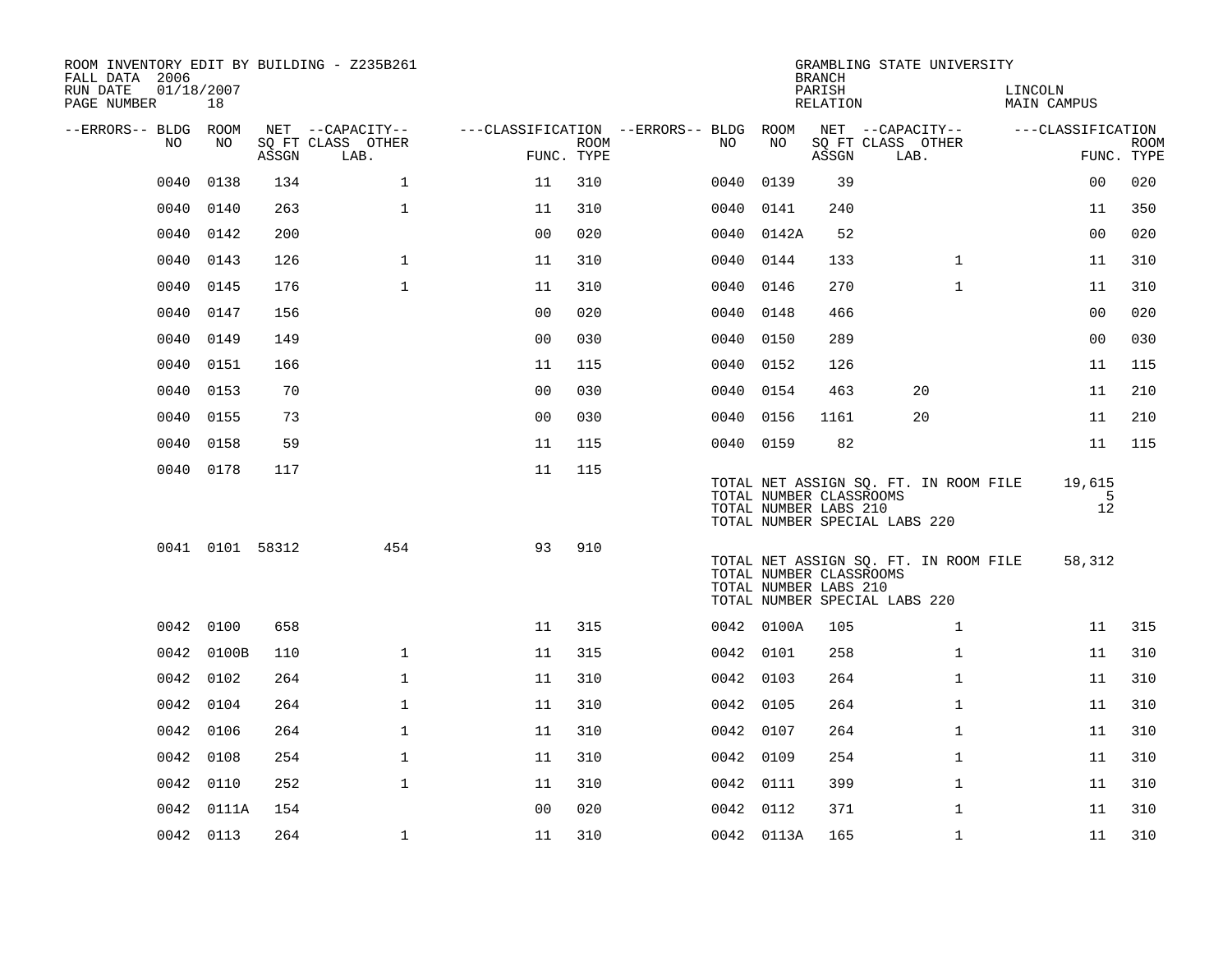| FALL DATA 2006<br>RUN DATE<br>PAGE NUMBER | 01/18/2007 | 19          |       | ROOM INVENTORY EDIT BY BUILDING - Z235B261    |                                   |                           |      |                 | <b>BRANCH</b><br>PARISH<br>RELATION | GRAMBLING STATE UNIVERSITY                    | LINCOLN<br><b>MAIN CAMPUS</b> |                           |
|-------------------------------------------|------------|-------------|-------|-----------------------------------------------|-----------------------------------|---------------------------|------|-----------------|-------------------------------------|-----------------------------------------------|-------------------------------|---------------------------|
| --ERRORS-- BLDG                           | <b>NO</b>  | ROOM<br>NO. | ASSGN | NET --CAPACITY--<br>SO FT CLASS OTHER<br>LAB. | ---CLASSIFICATION --ERRORS-- BLDG | <b>ROOM</b><br>FUNC. TYPE | NO   | ROOM<br>NO      | ASSGN                               | NET --CAPACITY--<br>SQ FT CLASS OTHER<br>LAB. | ---CLASSIFICATION             | <b>ROOM</b><br>FUNC. TYPE |
|                                           | 0042       | 0113B       | 148   | $\mathbf{1}$                                  | 11                                | 310                       | 0042 | 0114            | 264                                 | $\mathbf{1}$                                  | 11                            | 310                       |
|                                           | 0042       | 0114A       | 165   | $\mathbf 1$                                   | 11                                | 310                       |      | 0042 0114B      | 114                                 | $\mathbf{1}$                                  | 11                            | 315                       |
|                                           | 0042       | 0114C       | 247   | $\mathbf 1$                                   | 11                                | 315                       |      | 0042 0114D      | 117                                 | $\mathbf{1}$                                  | 11                            | 310                       |
|                                           | 0042       | 0115        | 751   | $\mathbf{1}$                                  | 11                                | 310                       |      | 0042 0115A      | 166                                 | $\mathbf{1}$                                  | 11                            | 310                       |
|                                           | 0042       | 0115B       | 224   | $\mathbf{1}$                                  | 11                                | 310                       |      | 0042 0115C      | 20                                  | $\mathbf{1}$                                  | 11                            | 315                       |
|                                           | 0042       | 0115D       | 12    |                                               | 0 <sub>0</sub>                    | 020                       |      | 0042 0115E      | 261                                 |                                               | 11                            | 350                       |
|                                           | 0042       | 0116        | 55    |                                               | 0 <sub>0</sub>                    | 020                       | 0042 | 0116A           | 266                                 | $\mathbf{1}$                                  | 11                            | 310                       |
|                                           | 0042       | 0116B       | 228   | $\mathbf{1}$                                  | 11                                | 310                       | 0042 | 0116C           | 290                                 |                                               | 0 <sub>0</sub>                | 020                       |
|                                           | 0042       | 0117        | 297   | $\mathbf{1}$                                  | 11                                | 310                       | 0042 | 0118            | 311                                 | $\mathbf{1}$                                  | 11                            | 310                       |
|                                           | 0042       | 0119        | 127   |                                               | 0 <sub>0</sub>                    | 020                       |      | 0042 0119A      | 89                                  | $\mathbf{1}$                                  | 11                            | 310                       |
|                                           | 0042       | 0119B       | 89    | $\mathbf 1$                                   | 11                                | 310                       | 0042 | 0119C           | 88                                  | $\mathbf{1}$                                  | 11                            | 310                       |
|                                           | 0042       | 0119E       | 89    | $\mathbf 1$                                   | 11                                | 310                       |      | 0042 0119F      | 80                                  | $\mathbf{1}$                                  | 11                            | 310                       |
|                                           | 0042       | 0119G       | 80    | $\mathbf 1$                                   | 11                                | 310                       | 0042 | 0119H           | 972                                 | $\mathbf{1}$                                  | 11                            | 310                       |
|                                           | 0042       | 0119I       | 260   | $\mathbf 1$                                   | 11                                | 310                       |      | 0042 0120       | 2834                                | $\mathbf{1}$                                  | 11                            | 310                       |
|                                           | 0042       | 0120A       | 167   | $\mathbf 1$                                   | 11                                | 310                       |      | 0042 0120B      | 167                                 | $\mathbf{1}$                                  | 11                            | 310                       |
|                                           | 0042       | 0120C       | 114   | $\mathbf 1$                                   | 11                                | 310                       |      | 0042 0120D      | 115                                 | $\mathbf{1}$                                  | 11                            | 310                       |
|                                           | 0042       | 0120E       | 135   | $\mathbf 1$                                   | 11                                | 310                       | 0042 | 0120F           | 135                                 | $\mathbf{1}$                                  | 11                            | 310                       |
|                                           | 0042       | 0120G       | 108   | $\mathbf{1}$                                  | 11                                | 310                       |      | 0042 0120H      | 108                                 | $\mathbf{1}$                                  | 11                            | 310                       |
|                                           |            | 0042 0120I  | 108   | $\mathbf{1}$                                  | 11                                | 310                       |      | 0042 0120J      | 87                                  | $\mathbf{1}$                                  | 11                            | 310                       |
|                                           | 0042       | 0121        | 424   |                                               | 11                                | 350                       |      | 0042 0121A      | 56                                  | $\mathbf{1}$                                  | 11                            | 355                       |
|                                           | 0042       | 0123        | 390   | $\mathbf{1}$                                  | 11                                | 310                       |      | 0042 0123A      | 108                                 |                                               | 11                            | 315                       |
|                                           | 0042       | 0124        | 364   |                                               | 11                                | 315                       |      | 0042 0124A      | 32                                  |                                               | 11                            | 315                       |
|                                           | 0042       | 0129        | 603   |                                               | 0 <sup>0</sup>                    | 030                       |      | 0042 0129A 1620 |                                     |                                               | 0 <sub>0</sub>                | 030                       |
|                                           | 0042       | 0130        | 212   |                                               | 0 <sub>0</sub>                    | 020                       |      | 0042 0159       | 4151                                |                                               | 0 <sub>0</sub>                | 020                       |
|                                           | 0042       | 0200        | 2340  | 200                                           | 11                                | 110                       |      | 0042 0201       | 526                                 | $\mathbf{1}$                                  | 11                            | 310                       |
|                                           | 0042 0202  |             | 748   | 20                                            | 11                                | 250                       |      | 0042 0203       | 748                                 | 20                                            | 11                            | 250                       |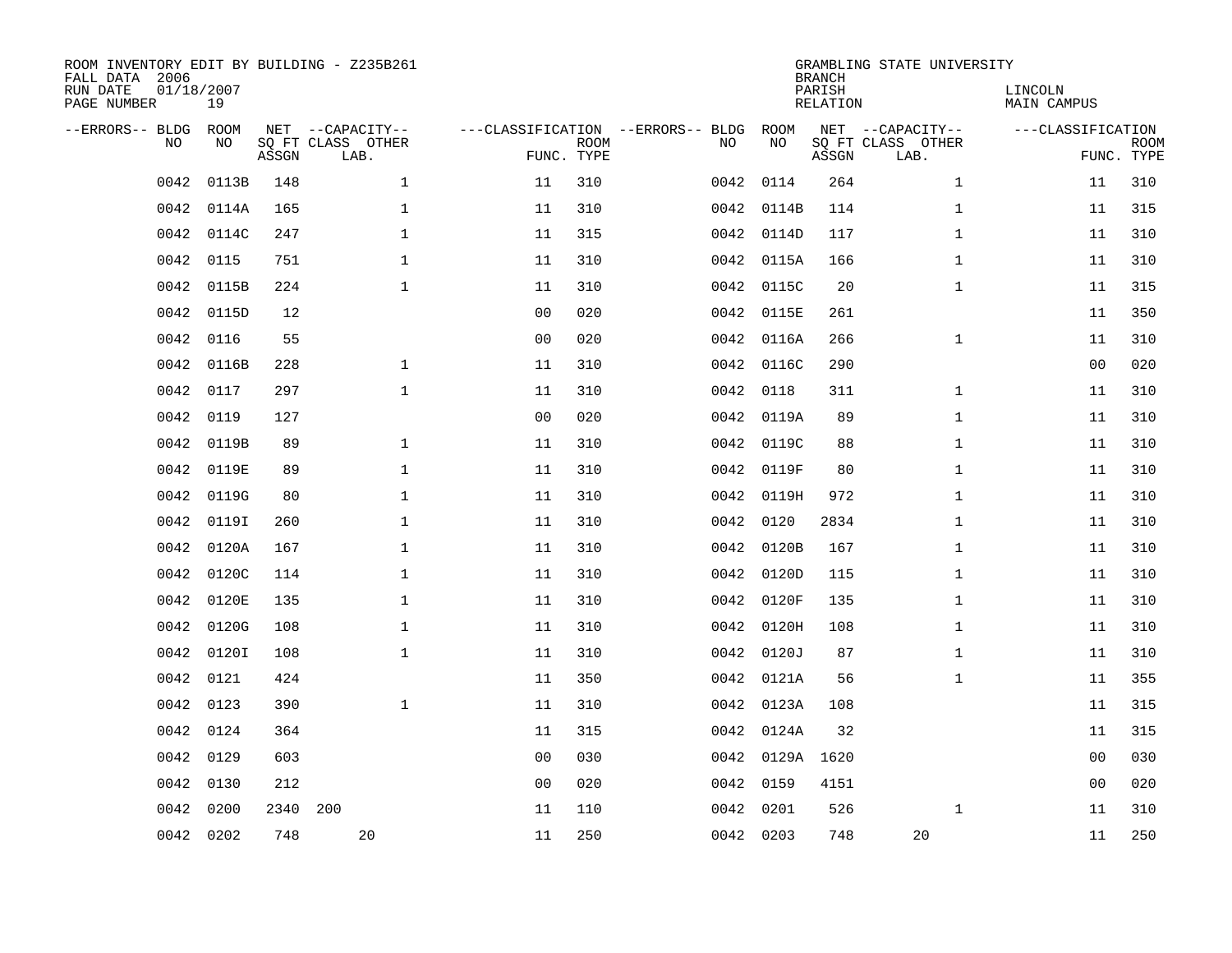| ROOM INVENTORY EDIT BY BUILDING - Z235B261<br>FALL DATA 2006 |                  |       |                           |              |                |             |                                        |      |            | <b>BRANCH</b>      | GRAMBLING STATE UNIVERSITY |    |              |                        |                |                           |
|--------------------------------------------------------------|------------------|-------|---------------------------|--------------|----------------|-------------|----------------------------------------|------|------------|--------------------|----------------------------|----|--------------|------------------------|----------------|---------------------------|
| RUN DATE<br>PAGE NUMBER                                      | 01/18/2007<br>20 |       |                           |              |                |             |                                        |      |            | PARISH<br>RELATION |                            |    |              | LINCOLN<br>MAIN CAMPUS |                |                           |
| --ERRORS-- BLDG ROOM                                         |                  |       | NET --CAPACITY--          |              |                |             | ---CLASSIFICATION --ERRORS-- BLDG ROOM |      |            |                    | NET --CAPACITY--           |    |              | ---CLASSIFICATION      |                |                           |
| NO.                                                          | NO.              | ASSGN | SQ FT CLASS OTHER<br>LAB. |              | FUNC. TYPE     | <b>ROOM</b> |                                        | NO.  | NO         | ASSGN              | SQ FT CLASS OTHER<br>LAB.  |    |              |                        |                | <b>ROOM</b><br>FUNC. TYPE |
| 0042                                                         | 0204             | 725   |                           | $\mathbf{1}$ | 11             | 310         |                                        |      | 0042 0204A | 48                 |                            |    |              |                        | 11             | 315                       |
| 0042                                                         | 0204B            | 154   |                           |              | 0 <sub>0</sub> | 020         |                                        | 0042 | 0205       | 725                |                            |    | $\mathbf{1}$ |                        | 11             | 310                       |
| 0042                                                         | 0205A            | 48    |                           |              | 11             | 215         |                                        |      | 0042 0206  | 165                |                            |    | $\mathbf{1}$ |                        | 11             | 310                       |
| 0042                                                         | 0206A            | 25    |                           |              | 11             | 315         |                                        |      | 0042 0206B | 43                 |                            |    | $\mathbf{1}$ |                        | 11             | 315                       |
| 0042                                                         | 0206C            | 176   |                           | $\mathbf{1}$ | 11             | 310         |                                        |      | 0042 0206D | 9                  |                            |    |              |                        | 11             | 315                       |
| 0042                                                         | 0206E            | 165   |                           | $\mathbf{1}$ | 11             | 310         |                                        | 0042 | 0206F      | 110                |                            |    |              |                        | 11             | 350                       |
| 0042                                                         | 0207             | 819   |                           |              | 11             | 680         |                                        | 0042 | 0208       | 819                | 65                         |    |              |                        | 11             | 110                       |
| 0042                                                         | 0209             | 1165  | 70                        |              | 11             | 110         |                                        |      | 0042 0209A | 38                 |                            |    |              |                        | 11             | 115                       |
| 0042                                                         | 0209B            | 154   |                           |              | 0 <sub>0</sub> | 030         |                                        | 0042 | 0210       | 775                | 60                         |    |              |                        | 11             | 110                       |
| 0042                                                         | 0211             | 775   | 60                        |              | 11             | 110         |                                        | 0042 | 0212       | 2323               | 200                        |    |              |                        | 11             | 110                       |
| 0042                                                         | 0213             | 725   | 55                        |              | 11             | 110         |                                        |      | 0042 0213A | 45                 |                            |    |              |                        | 11             | 115                       |
| 0042                                                         | 0213B            | 154   |                           |              | 0 <sub>0</sub> | 010         |                                        |      | 0042 0214  | 913                | 60                         |    |              |                        | 11             | 110                       |
| 0042                                                         | 0214A            | 45    |                           |              | 11             | 115         |                                        | 0042 | 0215       | 898                | 50                         |    |              |                        | 11             | 110                       |
| 0042                                                         | 0216             | 1433  | 25                        |              | 11             | 210         |                                        | 0042 | 0216A      | 35                 |                            |    |              |                        | 11             | 215                       |
| 0042                                                         | 0216B            | 77    |                           |              | 11             | 215         |                                        | 0042 | 0217       | 1386               |                            | 35 |              |                        | 11             | 220                       |
| 0042                                                         | 0217A            | 43    |                           |              | 11             | 215         |                                        |      | 0042 0217B | 77                 |                            |    |              |                        | 11             | 215                       |
| 0042                                                         | 0218             | 20    |                           |              | 11             | 215         |                                        |      | 0042 0218A | 20                 |                            |    |              |                        | 11             | 215                       |
| 0042                                                         | 0218B            | 961   | 96                        |              | 11             | 220         |                                        |      | 0042 0218C | 154                |                            |    |              |                        | 0 <sub>0</sub> | 020                       |
| 0042                                                         | 0219             | 725   |                           | $\mathbf 1$  | 11             | 310         |                                        |      | 0042 0220  | 748                |                            | 20 |              |                        | 11             | 220                       |
| 0042                                                         | 0220A            | 1012  |                           |              | 0 <sub>0</sub> | 030         |                                        |      | 0042 0221  | 748                |                            | 20 |              |                        | 11             | 220                       |
| 0042                                                         | 0222             | 526   |                           | 2            | 11             | 310         |                                        |      | 0042 0230  | 4381               |                            |    |              |                        | 0 <sub>0</sub> | 020                       |
| 0042                                                         | 0300             | 484   |                           | $\mathbf{1}$ | 11             | 310         |                                        |      | 0042 0301  | 337                |                            |    |              |                        | 11             | 315                       |
| 0042                                                         | 0302             | 1035  | 21                        |              | 11             | 250         |                                        |      | 0042 0303  | 834                |                            | 17 |              |                        | 11             | 250                       |
| 0042                                                         | 0304             | 342   |                           | 2            | 11             | 310         |                                        |      | 0042 0305  | 364                |                            |    | 2            |                        | 11             | 310                       |
| 0042                                                         | 0306             | 340   |                           | 2            | 11             | 310         |                                        |      | 0042 0307  | 343                |                            |    | 2            |                        | 11             | 310                       |
|                                                              | 0042 0308        | 356   |                           | 2            | 11             | 310         |                                        |      | 0042 0308A | 148                |                            |    |              |                        | 0 <sub>0</sub> | 020                       |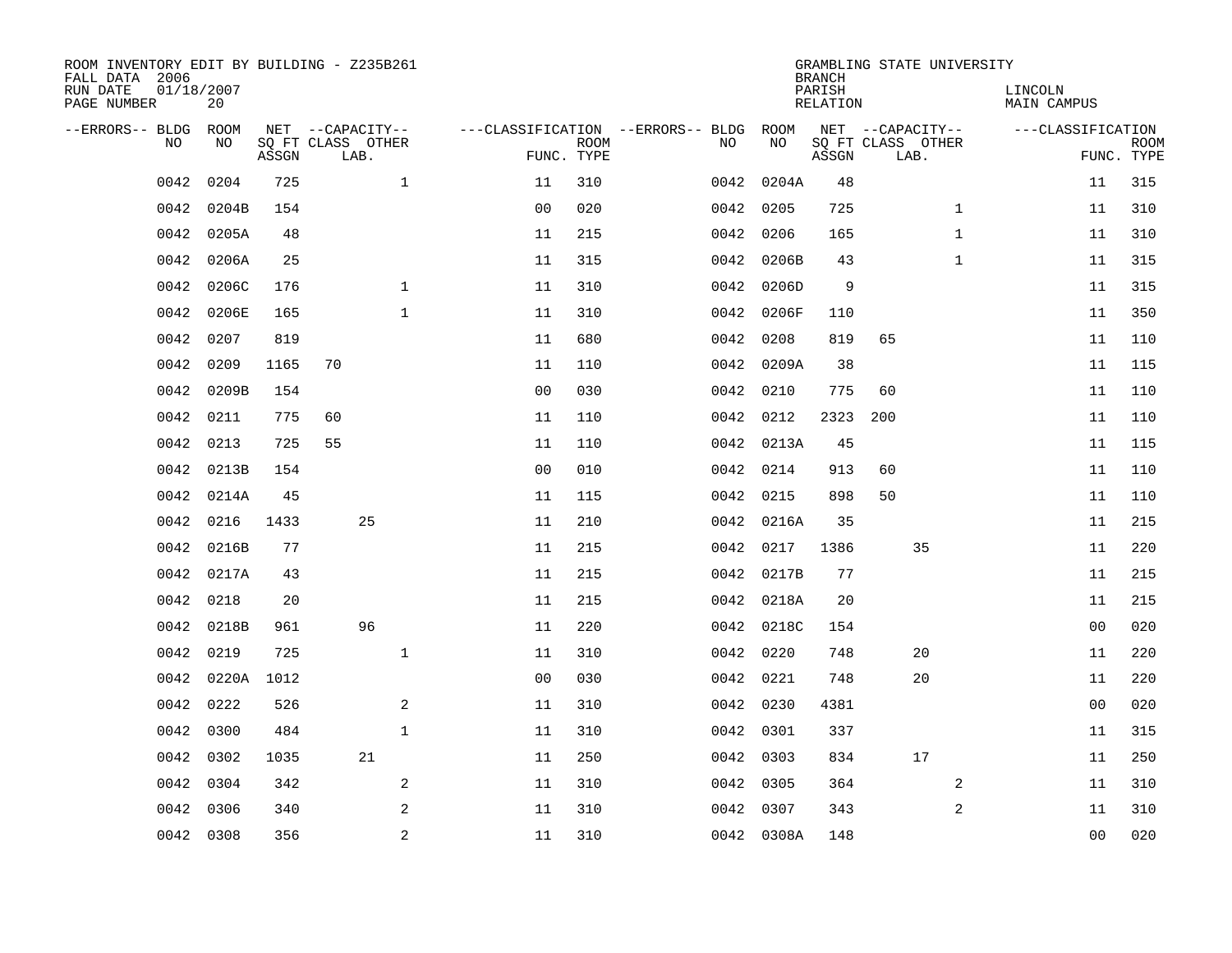| ROOM INVENTORY EDIT BY BUILDING - Z235B261<br>FALL DATA 2006 |           |       |                           |              |                |                           |                                   |                                                                                   | <b>BRANCH</b>      |      | GRAMBLING STATE UNIVERSITY            |                        |                                                |             |
|--------------------------------------------------------------|-----------|-------|---------------------------|--------------|----------------|---------------------------|-----------------------------------|-----------------------------------------------------------------------------------|--------------------|------|---------------------------------------|------------------------|------------------------------------------------|-------------|
| RUN DATE<br>01/18/2007<br>PAGE NUMBER                        | 21        |       |                           |              |                |                           |                                   |                                                                                   | PARISH<br>RELATION |      |                                       | LINCOLN<br>MAIN CAMPUS |                                                |             |
| --ERRORS-- BLDG ROOM                                         |           |       | NET --CAPACITY--          |              |                |                           | ---CLASSIFICATION --ERRORS-- BLDG | ROOM                                                                              |                    |      | NET --CAPACITY--                      |                        | ---CLASSIFICATION                              |             |
| NO                                                           | NO.       | ASSGN | SO FT CLASS OTHER<br>LAB. |              |                | <b>ROOM</b><br>FUNC. TYPE | NO.                               | NO                                                                                | ASSGN              | LAB. | SQ FT CLASS OTHER                     |                        | FUNC. TYPE                                     | <b>ROOM</b> |
| 0042                                                         | 0309      | 260   |                           | $\mathbf{1}$ | 11             | 310                       | 0042                              | 0309A                                                                             | 253                |      | $\mathbf{1}$                          |                        | 11                                             | 310         |
| 0042                                                         | 0310      | 392   |                           | $\mathbf{1}$ | 11             | 310                       |                                   | 0042 0311                                                                         | 162                |      | $\mathbf{1}$                          |                        | 11                                             | 310         |
| 0042                                                         | 0311A     | 306   |                           | $\mathbf{1}$ | 11             | 310                       |                                   | 0042 0311B                                                                        | 50                 |      |                                       |                        | 11                                             | 315         |
| 0042                                                         | 0311C     | 87    |                           | $\mathbf{1}$ | 11             | 310                       |                                   | 0042 0311D                                                                        | 435                |      | $\mathbf{1}$                          |                        | 11                                             | 315         |
| 0042                                                         | 0311E     | 363   |                           |              | 11             | 315                       |                                   | 0042 0312                                                                         | 297                |      | $\mathbf{1}$                          |                        | 11                                             | 310         |
| 0042                                                         | 0312A     | 113   |                           | $\mathbf{1}$ | 11             | 315                       |                                   | 0042 0312B                                                                        | 138                |      | $\mathbf{1}$                          |                        | 11                                             | 315         |
| 0042                                                         | 0313      | 718   | 60                        |              | 11             | 250                       |                                   | 0042 0314                                                                         | 575                |      | 45                                    |                        | 11                                             | 250         |
| 0042                                                         | 0314A     | 56    |                           |              | 11             | 255                       |                                   | 0042 0315                                                                         | 354                | 35   |                                       |                        | 11                                             | 110         |
| 0042                                                         | 0316      | 2270  | 100                       |              | 11             | 110                       |                                   | 0042 0317                                                                         | 454                |      | $\mathbf{1}$                          |                        | 11                                             | 310         |
| 0042                                                         | 0318      | 105   |                           | $\mathbf{1}$ | 11             | 310                       |                                   | 0042 0319                                                                         | 945                |      | 20                                    |                        | 11                                             | 250         |
| 0042                                                         | 0320      | 1044  | 70                        |              | 11             | 110                       |                                   | 0042 0321                                                                         | 819                | 60   |                                       |                        | 11                                             | 110         |
| 0042                                                         | 0322      | 835   | 60                        |              | 11             | 110                       |                                   | 0042 0323                                                                         | 346                |      | $\mathbf{1}$                          |                        | 11                                             | 310         |
| 0042                                                         | 0324      | 346   |                           | $\mathbf{1}$ | 11             | 310                       |                                   | 0042 0325                                                                         | 346                |      | $\mathbf{1}$                          |                        | 11                                             | 310         |
| 0042                                                         | 0326      | 346   |                           | $\mathbf{1}$ | 11             | 310                       |                                   | 0042 0327                                                                         | 410                |      | $\mathbf{1}$                          |                        | 11                                             | 310         |
| 0042                                                         | 0327A     | 174   |                           |              | 0 <sub>0</sub> | 020                       |                                   | 0042 0328                                                                         | 456                |      | $\mathbf{1}$                          |                        | 11                                             | 310         |
| 0042                                                         | 0329      | 346   |                           | $\mathbf{1}$ | 11             | 310                       |                                   | 0042 0330                                                                         | 834                | 60   |                                       |                        | 11                                             | 110         |
| 0042                                                         | 0331      | 561   | 20                        |              | 11             | 250                       |                                   | 0042 0332                                                                         | 572                |      | 20                                    |                        | 11                                             | 250         |
| 0042                                                         | 0336      | 4381  |                           |              | 0 <sub>0</sub> | 020                       |                                   | 0042 0355                                                                         | 209                |      | 2                                     |                        | 0 <sub>0</sub>                                 | 030         |
| 0042                                                         | 0356      | 209   |                           | 2            | 0 <sub>0</sub> | 030                       |                                   | 0042 0357                                                                         | 263                |      | $\mathbf{1}$                          |                        | 11                                             | 310         |
| 0042                                                         | 0358      | 263   |                           | $\mathbf{1}$ | 11             | 310                       |                                   | 0042 0359                                                                         | 53                 |      |                                       |                        | 0 <sub>0</sub>                                 | 020         |
|                                                              | 0042 0362 | 370   |                           |              | 11             | 350                       |                                   | TOTAL NUMBER CLASSROOMS<br>TOTAL NUMBER LABS 210<br>TOTAL NUMBER SPECIAL LABS 220 |                    |      | TOTAL NET ASSIGN SQ. FT. IN ROOM FILE |                        | 59,117<br>15<br>$\mathbf{1}$<br>$\overline{4}$ |             |
| 0048                                                         | 0102      | 760   |                           |              | 82             | 082                       |                                   | 0048 0103                                                                         | 575                |      |                                       |                        | 82                                             | 082         |
|                                                              | 0048 0104 | 777   |                           |              | 82             | 082                       |                                   |                                                                                   |                    |      | TOTAL NET ASSIGN SQ. FT. IN ROOM FILE |                        | 2,112                                          |             |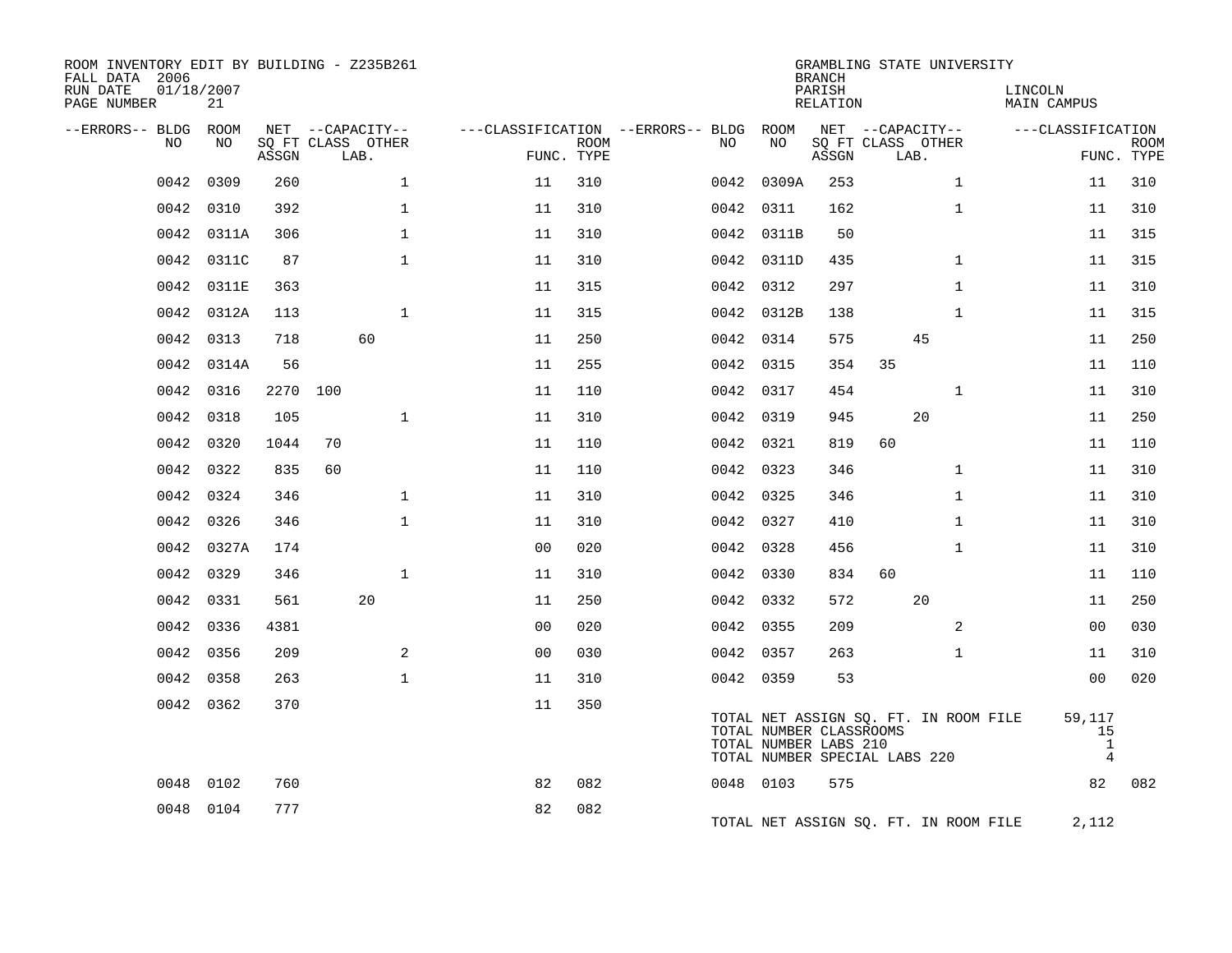| ROOM INVENTORY EDIT BY BUILDING - Z235B261<br>FALL DATA 2006 |                  |       |                           |              |                |             |                                                         |            | GRAMBLING STATE UNIVERSITY<br><b>BRANCH</b>                                                |                           |                |                        |                |                    |
|--------------------------------------------------------------|------------------|-------|---------------------------|--------------|----------------|-------------|---------------------------------------------------------|------------|--------------------------------------------------------------------------------------------|---------------------------|----------------|------------------------|----------------|--------------------|
| RUN DATE<br>PAGE NUMBER                                      | 01/18/2007<br>22 |       |                           |              |                |             |                                                         |            | PARISH<br>RELATION                                                                         |                           |                | LINCOLN<br>MAIN CAMPUS |                |                    |
| --ERRORS-- BLDG ROOM                                         |                  |       | NET --CAPACITY--          |              |                |             | ---CLASSIFICATION --ERRORS-- BLDG ROOM NET --CAPACITY-- |            |                                                                                            |                           |                | ---CLASSIFICATION      |                |                    |
| NO                                                           | NO               | ASSGN | SQ FT CLASS OTHER<br>LAB. |              | FUNC. TYPE     | <b>ROOM</b> | NO                                                      | NO         | ASSGN<br>TOTAL NUMBER CLASSROOMS<br>TOTAL NUMBER LABS 210<br>TOTAL NUMBER SPECIAL LABS 220 | SQ FT CLASS OTHER<br>LAB. |                |                        |                | ROOM<br>FUNC. TYPE |
|                                                              | 0051 0100        | 45    |                           |              | 0 <sub>0</sub> | 020         |                                                         | 0051 0101  | 120                                                                                        |                           |                |                        | 0 <sub>0</sub> | 020                |
|                                                              | 0051 0102        | 165   |                           | $\mathbf{1}$ | 15             | 310         |                                                         | 0051 0103  | 77                                                                                         |                           | 2              |                        | 15             | 310                |
|                                                              | 0051 0104        | 99    |                           | $\mathbf{1}$ | 15             | 310         |                                                         | 0051 0105  | 195                                                                                        |                           | 2              |                        | 15             | 310                |
|                                                              | 0051 0106        | 280   |                           |              | 0 <sub>0</sub> | 020         |                                                         | 0051 0107  | 136                                                                                        |                           | 2              |                        | 15             | 310                |
|                                                              | 0051 0107A       | 32    |                           |              | 15             | 315         |                                                         | 0051 0108  | 221                                                                                        |                           | 2              |                        | 15             | 310                |
|                                                              | 0051 0109        | 289   |                           | 2            | 15             | 310         |                                                         | 0051 0110  | 282                                                                                        |                           |                |                        | 0 <sub>0</sub> | 020                |
|                                                              | 0051 0111        | 99    |                           | 2            | 15             | 310         |                                                         | 0051 0112  | 120                                                                                        |                           | 2              |                        | 15             | 310                |
|                                                              | 0051 0113        | 28    |                           |              | 15             | 315         |                                                         | 0051 0114  | 184                                                                                        |                           |                |                        | 0 <sub>0</sub> | 020                |
|                                                              | 0051 0114A       | 225   | 2                         |              | 15             | 220         |                                                         | 0051 0114B | 56                                                                                         |                           | 2              |                        | 15             | 310                |
|                                                              | 0051 0114C       | 48    |                           | 2            | 15             | 310         |                                                         | 0051 0114D | 63                                                                                         |                           | $\overline{a}$ |                        | 15             | 310                |
|                                                              | 0051 0115        | 24    |                           |              | 0 <sub>0</sub> | 010         |                                                         | 0051 0116  | 170                                                                                        |                           | 4              |                        | 0 <sub>0</sub> | 030                |
|                                                              | 0051 0117        | 165   |                           | 2            | 15             | 310         |                                                         | 0051 0118  | 234                                                                                        |                           |                |                        | 15             | 315                |
|                                                              | 0051 0119        | 208   |                           |              | 15             | 315         |                                                         | 0051 0120  | 20                                                                                         |                           |                |                        | 0 <sub>0</sub> | 020                |
|                                                              | 0051 0121        | 221   |                           |              | 0 <sub>0</sub> | 020         |                                                         | 0051 0122  | 221                                                                                        |                           | 21             |                        | 15             | 210                |
|                                                              | 0051 0123        | 153   |                           |              | 0 <sub>0</sub> | 020         |                                                         | 0051 0124  | 667                                                                                        |                           | 25             |                        | 15             | 210                |
|                                                              | 0051 0125        | 221   | 20                        |              | 15             | 210         |                                                         | 0051 0126  | 395                                                                                        |                           |                |                        | 0 <sub>0</sub> | 020                |
|                                                              | 0051 0127        | 221   |                           | 2            | 15             | 310         |                                                         | 0051 0128  | 442                                                                                        | 44                        |                |                        | 15             | 110                |
|                                                              | 0051 0129        | 170   |                           | 3            | 0 <sub>0</sub> | 030         |                                                         | 0051 0130  | 12                                                                                         |                           |                |                        | 15             | 315                |
|                                                              | 0051 0131        | 50    |                           | $\mathbf{1}$ | 0 <sub>0</sub> | 030         |                                                         | 0051 0132  | 121                                                                                        | 12                        |                |                        | 15             | 110                |
|                                                              | 0051 0133        | 184   |                           |              | 0 <sub>0</sub> | 020         |                                                         | 0051 0134  | 425                                                                                        |                           | 40             |                        | 15             | 225                |
|                                                              | 0051 0135        | 459   | 45                        |              | 15             | 110         |                                                         | 0051 0136  | 221                                                                                        |                           | 2              |                        | 15             | 310                |
|                                                              | 0051 0137        | 221   |                           |              | 15             | 255         |                                                         | 0051 0201  | 242                                                                                        |                           |                |                        | 0 <sub>0</sub> | 020                |
|                                                              | 0051 0202        | 320   | 10                        |              | 15             | 250         |                                                         | 0051 0203  | 119                                                                                        |                           | 2              |                        | 15             | 310                |
|                                                              | 0051 0204        | 153   |                           | 2            | 15             | 310         |                                                         | 0051 0205  | 459                                                                                        | 45                        |                |                        | 15             | 110                |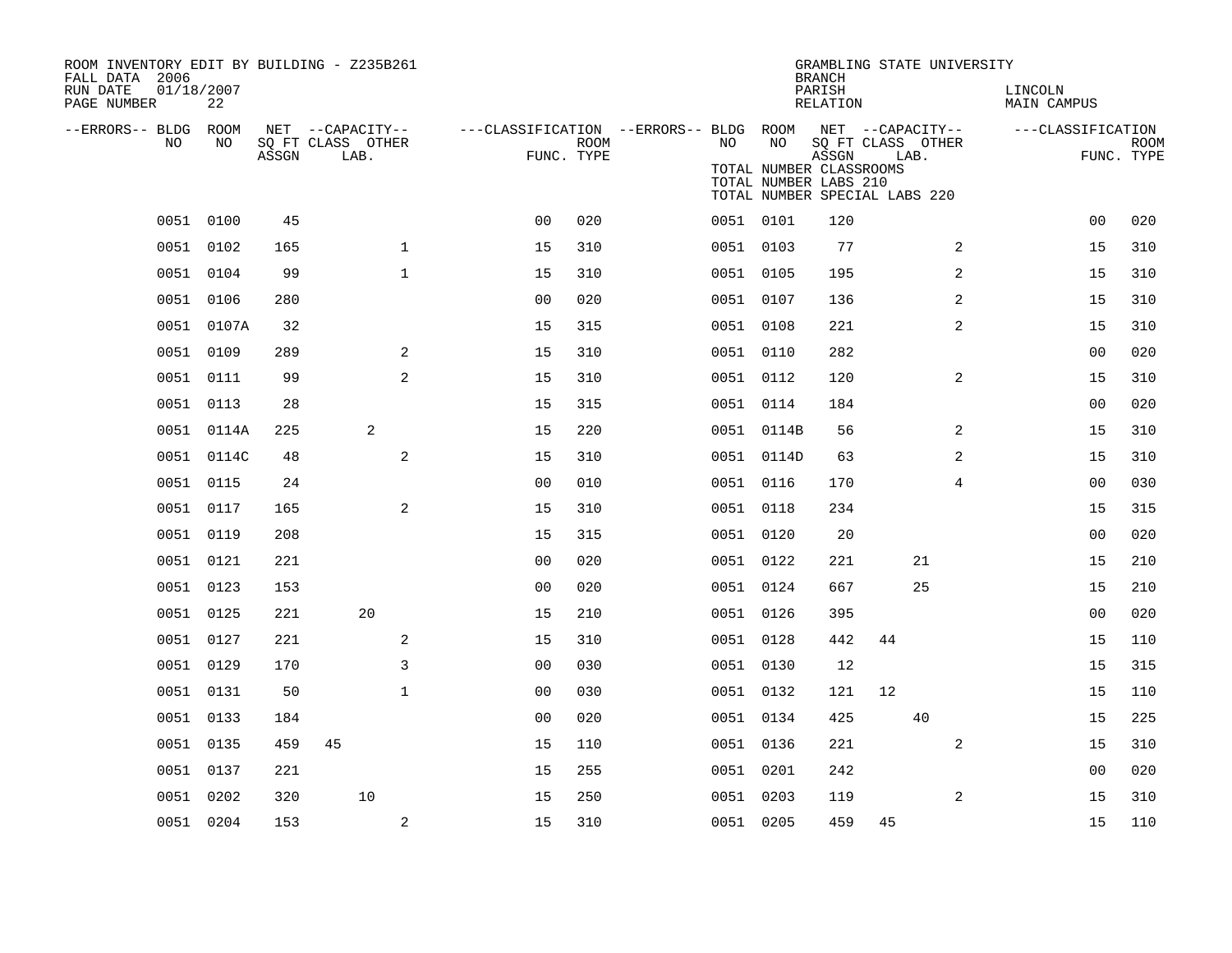| ROOM INVENTORY EDIT BY BUILDING - Z235B261<br>FALL DATA 2006 |                  |                 |                           |                |      |                                        |           | <b>BRANCH</b>                                                                     |                  | GRAMBLING STATE UNIVERSITY            |                        |                                |
|--------------------------------------------------------------|------------------|-----------------|---------------------------|----------------|------|----------------------------------------|-----------|-----------------------------------------------------------------------------------|------------------|---------------------------------------|------------------------|--------------------------------|
| RUN DATE<br>PAGE NUMBER                                      | 01/18/2007<br>23 |                 |                           |                |      |                                        |           | PARISH<br>RELATION                                                                |                  |                                       | LINCOLN<br>MAIN CAMPUS |                                |
| --ERRORS-- BLDG ROOM                                         |                  |                 | NET --CAPACITY--          |                |      | ---CLASSIFICATION --ERRORS-- BLDG ROOM |           |                                                                                   | NET --CAPACITY-- |                                       | ---CLASSIFICATION      |                                |
| NO                                                           | NO.              | ASSGN           | SQ FT CLASS OTHER<br>LAB. | FUNC. TYPE     | ROOM | NO.                                    | NO        | ASSGN                                                                             | LAB.             | SQ FT CLASS OTHER                     |                        | <b>ROOM</b><br>FUNC. TYPE      |
| 0051                                                         | 0206             | 221             | 2                         | 15             | 310  |                                        | 0051 0207 | 262                                                                               |                  | 2                                     | 15                     | 310                            |
|                                                              | 0051 0208        | 208             | 2                         | 15             | 310  |                                        | 0051 0209 | 450                                                                               |                  | 45                                    | 15                     | 650                            |
|                                                              | 0051 0210        | 120             | 12                        | 15             | 225  |                                        | 0051 0211 | 142                                                                               |                  | $\overline{2}$                        | 15                     | 310                            |
|                                                              | 0051 0212        | 128             | 2                         | 15             | 310  |                                        | 0051 0213 | 459                                                                               | 45               |                                       | 15                     | 110                            |
|                                                              | 0051 0214        | 459             | 45                        | 15             | 110  |                                        | 0051 0215 | 459                                                                               | 45               |                                       | 15                     | 110                            |
|                                                              | 0051 0216        | 242             |                           | 0 <sub>0</sub> | 020  |                                        | 0051 0217 | 153                                                                               | 15               |                                       | 15                     | 110                            |
|                                                              | 0051 0218        | 260             | 2                         | 15             | 310  |                                        | 0051 0219 | 135                                                                               |                  | 3                                     | 0 <sub>0</sub>         | 030                            |
|                                                              | 0051 0220        | 54              |                           | 0 <sub>0</sub> | 010  |                                        | 0051 0221 | 459                                                                               | 45               |                                       | 15                     | 110                            |
|                                                              | 0051 0222        | 27              |                           | 0 <sub>0</sub> | 020  |                                        | 0051 0223 | 48                                                                                |                  | 2                                     | 15                     | 310                            |
|                                                              | 0051 0224        | 88              | 2                         | 15             | 310  |                                        | 0051 0225 | 70                                                                                |                  | 2                                     | 15                     | 310                            |
|                                                              | 0051 0226        | 90              | 2                         | 15             | 310  |                                        | 0051 0227 | 27                                                                                |                  |                                       | 0 <sub>0</sub>         | 020                            |
|                                                              | 0051 0228        | 100             |                           | 0 <sub>0</sub> | 020  |                                        | 0051 0229 | 476                                                                               | 48               |                                       | 15                     | 110                            |
|                                                              | 0051 0230        | 54              | 2                         | 15             | 115  |                                        | 0051 0231 | 221                                                                               |                  | 20                                    | 15                     | 680                            |
|                                                              | 0051 0232        | 195             | 10                        | 15             | 650  |                                        | 0051 0233 | 72                                                                                |                  |                                       | 15                     | 655                            |
|                                                              | 0051 0234        | 65              | $\mathbf 1$               | 15             | 655  |                                        | 0051 0235 | 15                                                                                |                  |                                       | 0 <sub>0</sub>         | 020                            |
|                                                              | 0051 0237        | 135             | $\overline{4}$            | 0 <sup>0</sup> | 030  |                                        | 0051 0238 | 40                                                                                |                  |                                       | 0 <sub>0</sub>         | 010                            |
|                                                              | 0051 0239        | 408             | 20                        | 15             | 250  |                                        |           | TOTAL NUMBER CLASSROOMS<br>TOTAL NUMBER LABS 210<br>TOTAL NUMBER SPECIAL LABS 220 |                  | TOTAL NET ASSIGN SQ. FT. IN ROOM FILE | 12,309<br>10           | $\overline{3}$<br>$\mathbf{1}$ |
|                                                              |                  | 0052 0101 19753 | 100                       | 15             | 910  |                                        |           | TOTAL NUMBER CLASSROOMS<br>TOTAL NUMBER LABS 210<br>TOTAL NUMBER SPECIAL LABS 220 |                  | TOTAL NET ASSIGN SQ. FT. IN ROOM FILE | 19,753                 |                                |
|                                                              | 0055 0010        | 231             |                           | 0 <sub>0</sub> | 030  |                                        | 0055 0011 | 792                                                                               |                  |                                       | 0 <sub>0</sub>         | 030                            |
|                                                              | 0055 0012        | 759             |                           | 0 <sub>0</sub> | 020  |                                        | 0055 0013 | 140                                                                               |                  |                                       | 11                     | 225                            |
|                                                              | 0055 0014        | 240             |                           | 0 <sub>0</sub> | 030  |                                        | 0055 0015 | 55                                                                                |                  | $\mathbf 1$                           | 11                     | 220                            |
|                                                              | 0055 0016        | 55              | $\mathbf{1}$              | 11             | 220  |                                        | 0055 0017 | 70                                                                                |                  | 2                                     | 11                     | 220                            |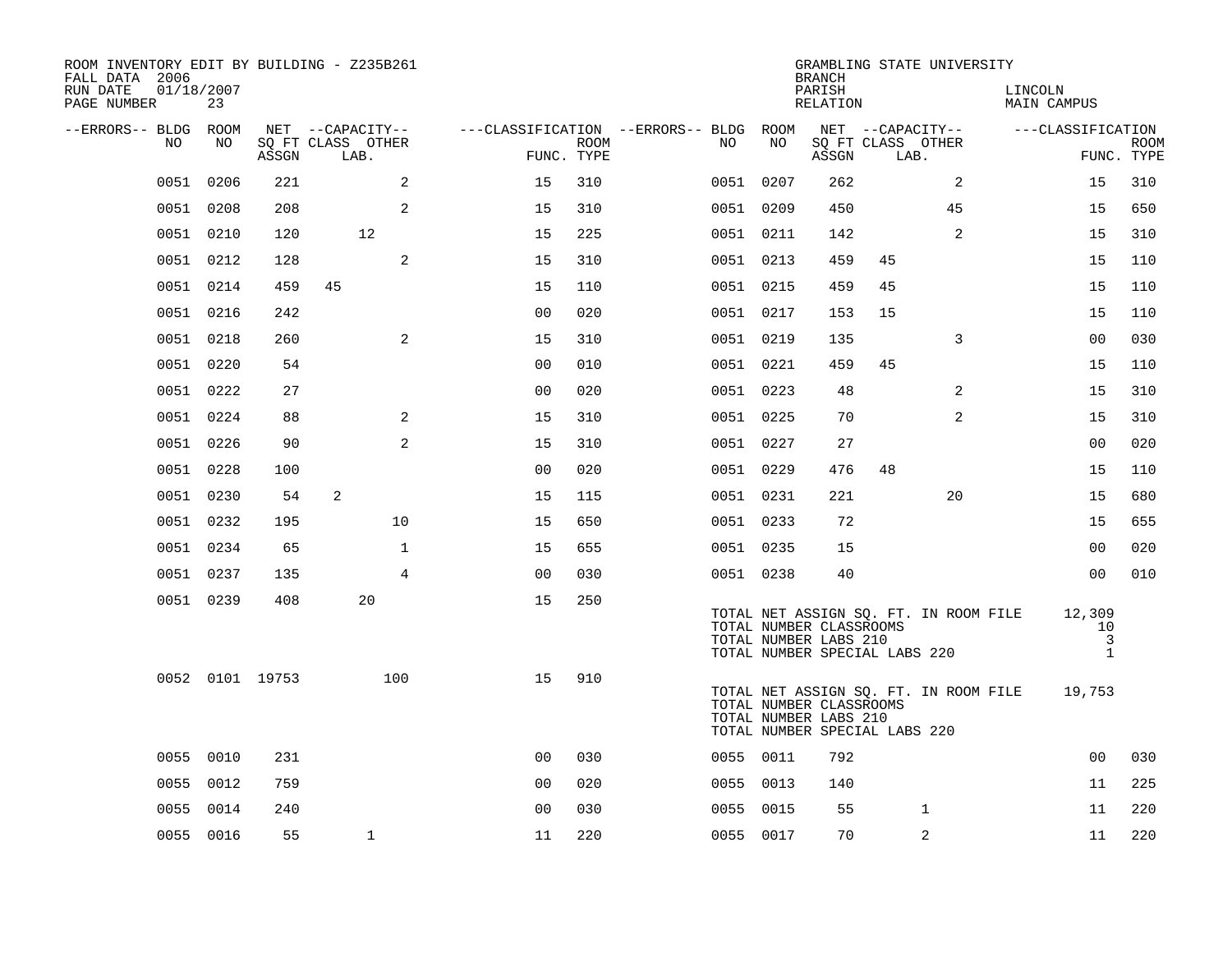| ROOM INVENTORY EDIT BY BUILDING - Z235B261<br>FALL DATA 2006 |                  |       |                           |                |             |                                   |            | <b>BRANCH</b>      | GRAMBLING STATE UNIVERSITY |                        |                           |
|--------------------------------------------------------------|------------------|-------|---------------------------|----------------|-------------|-----------------------------------|------------|--------------------|----------------------------|------------------------|---------------------------|
| RUN DATE<br>PAGE NUMBER                                      | 01/18/2007<br>24 |       |                           |                |             |                                   |            | PARISH<br>RELATION |                            | LINCOLN<br>MAIN CAMPUS |                           |
| --ERRORS-- BLDG                                              | ROOM             |       | NET --CAPACITY--          |                |             | ---CLASSIFICATION --ERRORS-- BLDG | ROOM       |                    | NET --CAPACITY--           | ---CLASSIFICATION      |                           |
| N <sub>O</sub>                                               | NO.              | ASSGN | SO FT CLASS OTHER<br>LAB. | FUNC. TYPE     | <b>ROOM</b> | NO.                               | NO         | ASSGN              | SQ FT CLASS OTHER<br>LAB.  |                        | <b>ROOM</b><br>FUNC. TYPE |
| 0055                                                         | 0018             | 48    | $\mathbf{1}$              | 11             | 220         | 0055                              | 0019       | 70                 | $\mathbf{1}$               | 11                     | 310                       |
| 0055                                                         | 0020             | 126   |                           | 0 <sub>0</sub> | 030         | 0055                              | 0021       | 81                 | $\overline{a}$             | 11                     | 220                       |
| 0055                                                         | 0022             | 72    |                           | 11             | 225         | 0055                              | 0023       | 72                 | $\mathbf{1}$               | 11                     | 310                       |
| 0055                                                         | 0024             | 200   | $\mathbf 1$               | 11             | 310         | 0055                              | 0025       | 199                | $\mathbf{1}$               | 11                     | 310                       |
| 0055                                                         | 0026             | 245   | $\mathbf{1}$              | 11             | 310         | 0055                              | 0027       | 192                |                            | 0 <sub>0</sub>         | 020                       |
| 0055                                                         | 0027A            | 15    |                           | 0 <sub>0</sub> | 030         |                                   | 0055 0028  |                    | 1054 105                   | 11                     | 110                       |
| 0055                                                         | 0029             | 216   |                           | 11             | 115         | 0055                              | 0030       | 132                | $\mathbf{1}$               | 11                     | 310                       |
| 0055                                                         | 0031             | 168   | $\mathbf{1}$              | 11             | 310         |                                   | 0055 0032  | 132                | 3                          | 11                     | 220                       |
| 0055                                                         | 0033             | 200   |                           | 11             | 315         | 0055                              | 0034       | 213                |                            | 0 <sub>0</sub>         | 020                       |
| 0055                                                         | 0035             | 115   |                           | 0 <sub>0</sub> | 020         |                                   | 0055 0036  | 72                 |                            | 0 <sub>0</sub>         | 020                       |
| 0055                                                         | 0036A            | 1106  |                           | 0 <sub>0</sub> | 020         | 0055                              | 0037       | 24                 | $\mathbf 1$                | 11                     | 220                       |
| 0055                                                         | 0037A            | 40    |                           | 11             | 315         |                                   | 0055 0038  | 56                 | 1                          | 11                     | 220                       |
| 0055                                                         | 0040             | 80    |                           | 0 <sub>0</sub> | 030         | 0055                              | 0043       | 388                |                            | 11                     | 225                       |
| 0055                                                         | 0044             | 320   |                           | 0 <sub>0</sub> | 020         | 0055                              | 0045       | 560                |                            | 11                     | 225                       |
| 0055                                                         | 0046             | 208   |                           | 11             | 225         | 0055                              | 0047       | 340                |                            | 11                     | 225                       |
| 0055                                                         | 0048             | 2950  | 74                        | 11             | 220         | 0055                              | 0049       | 54                 | 1                          | 11                     | 220                       |
| 0055                                                         | 0050             | 192   |                           | 0 <sub>0</sub> | 030         |                                   | 0055 0101  | 574                |                            | 0 <sub>0</sub>         | 020                       |
| 0055                                                         | 0102             | 1256  |                           | 0 <sub>0</sub> | 020         | 0055                              | 0103       | 168                |                            | 0 <sub>0</sub>         | 020                       |
| 0055                                                         | 0104             | 1551  | 200                       | 11             | 610         |                                   | 0055 0105  | 957                |                            | 11                     | 615                       |
| 0055                                                         | 0106             | 534   |                           | 11             | 315         | 0055                              | 0107       | 81                 |                            | 00                     | 020                       |
| 0055                                                         | 0107A            | 21    | $\mathbf{1}$              | 11             | 315         |                                   | 0055 0107B | 21                 | $\mathbf{1}$               | 11                     | 315                       |
| 0055                                                         | 0108             | 294   |                           | 11             | 315         | 0055                              | 0109       | 73                 | $\mathbf{1}$               | 11                     | 315                       |
| 0055                                                         | 0110             | 73    | $\mathbf{1}$              | 11             | 315         |                                   | 0055 0110A | 112                |                            | 11                     | 315                       |
| 0055                                                         | 0111             | 462   |                           | 11             | 615         | 0055                              | 0113       | 149                |                            | 00                     | 020                       |
| 0055                                                         | 0114             | 111   | $\mathbf{1}$              | 11             | 310         |                                   | 0055 0115  | 99                 |                            | 11                     | 315                       |
|                                                              | 0055 0116        | 170   | $\mathbf{1}$              | 11             | 310         |                                   | 0055 0116A | 11                 |                            | 11                     | 315                       |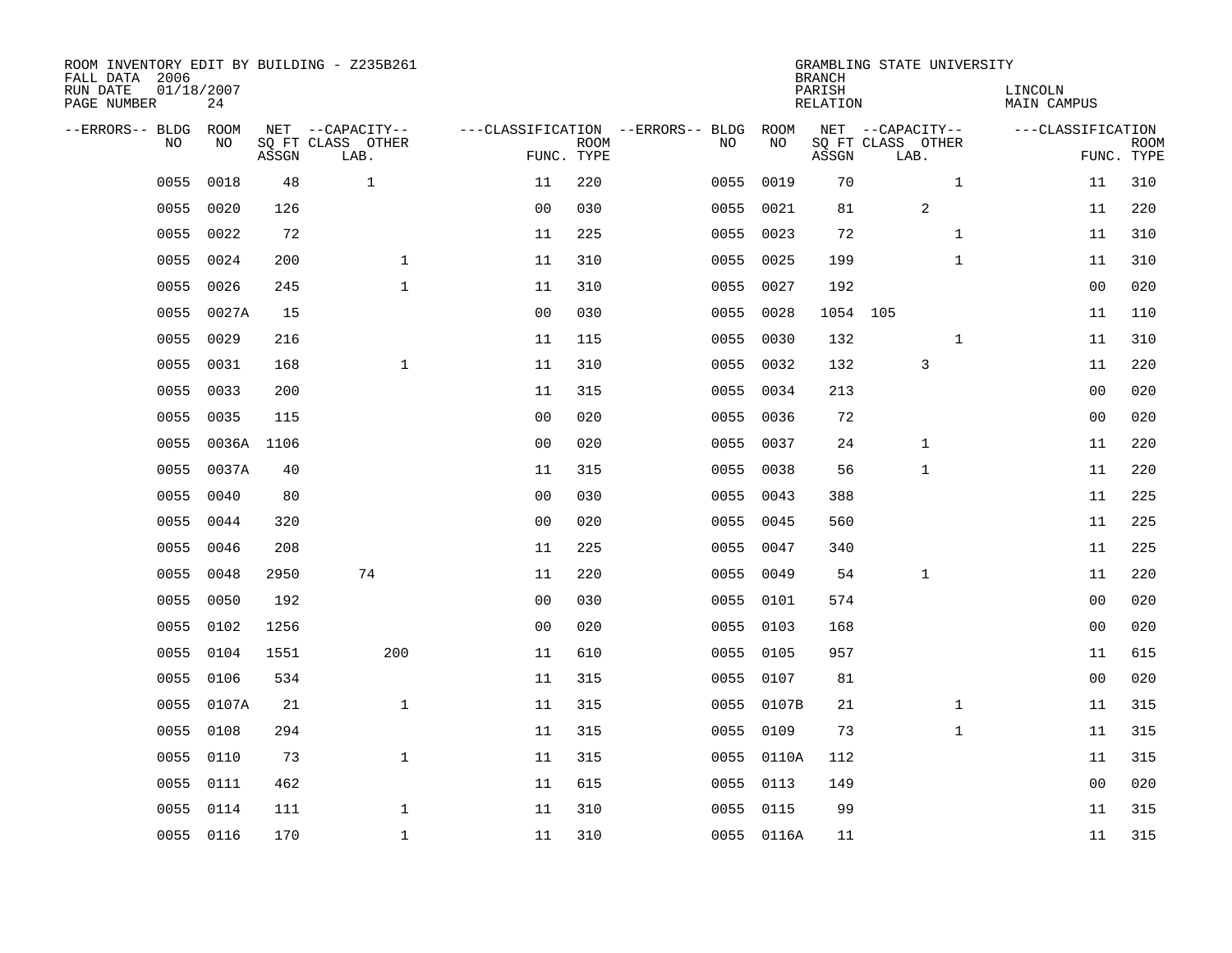| ROOM INVENTORY EDIT BY BUILDING - Z235B261<br>FALL DATA 2006<br>RUN DATE | 01/18/2007 |       |                                       |                         |              |                |             |                                   |      |            | <b>BRANCH</b><br>PARISH | GRAMBLING STATE UNIVERSITY            |              | LINCOLN     |                   |             |
|--------------------------------------------------------------------------|------------|-------|---------------------------------------|-------------------------|--------------|----------------|-------------|-----------------------------------|------|------------|-------------------------|---------------------------------------|--------------|-------------|-------------------|-------------|
| PAGE NUMBER                                                              | 25         |       |                                       |                         |              |                |             |                                   |      |            | RELATION                |                                       |              | MAIN CAMPUS |                   |             |
| --ERRORS-- BLDG ROOM<br>NO                                               | NO         |       | NET --CAPACITY--<br>SQ FT CLASS OTHER |                         |              |                | <b>ROOM</b> | ---CLASSIFICATION --ERRORS-- BLDG | NO.  | ROOM<br>NO |                         | NET --CAPACITY--<br>SQ FT CLASS OTHER |              |             | ---CLASSIFICATION | <b>ROOM</b> |
|                                                                          |            | ASSGN |                                       | LAB.                    |              |                | FUNC. TYPE  |                                   |      |            | ASSGN                   | LAB.                                  |              |             | FUNC. TYPE        |             |
| 0055                                                                     | 0116B      | 7     |                                       |                         |              | 11             | 315         |                                   | 0055 | 0117       | 322                     |                                       | 3            |             | 11                | 310         |
| 0055                                                                     | 0118       | 44    |                                       |                         |              | 11             | 315         |                                   | 0055 | 0119       | 45                      |                                       |              |             | 11                | 315         |
| 0055                                                                     | 0120A      | 176   |                                       |                         | 2            | 0 <sub>0</sub> | 030         |                                   |      | 0055 0120B | 180                     |                                       | 2            |             | 0 <sub>0</sub>    | 030         |
| 0055                                                                     | 0121       | 15    |                                       |                         |              | 00             | 010         |                                   |      | 0055 0122  | 344                     |                                       | 9            |             | 11                | 220         |
| 0055                                                                     | 0122A      | 344   |                                       | 9                       |              | 11             | 220         |                                   |      | 0055 0123A | 238                     |                                       | 6            |             | 11                | 220         |
| 0055                                                                     | 0123B      | 208   |                                       | 5                       |              | 11             | 220         |                                   |      | 0055 0123C | 208                     |                                       | 5            |             | 11                | 220         |
| 0055                                                                     | 0124       | 12    |                                       |                         |              | 11             | 225         |                                   |      | 0055 0125  | 24                      |                                       |              |             | 0 <sub>0</sub>    | 030         |
| 0055                                                                     | 0126       | 185   |                                       |                         | $\mathbf 1$  | 11             | 310         |                                   |      | 0055 0127  | 195                     |                                       | $\mathbf{1}$ |             | 11                | 310         |
| 0055                                                                     | 0128       | 318   |                                       |                         | $\mathbf{1}$ | 11             | 310         |                                   | 0055 | 0129       | 655                     | 40                                    |              |             | 11                | 110         |
| 0055                                                                     | 0130       | 169   |                                       |                         |              | 11             | 255         |                                   |      | 0055 0131  | 1191                    |                                       | 238          |             | 11                | 610         |
| 0055                                                                     | 0132       | 735   | 35                                    |                         |              | 11             | 110         |                                   |      | 0055 0133  | 162                     |                                       | 4            |             | 11                | 220         |
| 0055                                                                     | 0134       | 38    |                                       |                         |              | 0 <sub>0</sub> | 010         |                                   |      | 0055 0135  | 53                      |                                       | 1            |             | 11                | 220         |
| 0055                                                                     | 0136       | 47    |                                       | $\mathbf{1}$            |              | 11             | 220         |                                   | 0055 | 0137       | 200                     |                                       | 5            |             | 11                | 220         |
| 0055                                                                     | 0138       | 200   |                                       |                         | $\mathbf 1$  | 11             | 310         |                                   |      | 0055 0139  | 1083                    |                                       | 27           |             | 11                | 220         |
| 0055                                                                     | 0140       | 40    |                                       |                         |              | 0 <sub>0</sub> | 030         |                                   | 0055 | 0141       | 625                     |                                       |              |             | 0 <sub>0</sub>    | 020         |
| 0055                                                                     | 0141A      | 85    |                                       |                         |              | 0 <sub>0</sub> | 020         |                                   |      | 0055 0141B | 98                      |                                       |              |             | 00                | 020         |
| 0055                                                                     | 0142       | 183   |                                       | 4                       |              | 11             | 220         |                                   | 0055 | 0143       | 94                      |                                       | 2            |             | 11                | 220         |
| 0055                                                                     | 0146       | 1274  |                                       |                         |              | 0 <sub>0</sub> | 020         |                                   |      | 0055 0147  | 928                     |                                       |              |             | 0 <sub>0</sub>    | 020         |
| 0055                                                                     | 0148       | 775   | 50                                    |                         |              | 11             | 110         |                                   |      | 0055 0149  | 66                      |                                       |              |             | 11                | 115         |
| 0055                                                                     | 0150       | 725   | 50                                    |                         |              | 11             | 110         |                                   |      | 0055 0151  | 1100                    | 110                                   |              |             | 11                | 110         |
| 0055                                                                     | 0152       | 72    |                                       |                         |              | 11             | 115         |                                   |      | 0055 0153  | 200                     |                                       |              |             | 11                | 115         |
| 0055                                                                     | 0154       | 875   | 87                                    |                         |              | 11             | 110         |                                   |      | 0055 0155  | 104                     |                                       |              |             | 00                | 010         |
| 0055                                                                     | 0156       | 104   |                                       |                         |              | 11             | 115         |                                   |      | 0055 0159  | 487                     |                                       |              |             | 11                | 350         |
| 0055                                                                     | 0160       | 90    |                                       |                         | $\mathbf 1$  | 11             | 310         |                                   |      | 0055 0161  | 90                      |                                       | $\mathbf{1}$ |             | 11                | 310         |
| 0055                                                                     | 0162       | 110   |                                       |                         | $\mathbf{1}$ | 11             | 310         |                                   |      | 0055 0163  | 90                      |                                       | $\mathbf{1}$ |             | 11                | 310         |
|                                                                          | 0055 0164  | 80    |                                       | $\overline{\mathbf{c}}$ |              | 11             | 210         |                                   |      | 0055 0165  | 110                     |                                       | $\mathbf{1}$ |             | 11                | 310         |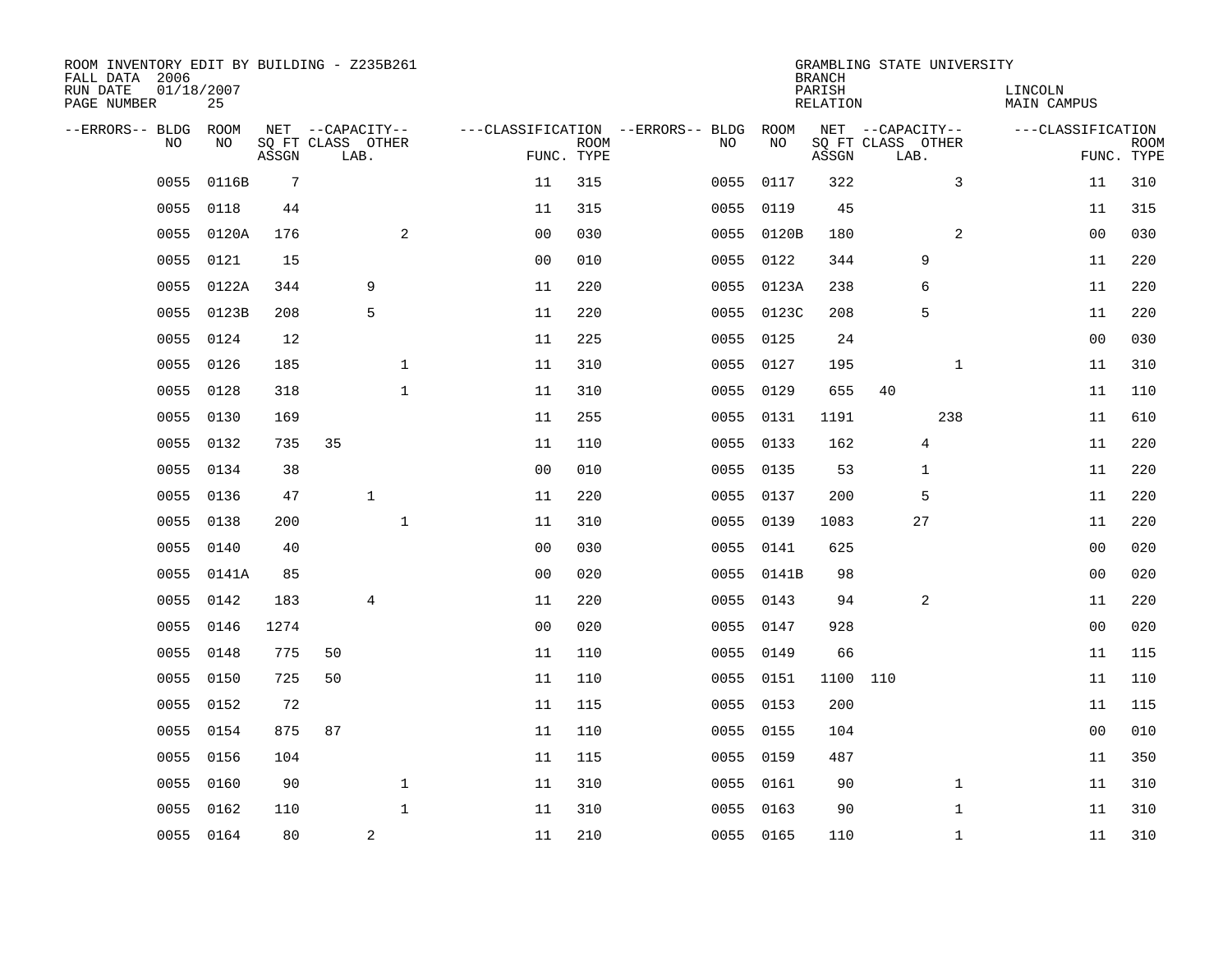| ROOM INVENTORY EDIT BY BUILDING - Z235B261<br>FALL DATA 2006 |                  |       |                           |              |                |             |                                        |            | <b>BRANCH</b>      | GRAMBLING STATE UNIVERSITY |              |                        |             |
|--------------------------------------------------------------|------------------|-------|---------------------------|--------------|----------------|-------------|----------------------------------------|------------|--------------------|----------------------------|--------------|------------------------|-------------|
| RUN DATE<br>PAGE NUMBER                                      | 01/18/2007<br>26 |       |                           |              |                |             |                                        |            | PARISH<br>RELATION |                            |              | LINCOLN<br>MAIN CAMPUS |             |
| --ERRORS-- BLDG ROOM                                         |                  |       | NET --CAPACITY--          |              |                |             | ---CLASSIFICATION --ERRORS-- BLDG ROOM |            |                    | NET --CAPACITY--           |              | ---CLASSIFICATION      |             |
| NO.                                                          | NO.              | ASSGN | SQ FT CLASS OTHER<br>LAB. |              | FUNC. TYPE     | <b>ROOM</b> | NO.                                    | NO         | ASSGN              | SQ FT CLASS OTHER<br>LAB.  |              | FUNC. TYPE             | <b>ROOM</b> |
| 0055                                                         | 0167             | 20    |                           |              | 0 <sub>0</sub> | 020         | 0055                                   | 0168       | 20                 |                            | $\mathbf{1}$ | 11                     | 310         |
| 0055                                                         | 0169             | 20    |                           | $\mathbf{1}$ | 11             | 310         | 0055                                   | 0170       | 39                 |                            |              | 00                     | 030         |
| 0055                                                         | 0201             | 1746  |                           |              | 0 <sub>0</sub> | 020         | 0055                                   | 0202       | 149                |                            |              | 00                     | 020         |
| 0055                                                         | 0203             | 181   |                           |              | 0 <sub>0</sub> | 020         | 0055                                   | 0204       | 203                |                            |              | 00                     | 020         |
| 0055                                                         | 0205             | 228   |                           | $\mathbf{1}$ | 11             | 310         | 0055                                   | 0205A      | 48                 | $\mathbf{1}$               |              | 11                     | 220         |
| 0055                                                         | 0205B            | 48    | $\mathbf{1}$              |              | 11             | 220         | 0055                                   | 0205C      | 196                |                            | $\mathbf 1$  | 11                     | 310         |
| 0055                                                         | 0205D            | 205   |                           | $\mathbf 1$  | 11             | 310         | 0055                                   | 0205E      | 30                 | 1                          |              | 11                     | 220         |
| 0055                                                         | 0205F            | 30    | $\mathbf{1}$              |              | 11             | 220         |                                        | 0055 0205G | 13                 |                            |              | 0 <sub>0</sub>         | 030         |
| 0055                                                         | 0206             | 283   | 7                         |              | 11             | 220         | 0055                                   | 0207       | 403                | 10                         |              | 11                     | 220         |
| 0055                                                         | 0208             | 324   | 30                        |              | 11             | 110         | 0055                                   | 0209       | 385                | 9                          |              | 11                     | 220         |
| 0055                                                         | 0209A            | 175   | $\overline{4}$            |              | 11             | 220         | 0055                                   | 0209B      | 88                 |                            |              | 0 <sub>0</sub>         | 030         |
| 0055                                                         | 0210             | 161   |                           | 2            | 0 <sub>0</sub> | 030         |                                        | 0055 0211  | 253                |                            | 2            | 00                     | 030         |
| 0055                                                         | 0211A            | 83    |                           |              | 0 <sub>0</sub> | 010         | 0055                                   | 0212       | 187                | 4                          |              | 11                     | 220         |
| 0055                                                         | 0213             | 216   | 5                         |              | 11             | 220         | 0055                                   | 0214       | 814                | 45                         |              | 11                     | 110         |
| 0055                                                         | 0214A            | 27    |                           |              | 0 <sub>0</sub> | 030         | 0055                                   | 0215       | 171                |                            | $\mathbf{1}$ | 11                     | 310         |
| 0055                                                         | 0216             | 119   |                           | $\mathbf 1$  | 11             | 310         | 0055                                   | 0217       | 91                 |                            | $\mathbf{1}$ | 11                     | 310         |
| 0055                                                         | 0218             | 418   | 41                        |              | 11             | 110         | 0055                                   | 0219       | 966                | 60                         |              | 11                     | 110         |
| 0055                                                         | 0219A            | 30    |                           |              | 0 <sub>0</sub> | 030         | 0055                                   | 0220       | 322                |                            |              | 11                     | 530         |
| 0055                                                         | 0221             | 45    |                           |              | 11             | 530         |                                        | 0055 0222  | 107                |                            |              | 11                     | 530         |
| 0055                                                         | 0223             | 129   |                           |              | 11             | 530         |                                        | 0055 0224  | 102                |                            |              | 11                     | 520         |
| 0055                                                         | 0225             | 306   |                           | $\mathbf{1}$ | 11             | 530         |                                        | 0055 0226  | 324                |                            |              | 11                     | 530         |
| 0055                                                         | 0227             | 51    |                           |              | 0 <sub>0</sub> | 030         | 0055                                   | 0228       | 78                 | 2                          |              | 11                     | 220         |
| 0055                                                         | 0229             | 88    | 2                         |              | 11             | 220         |                                        | 0055 0230  | 88                 | 2                          |              | 11                     | 220         |
| 0055                                                         | 0231             | 88    | 2                         |              | 11             | 220         | 0055                                   | 0232       | 88                 | $\overline{2}$             |              | 11                     | 220         |
| 0055                                                         | 0233             | 123   |                           |              | 0 <sub>0</sub> | 020         |                                        | 0055 0234  | 176                | $\overline{4}$             |              | 11                     | 220         |
|                                                              | 0055 0235        | 132   | 3                         |              | 11             | 220         |                                        | 0055 0236  | 286                | 7                          |              | 11                     | 220         |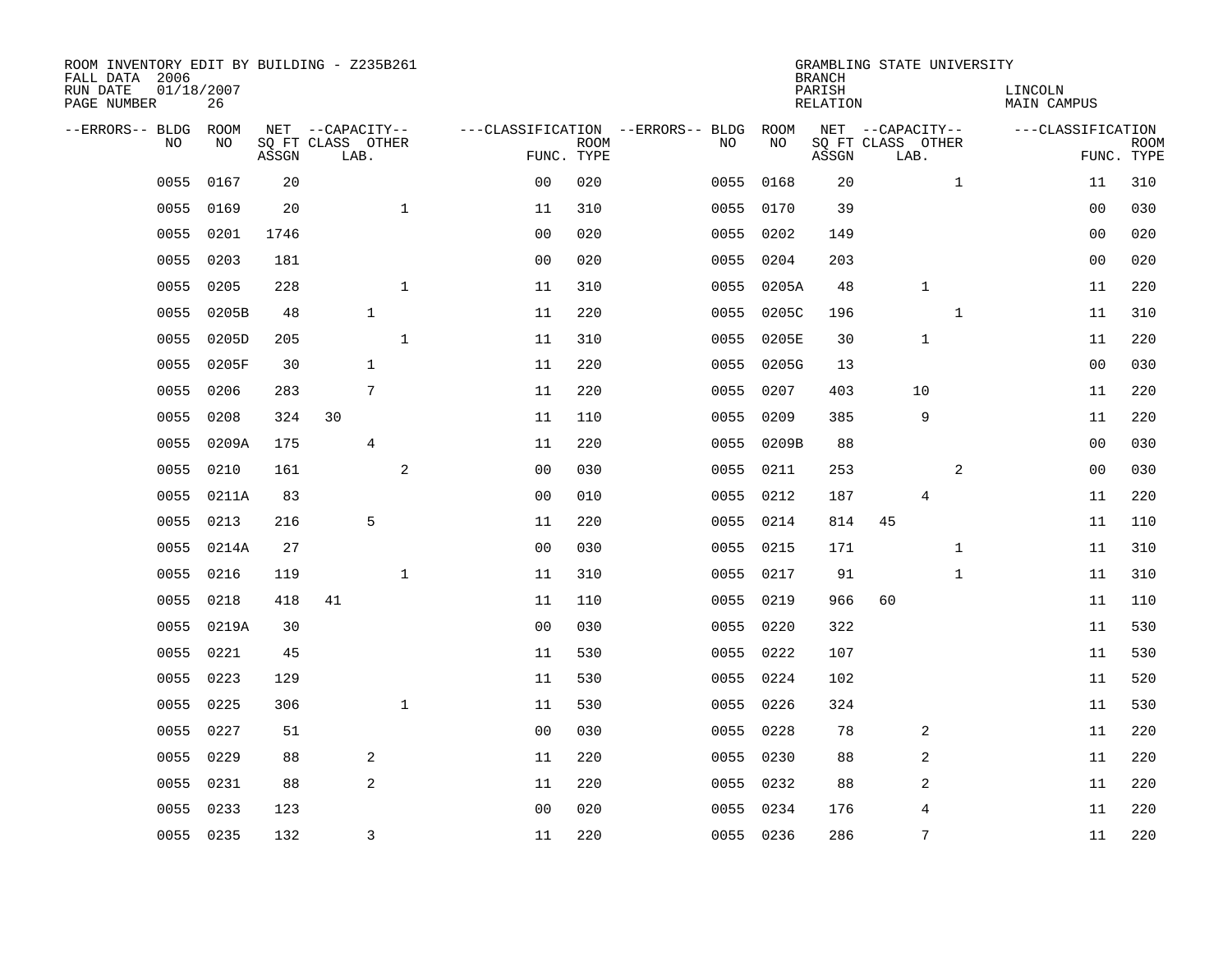| ROOM INVENTORY EDIT BY BUILDING - Z235B261<br>FALL DATA 2006<br>RUN DATE<br>01/18/2007<br>PAGE NUMBER | 27        |       |                                               |                                                                              |                    |           |           | <b>BRANCH</b><br>PARISH<br>RELATION                                                        |      | GRAMBLING STATE UNIVERSITY                            | LINCOLN | MAIN CAMPUS                                                                                      |     |
|-------------------------------------------------------------------------------------------------------|-----------|-------|-----------------------------------------------|------------------------------------------------------------------------------|--------------------|-----------|-----------|--------------------------------------------------------------------------------------------|------|-------------------------------------------------------|---------|--------------------------------------------------------------------------------------------------|-----|
| --ERRORS-- BLDG ROOM<br>NO                                                                            | NO        | ASSGN | NET --CAPACITY--<br>SQ FT CLASS OTHER<br>LAB. | ---CLASSIFICATION --ERRORS-- BLDG ROOM NET --CAPACITY--    ---CLASSIFICATION | ROOM<br>FUNC. TYPE | NO        | NO        | ASSGN<br>TOTAL NUMBER CLASSROOMS<br>TOTAL NUMBER LABS 210<br>TOTAL NUMBER SPECIAL LABS 220 | LAB. | SQ FT CLASS OTHER                                     |         | ROOM<br>FUNC. TYPE<br>TOTAL NET ASSIGN SQ. FT. IN ROOM FILE 32,270<br>- 11<br>$\mathbf{1}$<br>40 |     |
|                                                                                                       | 0056 0100 | 240   |                                               | 0 <sub>0</sub>                                                               | 020                | 0056 0101 |           | 560                                                                                        |      |                                                       |         | 63                                                                                               | 730 |
|                                                                                                       | 0056 0102 | 108   |                                               | 63                                                                           | 730                | 0056 0103 |           | 137                                                                                        |      | $\mathbf{1}$                                          |         | 63                                                                                               | 725 |
|                                                                                                       | 0056 0104 | 3596  |                                               | 63                                                                           | 720                | 0056 0105 |           | 129                                                                                        |      | $\mathbf{1}$                                          |         | 63                                                                                               | 725 |
|                                                                                                       | 0056 0106 | 108   | $\mathbf{1}$                                  | 63                                                                           | 310                |           | 0056 0107 | 236<br>TOTAL NUMBER CLASSROOMS<br>TOTAL NUMBER LABS 210<br>TOTAL NUMBER SPECIAL LABS 220   |      | $\mathbf{1}$<br>TOTAL NET ASSIGN SQ. FT. IN ROOM FILE |         | 63<br>4,874                                                                                      | 310 |
| 0058                                                                                                  | 0001      | 246   |                                               | 0 <sub>0</sub>                                                               | 030                | 0058 0062 |           | 180                                                                                        |      |                                                       |         | 0 <sub>0</sub>                                                                                   | 020 |
| 0058                                                                                                  | 0063      | 156   | 2                                             | 0 <sub>0</sub>                                                               | 030                | 0058      | 0064      | 128                                                                                        |      | 2                                                     |         | 00                                                                                               | 030 |
| 0058                                                                                                  | 0065      | 26    | $\mathbf{1}$                                  | 11                                                                           | 315                | 0058      | 0066      | 26                                                                                         |      | $\mathbf{1}$                                          |         | 11                                                                                               | 315 |
| 0058                                                                                                  | 0067      | 189   | $\mathbf{1}$                                  | 11                                                                           | 310                | 0058      | 0067A     | 8                                                                                          |      |                                                       |         | 11                                                                                               | 315 |
| 0058                                                                                                  | 0068      | 140   | $\mathbf{1}$                                  | 11                                                                           | 310                | 0058      | 0069      | 120                                                                                        |      | $\mathbf{1}$                                          |         | 11                                                                                               | 310 |
| 0058                                                                                                  | 0070      | 97    |                                               | 11                                                                           | 315                | 0058      | 0071      | 86                                                                                         |      | 2                                                     |         | 11                                                                                               | 250 |
| 0058                                                                                                  | 0072      | 261   | 6                                             | 11                                                                           | 210                | 0058      | 0073      | 281                                                                                        |      |                                                       |         | 11                                                                                               | 215 |
| 0058                                                                                                  | 0074      | 493   | 12                                            | 11                                                                           | 210                | 0058      | 0075      | 812                                                                                        |      | 20                                                    |         | 11                                                                                               | 210 |
| 0058                                                                                                  | 0076      | 110   | $\mathbf{1}$                                  | 11                                                                           | 310                | 0058      | 0077      | 127                                                                                        |      |                                                       |         | 11                                                                                               | 315 |
| 0058                                                                                                  | 0078      | 64    | $\mathbf 1$                                   | 11                                                                           | 310                | 0058      | 0079      | 67                                                                                         |      | $\mathbf{1}$                                          |         | 11                                                                                               | 310 |
| 0058                                                                                                  | 0080      | 70    | $\mathbf{1}$                                  | 11                                                                           | 310                | 0058      | 0081      | 47                                                                                         |      | $\mathbf{1}$                                          |         | 11                                                                                               | 310 |
| 0058                                                                                                  | 0082      | 899   | 22                                            | 11                                                                           | 210                | 0058      | 0083      | 85                                                                                         |      |                                                       |         | 11                                                                                               | 215 |
| 0058                                                                                                  | 0084      | 609   | 15                                            | 11                                                                           | 210                | 0058      | 0085      | 148                                                                                        |      | $\mathbf{1}$                                          |         | 11                                                                                               | 310 |
| 0058                                                                                                  | 0086      | 202   |                                               | 11                                                                           | 215                | 0058      | 0087      | 1102                                                                                       |      | 27                                                    |         | 11                                                                                               | 210 |
| 0058                                                                                                  | 0088      | 982   | 24                                            | 11                                                                           | 210                | 0058      | 0090      | 130                                                                                        |      | $\mathbf{1}$                                          |         | 11                                                                                               | 310 |
| 0058                                                                                                  | 0091      | 982   | $\mathbf 1$                                   | 11                                                                           | 310                | 0058      | 0092      | 153                                                                                        |      |                                                       |         | 11                                                                                               | 215 |
| 0058                                                                                                  | 0093      | 130   | $\mathbf{1}$                                  | 11                                                                           | 310                | 0058      | 0094      | 2346 100                                                                                   |      |                                                       |         | 11                                                                                               | 110 |
|                                                                                                       | 0058 0095 | 108   |                                               | 11                                                                           | 215                | 0058 0096 |           | 90                                                                                         |      |                                                       |         | 11                                                                                               | 115 |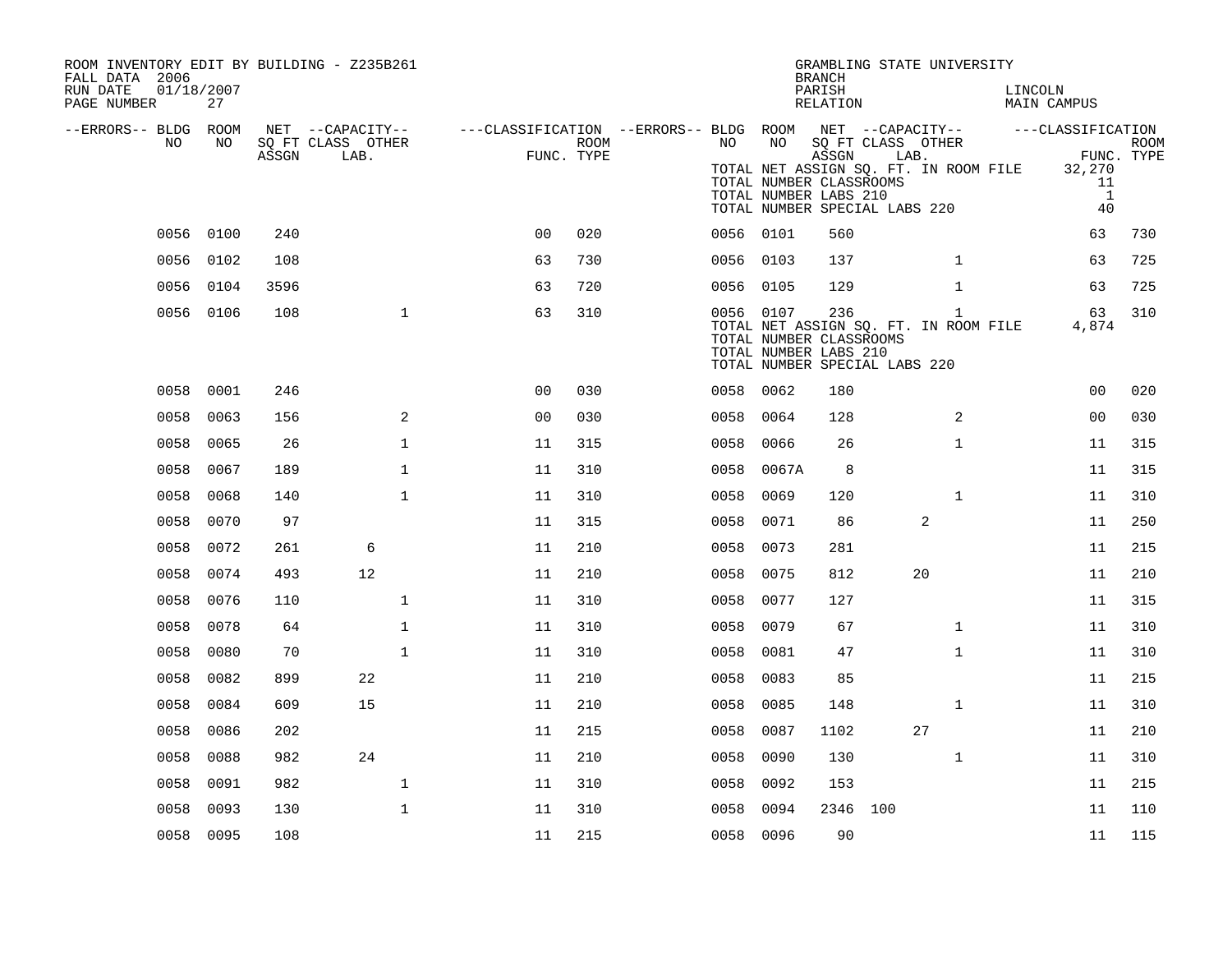| ROOM INVENTORY EDIT BY BUILDING - Z235B261<br>FALL DATA 2006 |                  |       |                           |             |                |             |                                   |           | <b>BRANCH</b>      | GRAMBLING STATE UNIVERSITY |                        |                           |
|--------------------------------------------------------------|------------------|-------|---------------------------|-------------|----------------|-------------|-----------------------------------|-----------|--------------------|----------------------------|------------------------|---------------------------|
| RUN DATE<br>PAGE NUMBER                                      | 01/18/2007<br>28 |       |                           |             |                |             |                                   |           | PARISH<br>RELATION |                            | LINCOLN<br>MAIN CAMPUS |                           |
| --ERRORS-- BLDG                                              | ROOM             |       | NET --CAPACITY--          |             |                |             | ---CLASSIFICATION --ERRORS-- BLDG | ROOM      |                    | NET --CAPACITY--           | ---CLASSIFICATION      |                           |
| N <sub>O</sub>                                               | NO.              | ASSGN | SO FT CLASS OTHER<br>LAB. |             | FUNC. TYPE     | <b>ROOM</b> | NO.                               | NO        | ASSGN              | SQ FT CLASS OTHER<br>LAB.  |                        | <b>ROOM</b><br>FUNC. TYPE |
| 0058                                                         | 0097             | 160   |                           |             | 0 <sub>0</sub> | 010         | 0058                              | 0098      | 168                |                            | 00                     | 020                       |
| 0058                                                         | 0160             | 1260  |                           |             | 0 <sub>0</sub> | 020         | 0058                              | 0161      | 132                |                            | 0 <sub>0</sub>         | 020                       |
| 0058                                                         | 0162             | 180   |                           |             | 0 <sub>0</sub> | 020         | 0058                              | 0163      | 143                | 2                          | 0 <sub>0</sub>         | 030                       |
| 0058                                                         | 0164             | 132   |                           | 2           | 0 <sub>0</sub> | 030         | 0058                              | 0165      | 26                 | $\mathbf{1}$               | 11                     | 655                       |
| 0058                                                         | 0166             | 26    |                           | $\mathbf 1$ | 11             | 655         | 0058                              | 0167      | 493                |                            | 11                     | 650                       |
| 0058                                                         | 0168             | 204   | 5                         |             | 11             | 210         | 0058                              | 0169      | 261                | 7                          | 11                     | 210                       |
| 0058                                                         | 0170             | 261   | 7                         |             | 11             | 210         | 0058                              | 0171      | 203                | 5                          | 11                     | 210                       |
| 0058                                                         | 0172             | 170   | 4                         |             | 11             | 210         | 0058                              | 0173      | 77                 |                            | 11                     | 215                       |
| 0058                                                         | 0174             | 783   | 19                        |             | 11             | 210         | 0058                              | 0175      | 408                | 10                         | 11                     | 210                       |
| 0058                                                         | 0176             | 261   | 6                         |             | 11             | 210         | 0058                              | 0177      | 433                | 10                         | 11                     | 210                       |
| 0058                                                         | 0178             | 667   | 16                        |             | 11             | 210         | 0058                              | 0179      | 67                 |                            | 11                     | 215                       |
| 0058                                                         | 0180             | 85    |                           |             | 11             | 215         | 0058                              | 0181      | 1187               | 30                         | 11                     | 210                       |
| 0058                                                         | 0182             | 812   | 20                        |             | 11             | 210         | 0058                              | 0183      | 57                 |                            | 11                     | 215                       |
| 0058                                                         | 0184             | 101   |                           |             | 11             | 215         | 0058                              | 0185      | 783                | 20                         | 11                     | 210                       |
| 0058                                                         | 0186             | 696   | 17                        |             | 11             | 210         | 0058                              | 0187      | 1122               | 28                         | 11                     | 210                       |
| 0058                                                         | 0188             | 1122  | 40                        |             | 11             | 210         | 0058                              | 0189      | 104                |                            | 0 <sub>0</sub>         | 030                       |
| 0058                                                         | 0190             | 137   |                           |             | 0 <sub>0</sub> | 010         | 0058                              | 0191      | 168                |                            | 0 <sub>0</sub>         | 020                       |
| 0058                                                         | 0260             | 1260  |                           |             | 0 <sub>0</sub> | 020         | 0058                              | 0261      | 610                |                            | 00                     | 020                       |
| 0058                                                         | 0262             | 180   |                           |             | 0 <sub>0</sub> | 020         | 0058                              | 0263      | 154                | 2                          | 00                     | 030                       |
| 0058                                                         | 0264             | 132   |                           | 2           | 0 <sub>0</sub> | 030         | 0058                              | 0267      | 182                | $\mathbf{1}$               | 11                     | 310                       |
| 0058                                                         | 0268             | 99    |                           | $\mathbf 1$ | 11             | 310         | 0058                              | 0269      | 99                 | $\mathbf{1}$               | 11                     | 310                       |
| 0058                                                         | 0270             | 84    |                           | $\mathbf 1$ | 11             | 310         | 0058                              | 0271      | 96                 | $\mathbf{1}$               | 11                     | 310                       |
| 0058                                                         | 0272             | 10    |                           |             | 11             | 115         | 0058                              | 0273      | 99                 | $\mathbf{1}$               | 11                     | 310                       |
| 0058                                                         | 0274             | 195   |                           | 2           | 11             | 310         | 0058                              | 0275      | 168                |                            | 00                     | 020                       |
| 0058                                                         | 0276             | 895   | 45                        |             | 11             | 110         | 0058                              | 0277      | 1073               | 60                         | 11                     | 110                       |
| 0058                                                         | 0278             | 928   | 55                        |             | 11             | 110         |                                   | 0058 0279 | 928                | 65                         | 11                     | 110                       |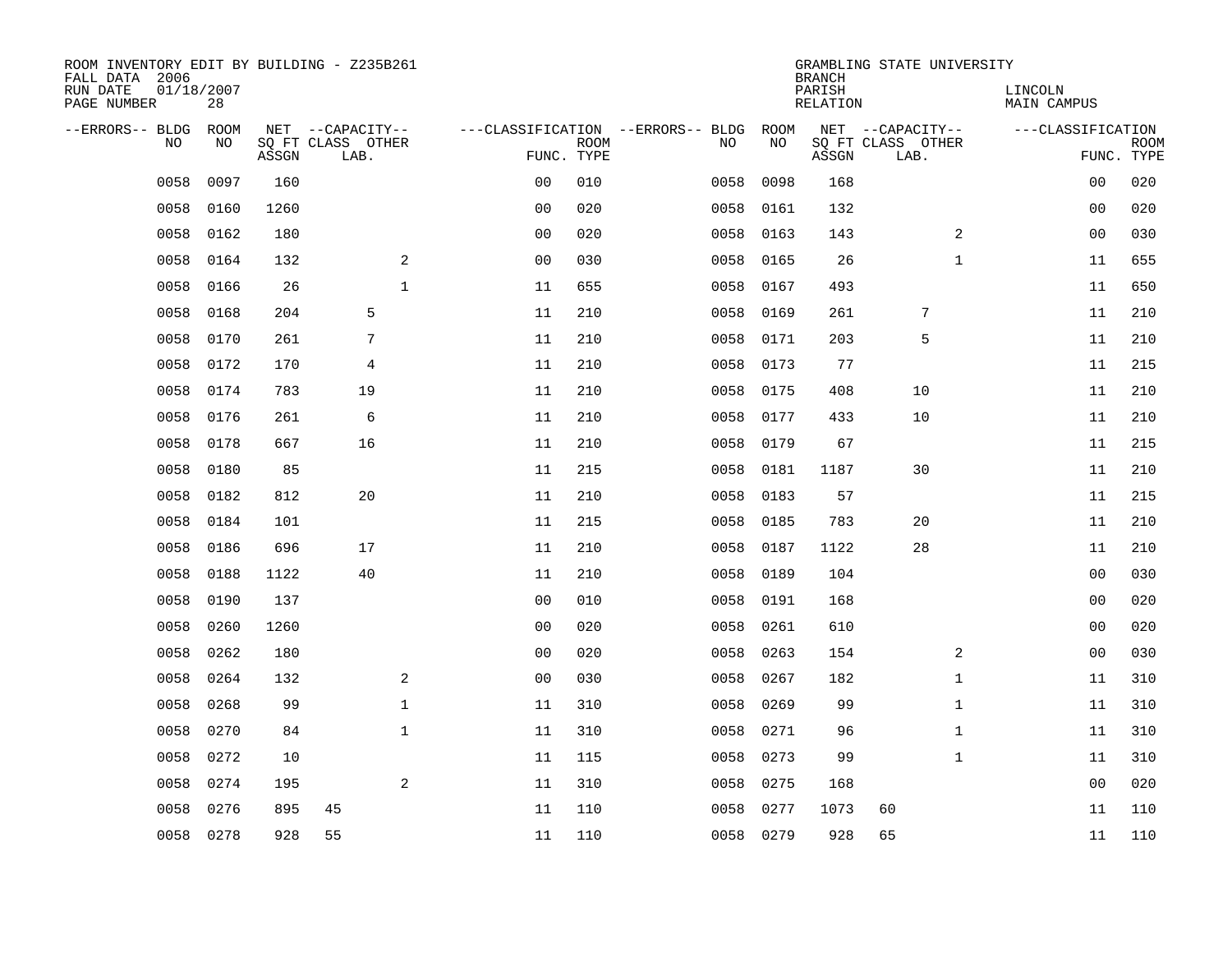| ROOM INVENTORY EDIT BY BUILDING - Z235B261<br>FALL DATA 2006 |                  |       |                           |                  |                                        |                    |           |      | <b>BRANCH</b>                                           | GRAMBLING STATE UNIVERSITY                                             |                        |                          |             |
|--------------------------------------------------------------|------------------|-------|---------------------------|------------------|----------------------------------------|--------------------|-----------|------|---------------------------------------------------------|------------------------------------------------------------------------|------------------------|--------------------------|-------------|
| RUN DATE<br>PAGE NUMBER                                      | 01/18/2007<br>29 |       |                           |                  |                                        |                    |           |      | PARISH<br>RELATION                                      |                                                                        | LINCOLN<br>MAIN CAMPUS |                          |             |
| --ERRORS-- BLDG ROOM                                         |                  |       |                           | NET --CAPACITY-- | ---CLASSIFICATION --ERRORS-- BLDG ROOM |                    |           |      |                                                         | NET --CAPACITY--                                                       | ---CLASSIFICATION      |                          |             |
| NO.                                                          | NO.              | ASSGN | SO FT CLASS OTHER<br>LAB. |                  |                                        | ROOM<br>FUNC. TYPE | NO.       | NO   | ASSGN                                                   | SQ FT CLASS OTHER<br>LAB.                                              |                        | FUNC. TYPE               | <b>ROOM</b> |
| 0058                                                         | 0280             | 783   | 40                        |                  | 11                                     | 110                | 0058      | 0281 | 1102                                                    | 70                                                                     |                        | 11                       | 110         |
| 0058                                                         | 0282             | 841   | 75                        |                  | 11                                     | 110                | 0058      | 0283 | 841                                                     | 75                                                                     |                        | 11                       | 110         |
| 0058                                                         | 0284             | 527   | 52                        |                  | 11                                     | 110                | 0058      | 0285 | 524                                                     | 13                                                                     |                        | 11                       | 210         |
| 0058                                                         | 0286             | 527   |                           | 13               | 11                                     | 210                | 0058      | 0287 | 527                                                     | 13                                                                     |                        | 11                       | 210         |
| 0058                                                         | 0288             | 80    |                           |                  | 11                                     | 215                | 0058      | 0289 | 100                                                     |                                                                        |                        | 0 <sub>0</sub>           | 010         |
|                                                              | 0058 0290        | 104   |                           |                  | 0 <sub>0</sub>                         | 030                | 0058 0291 |      | 168<br>TOTAL NUMBER CLASSROOMS<br>TOTAL NUMBER LABS 210 | TOTAL NET ASSIGN SQ. FT. IN ROOM FILE<br>TOTAL NUMBER SPECIAL LABS 220 |                        | 00<br>31,735<br>10<br>26 | 020         |
| 0059                                                         | 0100             | 7115  |                           |                  | 0 <sub>0</sub>                         | 020                | 0059 0101 |      | 1332                                                    |                                                                        |                        | 93                       | 525         |
| 0059                                                         | 0103             | 929   |                           |                  | 93                                     | 525                | 0059      | 0104 | 432                                                     |                                                                        |                        | 93                       | 525         |
| 0059                                                         | 0105             | 332   |                           |                  | 93                                     | 525                | 0059      | 0106 | 209                                                     |                                                                        |                        | 93                       | 525         |
| 0059                                                         | 0107             | 209   |                           |                  | 93                                     | 525                | 0059      | 0108 | 309                                                     |                                                                        |                        | 93                       | 525         |
| 0059                                                         | 0109             | 357   |                           |                  | 93                                     | 525                | 0059      | 0110 | 492                                                     |                                                                        |                        | 93                       | 525         |
| 0059                                                         | 0111             | 294   |                           |                  | 93                                     | 525                | 0059      | 0112 | 154                                                     | 2                                                                      |                        | 00                       | 030         |
| 0059                                                         | 0113             | 223   |                           |                  | 93                                     | 525                | 0059      | 0114 | 312                                                     |                                                                        |                        | 93                       | 525         |
| 0059                                                         | 0115             | 455   |                           |                  | 93                                     | 525                | 0059      | 0116 | 528                                                     | 4                                                                      |                        | 0 <sub>0</sub>           | 030         |
| 0059                                                         | 0117             | 627   |                           | 6                | 0 <sub>0</sub>                         | 030                | 0059      | 0118 | 330                                                     |                                                                        |                        | 93                       | 525         |
| 0059                                                         | 0119             | 864   |                           |                  | 93                                     | 525                | 0059      | 0120 | 864                                                     |                                                                        |                        | 93                       | 525         |
| 0059                                                         | 0121             | 200   |                           |                  | 93                                     | 525                | 0059      | 0122 | 314                                                     |                                                                        |                        | 93                       | 525         |
| 0059                                                         | 0123             | 306   |                           |                  | 93                                     | 525                | 0059      | 0124 | 111                                                     |                                                                        |                        | 0 <sub>0</sub>           | 020         |
| 0059                                                         | 0125             | 160   |                           | $\mathbf{1}$     | 93                                     | 310                | 0059      | 0126 | 99                                                      |                                                                        |                        | 93                       | 525         |
| 0059                                                         | 0127             | 121   |                           |                  | 93                                     | 525                | 0059      | 0128 | 1368                                                    |                                                                        |                        | 93                       | 525         |
| 0059                                                         | 0129             | 340   |                           |                  | 93                                     | 525                | 0059      | 0131 | 88                                                      |                                                                        |                        | 93                       | 525         |
| 0059                                                         | 0132             | 502   |                           |                  | 93                                     | 525                | 0059      | 0133 | 168                                                     |                                                                        |                        | 93                       | 525         |
| 0059                                                         | 0134             | 325   |                           |                  | 93                                     | 525                | 0059      | 0135 | 396                                                     |                                                                        |                        | 93                       | 525         |
|                                                              | 0059 0201        | 236   |                           |                  | 93                                     | 525                | 0059 0202 |      | 126                                                     |                                                                        |                        | 93                       | 525         |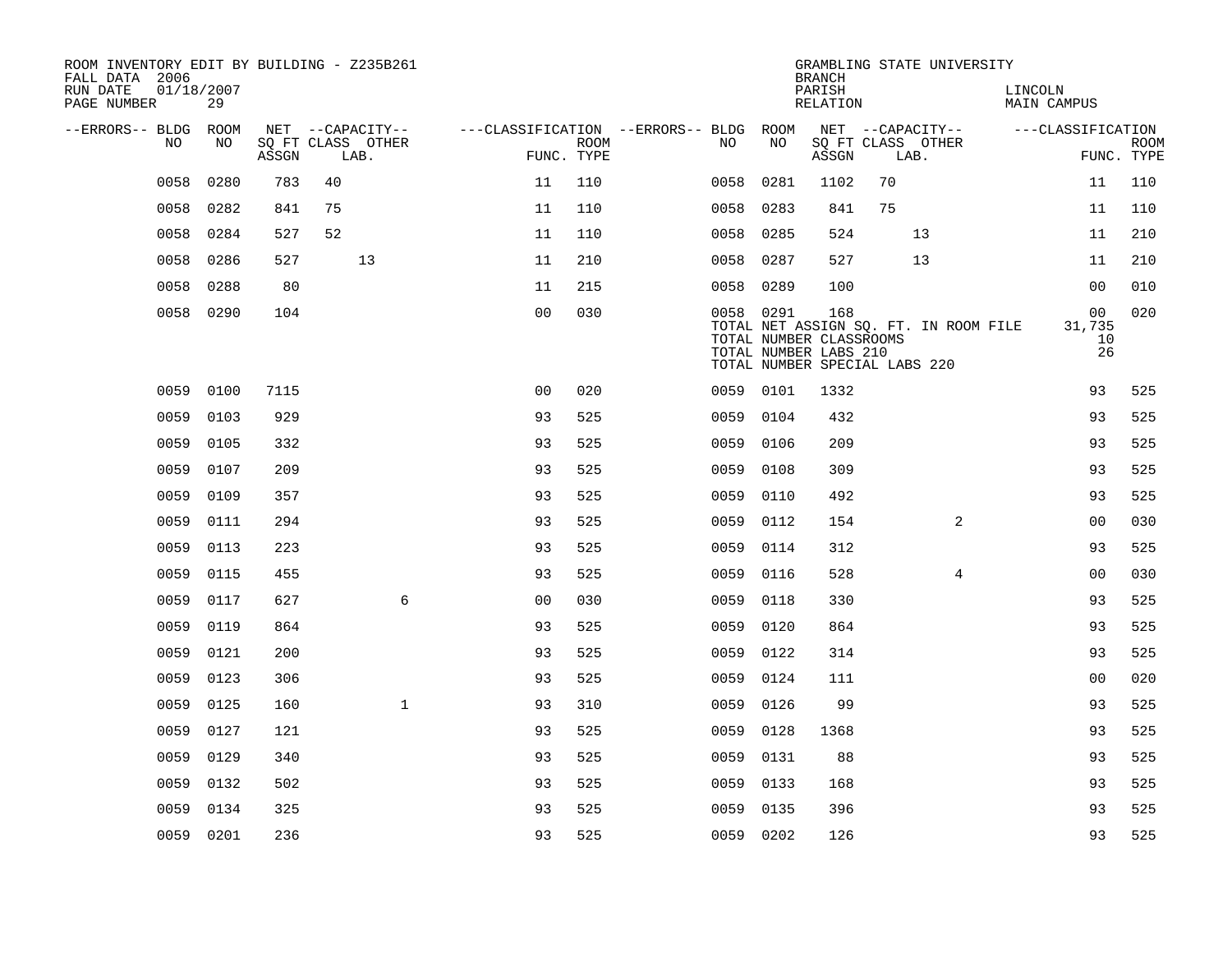| ROOM INVENTORY EDIT BY BUILDING - Z235B261<br>FALL DATA 2006 |           |       |                           |                                                         |             |           |      | <b>BRANCH</b>                                                                     | GRAMBLING STATE UNIVERSITY            |                        |                           |
|--------------------------------------------------------------|-----------|-------|---------------------------|---------------------------------------------------------|-------------|-----------|------|-----------------------------------------------------------------------------------|---------------------------------------|------------------------|---------------------------|
| 01/18/2007<br>RUN DATE<br>PAGE NUMBER                        | 30        |       |                           |                                                         |             |           |      | PARISH<br>RELATION                                                                |                                       | LINCOLN<br>MAIN CAMPUS |                           |
| --ERRORS-- BLDG ROOM                                         |           |       | NET --CAPACITY--          | ---CLASSIFICATION --ERRORS-- BLDG ROOM NET --CAPACITY-- |             |           |      |                                                                                   |                                       | ---CLASSIFICATION      |                           |
| NO                                                           | NO.       | ASSGN | SO FT CLASS OTHER<br>LAB. | FUNC. TYPE                                              | <b>ROOM</b> | NO.       | NO   | SQ FT CLASS OTHER<br>ASSGN                                                        | LAB.                                  |                        | <b>ROOM</b><br>FUNC. TYPE |
|                                                              | 0059 0203 | 167   |                           | 93                                                      | 525         |           |      | TOTAL NUMBER CLASSROOMS<br>TOTAL NUMBER LABS 210<br>TOTAL NUMBER SPECIAL LABS 220 | TOTAL NET ASSIGN SQ. FT. IN ROOM FILE | 12,859                 |                           |
|                                                              | 0060 0101 | 1907  | 584                       | 91                                                      | 630         | 0060 0102 |      | 181                                                                               | $\overline{4}$                        | 00                     | 030                       |
| 0060                                                         | 0103      | 261   | $\overline{4}$            | 0 <sub>0</sub>                                          | 030         | 0060 0104 |      | 63                                                                                | $\mathbf{1}$                          | 0 <sub>0</sub>         | 030                       |
| 0060                                                         | 0105      | 45    |                           | 0 <sub>0</sub>                                          | 010         | 0060 0106 |      | 63                                                                                | $\mathbf{1}$                          | 00                     | 030                       |
| 0060                                                         | 0107      | 1159  | 46                        | 91                                                      | 630         | 0060 0108 |      | 57                                                                                |                                       | 0 <sub>0</sub>         | 030                       |
| 0060                                                         | 0109      | 451   |                           | 91                                                      | 635         | 0060      | 0110 | 1001                                                                              |                                       | 91                     | 635                       |
| 0060                                                         | 0111      | 461   |                           | 91                                                      | 635         | 0060 0112 |      | 89                                                                                |                                       | 0 <sub>0</sub>         | 010                       |
| 0060                                                         | 0113      | 180   | 4                         | 0 <sub>0</sub>                                          | 030         | 0060 0114 |      | 180                                                                               | $\overline{4}$                        | 00                     | 030                       |
| 0060                                                         | 0115      | 192   | $\mathbf{1}$              | 91                                                      | 310         | 0060      | 0116 | 2700                                                                              |                                       | 91                     | 635                       |
| 0060                                                         | 0117      | 146   |                           | 0 <sub>0</sub>                                          | 020         | 0060      | 0118 | 110                                                                               |                                       | 91                     | 635                       |
| 0060                                                         | 0119      | 442   | 10                        | 91                                                      | 630         | 0060      | 0120 | 51                                                                                |                                       | 0 <sub>0</sub>         | 020                       |
| 0060                                                         | 0121      | 28    |                           | 0 <sub>0</sub>                                          | 010         | 0060 0122 |      | 35                                                                                | $\mathbf{1}$                          | 91                     | 635                       |
| 0060                                                         | 0123      | 35    | $\mathbf{1}$              | 91                                                      | 635         | 0060      | 0124 | 337                                                                               |                                       | 91                     | 635                       |
|                                                              | 0060 0125 | 337   |                           | 91                                                      | 635         | 0060 0126 |      | 606                                                                               |                                       | 91                     | 635                       |
|                                                              | 0060 0127 | 180   |                           | 91                                                      | 635         | 0060 0128 |      | 81                                                                                |                                       | 91                     | 635                       |
|                                                              | 0060 0129 | 63    |                           | 91                                                      | 635         | 0060 0130 |      | 108                                                                               |                                       | 91                     | 635                       |
| 0060                                                         | 0131      | 68    |                           | 91                                                      | 635         | 0060      | 0132 | 360                                                                               |                                       | 91                     | 635                       |
|                                                              | 0060 0133 | 92    |                           | 91                                                      | 635         | 0060 0134 |      | 86                                                                                |                                       | 91                     | 635                       |
| 0060                                                         | 0135      | 180   |                           | 0 <sub>0</sub>                                          | 030         | 0060 0136 |      | 731                                                                               |                                       | 91                     | 635                       |
| 0060                                                         | 0137      | 58    |                           | 91                                                      | 635         | 0060 0138 |      | 103                                                                               | $\mathbf{1}$                          | 91                     | 310                       |
| 0060                                                         | 0139      | 101   | $\mathbf{1}$              | 91                                                      | 310         | 0060 0140 |      | 492                                                                               |                                       | 0 <sub>0</sub>         | 030                       |
|                                                              | 0060 0141 | 308   |                           | 0 <sub>0</sub>                                          | 020         |           |      | TOTAL NUMBER CLASSROOMS<br>TOTAL NUMBER LABS 210                                  | TOTAL NET ASSIGN SQ. FT. IN ROOM FILE | 11,804                 |                           |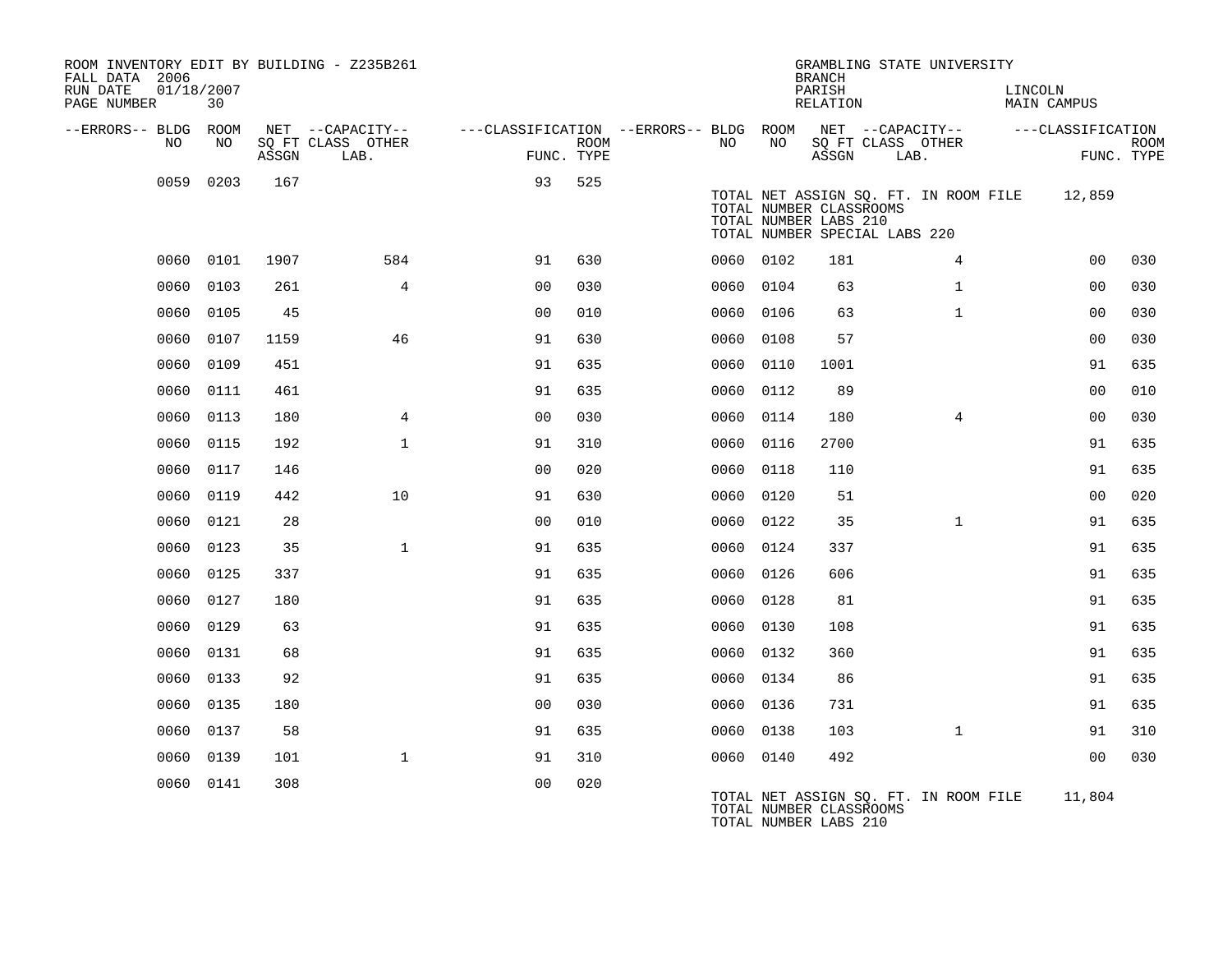| ROOM INVENTORY EDIT BY BUILDING - Z235B261<br>FALL DATA 2006 |                  |       |                           |                                        |                           |           |    | <b>BRANCH</b>      | GRAMBLING STATE UNIVERSITY    |   |                        |                           |
|--------------------------------------------------------------|------------------|-------|---------------------------|----------------------------------------|---------------------------|-----------|----|--------------------|-------------------------------|---|------------------------|---------------------------|
| RUN DATE<br>PAGE NUMBER                                      | 01/18/2007<br>31 |       |                           |                                        |                           |           |    | PARISH<br>RELATION |                               |   | LINCOLN<br>MAIN CAMPUS |                           |
| --ERRORS-- BLDG ROOM                                         |                  |       | NET --CAPACITY--          | ---CLASSIFICATION --ERRORS-- BLDG ROOM |                           |           |    |                    | NET --CAPACITY--              |   | ---CLASSIFICATION      |                           |
| NO                                                           | NO               | ASSGN | SQ FT CLASS OTHER<br>LAB. |                                        | <b>ROOM</b><br>FUNC. TYPE | NO        | NO | ASSGN              | SQ FT CLASS OTHER<br>LAB.     |   |                        | <b>ROOM</b><br>FUNC. TYPE |
|                                                              |                  |       |                           |                                        |                           |           |    |                    | TOTAL NUMBER SPECIAL LABS 220 |   |                        |                           |
|                                                              | 0061 0001        | 1587  |                           | 0 <sub>0</sub>                         | 020                       | 0061 0002 |    | 810                |                               |   | 11                     | 580                       |
| 0061                                                         | 0003             | 189   |                           | 11                                     | 585                       | 0061 0004 |    | 337                |                               |   | 00                     | 020                       |
|                                                              | 0061 0006        | 360   |                           | 0 <sub>0</sub>                         | 020                       | 0061 0007 |    | 210                |                               |   | 0 <sub>0</sub>         | 020                       |
|                                                              | 0061 0008        | 24    |                           | 0 <sub>0</sub>                         | 020                       | 0061 0009 |    | 232                |                               |   | 0 <sub>0</sub>         | 020                       |
|                                                              | 0061 0010        | 39    |                           | 0 <sub>0</sub>                         | 030                       | 0061 0011 |    | 62                 |                               |   | 0 <sub>0</sub>         | 030                       |
|                                                              | 0061 0012        | 2297  |                           | 0 <sub>0</sub>                         | 020                       | 0061 0013 |    | 423                |                               |   | 00                     | 030                       |
|                                                              | 0061 0014        | 300   |                           | 11                                     | 215                       | 0061 0015 |    | 480                | 12                            |   | 11                     | 210                       |
|                                                              | 0061 0016        | 178   |                           | 11                                     | 215                       | 0061 0017 |    | 105                |                               |   | 11                     | 215                       |
| 0061                                                         | 0018             | 79    |                           | 11                                     | 215                       | 0061 0019 |    | 144                |                               |   | 11                     | 215                       |
|                                                              | 0061 0020        | 1110  | 28                        | 11                                     | 210                       | 0061 0021 |    | 286                |                               |   | 11                     | 115                       |
| 0061                                                         | 0022             | 3510  | 200                       | 11                                     | 110                       | 0061 0023 |    | 68                 |                               |   | 11                     | 115                       |
|                                                              | 0061 0024        | 171   |                           | 0 <sub>0</sub>                         | 020                       | 0061 0025 |    | 103                |                               |   | 11                     | 115                       |
|                                                              | 0061 0026        | 266   |                           | 0 <sub>0</sub>                         | 020                       | 0061 0027 |    | 207                |                               | 4 | 11                     | 315                       |
|                                                              | 0061 0028        | 153   |                           | 3<br>11                                | 315                       | 0061 0029 |    | 388                | 8                             |   | 11                     | 250                       |
|                                                              | 0061 0030        | 562   |                           | 11                                     | 570                       | 0061 0031 |    | 749                |                               |   | 0 <sub>0</sub>         | 030                       |
|                                                              | 0061 0032        | 60    |                           | 11                                     | 255                       | 0061 0033 |    | 60                 |                               |   | 11                     | 255                       |
|                                                              | 0061 0034        | 195   |                           | 11                                     | 255                       | 0061 0035 |    | 53                 |                               |   | 11                     | 255                       |
|                                                              | 0061 0036        | 54    |                           | 11                                     | 255                       | 0061 0037 |    | 116                |                               |   | 0 <sub>0</sub>         | 020                       |
|                                                              | 0061 0038        | 749   |                           | 0 <sub>0</sub>                         | 030                       | 0061 0039 |    | 113                |                               |   | 11                     | 575                       |
|                                                              | 0061 0040        | 240   |                           | 0 <sub>0</sub>                         | 020                       | 0061 0041 |    | 347                |                               |   | 0 <sub>0</sub>         | 020                       |
|                                                              | 0061 0042        | 277   |                           | $\mathbf{1}$<br>11                     | 310                       | 0061 0043 |    | 293                | 15                            |   | 11                     | 250                       |
|                                                              | 0061 0044        | 185   |                           | 0 <sub>0</sub>                         | 020                       | 0061 0045 |    | 487                |                               |   | 11                     | 315                       |
|                                                              | 0061 0046        | 542   |                           | 11                                     | 315                       | 0061 0047 |    | 468                |                               |   | 11                     | 315                       |
| 0061                                                         | 0048             | 178   |                           | 11                                     | 315                       | 0061 0049 |    | 100                |                               |   | 11                     | 255                       |
|                                                              | 0061 0050        | 114   |                           | 11                                     | 315                       | 0061 0051 |    | 174                |                               |   | 11                     | 255                       |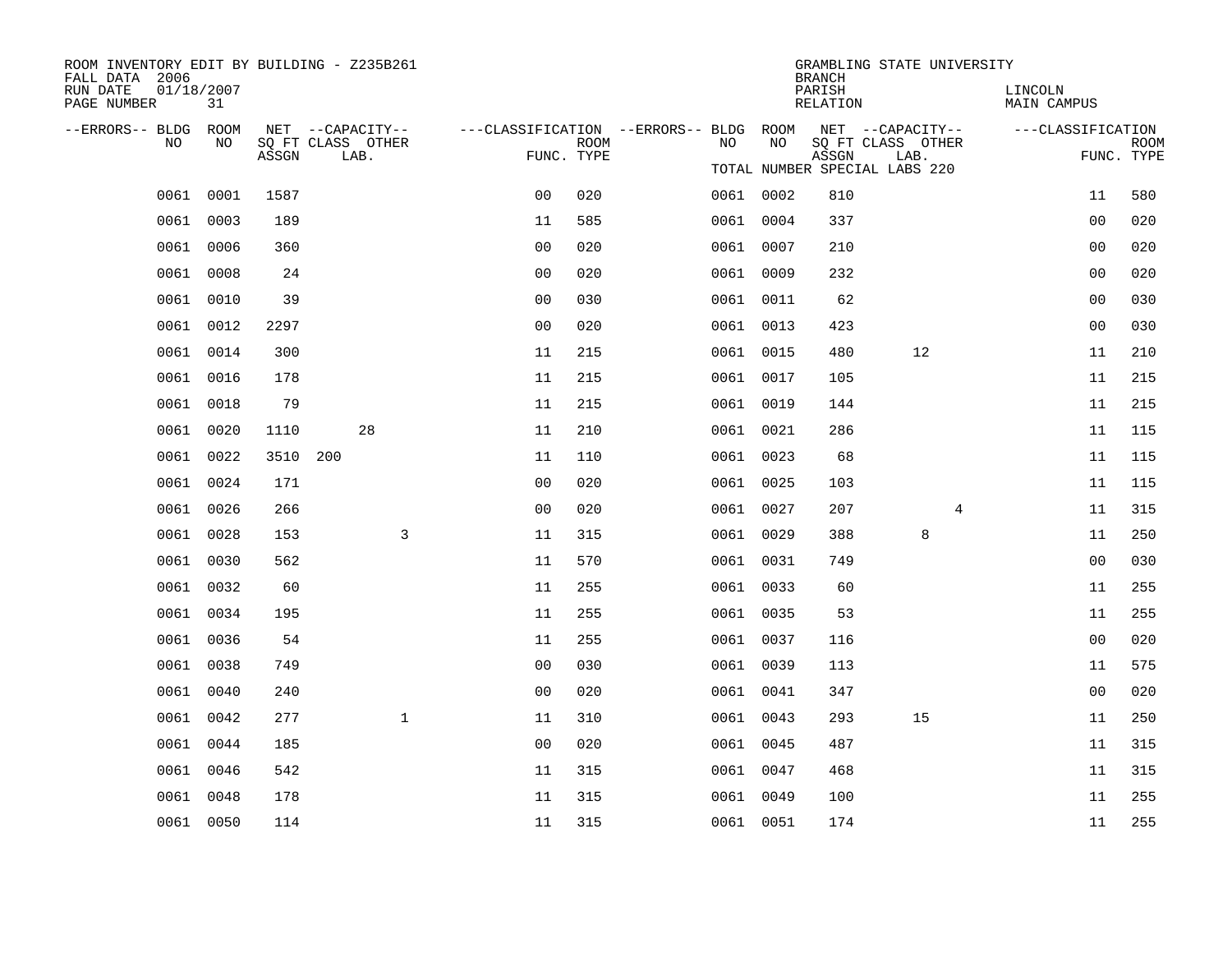| ROOM INVENTORY EDIT BY BUILDING - Z235B261<br>FALL DATA 2006 |                  |       |                           |                |             |                                   |            | <b>BRANCH</b>      | GRAMBLING STATE UNIVERSITY |                        |                |                           |
|--------------------------------------------------------------|------------------|-------|---------------------------|----------------|-------------|-----------------------------------|------------|--------------------|----------------------------|------------------------|----------------|---------------------------|
| RUN DATE<br>PAGE NUMBER                                      | 01/18/2007<br>32 |       |                           |                |             |                                   |            | PARISH<br>RELATION |                            | LINCOLN<br>MAIN CAMPUS |                |                           |
| --ERRORS-- BLDG                                              | ROOM             |       | NET --CAPACITY--          |                |             | ---CLASSIFICATION --ERRORS-- BLDG | ROOM       |                    | NET --CAPACITY--           | ---CLASSIFICATION      |                |                           |
| N <sub>O</sub>                                               | NO.              | ASSGN | SO FT CLASS OTHER<br>LAB. | FUNC. TYPE     | <b>ROOM</b> | NO.                               | NO         | ASSGN              | SQ FT CLASS OTHER<br>LAB.  |                        |                | <b>ROOM</b><br>FUNC. TYPE |
| 0061                                                         | 0052             | 104   |                           | 11             | 315         |                                   | 0061 0053  | 100                |                            |                        | 11             | 255                       |
| 0061                                                         | 0054             | 1052  | 26                        | 11             | 210         |                                   | 0061 0055  | 1116               | 28                         |                        | 11             | 210                       |
| 0061                                                         | 0056             | 92    |                           | 11             | 215         |                                   | 0061 0057  | 82                 |                            |                        | 11             | 215                       |
| 0061                                                         | 0058             | 1086  | 27                        | 11             | 210         |                                   | 0061 0059  | 77                 |                            |                        | 00             | 030                       |
| 0061                                                         | 0060             | 182   |                           | 0 <sub>0</sub> | 030         |                                   | 0061 0075  | 675                | 18                         |                        | 11             | 210                       |
| 0061                                                         | 0080             | 875   | 50                        | 11             | 210         |                                   | 0061 0087  | 851                | 48                         |                        | 11             | 210                       |
| 0061                                                         | 0091             | 1015  | 46                        | 11             | 210         |                                   | 0061 0094  | 2100               | 16                         |                        | 11             | 210                       |
| 0061                                                         | 0101             | 942   |                           | 0 <sub>0</sub> | 020         |                                   | 0061 0101A | 1389               |                            |                        | 0 <sub>0</sub> | 020                       |
| 0061                                                         | 0101B            | 925   |                           | 0 <sub>0</sub> | 020         |                                   | 0061 0102  | 685                |                            |                        | 00             | 020                       |
|                                                              | 0061 0103        | 280   |                           | 0 <sub>0</sub> | 020         |                                   | 0061 0104  | 40                 |                            |                        | 0 <sub>0</sub> | 010                       |
| 0061                                                         | 0105             | 559   |                           | 0 <sub>0</sub> | 030         |                                   | 0061 0106  | 504                | 10                         |                        | 11             | 250                       |
| 0061                                                         | 0107             | 1090  | 22                        | 11             | 250         |                                   | 0061 0108  | 87                 |                            |                        | 11             | 315                       |
| 0061                                                         | 0109             | 95    |                           | 0 <sub>0</sub> | 020         | 0061                              | 0110       | 188                | $\mathbf{1}$               |                        | 11             | 310                       |
| 0061                                                         | 0111             | 98    |                           | 11             | 315         |                                   | 0061 0112  | 773                | 15                         |                        | 11             | 250                       |
| 0061                                                         | 0113             | 160   | $\mathbf 1$               | 11             | 310         |                                   | 0061 0113A | 158                | $\mathbf{1}$               |                        | 11             | 310                       |
| 0061                                                         | 0113B            | 171   | $\mathbf{1}$              | 11             | 310         |                                   | 0061 0113C | 69                 |                            |                        | 0 <sub>0</sub> | 020                       |
| 0061                                                         | 0113D            | 171   | $\mathbf{1}$              | 11             | 310         |                                   | 0061 0114  | 399                |                            |                        | 11             | 350                       |
| 0061                                                         | 0115             | 195   | $\mathbf{1}$              | 11             | 310         |                                   | 0061 0115A | 79                 |                            |                        | 11             | 315                       |
| 0061                                                         | 0115B            | 18    |                           | 11             | 315         |                                   | 0061 0115C | 36                 | $\mathbf{1}$               |                        | 11             | 315                       |
|                                                              | 0061 0115D       | 29    |                           | 0 <sub>0</sub> | 020         |                                   | 0061 0115E | 128                | $\mathbf{1}$               |                        | 11             | 310                       |
| 0061                                                         | 0116             | 276   | $\mathbf 1$               | 11             | 310         |                                   | 0061 0117  | 69                 |                            |                        | 0 <sub>0</sub> | 020                       |
| 0061                                                         | 0117A            | 143   | $\mathbf 1$               | 11             | 310         |                                   | 0061 0117B | 137                |                            |                        | 11             | 315                       |
| 0061                                                         | 0117C            | 143   | 1                         | 11             | 310         |                                   | 0061 0117D | 149                | $\mathbf{1}$               |                        | 11             | 310                       |
| 0061                                                         | 0118             | 746   | 60                        | 11             | 110         |                                   | 0061 0119  | 611                | 55                         |                        | 11             | 110                       |
| 0061                                                         | 0120             | 603   | 50                        | 11             | 110         |                                   | 0061 0121  | 1008               | 25                         |                        | 11             | 210                       |
|                                                              | 0061 0122        | 23    |                           | 11             | 315         |                                   | 0061 0123  | 36                 |                            |                        | 11             | 255                       |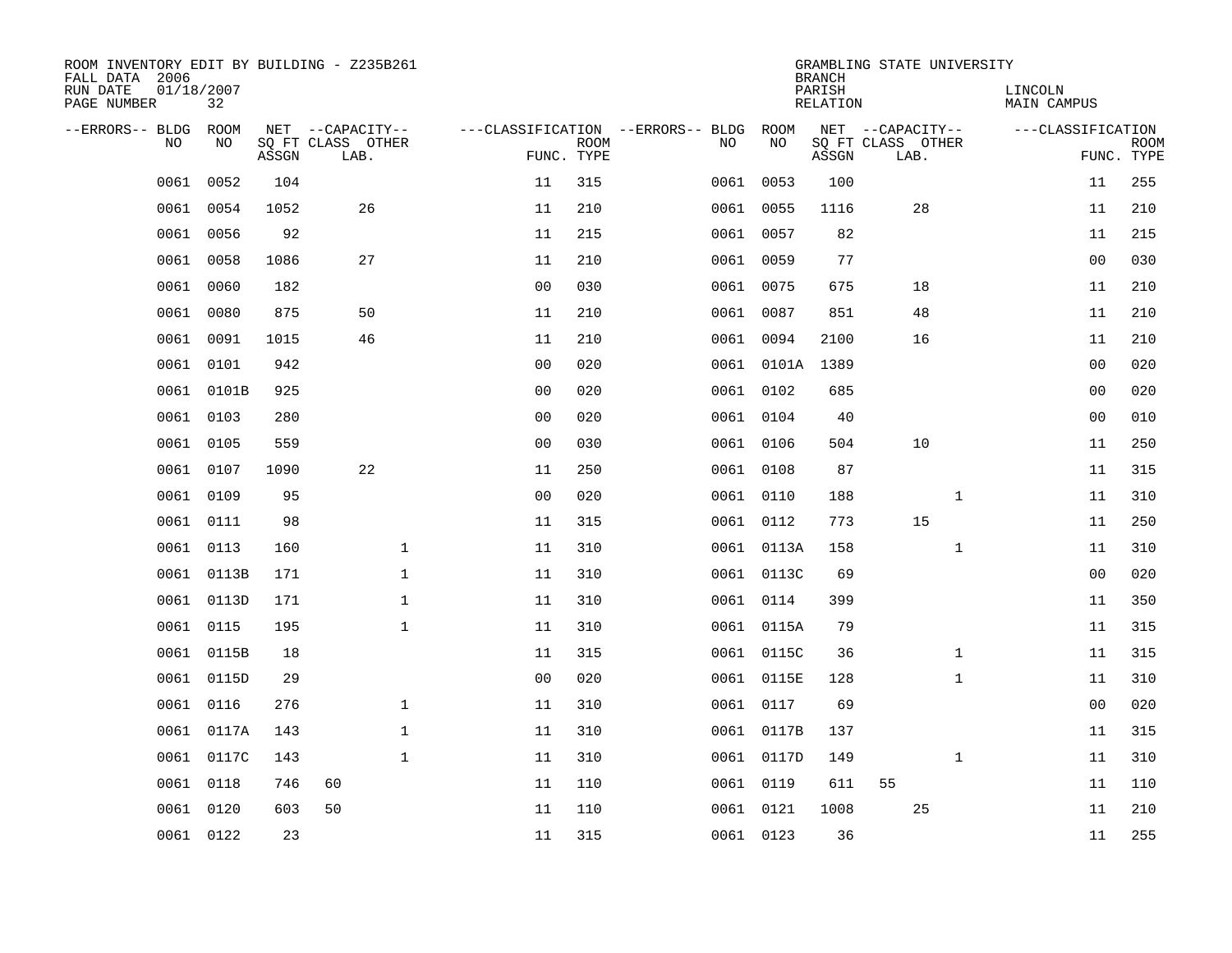| ROOM INVENTORY EDIT BY BUILDING - Z235B261<br>FALL DATA 2006 |                  |                            |                  |      |                |                                   |             |           |            | <b>BRANCH</b>      | GRAMBLING STATE UNIVERSITY |                        |                           |
|--------------------------------------------------------------|------------------|----------------------------|------------------|------|----------------|-----------------------------------|-------------|-----------|------------|--------------------|----------------------------|------------------------|---------------------------|
| RUN DATE<br>PAGE NUMBER                                      | 01/18/2007<br>33 |                            |                  |      |                |                                   |             |           |            | PARISH<br>RELATION |                            | LINCOLN<br>MAIN CAMPUS |                           |
| --ERRORS-- BLDG                                              | ROOM             |                            | NET --CAPACITY-- |      |                | ---CLASSIFICATION --ERRORS-- BLDG |             |           | ROOM       |                    | NET --CAPACITY--           | ---CLASSIFICATION      |                           |
| N <sub>O</sub>                                               | NO.              | SO FT CLASS OTHER<br>ASSGN |                  | LAB. |                | FUNC. TYPE                        | <b>ROOM</b> | NO.       | NO         | ASSGN              | SQ FT CLASS OTHER<br>LAB.  |                        | <b>ROOM</b><br>FUNC. TYPE |
| 0061                                                         | 0123A            | $7\phantom{.0}$            |                  |      |                | 0 <sub>0</sub>                    | 030         |           | 0061 0124  | 144                |                            | 11                     | 255                       |
| 0061                                                         | 0125             | 30                         |                  |      |                | 11                                | 255         | 0061 0126 |            | 30                 |                            | 11                     | 255                       |
| 0061                                                         | 0127             | 900                        |                  | 23   |                | 11                                | 210         |           | 0061 0128  | 266                | 4                          | 11                     | 315                       |
| 0061                                                         | 0129             | 154                        |                  |      | $\overline{4}$ | 11                                | 315         |           | 0061 0130  | 302                |                            | 11                     | 315                       |
| 0061                                                         | 0131             | 98                         |                  |      |                | 11                                | 255         |           | 0061 0132  | 135                | 3                          | 11                     | 250                       |
| 0061                                                         | 0133             | 921                        |                  | 18   |                | 11                                | 250         |           | 0061 0134  | 181                |                            | 0 <sub>0</sub>         | 020                       |
| 0061                                                         | 0135             | 309                        |                  |      |                | 0 <sub>0</sub>                    | 020         |           | 0061 0135A | 316                |                            | 0 <sub>0</sub>         | 020                       |
|                                                              | 0061 0136        | 505                        |                  | 10   |                | 11                                | 250         |           | 0061 0137  | 138                |                            | 0 <sub>0</sub>         | 020                       |
| 0061                                                         | 0137A            | 143                        |                  |      |                | 11                                | 315         |           | 0061 0137B | 305                | $\mathbf{1}$               | 11                     | 310                       |
|                                                              | 0061 0137C       | 61                         |                  |      |                | 11                                | 315         |           | 0061 0138  | 129                | $\mathbf{1}$               | 11                     | 310                       |
| 0061                                                         | 0138A            | 148                        |                  |      |                | 11                                | 315         |           | 0061 0139  | 110                |                            | 11                     | 315                       |
|                                                              | 0061 0139A       | 187                        |                  |      | $\mathbf{1}$   | 11                                | 310         |           | 0061 0140  | 212                |                            | 0 <sub>0</sub>         | 030                       |
| 0061                                                         | 0140A            | 40                         |                  |      |                | 0 <sub>0</sub>                    | 030         |           | 0061 0141  | 585                |                            | 11                     | 115                       |
| 0061                                                         | 0174             | 540                        | 30               |      |                | 11                                | 110         |           | 0061 0175  | 216                | 20                         | 11                     | 110                       |
| 0061                                                         | 0178             | 500                        | 40               |      |                | 11                                | 110         |           | 0061 0182  | 675                | 40                         | 11                     | 110                       |
| 0061                                                         | 0187             | 1190                       |                  | 80   |                | 11                                | 210         |           | 0061 0201  | 2441               |                            | 0 <sub>0</sub>         | 020                       |
| 0061                                                         | 0202             | 1950                       |                  |      |                | 0 <sub>0</sub>                    | 020         | 0061 0203 |            | 1258               |                            | 0 <sub>0</sub>         | 020                       |
| 0061                                                         | 0204             | 44                         |                  |      |                | 0 <sub>0</sub>                    | 010         |           | 0061 0205  | 339                |                            | 00                     | 030                       |
| 0061                                                         | 0206             | 103                        |                  |      |                | 11                                | 315         | 0061 0207 |            | 517                |                            | 11                     | 315                       |
| 0061                                                         | 0208             | 584                        |                  |      |                | 11                                | 315         |           | 0061 0208A | 84                 |                            | 11                     | 315                       |
| 0061                                                         | 0208B            | 61                         |                  |      |                | 11                                | 315         |           | 0061 0209  | 103                |                            | 11                     | 315                       |
| 0061                                                         | 0210             | 82                         |                  |      |                | 11                                | 315         |           | 0061 0211  | 99                 |                            | 00                     | 020                       |
| 0061                                                         | 0212             | 1207                       |                  |      | $\mathbf{1}$   | 11                                | 310         | 0061 0213 |            | 116                |                            | 11                     | 315                       |
| 0061                                                         | 0214             | 128                        |                  |      |                | 11                                | 315         | 0061 0215 |            | 85                 | $\mathbf{1}$               | 11                     | 310                       |
| 0061                                                         | 0216             | 910                        |                  | 23   |                | 11                                | 210         |           | 0061 0217  | 982                | 70                         | 11                     | 110                       |
|                                                              | 0061 0218        | 171                        |                  |      | $\mathbf{1}$   | 11                                | 310         |           | 0061 0218A | 198                | $\mathbf{1}$               | 11                     | 310                       |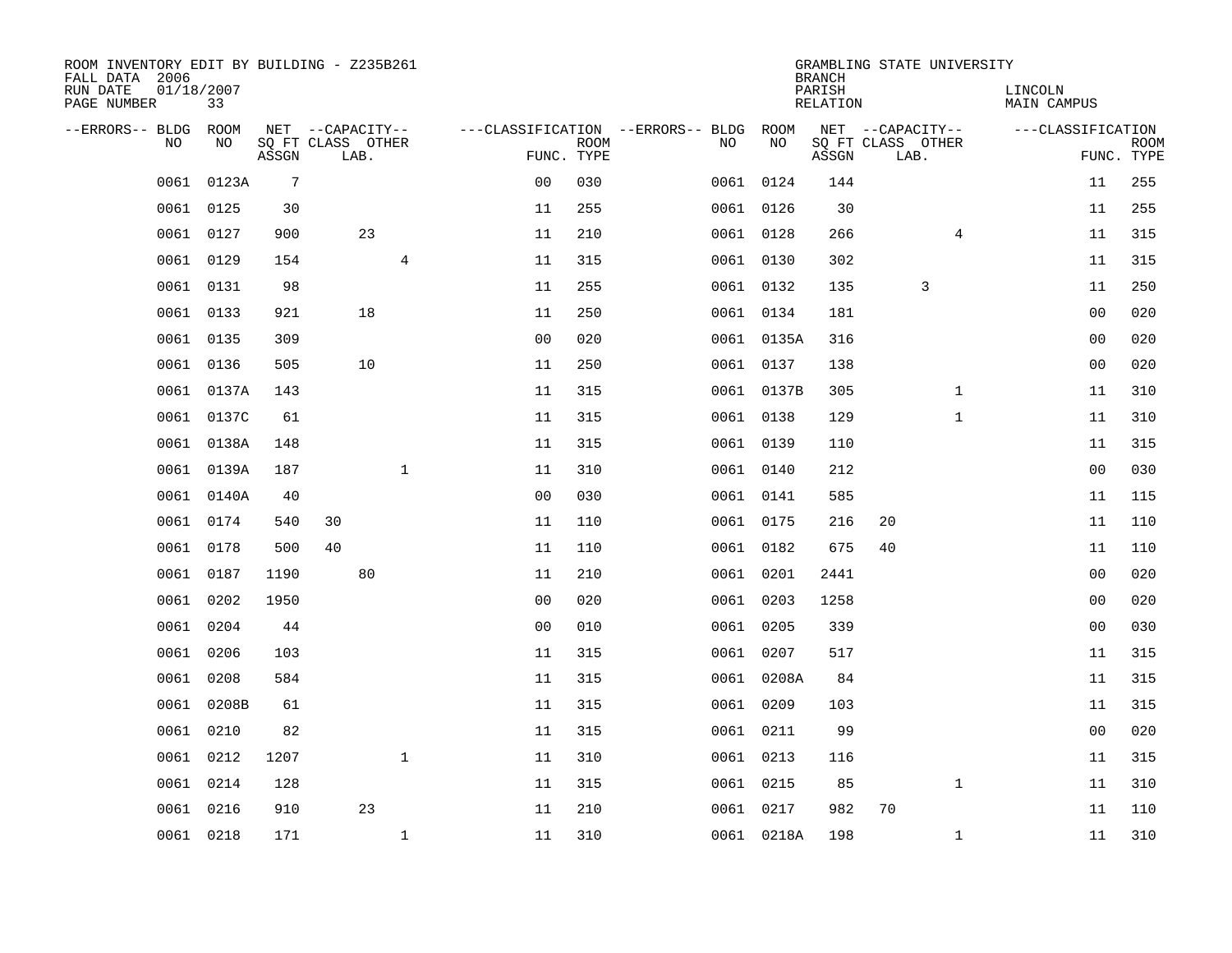| ROOM INVENTORY EDIT BY BUILDING - Z235B261<br>FALL DATA 2006 |                  |       |                           |              |                                        |             |   |    |                                                               | <b>BRANCH</b>      | GRAMBLING STATE UNIVERSITY                                             |              |                        |                          |                           |
|--------------------------------------------------------------|------------------|-------|---------------------------|--------------|----------------------------------------|-------------|---|----|---------------------------------------------------------------|--------------------|------------------------------------------------------------------------|--------------|------------------------|--------------------------|---------------------------|
| RUN DATE<br>PAGE NUMBER                                      | 01/18/2007<br>34 |       |                           |              |                                        |             |   |    |                                                               | PARISH<br>RELATION |                                                                        |              | LINCOLN<br>MAIN CAMPUS |                          |                           |
| --ERRORS-- BLDG ROOM<br>NO                                   | NO               |       | NET --CAPACITY--          |              | ---CLASSIFICATION --ERRORS-- BLDG ROOM |             |   | NO | NO                                                            |                    | NET --CAPACITY--<br>SQ FT CLASS OTHER                                  |              | ---CLASSIFICATION      |                          |                           |
|                                                              |                  | ASSGN | SQ FT CLASS OTHER<br>LAB. |              | FUNC. TYPE                             | <b>ROOM</b> |   |    |                                                               | ASSGN              | LAB.                                                                   |              |                        |                          | <b>ROOM</b><br>FUNC. TYPE |
| 0061                                                         | 0218B            | 223   |                           | $\mathbf{1}$ | 11                                     | 310         |   |    | 0061 0218C                                                    | 87                 |                                                                        | $\mathbf{1}$ |                        | 11                       | 315                       |
|                                                              | 0061 0219        | 592   | 45                        |              | 11                                     | 110         |   |    | 0061 0220                                                     | 611                | 50                                                                     |              |                        | 11                       | 110                       |
|                                                              | 0061 0221        | 111   |                           |              | 11                                     | 115         |   |    | 0061 0222                                                     | 89                 |                                                                        |              |                        | 11                       | 115                       |
|                                                              | 0061 0223        | 1077  | 27                        |              | 11                                     | 210         |   |    | 0061 0224                                                     | 943                |                                                                        | 24           |                        | 11                       | 210                       |
|                                                              | 0061 0225        | 94    |                           |              | 0 <sub>0</sub>                         | 020         |   |    | 0061 0226                                                     | 177                |                                                                        | $\mathbf{1}$ |                        | 11                       | 310                       |
|                                                              | 0061 0227        | 83    |                           |              | 11                                     | 315         |   |    | 0061 0228                                                     | 1055               |                                                                        | 26           |                        | 11                       | 210                       |
| 0061                                                         | 0229             | 248   |                           | $\mathbf{2}$ | 11                                     | 315         |   |    | 0061 0230                                                     | 155                |                                                                        | 2            |                        | 11                       | 315                       |
|                                                              | 0061 0231        | 202   |                           |              | 11                                     | 115         |   |    | 0061 0232                                                     | 1255               |                                                                        | 31           |                        | 11                       | 210                       |
|                                                              | 0061 0234        | 1251  | 30                        |              | 11                                     | 210         |   |    | 0061 0235                                                     | 76                 |                                                                        |              |                        | 0 <sub>0</sub>           | 020                       |
|                                                              | 0061 0236        | 305   |                           | $\mathbf{1}$ | 11                                     | 310         |   |    | 0061 0237                                                     | 339                |                                                                        |              |                        | 11                       | 115                       |
|                                                              | 0061 0278        | 891   | 90                        |              | 11                                     | 210         |   |    | 0061 0279                                                     | 891                |                                                                        | 90           |                        | 11                       | 210                       |
|                                                              | 0061 0280        | 810   | 80                        |              | 11                                     | 210         |   |    | 0061 0281                                                     | 725                |                                                                        | 50           |                        | 11                       | 210                       |
|                                                              | 0061 0282        | 900   | 80                        |              | 11                                     | 210         | 9 |    | 0061 0286<br>TOTAL NUMBER CLASSROOMS<br>TOTAL NUMBER LABS 210 | 352                | TOTAL NET ASSIGN SQ. FT. IN ROOM FILE<br>TOTAL NUMBER SPECIAL LABS 220 | 50           |                        | 11<br>56,095<br>11<br>25 | 210                       |
|                                                              | 0062 0001        | 740   |                           |              | 0 <sup>0</sup>                         | 020         |   |    | 0062 0101                                                     | 144                |                                                                        | 4            |                        | 0 <sub>0</sub>           | 030                       |
|                                                              | 0062 0102        | 120   |                           | $\mathbf{1}$ | 11                                     | 310         |   |    | 0062 0103                                                     | 440                | 25                                                                     |              |                        | 11                       | 110                       |
|                                                              | 0062 0104        | 440   | 25                        |              | 11                                     | 110         |   |    | 0062 0105                                                     | 449                |                                                                        |              |                        | 11                       | 525                       |
|                                                              | 0062 0106        | 208   |                           |              | 11                                     | 525         |   |    | 0062 0107                                                     | 130                |                                                                        |              |                        | 11                       | 525                       |
| 0062                                                         | 0108 10792       |       |                           |              | 11                                     | 520         |   |    | 0062 0109                                                     | 1995               |                                                                        |              |                        | 11                       | 523                       |
|                                                              | 0062 0110        | 449   | 45                        |              | 11                                     | 110         |   |    | 0062 0111                                                     | 208                |                                                                        |              |                        | 11                       | 525                       |
| 0062                                                         | 0112             | 91    |                           |              | 11                                     | 525         |   |    | 0062 0113                                                     | 59                 |                                                                        |              |                        | 0 <sub>0</sub>           | 020                       |
| 0062                                                         | 0114             | 440   | 25                        |              | 11                                     | 110         |   |    | 0062 0115                                                     | 440                | 25                                                                     |              |                        | 11                       | 110                       |
| 0062                                                         | 0116             | 120   |                           | $\mathbf{1}$ | 11                                     | 310         |   |    | 0062 0117                                                     | 144                |                                                                        | 4            |                        | 00                       | 030                       |
| 0062                                                         | 0118             | 100   |                           |              | 11                                     | 525         |   |    | 0062 0119                                                     | 100                |                                                                        |              |                        | 0 <sub>0</sub>           | 030                       |
|                                                              | 0062 0119A       | 27    |                           | $\mathbf{1}$ | 11                                     | 315         |   |    | 0062 0119B                                                    | 94                 |                                                                        |              |                        | 11                       | 315                       |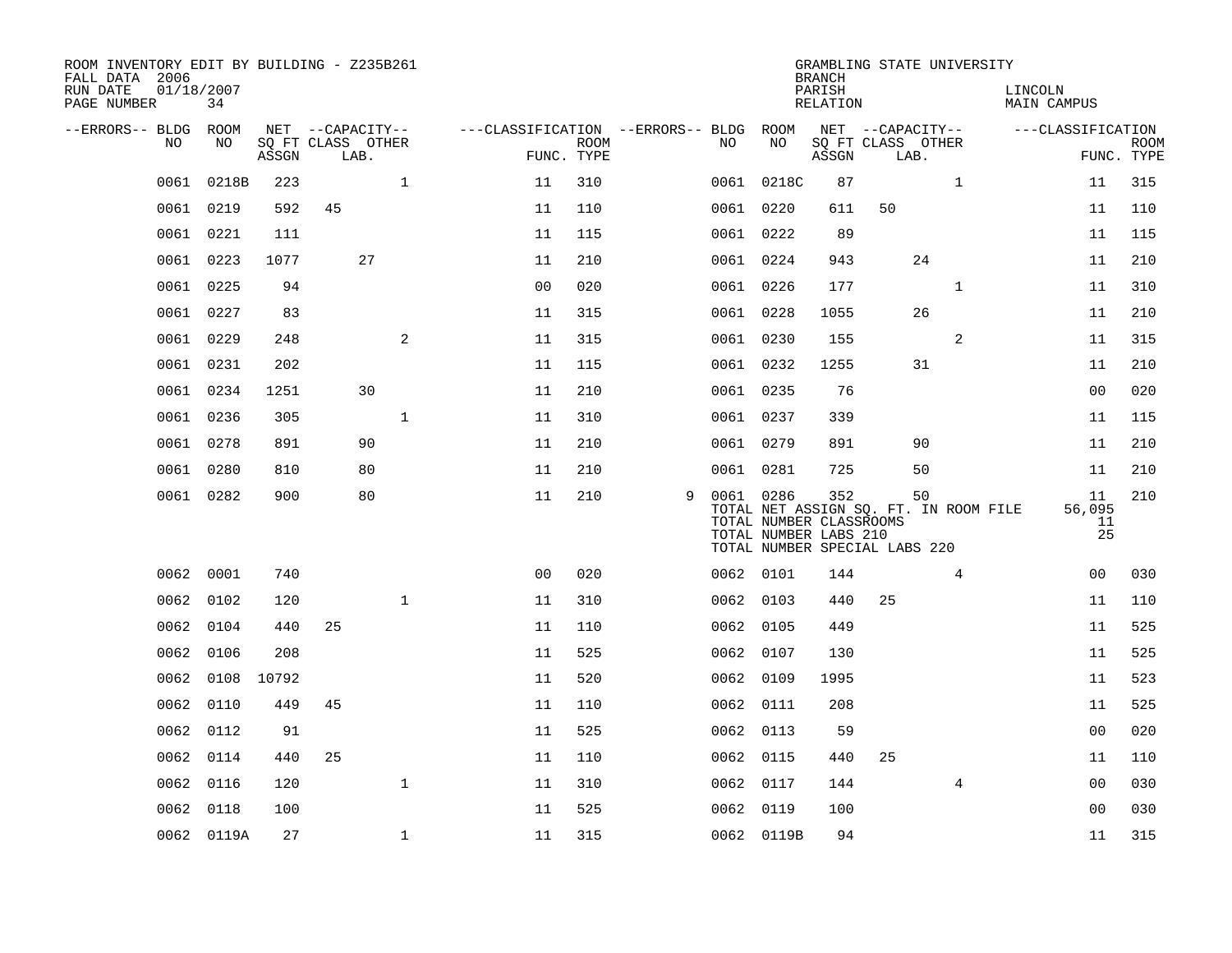| ROOM INVENTORY EDIT BY BUILDING - Z235B261<br>FALL DATA 2006 |                 |       |                           |                                        |      |           |            | <b>BRANCH</b>                                                                            |      | GRAMBLING STATE UNIVERSITY                   |         |                   |             |
|--------------------------------------------------------------|-----------------|-------|---------------------------|----------------------------------------|------|-----------|------------|------------------------------------------------------------------------------------------|------|----------------------------------------------|---------|-------------------|-------------|
| 01/18/2007<br>RUN DATE<br>PAGE NUMBER                        | 35              |       |                           |                                        |      |           |            | PARISH<br>RELATION                                                                       |      |                                              | LINCOLN | MAIN CAMPUS       |             |
| --ERRORS-- BLDG ROOM                                         |                 |       | NET --CAPACITY--          | ---CLASSIFICATION --ERRORS-- BLDG ROOM |      |           |            |                                                                                          |      | NET --CAPACITY--                             |         | ---CLASSIFICATION |             |
| NO                                                           | NO              | ASSGN | SQ FT CLASS OTHER<br>LAB. | FUNC. TYPE                             | ROOM | NO        | NO         | ASSGN                                                                                    | LAB. | SQ FT CLASS OTHER                            |         | FUNC. TYPE        | <b>ROOM</b> |
| 0062                                                         | 0120            | 10    |                           | 11                                     | 315  | 0062 0121 |            | 29                                                                                       |      |                                              |         | 0 <sub>0</sub>    | 010         |
|                                                              | 0062 0122       | 94    |                           | 0 <sub>0</sub>                         | 020  | 0062 0123 |            | 29                                                                                       |      |                                              |         | 00                | 010         |
|                                                              | 0062 0124       | 10    |                           | 0 <sub>0</sub>                         | 010  | 0062 0125 |            | 100                                                                                      |      |                                              |         | 0 <sub>0</sub>    | 030         |
|                                                              | 0062 0125A      | 27    | $\mathbf{1}$              | 11                                     | 315  |           | 0062 0125B | 94                                                                                       |      |                                              |         | 11                | 315         |
|                                                              | 0062 0126       | 59    |                           | 11                                     | 315  | 0062 0127 |            | 100                                                                                      |      |                                              |         | 11                | 525         |
|                                                              | 0062 0128       | 94    |                           | 0 <sub>0</sub>                         | 020  |           |            | TOTAL NUMBER CLASSROOMS<br>TOTAL NUMBER LABS 210<br>TOTAL NUMBER SPECIAL LABS 220        |      | TOTAL NET ASSIGN SQ. FT. IN ROOM FILE        |         | 16,833<br>5       |             |
|                                                              | 0063 0101 11844 |       | 1456                      | 52                                     | 610  | 0063 0107 |            | 465                                                                                      |      |                                              |         | 52                | 615         |
|                                                              | 0063 0110       | 3760  |                           | 52                                     | 615  | 0063 0111 |            | 329                                                                                      |      |                                              |         | 52                | 615         |
|                                                              | 0063 0112       | 224   |                           | 52                                     | 615  | 0063 0113 |            | 50                                                                                       |      | $\mathbf{1}$                                 |         | 52                | 615         |
|                                                              | 0063 0114       | 63    | $\mathbf{1}$              | 52                                     | 615  | 0063 0115 |            | 266                                                                                      |      |                                              |         | 52                | 615         |
|                                                              | 0063 0116       | 384   |                           | 52                                     | 650  | 0063 0120 |            | 2099                                                                                     |      |                                              |         | 52                | 615         |
|                                                              | 0063 0201       | 3765  | 753                       | 52                                     | 610  | 0063 0202 |            | 390                                                                                      |      |                                              |         | 52                | 615         |
|                                                              | 0063 0203       | 225   |                           | 52                                     | 615  | 0063 0204 |            | 390<br>TOTAL NUMBER CLASSROOMS<br>TOTAL NUMBER LABS 210<br>TOTAL NUMBER SPECIAL LABS 220 |      | 615<br>TOTAL NET ASSIGN SQ. FT. IN ROOM FILE |         | 52<br>24,254      | 615         |
|                                                              | 0064 0101 15059 |       | 100                       | 91                                     | 910  |           |            | TOTAL NUMBER CLASSROOMS<br>TOTAL NUMBER LABS 210<br>TOTAL NUMBER SPECIAL LABS 220        |      | TOTAL NET ASSIGN SQ. FT. IN ROOM FILE        |         | 15,059            |             |
|                                                              | 0065 0101 11298 |       | 100                       | 91                                     | 910  |           |            | TOTAL NUMBER CLASSROOMS<br>TOTAL NUMBER LABS 210<br>TOTAL NUMBER SPECIAL LABS 220        |      | TOTAL NET ASSIGN SQ. FT. IN ROOM FILE        |         | 11,298            |             |
|                                                              | 0067 0101       | 68    |                           | 0 <sub>0</sub>                         | 020  | 0067 0102 |            | 3048                                                                                     |      |                                              |         | 52                | 650         |
|                                                              | 0067 0103       | 79    |                           | 0 <sub>0</sub>                         | 020  | 0067 0104 |            | 87                                                                                       |      |                                              |         | 0 <sub>0</sub>    | 020         |
|                                                              | 0067 0105       | 217   |                           | 0 <sub>0</sub>                         | 020  | 0067 0106 |            | 240                                                                                      |      |                                              |         | 0 <sub>0</sub>    | 030         |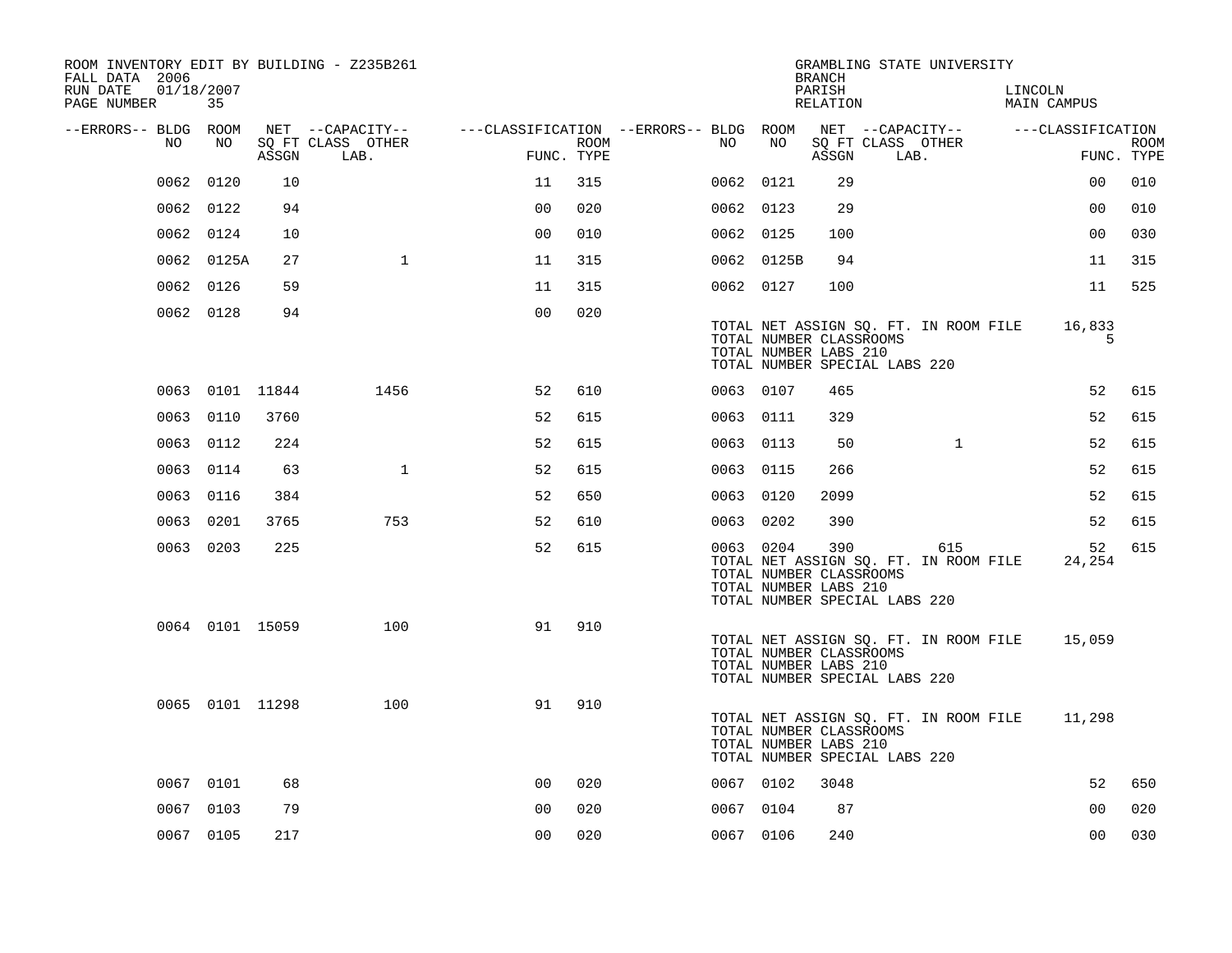| ROOM INVENTORY EDIT BY BUILDING - Z235B261<br>FALL DATA 2006 |                  |       |                           |                |             |                                        |           | <b>BRANCH</b>             | GRAMBLING STATE UNIVERSITY |                               |                           |
|--------------------------------------------------------------|------------------|-------|---------------------------|----------------|-------------|----------------------------------------|-----------|---------------------------|----------------------------|-------------------------------|---------------------------|
| RUN DATE<br>PAGE NUMBER                                      | 01/18/2007<br>36 |       |                           |                |             |                                        |           | PARISH<br><b>RELATION</b> |                            | LINCOLN<br><b>MAIN CAMPUS</b> |                           |
| --ERRORS-- BLDG                                              | ROOM             |       | NET --CAPACITY--          |                |             | ---CLASSIFICATION --ERRORS-- BLDG ROOM |           |                           | NET --CAPACITY--           | ---CLASSIFICATION             |                           |
| NO                                                           | NO               | ASSGN | SQ FT CLASS OTHER<br>LAB. | FUNC. TYPE     | <b>ROOM</b> | NO                                     | NO        | ASSGN                     | SQ FT CLASS OTHER<br>LAB.  |                               | <b>ROOM</b><br>FUNC. TYPE |
| 0067                                                         | 0107             | 216   |                           | 0 <sub>0</sub> | 030         | 0067                                   | 0108      | 215                       |                            | 52                            | 655                       |
| 0067                                                         | 0109             | 683   |                           | 52             | 650         | 0067                                   | 0110      | 138                       |                            | 0 <sub>0</sub>                | 020                       |
| 0067                                                         | 0111             | 2739  |                           | 52             | 630         | 0067                                   | 0112      | 1375                      |                            | 52                            | 635                       |
| 0067                                                         | 0113             | 1681  |                           | 52             | 635         |                                        | 0067 0114 | 41                        | $\mathbf{1}$               | 52                            | 310                       |
| 0067                                                         | 0115             | 73    |                           | 52             | 315         | 0067                                   | 0116      | 51                        |                            | 0 <sub>0</sub>                | 030                       |
| 0067                                                         | 0118             | 95    |                           | 0 <sub>0</sub> | 030         |                                        | 0067 0119 | 90                        |                            | 52                            | 635                       |
| 0067                                                         | 0120             | 78    |                           | 52             | 635         | 0067                                   | 0121      | 109                       |                            | 0 <sub>0</sub>                | 010                       |
|                                                              | 0067 0122        | 523   |                           | 0 <sub>0</sub> | 030         |                                        | 0067 0123 | 131                       |                            | 52                            | 675                       |
| 0067                                                         | 0124             | 716   |                           | 52             | 670         | 0067                                   | 0125      | 613                       |                            | 52                            | 670                       |
|                                                              | 0067 0126        | 258   |                           | 0 <sub>0</sub> | 020         |                                        | 0067 0127 | 28                        |                            | 52                            | 675                       |
| 0067                                                         | 0128             | 110   |                           | 52             | 675         |                                        | 0067 0129 | 53                        |                            | 52                            | 675                       |
|                                                              | 0067 0130        | 334   |                           | 52             | 675         |                                        | 0067 0131 | 2565                      |                            | 52                            | 670                       |
| 0067                                                         | 0132             | 217   |                           | 0 <sub>0</sub> | 010         | 0067                                   | 0133      | 2239                      |                            | 52                            | 670                       |
| 0067                                                         | 0134             | 2239  |                           | 52             | 670         | 0067                                   | 0135      | 196                       |                            | 00                            | 010                       |
| 0067                                                         | 0136             | 196   |                           | 0 <sub>0</sub> | 030         |                                        | 0067 0137 | 264                       |                            | 0 <sub>0</sub>                | 030                       |
| 0067                                                         | 0201             | 217   |                           | 0 <sub>0</sub> | 010         |                                        | 0067 0202 | 380                       | $\mathbf{1}$               | 52                            | 310                       |
| 0067                                                         | 0203             | 526   |                           | 52             | 670         | 0067                                   | 0204      | 123                       | $\mathbf{1}$               | 52                            | 310                       |
| 0067                                                         | 0205             | 156   | $\mathbf 1$               | 52             | 310         | 0067                                   | 0206      | 274                       |                            | 52                            | 670                       |
| 0067                                                         | 0207             | 126   | $\mathbf{1}$              | 52             | 310         |                                        | 0067 0208 | 108                       | $\mathbf{1}$               | 52                            | 310                       |
| 0067                                                         | 0209             | 1633  |                           | 0 <sub>0</sub> | 020         | 0067                                   | 0210      | 110                       | $\mathbf{1}$               | 52                            | 310                       |
| 0067                                                         | 0211             | 126   | $\mathbf{1}$              | 52             | 310         |                                        | 0067 0212 | 14                        |                            | 52                            | 315                       |
| 0067                                                         | 0213             | 126   | $\mathbf 1$               | 52             | 310         | 0067                                   | 0214      | 132                       | $\mathbf{1}$               | 52                            | 310                       |
| 0067                                                         | 0215             | 232   |                           | 52             | 350         |                                        | 0067 0216 | 113                       |                            | 52                            | 355                       |
| 0067                                                         | 0217             | 123   | $\mathbf{1}$              | 52             | 310         | 0067                                   | 0218      | 307                       | $\mathbf{1}$               | 52                            | 310                       |
| 0067                                                         | 0220             | 217   |                           | 0 <sub>0</sub> | 020         | 0067                                   | 0221      | 144                       | $\mathbf{1}$               | 52                            | 310                       |
|                                                              | 0067 0222        | 144   | $\mathbf{1}$              | 52             | 310         |                                        | 0067 0223 | 126                       | $\mathbf{1}$               | 52                            | 310                       |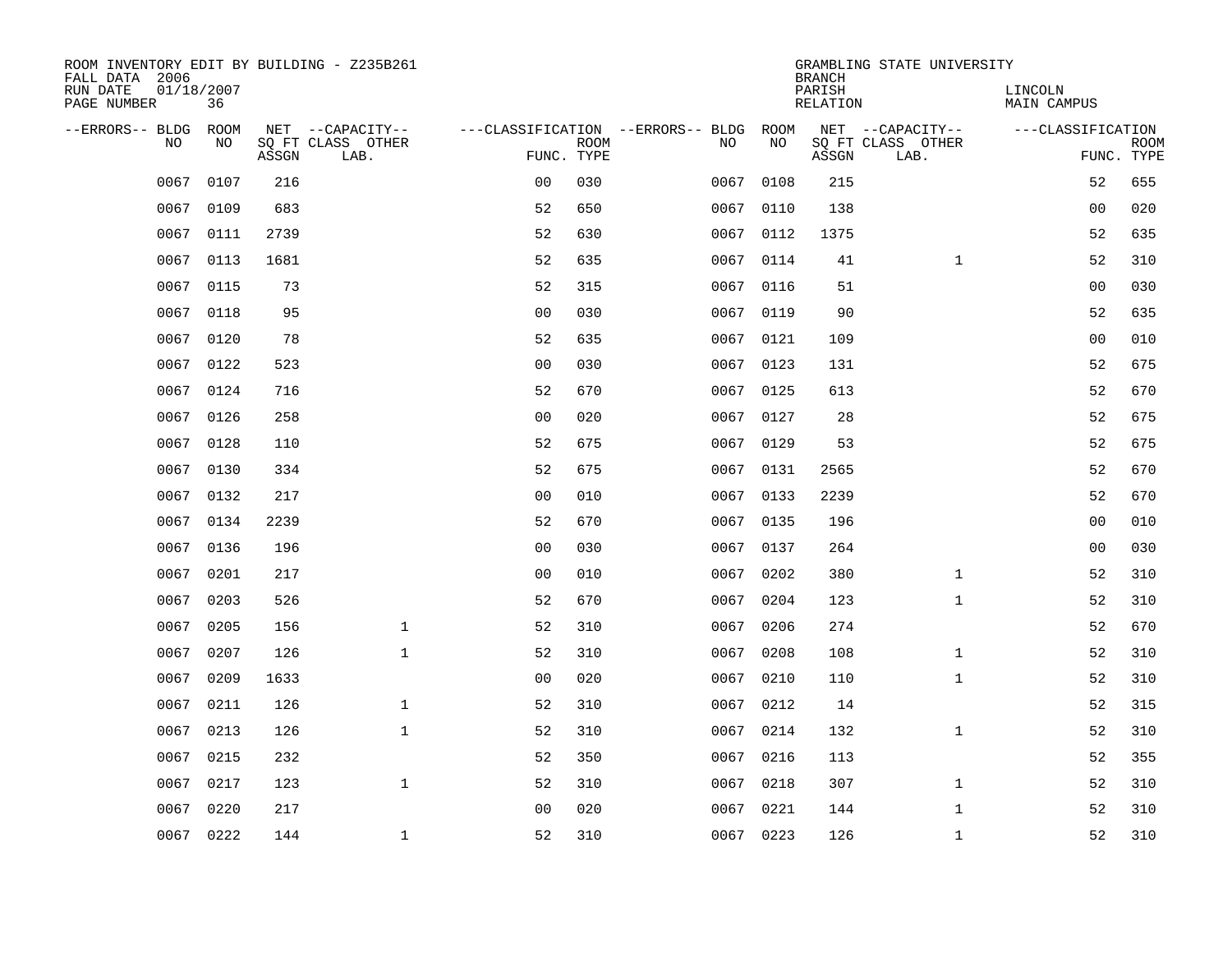| ROOM INVENTORY EDIT BY BUILDING - Z235B261<br>FALL DATA 2006 |           |                 |                           |                |      |                                        |      | <b>BRANCH</b>                                    | GRAMBLING STATE UNIVERSITY                                             |                        |                |             |
|--------------------------------------------------------------|-----------|-----------------|---------------------------|----------------|------|----------------------------------------|------|--------------------------------------------------|------------------------------------------------------------------------|------------------------|----------------|-------------|
| RUN DATE<br>01/18/2007<br>PAGE NUMBER                        | 37        |                 |                           |                |      |                                        |      | PARISH<br>RELATION                               |                                                                        | LINCOLN<br>MAIN CAMPUS |                |             |
| --ERRORS-- BLDG ROOM                                         |           |                 | NET --CAPACITY--          |                |      | ---CLASSIFICATION --ERRORS-- BLDG ROOM |      |                                                  | NET --CAPACITY--                                                       | ---CLASSIFICATION      |                |             |
| NO.                                                          | NO.       | ASSGN           | SQ FT CLASS OTHER<br>LAB. | FUNC. TYPE     | ROOM | NO                                     | NO   | ASSGN                                            | SQ FT CLASS OTHER<br>LAB.                                              |                        | FUNC. TYPE     | <b>ROOM</b> |
| 0067                                                         | 0224      | 126             | $\mathbf{1}$              | 52             | 310  | 0067 0225                              |      | 114                                              |                                                                        |                        | 52             | 315         |
|                                                              | 0067 0226 | 58              |                           | 0 <sub>0</sub> | 010  | 0067 0227                              |      | 159                                              |                                                                        |                        | 52             | 315         |
|                                                              | 0067 0228 | 83              |                           | 52             | 315  | 0067 0229                              |      | 113                                              |                                                                        |                        | 0 <sub>0</sub> | 030         |
|                                                              | 0067 0230 | 138             |                           | 52             | 685  | 0067 0231                              |      | 4497                                             |                                                                        |                        | 52             | 680         |
|                                                              | 0067 0232 | 329             |                           | 52             | 680  | 0067 0233                              |      | 945                                              |                                                                        |                        | 0 <sub>0</sub> | 020         |
|                                                              | 0067 0234 | 364             |                           | 52             | 680  | 0067 0235                              |      | 128                                              |                                                                        |                        | 52             | 680         |
|                                                              | 0067 0236 | 128             |                           | 52             | 680  | 0067 0237                              |      | 707                                              |                                                                        |                        | 0 <sub>0</sub> | 020         |
|                                                              | 0067 0238 | 360             |                           | 52             | 680  | 0067                                   | 0239 | 497                                              |                                                                        |                        | 52             | 680         |
|                                                              | 0067 0240 | 440             |                           | 0 <sub>0</sub> | 020  | 0067 0241                              |      | 196                                              |                                                                        |                        | 0 <sub>0</sub> | 020         |
|                                                              | 0067 0242 | 1517            |                           | 52             | 680  | 0067 0243                              |      | 474                                              |                                                                        |                        | 52             | 680         |
|                                                              | 0067 0244 | 447             |                           | 52             | 680  | 0067 0245                              |      | 328                                              |                                                                        |                        | 52             | 680         |
| 0067                                                         | 0246      | 102             |                           | 0 <sub>0</sub> | 030  | 0067 0247                              |      | 160                                              |                                                                        |                        | 0 <sub>0</sub> | 030         |
|                                                              | 0067 0248 | 95              |                           | 52             | 685  | 0067 0249                              |      | 262                                              |                                                                        |                        | 52             | 685         |
|                                                              | 0067 0250 | 185             |                           | 52             | 685  | 0067 0251                              |      | 188                                              |                                                                        |                        | 52             | 685         |
|                                                              | 0067 0252 | 51              |                           | 00             | 010  | 0067 0253                              |      | 637                                              |                                                                        |                        | 52             | 685         |
|                                                              | 0067 0254 | 170             |                           | 0 <sub>0</sub> | 030  | 0067 0255                              |      | 312                                              |                                                                        |                        | 52             | 685         |
|                                                              | 0067 0256 | 42              |                           | 52             | 315  | 0067 0257                              |      | 311                                              |                                                                        |                        | 0 <sub>0</sub> | 010         |
|                                                              | 0067 0258 | 41              |                           | 0 <sub>0</sub> | 030  |                                        |      | TOTAL NUMBER CLASSROOMS<br>TOTAL NUMBER LABS 210 | TOTAL NET ASSIGN SO. FT. IN ROOM FILE<br>TOTAL NUMBER SPECIAL LABS 220 |                        | 33,851         |             |
|                                                              |           | 0068 0101 13666 | 100                       | 91             | 910  |                                        |      | TOTAL NUMBER CLASSROOMS<br>TOTAL NUMBER LABS 210 | TOTAL NET ASSIGN SQ. FT. IN ROOM FILE<br>TOTAL NUMBER SPECIAL LABS 220 |                        | 13,666         |             |
|                                                              |           | 0069 0101 13691 | 100                       | 91             | 910  |                                        |      | TOTAL NUMBER CLASSROOMS<br>TOTAL NUMBER LABS 210 | TOTAL NET ASSIGN SQ. FT. IN ROOM FILE                                  |                        | 13,691         |             |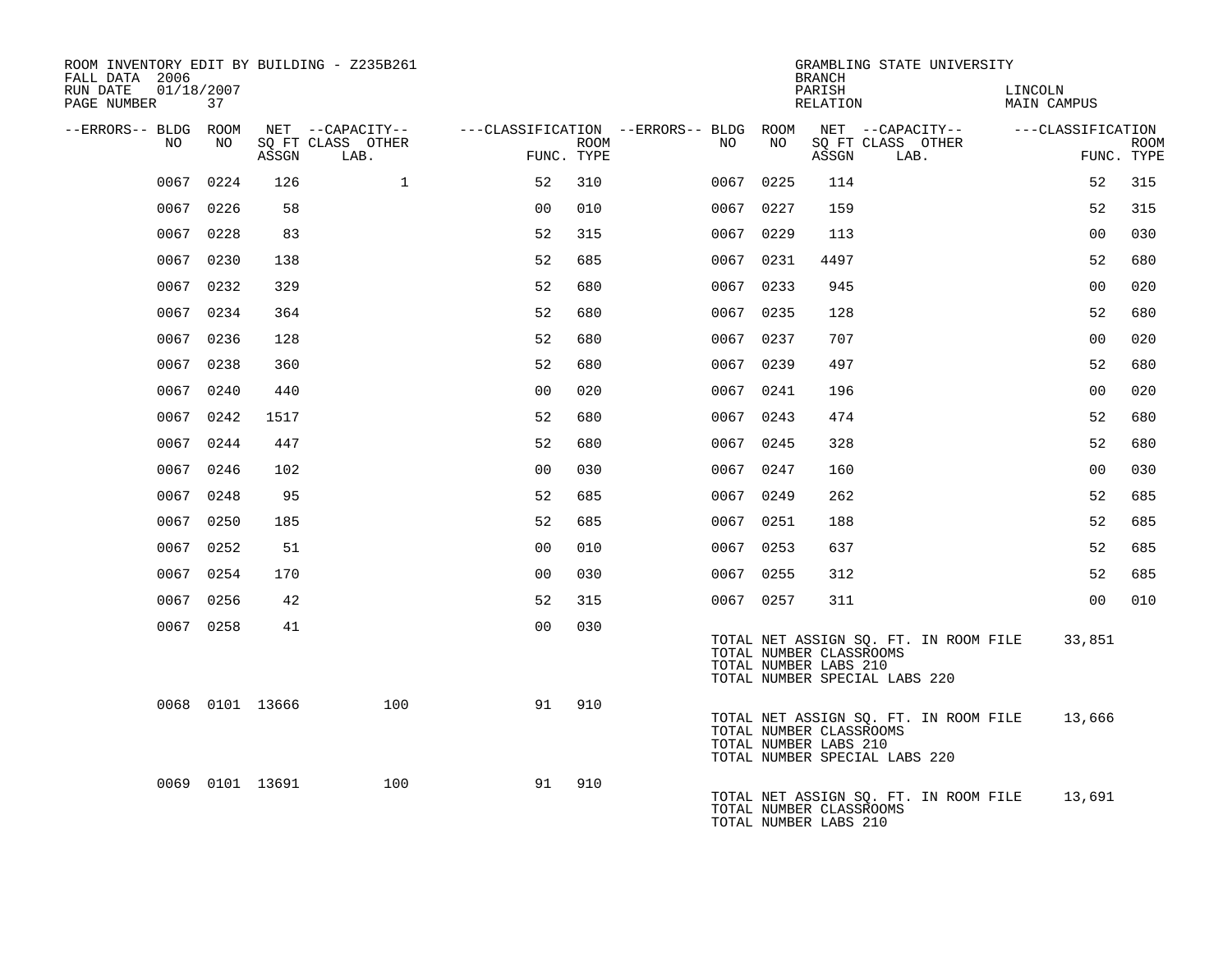| ROOM INVENTORY EDIT BY BUILDING - Z235B261<br>FALL DATA 2006 |                  |       |                           |              |                                        |             |      |            | <b>BRANCH</b>      | GRAMBLING STATE UNIVERSITY                                 |                               |                           |
|--------------------------------------------------------------|------------------|-------|---------------------------|--------------|----------------------------------------|-------------|------|------------|--------------------|------------------------------------------------------------|-------------------------------|---------------------------|
| RUN DATE<br>PAGE NUMBER                                      | 01/18/2007<br>38 |       |                           |              |                                        |             |      |            | PARISH<br>RELATION |                                                            | LINCOLN<br><b>MAIN CAMPUS</b> |                           |
| --ERRORS-- BLDG ROOM                                         | NO.              |       | NET --CAPACITY--          |              | ---CLASSIFICATION --ERRORS-- BLDG ROOM |             | NO   | NO         |                    | NET --CAPACITY--                                           | ---CLASSIFICATION             |                           |
| NO.                                                          |                  | ASSGN | SO FT CLASS OTHER<br>LAB. |              | FUNC. TYPE                             | <b>ROOM</b> |      |            | ASSGN              | SQ FT CLASS OTHER<br>LAB.<br>TOTAL NUMBER SPECIAL LABS 220 |                               | <b>ROOM</b><br>FUNC. TYPE |
| 0070                                                         | 0001             | 1050  |                           |              | 11                                     | 225         |      | 0070 0100  | 2380               | 476                                                        | 11                            | 610                       |
| 0070                                                         | 0101             | 227   |                           | $\mathbf{1}$ | 11                                     | 310         | 0070 | 0101A      | 144                | $\mathbf{1}$                                               | 11                            | 310                       |
| 0070                                                         | 0101B            | 144   |                           | $\mathbf{1}$ | 11                                     | 310         |      | 0070 0102  | 989                | 40                                                         | 11                            | 220                       |
| 0070                                                         | 0103             | 560   | 50                        |              | 11                                     | 210         | 0070 | 0104       | 201                |                                                            | 11                            | 225                       |
| 0070                                                         | 0105             | 1050  | 26                        |              | 11                                     | 210         | 0070 | 0106       | 160                |                                                            | 11                            | 225                       |
| 0070                                                         | 0106A            | 110   |                           |              | 11                                     | 225         | 0070 | 0107       | 1015               | 25                                                         | 11                            | 210                       |
| 0070                                                         | 0108             | 875   | 45                        |              | 11                                     | 110         |      | 0070 0109  | 365                |                                                            | 0 <sub>0</sub>                | 030                       |
| 0070                                                         | 0110             | 942   |                           |              | 0 <sub>0</sub>                         | 020         | 0070 | 0111       | 124                |                                                            | 00                            | 030                       |
| 0070                                                         | 0112             | 91    |                           |              | 11                                     | 115         | 0070 | 0113       | 49                 | $\mathbf{1}$                                               | 0 <sub>0</sub>                | 030                       |
| 0070                                                         | 0115             | 221   |                           | 2            | 0 <sub>0</sub>                         | 030         | 0070 | 0116       | 33                 |                                                            | 0 <sub>0</sub>                | 010                       |
| 0070                                                         | 0117             | 143   |                           |              | 11                                     | 650         |      | 0070 0117A | 81                 | $\mathbf{1}$                                               | 11                            | 315                       |
| 0070                                                         | 0118             | 280   |                           |              | 0 <sub>0</sub>                         | 020         | 0070 | 0119       | 1170               |                                                            | 11                            | 650                       |
| 0070                                                         | 0120             | 74    |                           | $\mathbf{1}$ | 0 <sub>0</sub>                         | 030         | 0070 | 0200       | 192                | $\mathbf{1}$                                               | 11                            | 310                       |
| 0070                                                         | 0200A            | 156   |                           | $\mathbf 1$  | 11                                     | 310         | 0070 | 0200B      | 151                | $\mathbf{1}$                                               | 11                            | 310                       |
| 0070                                                         | 0200D            | 100   |                           | 5            | 11                                     | 310         | 0070 | 0201       | 244                |                                                            | 00                            | 020                       |
| 0070                                                         | 0201A            | 272   | 27                        |              | 11                                     | 110         | 0070 | 0201B      | 236                | 23                                                         | 11                            | 110                       |
| 0070                                                         | 0201C            | 222   |                           | $\mathbf{1}$ | 11                                     | 310         | 0070 | 0202       | 80                 | $\mathbf{1}$                                               | 11                            | 315                       |
| 0070                                                         | 0202A            | 73    |                           | $\mathbf{1}$ | 11                                     | 310         | 0070 | 0202B      | 101                | $\mathbf{1}$                                               | 11                            | 310                       |
| 0070                                                         | 0202C            | 102   |                           | $\mathbf 1$  | 11                                     | 310         | 0070 | 0202D      | 96                 | $\mathbf{1}$                                               | 11                            | 310                       |
| 0070                                                         | 0202E            | 102   |                           | $\mathbf 1$  | 11                                     | 310         | 0070 | 0202F      | 84                 | $\mathbf{1}$                                               | 11                            | 310                       |
| 0070                                                         | 0202G            | 81    |                           | $\mathbf 1$  | 11                                     | 310         | 0070 | 0202H      | 107                | $\mathbf{1}$                                               | 11                            | 310                       |
| 0070                                                         | 0202I            | 149   |                           | $\mathbf{1}$ | 11                                     | 310         | 0070 | 0202J      | 103                | $\mathbf{1}$                                               | 11                            | 310                       |
| 0070                                                         | 0203             | 989   | 25                        |              | 11                                     | 210         | 0070 | 0204       | 956                |                                                            | 11                            | 255                       |
| 0070                                                         | 0205             | 963   | 24                        |              | 11                                     | 210         | 0070 | 0206       | 804                |                                                            | 11                            | 255                       |
|                                                              | 0070 0207        | 216   |                           |              | 11                                     | 315         |      | 0070 0208  | 494                | 20                                                         | 11                            | 110                       |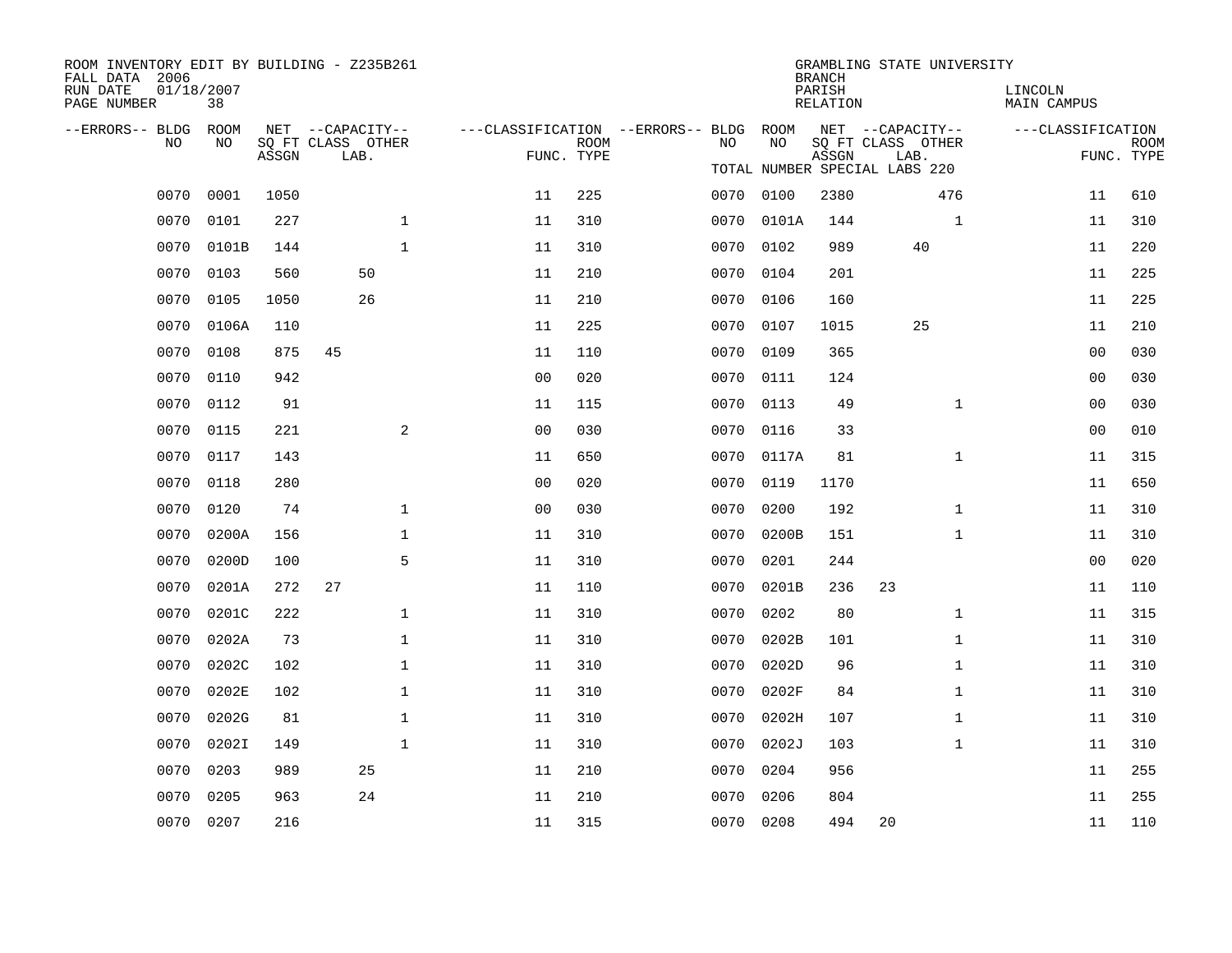| ROOM INVENTORY EDIT BY BUILDING - Z235B261<br>FALL DATA 2006 |            |                 |                           |                                        |      |      |            | <b>BRANCH</b>                                    |                               | GRAMBLING STATE UNIVERSITY            |                                       |                                  |             |
|--------------------------------------------------------------|------------|-----------------|---------------------------|----------------------------------------|------|------|------------|--------------------------------------------------|-------------------------------|---------------------------------------|---------------------------------------|----------------------------------|-------------|
| RUN DATE<br>01/18/2007<br>PAGE NUMBER                        | 39         |                 |                           |                                        |      |      |            | PARISH<br>RELATION                               |                               |                                       | LINCOLN                               | <b>MAIN CAMPUS</b>               |             |
| --ERRORS-- BLDG ROOM                                         |            |                 | NET --CAPACITY--          | ---CLASSIFICATION --ERRORS-- BLDG ROOM |      |      |            |                                                  |                               | NET --CAPACITY--                      |                                       | ---CLASSIFICATION                |             |
| NO                                                           | NO         | ASSGN           | SQ FT CLASS OTHER<br>LAB. | FUNC. TYPE                             | ROOM | NO   | NO         | ASSGN                                            | LAB.                          | SQ FT CLASS OTHER                     |                                       | FUNC. TYPE                       | <b>ROOM</b> |
| 0070                                                         | 0209       | 138             | 2                         | 0 <sup>0</sup>                         | 030  | 0070 | 0301       | 374                                              |                               |                                       |                                       | 00                               | 020         |
|                                                              | 0070 0302  | 1277            |                           | 45                                     | 550  | 0070 | 0303       | 1048                                             |                               |                                       |                                       | 45                               | 550         |
|                                                              | 0070 0304  | 116             | $\mathbf{1}$              | 45                                     | 310  |      | 0070 0305  | 67                                               |                               | $\mathbf{1}$                          |                                       | 45                               | 555         |
|                                                              | 0070 0306  | 64              |                           | 45                                     | 555  |      | 0070 0307  | 80                                               |                               |                                       |                                       | 45                               | 555         |
| 0070                                                         | 0308       | 39              |                           | 0 <sub>0</sub>                         | 030  |      | 0070 0311  | 80                                               |                               |                                       |                                       | 45                               | 555         |
|                                                              | 0070 0312  | 64              |                           | 45                                     | 555  |      | 0070 0313  | 39                                               |                               |                                       |                                       | 45                               | 555         |
|                                                              | 0070 0314  | 451             |                           | 0 <sub>0</sub>                         | 020  |      | 0070 0315  | 80                                               |                               |                                       |                                       | 45                               | 555         |
|                                                              | 0070 0317  | 80              |                           | 45                                     | 555  |      | 0070 0401  | 63                                               |                               |                                       |                                       | 00                               | 030         |
| 0070                                                         | 0402       | 490             |                           | 45                                     | 555  |      | 0070 0404  | 42                                               |                               |                                       |                                       | 0 <sub>0</sub>                   | 020         |
| 0070                                                         | 0406       | 676             |                           | 45                                     | 555  |      | 0070 0406A | 64                                               |                               | $\mathbf{1}$                          |                                       | 0 <sub>0</sub>                   | 030         |
|                                                              | 0070 0406B | 64              | $\mathbf{1}$              | 00                                     | 030  |      | 0070 0406C | 16                                               |                               |                                       |                                       | 45                               | 555         |
|                                                              | 0070 0412  | 55              |                           | 45                                     | 555  |      | 0070 0413  | 68                                               |                               |                                       |                                       | 0 <sub>0</sub>                   | 020         |
|                                                              | 0070 0414  | 105             |                           | 45                                     | 555  |      |            | TOTAL NUMBER CLASSROOMS<br>TOTAL NUMBER LABS 210 | TOTAL NUMBER SPECIAL LABS 220 | TOTAL NET ASSIGN SQ. FT. IN ROOM FILE |                                       | 21,556<br>4<br>5<br>$\mathbf{1}$ |             |
|                                                              |            | 0071 0101 29751 | 392                       | 91                                     | 910  |      |            | TOTAL NUMBER CLASSROOMS<br>TOTAL NUMBER LABS 210 | TOTAL NUMBER SPECIAL LABS 220 | TOTAL NET ASSIGN SQ. FT. IN ROOM FILE |                                       | 29,751                           |             |
|                                                              |            | 0072 0101 50702 | 372                       | 91                                     | 910  |      |            | TOTAL NUMBER CLASSROOMS<br>TOTAL NUMBER LABS 210 | TOTAL NUMBER SPECIAL LABS 220 |                                       | TOTAL NET ASSIGN SQ. FT. IN ROOM FILE | 50,702                           |             |
|                                                              |            | 0073 0101 31052 | 412                       | 91                                     | 910  |      |            | TOTAL NUMBER CLASSROOMS<br>TOTAL NUMBER LABS 210 | TOTAL NUMBER SPECIAL LABS 220 | TOTAL NET ASSIGN SQ. FT. IN ROOM FILE |                                       | 31,052                           |             |
|                                                              | 0074 0001  | 346             | 2                         | 11                                     | 310  |      | 0074 0002  | 171                                              |                               | $\mathbf{1}$                          |                                       | 11                               | 310         |
|                                                              | 0074 0003  | 376             |                           | 11                                     | 350  |      | 0074 0004  | 26                                               |                               | $\mathbf{1}$                          |                                       | 11                               | 315         |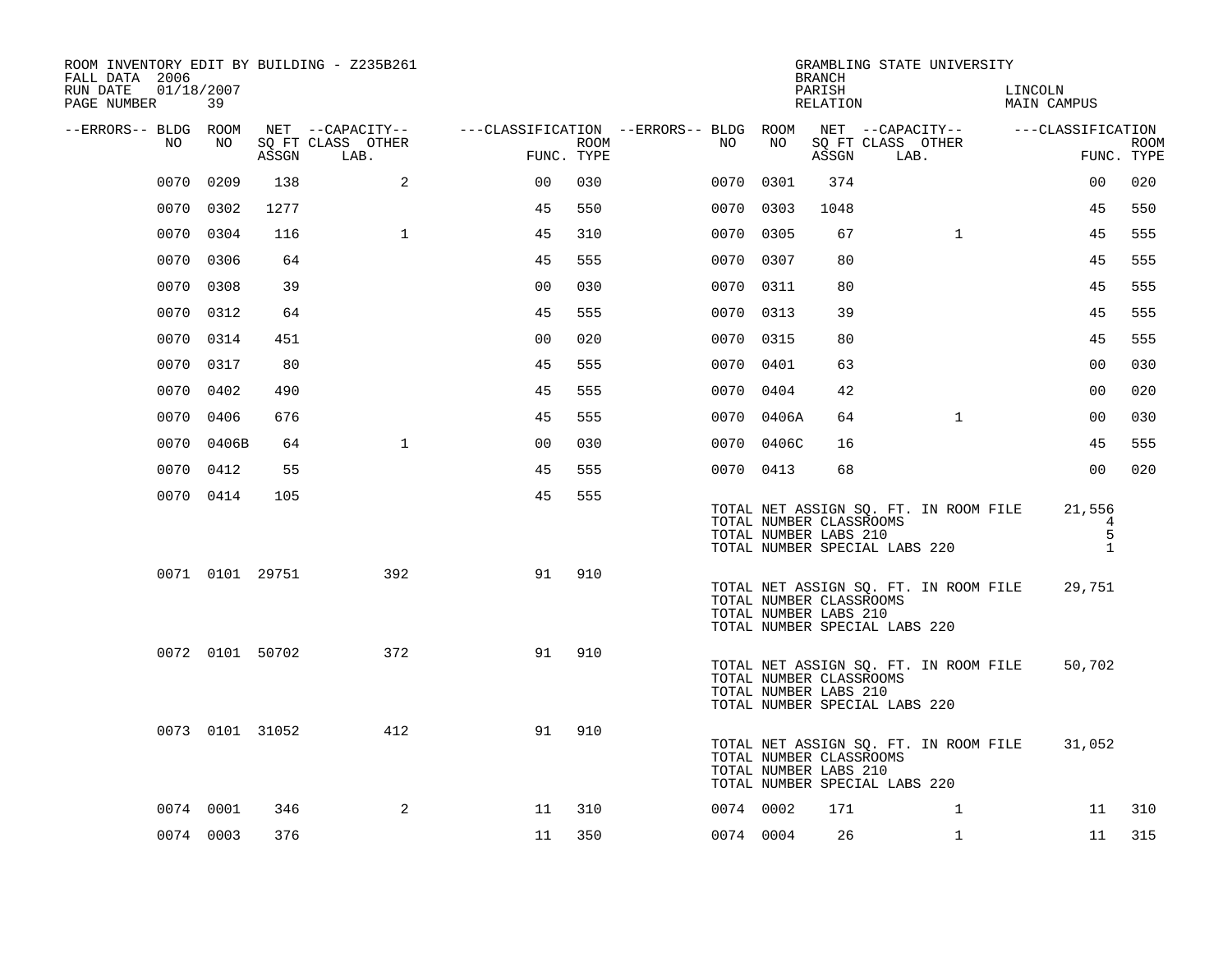| ROOM INVENTORY EDIT BY BUILDING - Z235B261<br>FALL DATA 2006 |            |       |      |                   |                |                           |                                   |            | <b>BRANCH</b>      | GRAMBLING STATE UNIVERSITY |                        |                           |
|--------------------------------------------------------------|------------|-------|------|-------------------|----------------|---------------------------|-----------------------------------|------------|--------------------|----------------------------|------------------------|---------------------------|
| RUN DATE<br>01/18/2007<br>PAGE NUMBER                        | 40         |       |      |                   |                |                           |                                   |            | PARISH<br>RELATION |                            | LINCOLN<br>MAIN CAMPUS |                           |
| --ERRORS-- BLDG                                              | ROOM       |       |      | NET --CAPACITY--  |                |                           | ---CLASSIFICATION --ERRORS-- BLDG | ROOM       |                    | NET --CAPACITY--           | ---CLASSIFICATION      |                           |
| NO                                                           | NO         | ASSGN | LAB. | SQ FT CLASS OTHER |                | <b>ROOM</b><br>FUNC. TYPE | NO                                | NO         | ASSGN              | SQ FT CLASS OTHER<br>LAB.  |                        | <b>ROOM</b><br>FUNC. TYPE |
| 0074                                                         | 0005       | 37    |      |                   | 11             | 315                       |                                   | 0074 0010  | 4537               | 200                        | 11                     | 610                       |
| 0074                                                         | 0011       | 248   |      |                   | 11             | 650                       |                                   | 0074 0012  | 1720               | 100                        | 11                     | 610                       |
| 0074                                                         | 0012A      | 116   |      |                   | 0 <sub>0</sub> | 020                       |                                   | 0074 0017  | 106                |                            | 11                     | 315                       |
| 0074                                                         | 0020       | 271   |      | $\mathbf{1}$      | 11             | 310                       |                                   | 0074 0021  | 137                | $\mathbf{1}$               | 11                     | 310                       |
| 0074                                                         | 0022       | 210   |      | $\mathbf{1}$      | 11             | 310                       |                                   | 0074 0023  | 111                |                            | 11                     | 315                       |
| 0074                                                         | 0024       | 91    |      |                   | 11             | 315                       |                                   | 0074 0026  | 40                 | $\mathbf{1}$               | 11                     | 310                       |
| 0074                                                         | 0027       | 20    |      | $\mathbf{1}$      | 11             | 310                       | 0074                              | 0028       | 49                 | $\mathbf{1}$               | 11                     | 310                       |
| 0074                                                         | 0029       | 252   |      | $\epsilon$        | 11             | 220                       |                                   | 0074 0031  | 126                | $\mathbf{1}$               | 11                     | 310                       |
| 0074                                                         | 0032       | 130   |      | $\mathbf{1}$      | 11             | 310                       |                                   | 0074 0040  | 1155               |                            | 11                     | 530                       |
|                                                              | 0074 0100  | 665   |      |                   | 0 <sub>0</sub> | 020                       |                                   | 0074 0101  | 607                | 45                         | 11                     | 110                       |
| 0074                                                         | 0102       | 607   | 45   |                   | 11             | 110                       |                                   | 0074 0103  | 194                | $\mathbf{1}$               | 11                     | 310                       |
|                                                              | 0074 0104  | 598   | 40   |                   | 11             | 110                       |                                   | 0074 0105  | 358                | $\mathbf{1}$               | 11                     | 310                       |
| 0074                                                         | 0105A      | 158   |      | $\mathbf 1$       | 11             | 310                       |                                   | 0074 0105B | 114                | 2                          | 11                     | 310                       |
| 0074                                                         | 0105C      | 112   |      | 2                 | 11             | 310                       |                                   | 0074 0105D | 112                | 2                          | 11                     | 310                       |
| 0074                                                         | 0106       | 607   |      | 20                | 11             | 250                       |                                   | 0074 0109  | 338                |                            | 0 <sub>0</sub>         | 020                       |
| 0074                                                         | 0120       | 741   |      |                   | 0 <sub>0</sub> | 020                       |                                   | 0074 0121  | 619                | 25                         | 11                     | 250                       |
| 0074                                                         | 0122       | 619   | 45   |                   | 11             | 110                       |                                   | 0074 0123  | 619                | 61                         | 11                     | 110                       |
| 0074                                                         | 0124       | 192   |      | 2                 | 11             | 310                       |                                   | 0074 0124A | 113                | 2                          | 11                     | 310                       |
|                                                              | 0074 0124B | 112   |      | 2                 | 11             | 310                       |                                   | 0074 0124C | 113                | 2                          | 11                     | 310                       |
|                                                              | 0074 0124D | 120   |      | 2                 | 11             | 310                       |                                   | 0074 0125  | 241                | 2                          | 11                     | 310                       |
|                                                              | 0074 0125A | 120   |      | 2                 | 11             | 310                       |                                   | 0074 0125B | 113                | 2                          | 11                     | 310                       |
| 0074                                                         | 0125C      | 113   |      | $\mathbf{2}$      | 11             | 310                       |                                   | 0074 0126  | 232                | $\mathbf{1}$               | 11                     | 310                       |
| 0074                                                         | 0128       | 203   |      | $\mathbf{1}$      | 11             | 310                       |                                   | 0074 0129  | 203                |                            | 0 <sub>0</sub>         | 020                       |
| 0074                                                         | 0130       | 741   |      |                   | 0 <sub>0</sub> | 020                       |                                   | 0074 0130A | 192                |                            | 00                     | 020                       |
| 0074                                                         | 0131       | 607   | 45   |                   | 11             | 110                       |                                   | 0074 0132  | 810                | 60                         | 11                     | 110                       |
|                                                              | 0074 0133  | 154   |      | 2                 | 11             | 310                       |                                   | 0074 0135  | 203                | $\mathbf{1}$               | 11                     | 310                       |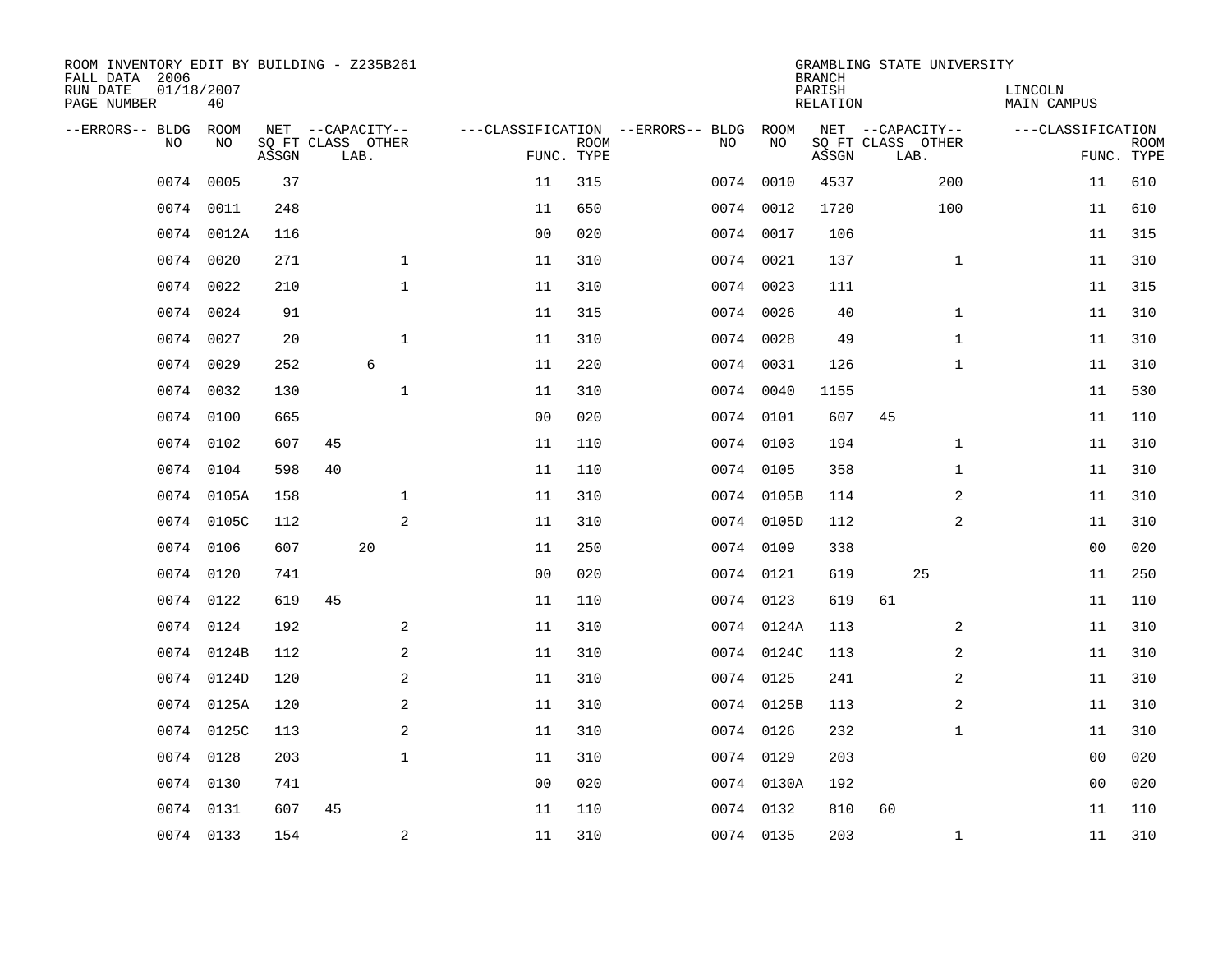| ROOM INVENTORY EDIT BY BUILDING - Z235B261<br>FALL DATA 2006<br>RUN DATE | 01/18/2007 |       |                                       |                |             |                                         |                                                  | <b>BRANCH</b><br>PARISH | GRAMBLING STATE UNIVERSITY                                             | LINCOLN                           |             |
|--------------------------------------------------------------------------|------------|-------|---------------------------------------|----------------|-------------|-----------------------------------------|--------------------------------------------------|-------------------------|------------------------------------------------------------------------|-----------------------------------|-------------|
| PAGE NUMBER                                                              | 41         |       |                                       |                |             |                                         |                                                  | RELATION                |                                                                        | MAIN CAMPUS                       |             |
| --ERRORS-- BLDG<br>NO                                                    | ROOM<br>NO |       | NET --CAPACITY--<br>SQ FT CLASS OTHER |                | <b>ROOM</b> | ---CLASSIFICATION --ERRORS-- BLDG<br>NO | ROOM<br>NO                                       |                         | NET --CAPACITY--<br>SQ FT CLASS OTHER                                  | ---CLASSIFICATION                 | <b>ROOM</b> |
|                                                                          |            | ASSGN | LAB.                                  |                | FUNC. TYPE  |                                         |                                                  | ASSGN                   | LAB.                                                                   |                                   | FUNC. TYPE  |
| 0074                                                                     | 0135A      | 156   | 2                                     | 11             | 310         |                                         | 0074 0135B                                       | 124                     | $\overline{a}$                                                         | 11                                | 310         |
|                                                                          | 0074 0135C | 114   | 2                                     | 11             | 310         |                                         | 0074 0135D                                       | 114                     | 2                                                                      | 11                                | 310         |
| 0074                                                                     | 0136       | 810   | 60                                    | 11             | 110         |                                         | 0074 0138                                        | 231                     |                                                                        | 0 <sub>0</sub>                    | 020         |
| 0074                                                                     | 0200       | 760   |                                       | 0 <sub>0</sub> | 020         |                                         | 0074 0201                                        | 792                     | 55                                                                     | 11                                | 110         |
| 0074                                                                     | 0202       | 594   | 59                                    | 11             | 110         |                                         | 0074 0203                                        | 184                     | $\mathbf{1}$                                                           | 11                                | 310         |
| 0074                                                                     | 0204       | 572   | 57                                    | 11             | 110         |                                         | 0074 0205                                        | 172                     | $\mathbf{1}$                                                           | 11                                | 310         |
| 0074                                                                     | 0205A      | 153   | $\mathbf{1}$                          | 11             | 310         |                                         | 0074 0205B                                       | 104                     | $\mathbf{1}$                                                           | 11                                | 310         |
|                                                                          | 0074 0205C | 176   | $\mathbf{1}$                          | 11             | 310         |                                         | 0074 0209                                        | 264                     |                                                                        | 00                                | 020         |
| 0074                                                                     | 0209A      | 68    |                                       | 0 <sub>0</sub> | 030         |                                         | 0074 0210                                        | 2418                    |                                                                        | 00                                | 020         |
| 0074                                                                     | 0217       | 68    |                                       | 0 <sub>0</sub> | 030         |                                         | 0074 0221                                        | 792                     | 25                                                                     | 11                                | 210         |
| 0074                                                                     | 0222       | 374   | 37                                    | 11             | 110         |                                         | 0074 0223                                        | 374                     | 37                                                                     | 11                                | 110         |
| 0074                                                                     | 0224       | 525   | 20                                    | 11             | 210         |                                         | 0074 0225                                        | 572                     | 57                                                                     | 11                                | 110         |
| 0074                                                                     | 0226       | 112   | $\mathbf 1$                           | 11             | 310         |                                         | 0074 0226A                                       | 108                     | $\mathbf{1}$                                                           | 11                                | 310         |
| 0074                                                                     | 0226B      | 109   | 2                                     | 11             | 310         |                                         | 0074 0226C                                       | 112                     | 2                                                                      | 11                                | 310         |
|                                                                          | 0074 0226D | 150   | 2                                     | 11             | 310         |                                         | 0074 0230                                        | 760                     |                                                                        | 00                                | 020         |
|                                                                          | 0074 0231  | 792   | 55                                    | 11             | 110         |                                         | 0074 0232                                        | 570                     | 57                                                                     | 11                                | 110         |
|                                                                          | 0074 0234  | 448   | 20                                    | 11             | 250         |                                         | 0074 0235                                        | 204                     | 2                                                                      | 11                                | 310         |
| 0074                                                                     | 0235A      | 158   | 2                                     | 11             | 310         |                                         | 0074 0235B                                       | 114                     | $\mathbf{1}$                                                           | 11                                | 310         |
|                                                                          | 0074 0235C | 111   | 2                                     | 11             | 310         |                                         | 0074 0236                                        | 770                     | 20                                                                     | 11                                | 250         |
|                                                                          | 0074 0240  | 164   |                                       | 0 <sub>0</sub> | 020         |                                         | TOTAL NUMBER CLASSROOMS<br>TOTAL NUMBER LABS 210 |                         | TOTAL NET ASSIGN SQ. FT. IN ROOM FILE<br>TOTAL NUMBER SPECIAL LABS 220 | 29,389<br>16<br>2<br>$\mathbf{1}$ |             |
|                                                                          | 0076 0101  | 69    |                                       | 45             | 555         |                                         | 0076 0102                                        | 57                      |                                                                        | 45                                | 555         |
| 0076                                                                     | 0103       | 1100  | 40                                    | 45             | 550         | 0076                                    | 0104                                             | 57                      |                                                                        | 45                                | 555         |
| 0076                                                                     | 0105       | 69    |                                       | 45             | 555         | 0076                                    | 0106                                             | 102                     |                                                                        | 45                                | 555         |
|                                                                          | 0076 0107  | 69    |                                       | 45             | 555         |                                         | 0076 0108                                        | 57                      |                                                                        | 45                                | 555         |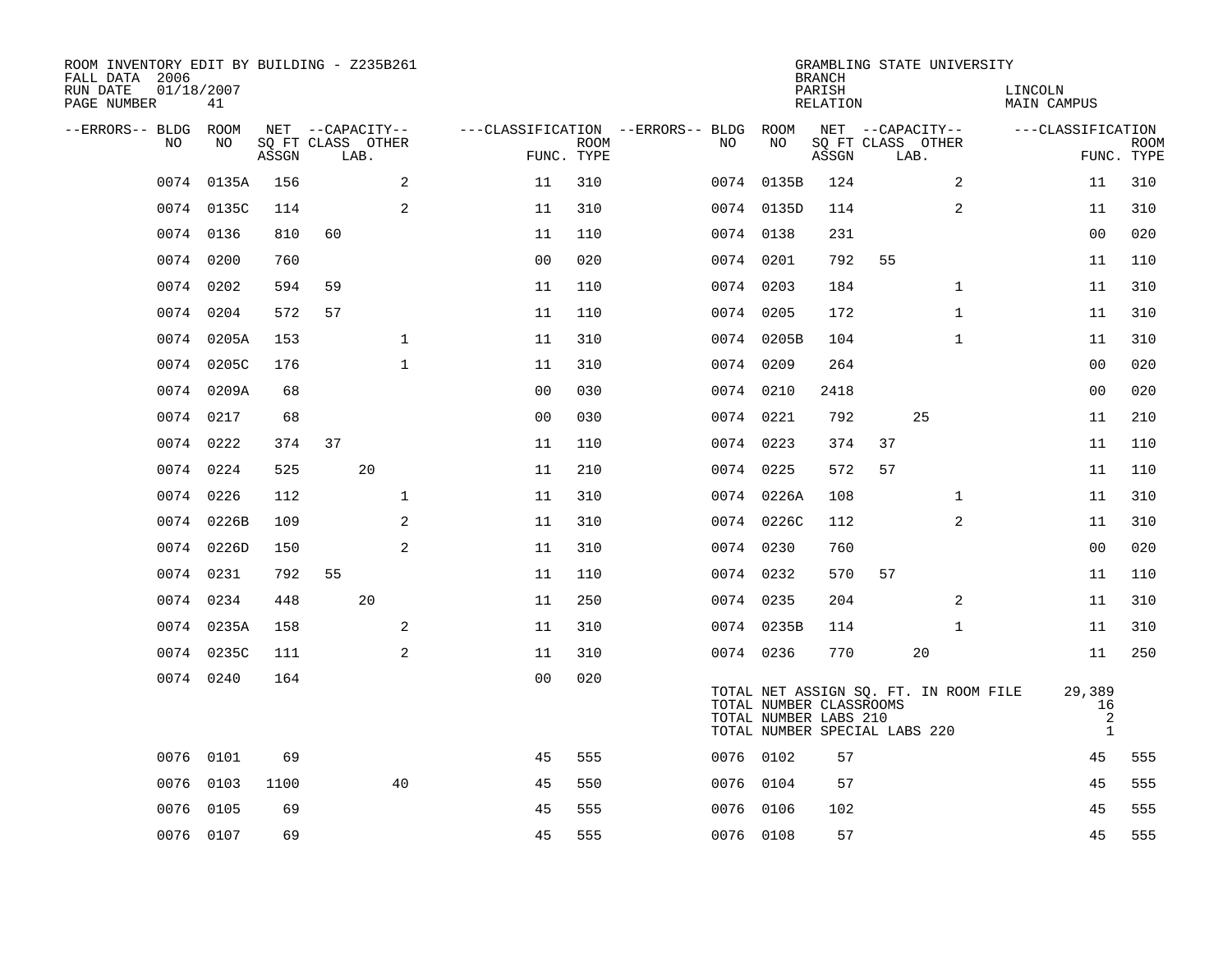| ROOM INVENTORY EDIT BY BUILDING - Z235B261<br>FALL DATA 2006 |                  |       |                           |            |             |                                   |           | <b>BRANCH</b>      | GRAMBLING STATE UNIVERSITY |                        |                           |
|--------------------------------------------------------------|------------------|-------|---------------------------|------------|-------------|-----------------------------------|-----------|--------------------|----------------------------|------------------------|---------------------------|
| RUN DATE<br>PAGE NUMBER                                      | 01/18/2007<br>42 |       |                           |            |             |                                   |           | PARISH<br>RELATION |                            | LINCOLN<br>MAIN CAMPUS |                           |
| --ERRORS-- BLDG                                              | <b>ROOM</b>      |       | NET --CAPACITY--          |            |             | ---CLASSIFICATION --ERRORS-- BLDG | ROOM      |                    | NET --CAPACITY--           | ---CLASSIFICATION      |                           |
| N <sub>O</sub>                                               | NO.              | ASSGN | SO FT CLASS OTHER<br>LAB. | FUNC. TYPE | <b>ROOM</b> | NO.                               | <b>NO</b> | ASSGN              | SQ FT CLASS OTHER<br>LAB.  |                        | <b>ROOM</b><br>FUNC. TYPE |
| 0076                                                         | 0109             | 1100  |                           | 45         | 555         | 0076                              | 0110      | 57                 | 40                         | 45                     | 550                       |
| 0076                                                         | 0111             | 69    |                           | 45         | 555         | 0076                              | 0201      | 69                 |                            | 45                     | 555                       |
| 0076                                                         | 0202             | 57    |                           | 45         | 555         | 0076                              | 0203      | 1100               | 40                         | 45                     | 550                       |
| 0076                                                         | 0204             | 57    |                           | 45         | 555         | 0076                              | 0205      | 69                 | $\mathbf{1}$               | 45                     | 310                       |
| 0076                                                         | 0206             | 102   |                           | 45         | 555         | 0076                              | 0207      | 69                 | 2                          | 45                     | 310                       |
| 0076                                                         | 0208             | 57    |                           | 45         | 555         | 0076                              | 0209      | 1100               | 40                         | 45                     | 550                       |
| 0076                                                         | 0210             | 57    |                           | 45         | 555         | 0076                              | 0301      | 69                 |                            | 45                     | 555                       |
| 0076                                                         | 0302             | 57    |                           | 45         | 555         | 0076                              | 0303      | 1100               | 40                         | 45                     | 550                       |
| 0076                                                         | 0304             | 57    |                           | 45         | 555         | 0076                              | 0305      | 69                 |                            | 45                     | 555                       |
| 0076                                                         | 0306             | 102   |                           | 45         | 555         |                                   | 0076 0307 | 69                 | $\mathbf{1}$               | 45                     | 310                       |
| 0076                                                         | 0308             | 57    |                           | 45         | 555         | 0076                              | 0309      | 1100               | 40                         | 45                     | 550                       |
| 0076                                                         | 0310             | 57    |                           | 45         | 555         | 0076                              | 0401      | 69                 |                            | 45                     | 555                       |
| 0076                                                         | 0402             | 57    |                           | 45         | 555         | 0076                              | 0403      | 1100               | 40                         | 45                     | 550                       |
| 0076                                                         | 0404             | 57    |                           | 45         | 555         | 0076                              | 0405      | 69                 | $\mathbf{1}$               | 45                     | 310                       |
| 0076                                                         | 0406             | 102   |                           | 45         | 555         | 0076                              | 0407      | 69                 | 1                          | 45                     | 310                       |
| 0076                                                         | 0408             | 57    |                           | 45         | 555         | 0076                              | 0409      | 1100               | 40                         | 45                     | 550                       |
| 0076                                                         | 0410             | 57    |                           | 45         | 555         | 0076                              | 0501      | 69                 |                            | 45                     | 555                       |
| 0076                                                         | 0502             | 57    |                           | 45         | 555         | 0076                              | 0503      | 1100               | 40                         | 45                     | 550                       |
| 0076                                                         | 0504             | 57    |                           | 45         | 555         |                                   | 0076 0505 | 69                 | $\mathbf{1}$               | 45                     | 310                       |
| 0076                                                         | 0506             | 102   |                           | 45         | 555         | 0076                              | 0507      | 69                 | $\mathbf{1}$               | 45                     | 310                       |
| 0076                                                         | 0508             | 57    |                           | 45         | 555         | 0076                              | 0509      | 1100               | 40                         | 45                     | 550                       |
| 0076                                                         | 0510             | 57    |                           | 45         | 555         | 0076                              | 0601      | 69                 |                            | 45                     | 555                       |
| 0076                                                         | 0602             | 57    |                           | 45         | 555         | 0076                              | 0603      | 1100               | 40                         | 45                     | 550                       |
| 0076                                                         | 0604             | 57    |                           | 45         | 555         | 0076                              | 0605      | 69                 | $\mathbf{1}$               | 45                     | 310                       |
| 0076                                                         | 0606             | 102   |                           | 45         | 555         | 0076                              | 0607      | 69                 | $\mathbf{1}$               | 45                     | 310                       |
|                                                              | 0076 0608        | 57    |                           | 45         | 555         |                                   | 0076 0609 | 1100               | 40                         | 45                     | 550                       |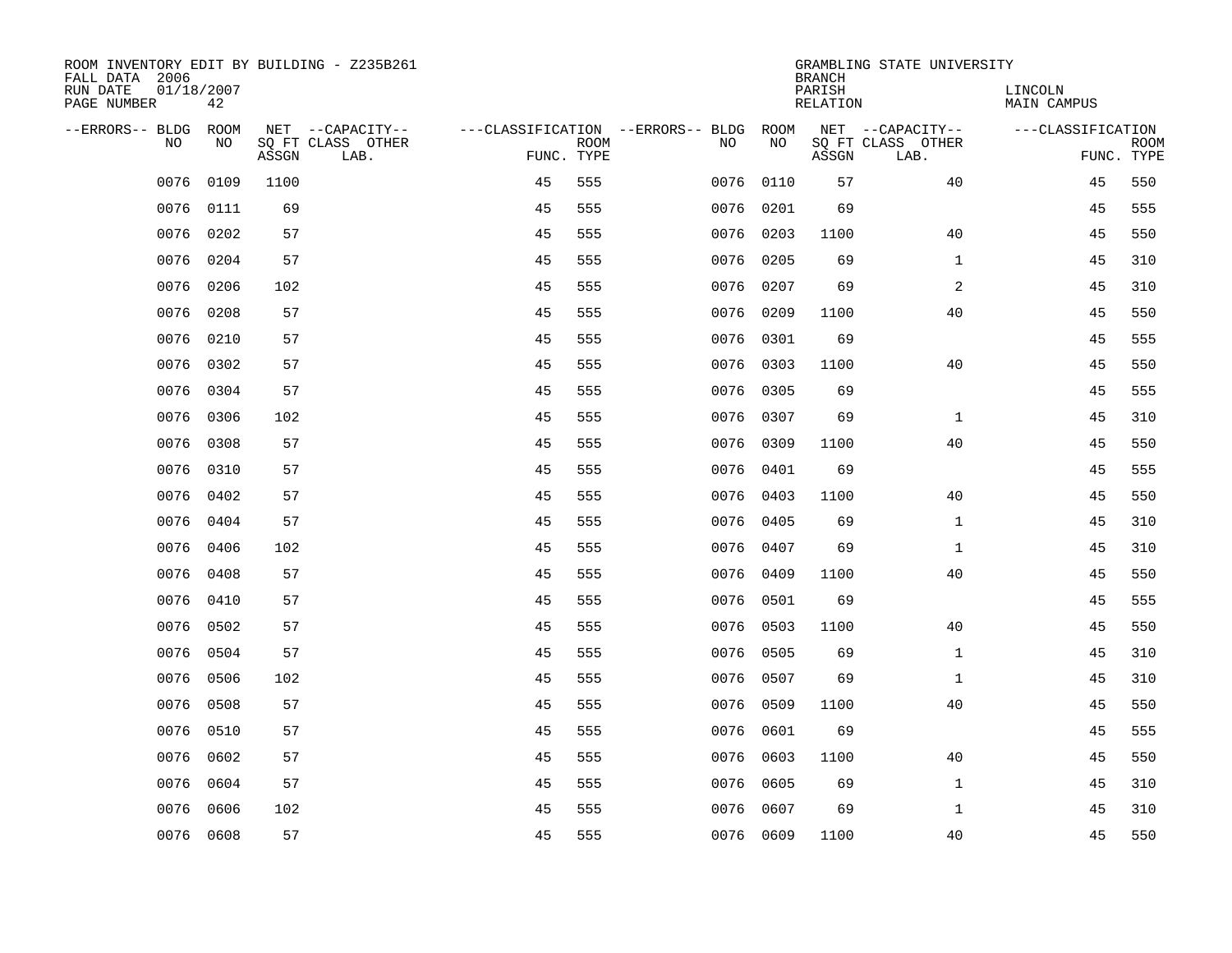| ROOM INVENTORY EDIT BY BUILDING - Z235B261<br>FALL DATA 2006 |                  |       |                           |                |             |                                   |            | <b>BRANCH</b>      | GRAMBLING STATE UNIVERSITY                            |                        |                           |
|--------------------------------------------------------------|------------------|-------|---------------------------|----------------|-------------|-----------------------------------|------------|--------------------|-------------------------------------------------------|------------------------|---------------------------|
| RUN DATE<br>PAGE NUMBER                                      | 01/18/2007<br>43 |       |                           |                |             |                                   |            | PARISH<br>RELATION |                                                       | LINCOLN<br>MAIN CAMPUS |                           |
| --ERRORS-- BLDG                                              | ROOM             |       | NET --CAPACITY--          |                |             | ---CLASSIFICATION --ERRORS-- BLDG | ROOM       |                    | NET --CAPACITY--                                      | ---CLASSIFICATION      |                           |
| NO                                                           | NO               | ASSGN | SQ FT CLASS OTHER<br>LAB. | FUNC. TYPE     | <b>ROOM</b> | NO.                               | NO         | ASSGN              | SQ FT CLASS OTHER<br>LAB.                             |                        | <b>ROOM</b><br>FUNC. TYPE |
| 0076                                                         | 0610             | 57    |                           | 45             | 555         |                                   | 0076 1001  | 660                |                                                       | 00                     | 020                       |
| 0076                                                         | 1002             | 322   |                           | 0 <sub>0</sub> | 020         |                                   | 0076 1003  | 211                |                                                       | 0 <sub>0</sub>         | 020                       |
|                                                              | 0076 1004        | 211   |                           | 0 <sub>0</sub> | 020         |                                   | 0076 1005  | 42                 |                                                       | 00                     | 020                       |
| 0076                                                         | 1006             | 54    |                           | 0 <sub>0</sub> | 020         | 0076                              | 1015       | 423                |                                                       | 00                     | 020                       |
|                                                              | 0076 1020        | 190   |                           | 0 <sub>0</sub> | 020         | 0076                              | 2001       | 392                |                                                       | 0 <sub>0</sub>         | 020                       |
| 0076                                                         | 2002             | 350   |                           | 0 <sub>0</sub> | 020         | 0076                              | 2003       | 600                |                                                       | 45                     | 555                       |
| 0076                                                         | 2004             | 255   |                           | 0 <sub>0</sub> | 020         | 0076                              | 2005       | 255                |                                                       | 00                     | 020                       |
| 0076                                                         | 2006             | 43    |                           | 45             | 650         | 0076                              | 2007       | 43                 |                                                       | 0 <sub>0</sub>         | 010                       |
| 0076                                                         | 2008             | 399   |                           | 0 <sub>0</sub> | 020         | 0076                              | 2009       | 336                |                                                       | 00                     | 020                       |
| 0076                                                         | 2010             | 279   |                           | 0 <sub>0</sub> | 020         | 0076                              | 2011       | 352                |                                                       | 00                     | 020                       |
|                                                              | 0076 2012        | 400   |                           | 45             | 315         |                                   | 0076 2013  | 255                |                                                       | 0 <sub>0</sub>         | 020                       |
| 0076                                                         | 2014             | 255   |                           | 0 <sub>0</sub> | 020         | 0076                              | 2015       | 57                 |                                                       | 0 <sub>0</sub>         | 010                       |
|                                                              | 0076 2016        | 427   |                           | 0 <sub>0</sub> | 020         |                                   | 0076 2017  | 326                |                                                       | 0 <sub>0</sub>         | 030                       |
|                                                              | 0076 A0001       | 127   | 2                         | 45             | 310         |                                   | 0076 A0002 | 231                | 2                                                     | 45                     | 310                       |
|                                                              | 0076 A0003       | 239   | 2                         | 45             | 310         |                                   | 0076 A0004 | 116                |                                                       | 45                     | 315                       |
|                                                              | 0076 A0005       | 93    | $\mathbf{2}$              | 45             | 310         |                                   | 0076 A0006 | 80                 |                                                       | 0 <sub>0</sub>         | 020                       |
|                                                              | 0076 A0007       | 85    |                           | 45             | 315         |                                   | 0076 A0008 | 80                 |                                                       | 00                     | 020                       |
|                                                              | 0076 A0009       | 240   |                           | 45             | 115         |                                   | 0076 A0010 | 477                |                                                       | 45                     | 650                       |
|                                                              | 0076 A0011       | 120   | 2                         | 45             | 310         |                                   | 0076 A0012 | 69                 | 2                                                     | 45                     | 310                       |
|                                                              | 0076 K0001       | 56    |                           | 45             | 555         |                                   | 0076 K0002 | 66                 | $\mathbf{1}$                                          | 45                     | 310                       |
|                                                              | 0076 K0003       | 60    |                           | 45             | 315         |                                   | 0076 K0004 | 1000               | 40                                                    | 45                     | 550                       |
|                                                              | 0076 K0005       | 64    |                           | 45             | 555         |                                   | 0076 K0006 | 108                |                                                       | 45                     | 555                       |
|                                                              | 0076 K0007       | 65    |                           | 0 <sub>0</sub> | 020         |                                   | 0076 K0008 | 103                |                                                       | 45                     | 555                       |
|                                                              | 0076 K0009       | 67    |                           | 45             | 555         |                                   | 0076 K0010 | 1000               | 40                                                    | 45                     | 550                       |
|                                                              | 0076 K0011       | 72    |                           | 45             | 555         |                                   | 0076 K0012 | 72                 | $\mathbf{1}$<br>TOTAL NET ASSIGN SQ. FT. IN ROOM FILE | 45<br>21,999           | 310                       |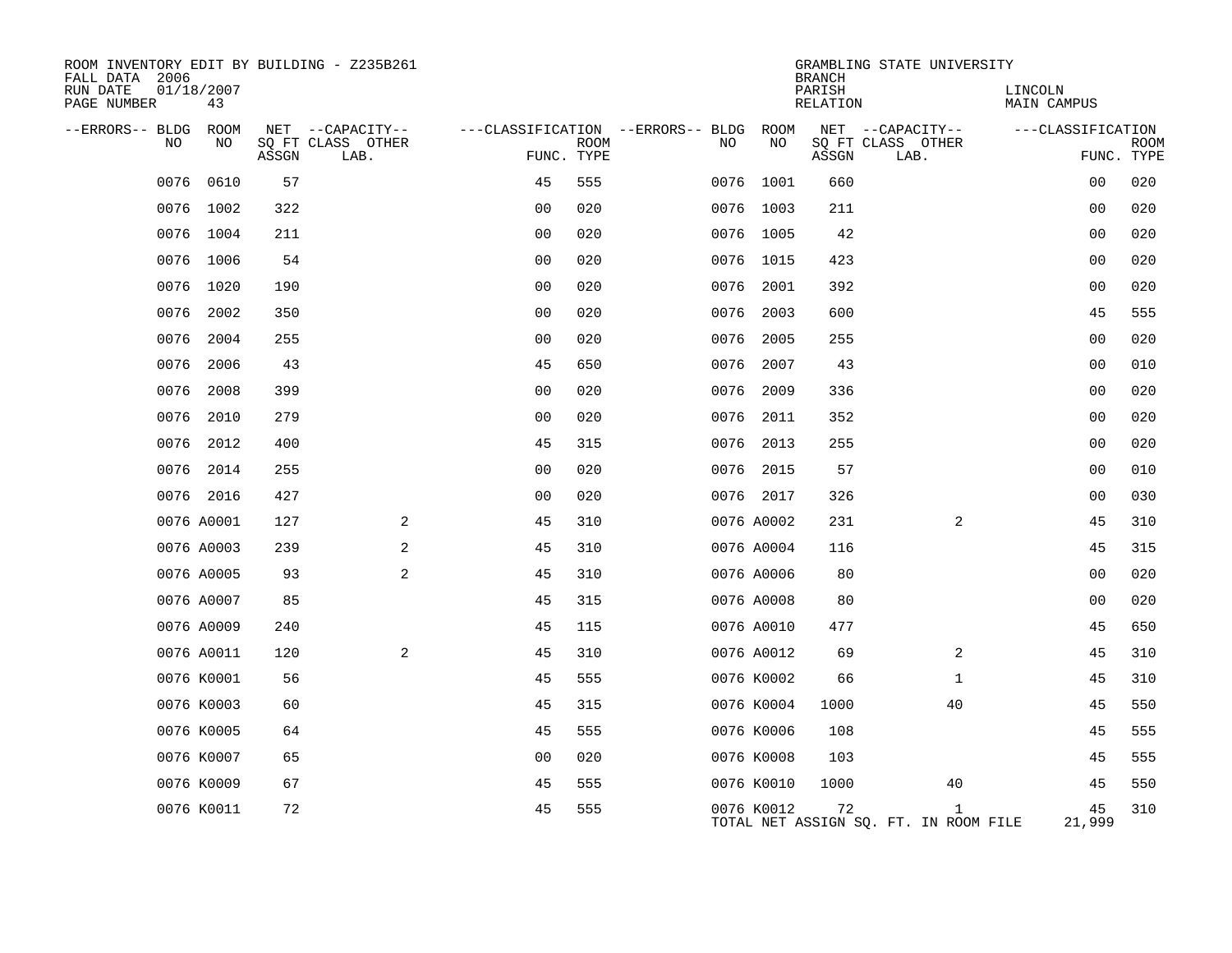| ROOM INVENTORY EDIT BY BUILDING - Z235B261<br>FALL DATA 2006 |                  |       |                           |                                        |                    |      |            | <b>BRANCH</b>                                             | GRAMBLING STATE UNIVERSITY                                 |                        |                           |
|--------------------------------------------------------------|------------------|-------|---------------------------|----------------------------------------|--------------------|------|------------|-----------------------------------------------------------|------------------------------------------------------------|------------------------|---------------------------|
| RUN DATE<br>PAGE NUMBER                                      | 01/18/2007<br>44 |       |                           |                                        |                    |      |            | PARISH<br>RELATION                                        |                                                            | LINCOLN<br>MAIN CAMPUS |                           |
| --ERRORS-- BLDG ROOM                                         |                  |       | NET --CAPACITY--          | ---CLASSIFICATION --ERRORS-- BLDG ROOM |                    |      |            |                                                           | NET --CAPACITY--                                           | ---CLASSIFICATION      |                           |
| NO                                                           | NO               | ASSGN | SQ FT CLASS OTHER<br>LAB. |                                        | ROOM<br>FUNC. TYPE | NO   | NO         | ASSGN<br>TOTAL NUMBER CLASSROOMS<br>TOTAL NUMBER LABS 210 | SQ FT CLASS OTHER<br>LAB.<br>TOTAL NUMBER SPECIAL LABS 220 |                        | <b>ROOM</b><br>FUNC. TYPE |
|                                                              | 0077 0101        | 154   | 3                         | 93                                     | 525                |      | 0077 0102  | 154                                                       | 3                                                          | 93                     | 525                       |
|                                                              | 0077 0104        | 18    | $\mathbf{1}$              | 93                                     | 525                |      | 0077 0105  | 486                                                       | 9                                                          | 93                     | 525                       |
|                                                              | 0077 0106        | 55    | 2                         | 93                                     | 525                |      | 0077 0106A | 23                                                        | $\mathbf{1}$                                               | 93                     | 525                       |
|                                                              | 0077 0107        | 119   |                           | 93                                     | 730                |      | 0077 0108  | 283                                                       | 3                                                          | 93                     | 525                       |
| 0077                                                         | 0109             | 490   | 10                        | 93                                     | 525                |      | 0077 0110  | 18                                                        | $\mathbf{1}$                                               | 93                     | 525                       |
|                                                              | 0077 0111        | 471   | 6                         | 93                                     | 525                |      | 0077 0112  | 50                                                        |                                                            | 93                     | 525                       |
|                                                              | 0077 0113        | 88    |                           | 93                                     | 730                |      | 0077 0114  | 178                                                       |                                                            | 93                     | 525                       |
| 0077                                                         | 0115             | 75    | 2                         | 93                                     | 525                |      | 0077 0116  | 75                                                        | 2                                                          | 93                     | 525                       |
|                                                              | 0077 0117        | 75    | 2                         | 93                                     | 525                |      | 0077 0121  | 126                                                       | 3                                                          | 93                     | 525                       |
|                                                              | 0077 0122        | 126   | 3                         | 93                                     | 525                |      | 0077 0123  | 471                                                       | $7\phantom{.0}$                                            | 93                     | 525                       |
|                                                              | 0077 0124        | 18    | $\mathbf 1$               | 93                                     | 525                |      | 0077 0125  | 486                                                       | 9                                                          | 93                     | 525                       |
|                                                              | 0077 0126        | 23    | $\mathbf{1}$              | 93                                     | 525                |      | 0077 0127  | 78                                                        |                                                            | 93                     | 730                       |
|                                                              | 0077 0128        | 283   | 3                         | 93                                     | 525                |      | 0077 0129  | 36                                                        |                                                            | 93                     | 525                       |
|                                                              | 0077 0130        | 490   | 10                        | 93                                     | 525                |      | 0077 0131  | 18                                                        | $\mathbf{1}$                                               | 93                     | 525                       |
|                                                              | 0077 0132        | 471   | 6                         | 93                                     | 525                |      | 0077 0135  | 75                                                        | 2                                                          | 93                     | 525                       |
|                                                              | 0077 0136        | 75    | 2                         | 93                                     | 525                |      | 0077 0137  | 75                                                        | $\overline{a}$                                             | 93                     | 525                       |
|                                                              | 0077 0201        | 160   | $\mathbf 1$               | 93                                     | 310                |      | 0077 0202  | 260                                                       | $\mathbf{1}$                                               | 93                     | 525                       |
|                                                              | 0077 0203        | 51    | 4                         | 93                                     | 525                | 0077 | 0204       | 53                                                        |                                                            | 93                     | 525                       |
|                                                              | 0077 0205        | 17    | $\mathbf{1}$              | 93                                     | 525                |      | 0077 0206  | 72                                                        | 4                                                          | 93                     | 525                       |
| 0077                                                         | 0207             | 120   | $\mathbf{1}$              | 93                                     | 525                | 0077 | 0208       | 368                                                       | 7                                                          | 93                     | 650                       |
|                                                              | 0077 0209        | 19    | 3                         | 93                                     | 525                |      | 0077 0210  | 40                                                        | $\mathbf{1}$                                               | 93                     | 530                       |
| 0077                                                         | 0211             | 136   | 19                        | 93                                     | 523                | 0077 | 0212       | 136                                                       | 91                                                         | 93                     | 523                       |
|                                                              | 0077 0213        | 20    | 3                         | 93                                     | 525                |      | 0077 0214  | 60                                                        | 3                                                          | 93                     | 530                       |
|                                                              | 0077 0215        | 24    | $\sqrt{2}$                | 93                                     | 530                |      | 0077 0216  | 27                                                        | $\overline{a}$                                             | 93                     | 530                       |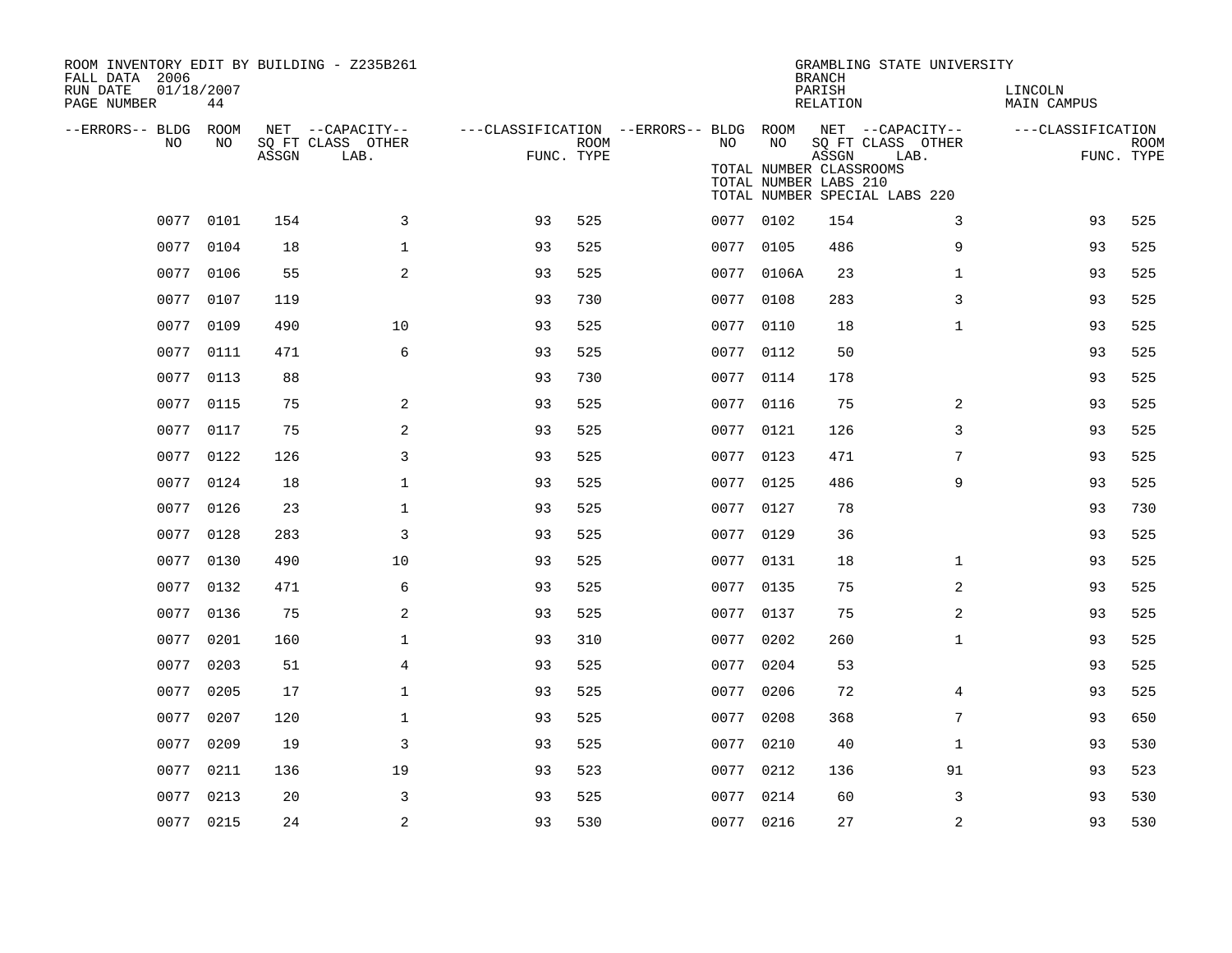| ROOM INVENTORY EDIT BY BUILDING - Z235B261<br>FALL DATA 2006 |            |       |                           |                                        |                    |           |            | <b>BRANCH</b>                                          | GRAMBLING STATE UNIVERSITY                                             |                        |                           |
|--------------------------------------------------------------|------------|-------|---------------------------|----------------------------------------|--------------------|-----------|------------|--------------------------------------------------------|------------------------------------------------------------------------|------------------------|---------------------------|
| RUN DATE<br>01/18/2007<br>PAGE NUMBER                        | 45         |       |                           |                                        |                    |           |            | PARISH<br>RELATION                                     |                                                                        | LINCOLN<br>MAIN CAMPUS |                           |
| --ERRORS-- BLDG ROOM                                         |            |       | NET --CAPACITY--          | ---CLASSIFICATION --ERRORS-- BLDG ROOM |                    |           |            |                                                        | NET --CAPACITY--                                                       | ---CLASSIFICATION      |                           |
| NO.                                                          | NO         | ASSGN | SQ FT CLASS OTHER<br>LAB. |                                        | ROOM<br>FUNC. TYPE | NO.       | NO         | ASSGN                                                  | SQ FT CLASS OTHER<br>LAB.                                              |                        | <b>ROOM</b><br>FUNC. TYPE |
| 0077                                                         | 0217       | 26    | 2                         | 93                                     | 530                | 0077 0218 |            | 63                                                     | 2                                                                      | 93                     | 530                       |
|                                                              | 0077 0219  | 527   | 44                        | 93                                     | 523                | 0077 0220 |            | 70                                                     | $\mathbf{1}$                                                           | 93                     | 525                       |
|                                                              | 0077 0221  | 42    | $\overline{4}$            | 93                                     | 525                | 0077 0222 |            | 38                                                     | $\overline{4}$                                                         | 93                     | 525                       |
|                                                              | 0077 0223  | 368   | 7                         | 93                                     | 650                | 0077 0224 |            | 88                                                     | 8                                                                      | 93                     | 525                       |
|                                                              | 0077 0225  | 278   | 27                        | 93                                     | 525                | 0077 0226 |            | 57                                                     | 3                                                                      | 93                     | 525                       |
|                                                              | 0077 0227  | 220   | 19                        | 93                                     | 523                | 0077 0228 |            | 40                                                     | $\mathbf{1}$                                                           | 93                     | 530                       |
|                                                              | 0077 0229  | 19    | 4                         | 93                                     | 525                | 0077 0230 |            | 51                                                     | 4                                                                      | 93                     | 525                       |
|                                                              | 0077 0234  | 120   | $\mathbf{1}$              | 93                                     | 525                | 0077 0235 |            | 368                                                    |                                                                        | 93                     | 525                       |
|                                                              | 0077 0236  | 55    | $\mathbf{1}$              | 93                                     | 525                | 0077 0237 |            | 55                                                     | $\mathbf{1}$                                                           | 93                     | 525                       |
|                                                              | 0077 0238  | 43    | $\mathbf{1}$              | 93                                     | 730                |           |            | TOTAL NUMBER CLASSROOMS<br>TOTAL NUMBER LABS 210       | TOTAL NET ASSIGN SQ. FT. IN ROOM FILE<br>TOTAL NUMBER SPECIAL LABS 220 | 9,754                  |                           |
|                                                              | 0078 0001  | 1052  |                           | 0 <sup>0</sup>                         | 030                |           |            | TOTAL NUMBER CLASSROOMS<br>TOTAL NUMBER LABS 210       | TOTAL NET ASSIGN SQ. FT. IN ROOM FILE<br>TOTAL NUMBER SPECIAL LABS 220 |                        |                           |
|                                                              | 0079 0101  | 5133  | 5                         | 61                                     | 970                |           |            | TOTAL NUMBER CLASSROOMS<br>TOTAL NUMBER LABS 210       | TOTAL NET ASSIGN SQ. FT. IN ROOM FILE<br>TOTAL NUMBER SPECIAL LABS 220 | 5,133                  |                           |
|                                                              | 0080 0001  | 204   | 2                         | 63                                     | 310                | 0080 0002 |            | 703                                                    |                                                                        | 63                     | 315                       |
|                                                              | 0080 0003  | 27    | $\mathbf{1}$              | 63                                     | 315                | 0080 0004 |            | 33<br>TOTAL NUMBER CLASSROOMS<br>TOTAL NUMBER LABS 210 | TOTAL NET ASSIGN SQ. FT. IN ROOM FILE<br>TOTAL NUMBER SPECIAL LABS 220 | 00 <sub>o</sub><br>934 | 030                       |
|                                                              | 0081 0100  | 187   |                           | 0 <sup>0</sup>                         | 030                |           | 0081 0100A | 154                                                    |                                                                        | 11                     | 615                       |
|                                                              | 0081 0101  | 378   |                           | 11                                     | 615                | 0081 0102 |            | 187                                                    |                                                                        | 0 <sub>0</sub>         | 030                       |
|                                                              | 0081 0102A | 154   |                           | 11                                     | 615                | 0081 0104 |            | 4754                                                   | 950                                                                    | 11                     | 610                       |
|                                                              | 0081 0105  | 661   |                           | 0 <sub>0</sub>                         | 030                | 0081 0106 |            | 262                                                    |                                                                        | 0 <sub>0</sub>         | 020                       |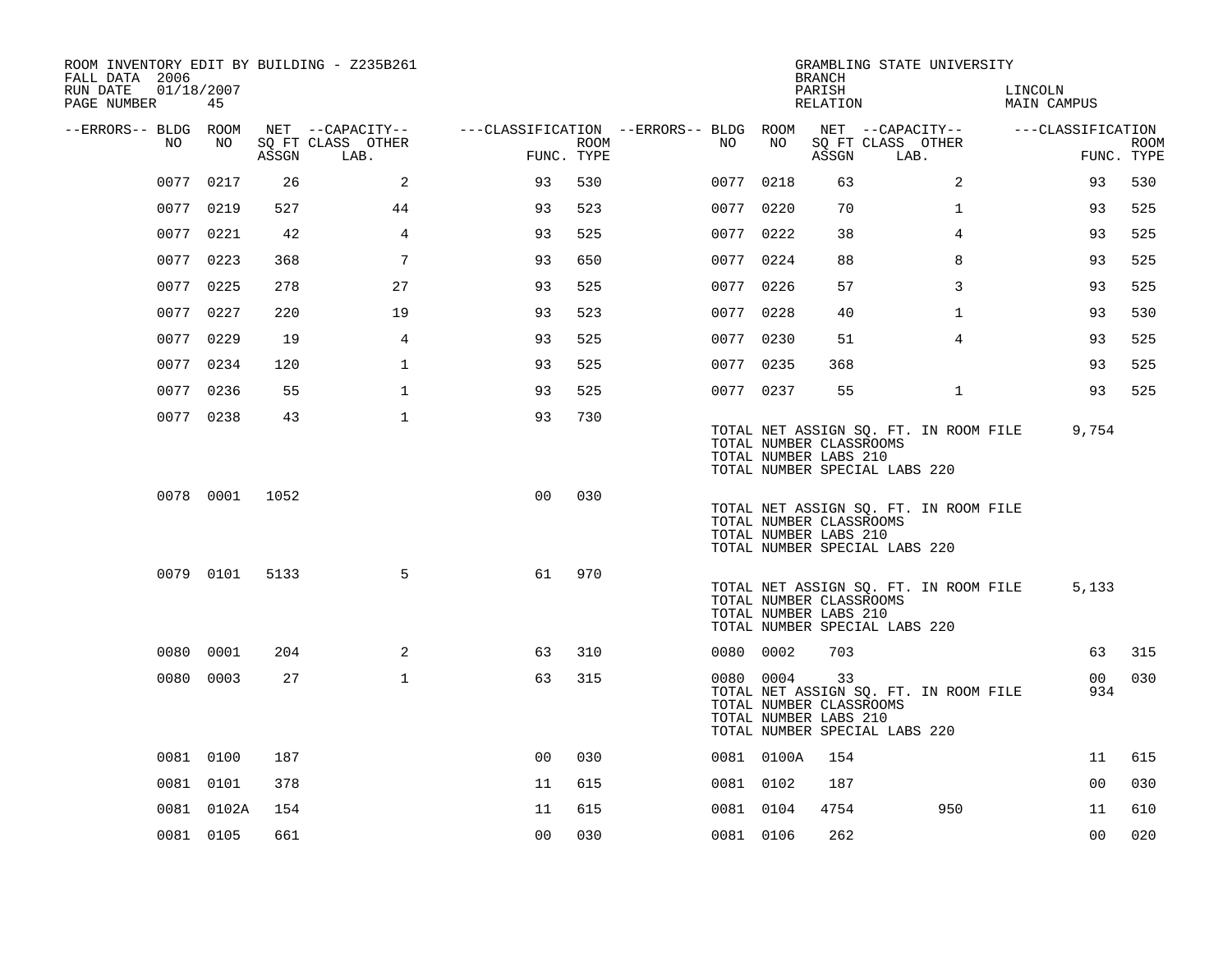| ROOM INVENTORY EDIT BY BUILDING - Z235B261<br>FALL DATA 2006<br>RUN DATE<br>PAGE NUMBER | 01/18/2007<br>46 |       |                                               |                |             |                                         |            | <b>BRANCH</b><br>PARISH<br><b>RELATION</b> | GRAMBLING STATE UNIVERSITY                    | LINCOLN<br><b>MAIN CAMPUS</b> |                           |
|-----------------------------------------------------------------------------------------|------------------|-------|-----------------------------------------------|----------------|-------------|-----------------------------------------|------------|--------------------------------------------|-----------------------------------------------|-------------------------------|---------------------------|
| --ERRORS-- BLDG<br>NO.                                                                  | ROOM<br>NO       | ASSGN | NET --CAPACITY--<br>SQ FT CLASS OTHER<br>LAB. | FUNC. TYPE     | <b>ROOM</b> | ---CLASSIFICATION --ERRORS-- BLDG<br>NO | ROOM<br>NO | ASSGN                                      | NET --CAPACITY--<br>SQ FT CLASS OTHER<br>LAB. | ---CLASSIFICATION             | <b>ROOM</b><br>FUNC. TYPE |
| 0081                                                                                    | 0107             | 290   |                                               | 0 <sub>0</sub> | 030         |                                         | 0081 0108  | 142                                        | $\mathbf{1}$                                  | 11                            | 310                       |
| 0081                                                                                    | 0109             | 148   | $\mathbf{1}$                                  | 11             | 310         |                                         | 0081 0110  | 164                                        |                                               | 11                            | 225                       |
| 0081                                                                                    | 0111             | 96    |                                               | 11             | 225         |                                         | 0081 0113  | 743                                        | 18                                            | 11                            | 220                       |
| 0081                                                                                    | 0114             | 191   | $\mathbf 1$                                   | 11             | 310         |                                         | 0081 0115  | 187                                        |                                               | 11                            | 315                       |
| 0081                                                                                    | 0116             | 54    |                                               | 0 <sub>0</sub> | 020         |                                         | 0081 0117  | 21                                         | $\mathbf{1}$                                  | 11                            | 315                       |
| 0081                                                                                    | 0118             | 88    |                                               | 11             | 455         |                                         | 0081 0119  | 1938                                       | 48                                            | 11                            | 220                       |
| 0081                                                                                    | 0120             | 67    | 6                                             | 11             | 410         |                                         | 0081 0121  | 1209                                       |                                               | 0 <sub>0</sub>                | 020                       |
|                                                                                         | 0081 0122        | 457   | 12                                            | 11             | 210         |                                         | 0081 0123  | 371                                        |                                               | 0 <sub>0</sub>                | 020                       |
| 0081                                                                                    | 0124             | 710   |                                               | 0 <sub>0</sub> | 020         |                                         | 0081 0125  | 238                                        | $\mathbf{1}$                                  | 11                            | 310                       |
|                                                                                         | 0081 0126        | 466   |                                               | 11             | 315         |                                         | 0081 0127  | 78                                         |                                               | 11                            | 315                       |
| 0081                                                                                    | 0128             | 622   | 2                                             | 11             | 310         |                                         | 0081 0129  | 46                                         |                                               | 00                            | 010                       |
|                                                                                         | 0081 0130        | 58    |                                               | 0 <sub>0</sub> | 010         |                                         | 0081 0131  | 32                                         | $\mathbf{1}$                                  | 00                            | 030                       |
| 0081                                                                                    | 0132             | 279   |                                               | 11             | 315         |                                         | 0081 0133  | 129                                        |                                               | 11                            | 315                       |
|                                                                                         | 0081 0134        | 763   | 40                                            | 11             | 350         |                                         | 0081 0135  | 427                                        |                                               | 00                            | 020                       |
| 0081                                                                                    | 0136             | 205   | $\mathbf{1}$                                  | 11             | 310         |                                         | 0081 0137  | 265                                        | $\mathbf{1}$                                  | 11                            | 310                       |
|                                                                                         | 0081 0138        | 8     |                                               | 11             | 315         |                                         | 0081 0139  | 53                                         |                                               | 11                            | 315                       |
| 0081                                                                                    | 0140             | 23    | $\mathbf{1}$                                  | 11             | 315         |                                         | 0081 0141  | 224                                        | $\mathbf{1}$                                  | 11                            | 310                       |
| 0081                                                                                    | 0142             | 152   | $\mathbf 1$                                   | 11             | 310         |                                         | 0081 0143  | 282                                        | $\mathbf{1}$                                  | 11                            | 310                       |
|                                                                                         | 0081 0144        | 120   | $\mathbf 1$                                   | 11             | 310         |                                         | 0081 0145  | 120                                        | $\mathbf{1}$                                  | 11                            | 310                       |
| 0081                                                                                    | 0146             | 120   | $\mathbf 1$                                   | 11             | 310         |                                         | 0081 0147  | 120                                        | $\mathbf{1}$                                  | 11                            | 310                       |
|                                                                                         | 0081 0148        | 120   | $\mathbf{1}$                                  | 11             | 310         |                                         | 0081 0149  | 120                                        | $\mathbf{1}$                                  | 11                            | 310                       |
| 0081                                                                                    | 0150             | 120   | $\mathbf{1}$                                  | 11             | 310         |                                         | 0081 0151  | 120                                        | $\mathbf{1}$                                  | 11                            | 310                       |
|                                                                                         | 0081 0152        | 120   | $\mathbf{1}$                                  | 11             | 310         |                                         | 0081 0153  | 262                                        |                                               | 0 <sub>0</sub>                | 020                       |
| 0081                                                                                    | 0154             | 257   |                                               | 0 <sub>0</sub> | 030         |                                         | 0081 0155  | 94                                         | 2                                             | 11                            | 250                       |
|                                                                                         | 0081 0156        | 21    | $\mathbf{1}$                                  | 11             | 255         |                                         | 0081 0157  | 185                                        | 5                                             | 11                            | 250                       |
|                                                                                         | 0081 0158        | 1468  |                                               | 0 <sub>0</sub> | 020         |                                         | 0081 0159  | 133                                        | 2                                             | 11                            | 655                       |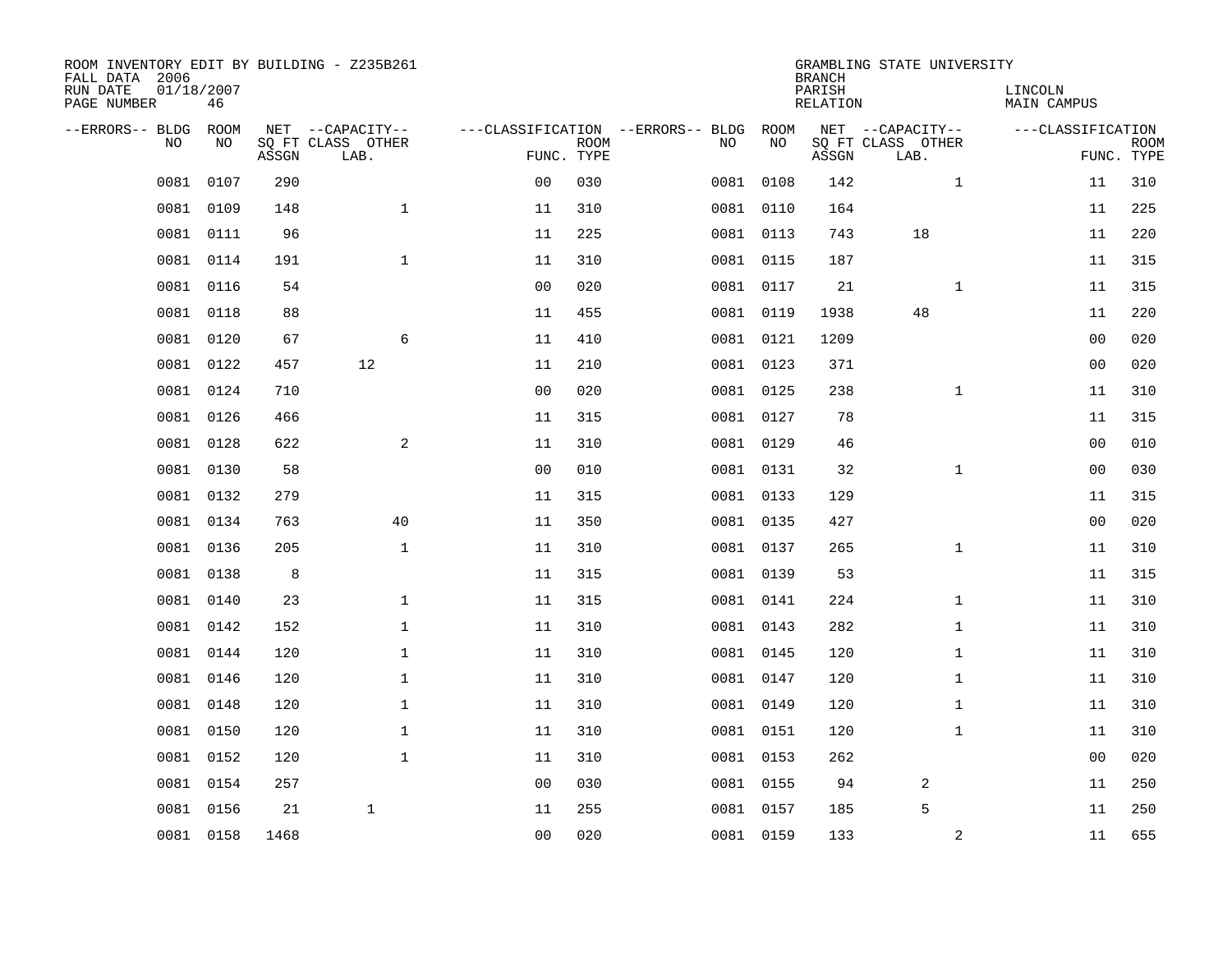| ROOM INVENTORY EDIT BY BUILDING - Z235B261<br>FALL DATA 2006 |                  |                 |                           |                |                           |                                          |            | <b>BRANCH</b>      | GRAMBLING STATE UNIVERSITY |                        |                           |
|--------------------------------------------------------------|------------------|-----------------|---------------------------|----------------|---------------------------|------------------------------------------|------------|--------------------|----------------------------|------------------------|---------------------------|
| RUN DATE<br>PAGE NUMBER                                      | 01/18/2007<br>47 |                 |                           |                |                           |                                          |            | PARISH<br>RELATION |                            | LINCOLN<br>MAIN CAMPUS |                           |
| --ERRORS-- BLDG<br>N <sub>O</sub>                            | ROOM<br>NO.      |                 | NET --CAPACITY--          |                |                           | ---CLASSIFICATION --ERRORS-- BLDG<br>NO. | ROOM<br>NO |                    | NET --CAPACITY--           | ---CLASSIFICATION      |                           |
|                                                              |                  | ASSGN           | SO FT CLASS OTHER<br>LAB. |                | <b>ROOM</b><br>FUNC. TYPE |                                          |            | ASSGN              | SQ FT CLASS OTHER<br>LAB.  |                        | <b>ROOM</b><br>FUNC. TYPE |
| 0081                                                         | 0160             | 27              |                           | 0 <sub>0</sub> | 020                       | 0081                                     | 0161       | 27                 |                            | 00                     | 020                       |
| 0081                                                         | 0162             | 129             | 2                         | 11             | 655                       |                                          | 0081 0163  | 389                |                            | 11                     | 650                       |
| 0081                                                         | 0164             | 250             | $\mathbf{1}$              | 11             | 310                       |                                          | 0081 0165  | 99                 |                            | 11                     | 655                       |
| 0081                                                         | 0166             | 126             |                           | 11             | 660                       |                                          | 0081 0167  | 63                 |                            | 11                     | 660                       |
| 0081                                                         | 0168             | 315             |                           | 11             | 650                       |                                          | 0081 0169  | 210                |                            | 0 <sub>0</sub>         | 020                       |
| 0081                                                         | 0170             | 18              |                           | 0 <sub>0</sub> | 020                       |                                          | 0081 0171  | 189                | 3                          | 0 <sub>0</sub>         | 030                       |
| 0081                                                         | 0172             | 578             |                           | 00             | 020                       |                                          | 0081 0173  | 18                 |                            | 00                     | 020                       |
| 0081                                                         | 0174             | 206             | 6                         | 0 <sub>0</sub> | 030                       |                                          | 0081 0175  | 72                 |                            | 0 <sub>0</sub>         | 030                       |
| 0081                                                         | 0176             | 50              |                           | 0 <sub>0</sub> | 020                       |                                          | 0081 0177  | 1382               | 70                         | 11                     | 110                       |
|                                                              | 0081 0178        | 1382            | 70                        | 11             | 110                       |                                          | 0081 0179  | $\overline{7}$     |                            | 11                     | 655                       |
| 0081                                                         | 0180             | $7\phantom{.0}$ |                           | 11             | 655                       |                                          | 0081 0181  | 8                  |                            | 0 <sub>0</sub>         | 020                       |
| 0081                                                         | 0200             | 270             |                           | 0 <sub>0</sub> | 020                       |                                          | 0081 0201  | 116                | $\mathbf{1}$               | 11                     | 310                       |
| 0081                                                         | 0202             | 111             | $\mathbf{1}$              | 11             | 310                       |                                          | 0081 0203  | 108                | $\mathbf{1}$               | 11                     | 310                       |
| 0081                                                         | 0204             | 246             |                           | 0 <sub>0</sub> | 030                       |                                          | 0081 0205  | 117                | $\mathbf{1}$               | 11                     | 310                       |
| 0081                                                         | 0206             | 139             | 1                         | 11             | 310                       | 0081                                     | 0207       | 115                | $\mathbf{1}$               | 11                     | 310                       |
| 0081                                                         | 0208             | 115             | $\mathbf 1$               | 11             | 310                       |                                          | 0081 0209  | 129                | $\mathbf{1}$               | 11                     | 310                       |
| 0081                                                         | 0210             | 709             | 70                        | 11             | 110                       | 0081                                     | 0211       | 646                | 65                         | 11                     | 110                       |
| 0081                                                         | 0212             | 646             | 65                        | 11             | 110                       |                                          | 0081 0213  | 108                | $\mathbf{1}$               | 11                     | 310                       |
| 0081                                                         | 0214             | 108             | $\mathbf{1}$              | 11             | 310                       |                                          | 0081 0215  | 108                | $\mathbf{1}$               | 11                     | 310                       |
| 0081                                                         | 0216             | 108             | $\mathbf{1}$              | 11             | 310                       |                                          | 0081 0217  | 108                | $\mathbf{1}$               | 11                     | 310                       |
| 0081                                                         | 0218             | 108             | $\mathbf 1$               | 11             | 310                       |                                          | 0081 0219  | 108                | $\mathbf{1}$               | 11                     | 310                       |
| 0081                                                         | 0220             | 246             |                           | 11             | 215                       |                                          | 0081 0221  | 270                | 20                         | 11                     | 350                       |
| 0081                                                         | 0222             | 1103            | 27                        | 11             | 210                       |                                          | 0081 0223  | 665                | 2                          | 11                     | 310                       |
| 0081                                                         | 0224             | 30              | $\mathbf{1}$              | 11             | 315                       |                                          | 0081 0225  | 55                 |                            | 11                     | 315                       |
| 0081                                                         | 0226             | 164             |                           | 0 <sub>0</sub> | 020                       |                                          | 0081 0227  | 19                 |                            | 0 <sub>0</sub>         | 020                       |
|                                                              | 0081 0228        | 245             | $\mathbf{1}$              | 11             | 310                       |                                          | 0081 0229  | 488                | $\mathbf{1}$               | 11                     | 310                       |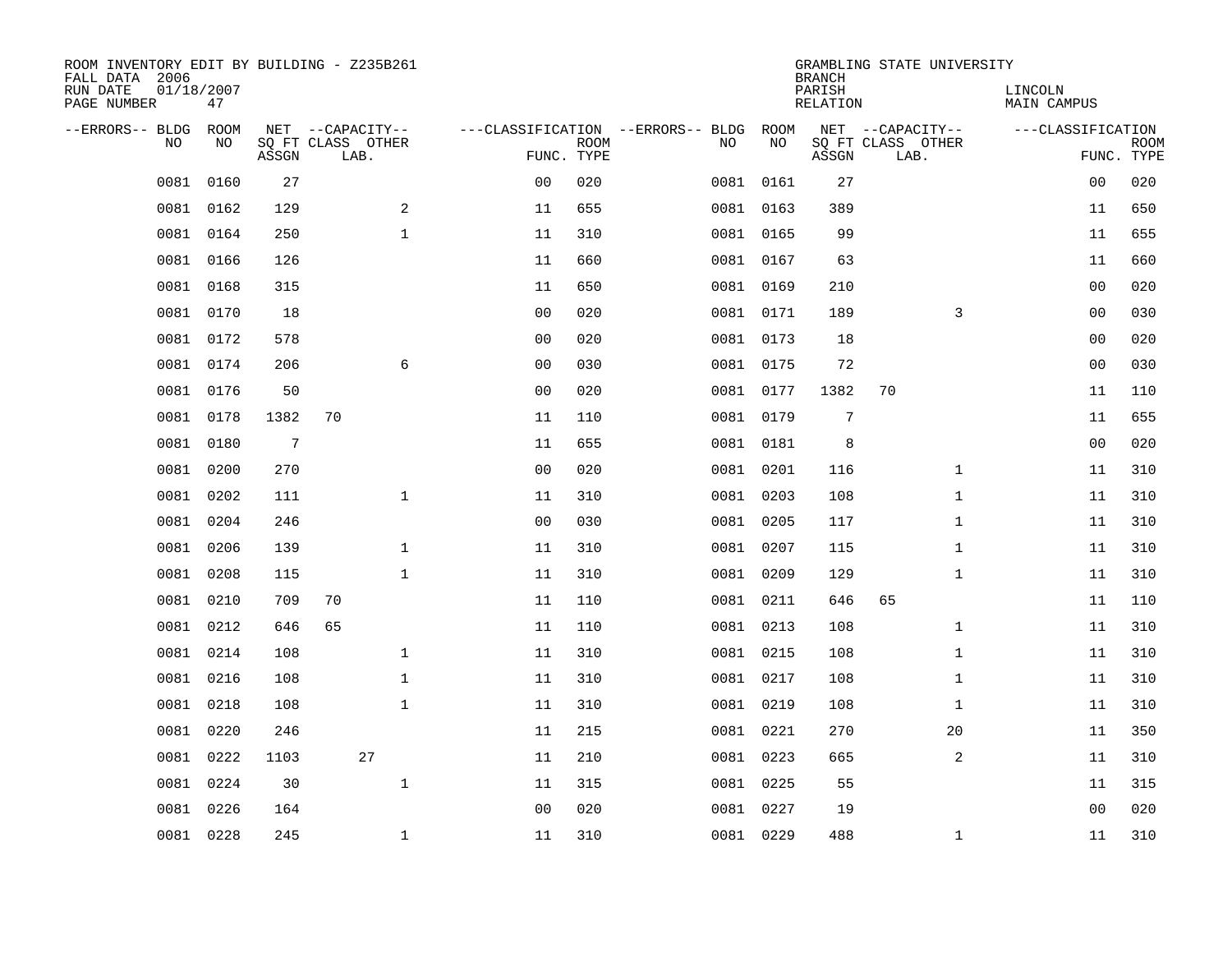| ROOM INVENTORY EDIT BY BUILDING - Z235B261<br>FALL DATA 2006 |                  |          |                           |                |                           |                                        |           | <b>BRANCH</b>                                    | GRAMBLING STATE UNIVERSITY                                             |              |                                          |                           |
|--------------------------------------------------------------|------------------|----------|---------------------------|----------------|---------------------------|----------------------------------------|-----------|--------------------------------------------------|------------------------------------------------------------------------|--------------|------------------------------------------|---------------------------|
| RUN DATE<br>PAGE NUMBER                                      | 01/18/2007<br>48 |          |                           |                |                           |                                        |           | PARISH<br>RELATION                               |                                                                        |              | LINCOLN<br>MAIN CAMPUS                   |                           |
| --ERRORS-- BLDG ROOM                                         | NO               |          | NET --CAPACITY--          |                |                           | ---CLASSIFICATION --ERRORS-- BLDG ROOM | NO        |                                                  | NET --CAPACITY--                                                       |              | ---CLASSIFICATION                        |                           |
| NO                                                           |                  | ASSGN    | SQ FT CLASS OTHER<br>LAB. |                | <b>ROOM</b><br>FUNC. TYPE | NO                                     |           | ASSGN                                            | SQ FT CLASS OTHER<br>LAB.                                              |              |                                          | <b>ROOM</b><br>FUNC. TYPE |
| 0081                                                         | 0230             | 391      | 39                        | 11             | 110                       |                                        | 0081 0231 | 405                                              |                                                                        | 3            | 00                                       | 030                       |
| 0081                                                         | 0232             | 261      | 6                         | 0 <sub>0</sub> | 030                       |                                        | 0081 0233 | 82                                               |                                                                        |              | 00                                       | 030                       |
|                                                              | 0081 0234        | 58       |                           | 0 <sub>0</sub> | 030                       |                                        | 0081 0235 | 50                                               |                                                                        |              | 0 <sub>0</sub>                           | 020                       |
| 0081                                                         | 0236             | 67       |                           | 00             | 010                       |                                        | 0081 0237 | 327                                              | 32                                                                     |              | 11                                       | 110                       |
| 0081                                                         | 0238             | 132      |                           | 0 <sub>0</sub> | 020                       |                                        | 0081 0239 | 771                                              |                                                                        |              | 0 <sub>0</sub>                           | 020                       |
| 0081                                                         | 0240             | 850      | 21                        | 11             | 210                       |                                        | 0081 0241 | 1089                                             | 59                                                                     |              | 11                                       | 110                       |
|                                                              | 0081 0242        | 1143     | 29                        | 11             | 210                       |                                        | 0081 0243 | 310                                              |                                                                        |              | 0 <sub>0</sub>                           | 030                       |
|                                                              | 0081 0244        | 139      | $\mathbf{1}$              | 11             | 310                       |                                        | 0081 0245 | 139                                              |                                                                        | $\mathbf{1}$ | 11                                       | 310                       |
|                                                              | 0081 0246        | 139      | $\mathbf{1}$              | 11             | 310                       |                                        | 0081 0247 | 1843                                             | 46                                                                     |              | 11                                       | 220                       |
|                                                              | 0081 0248        | 231      |                           | 11             | 225                       |                                        | 0081 0249 | 336                                              |                                                                        |              | 11                                       | 225                       |
|                                                              | 0081 0250        | 1848     | 45                        | 11             | 220                       |                                        | 0081 0251 | 741                                              | 60                                                                     |              | 11                                       | 110                       |
|                                                              | 0081 0252        | 123      | $\mathbf 1$               | 11             | 310                       |                                        | 0081 0253 | 123                                              |                                                                        | $\mathbf{1}$ | 11                                       | 310                       |
| 0081                                                         | 0254             | 123      | $\mathbf 1$               | 11             | 310                       |                                        | 0081 0255 | 123                                              |                                                                        | $\mathbf{1}$ | 11                                       | 310                       |
|                                                              | 0081 0256        | 123      | $\mathbf{1}$              | 11             | 310                       |                                        | 0081 0257 | 123                                              |                                                                        | $\mathbf{1}$ | 11                                       | 310                       |
|                                                              | 0081 0258        | 129      | $\mathbf{1}$              | 11             | 310                       |                                        | 0081 0259 | 272                                              |                                                                        |              | 0 <sub>0</sub>                           | 020                       |
|                                                              | 0081 0260        | 543      |                           | 0 <sub>0</sub> | 020                       |                                        | 0081 0261 | 126                                              |                                                                        |              | 00                                       | 020                       |
|                                                              | 0081 0262        | 742      |                           | 0 <sub>0</sub> | 020                       |                                        | 0081 0263 | 742                                              |                                                                        |              | 0 <sub>0</sub>                           | 020                       |
|                                                              | 0081 0264        | 496      |                           | 0 <sub>0</sub> | 020                       |                                        |           | TOTAL NUMBER CLASSROOMS<br>TOTAL NUMBER LABS 210 | TOTAL NET ASSIGN SQ. FT. IN ROOM FILE<br>TOTAL NUMBER SPECIAL LABS 220 |              | 36,023<br>9<br>$\bf 4$<br>$\overline{4}$ |                           |
|                                                              | 0082 0101        | 373      |                           | 0 <sub>0</sub> | 020                       |                                        | 0082 0102 | 428                                              |                                                                        |              | 0 <sub>0</sub>                           | 020                       |
| 0082                                                         | 0103             | 387      |                           | 0 <sub>0</sub> | 020                       |                                        | 0082 0104 | 159                                              |                                                                        |              | 0 <sub>0</sub>                           | 020                       |
|                                                              | 0082 0105        | 249      |                           | 0 <sub>0</sub> | 020                       |                                        | 0082 0106 | 1080                                             |                                                                        |              | 11                                       | 650                       |
| 0082                                                         | 0107             | 308      |                           | 0 <sub>0</sub> | 020                       |                                        | 0082 0108 | 440                                              |                                                                        |              | 00                                       | 020                       |
| 0082                                                         | 0109             | 750      |                           | 0 <sub>0</sub> | 020                       |                                        | 0082 0110 | 22                                               |                                                                        |              | 11                                       | 115                       |
|                                                              | 0082 0111        | 1687 125 |                           | 11             | 110                       |                                        | 0082 0112 | 1689 125                                         |                                                                        |              | 11                                       | 110                       |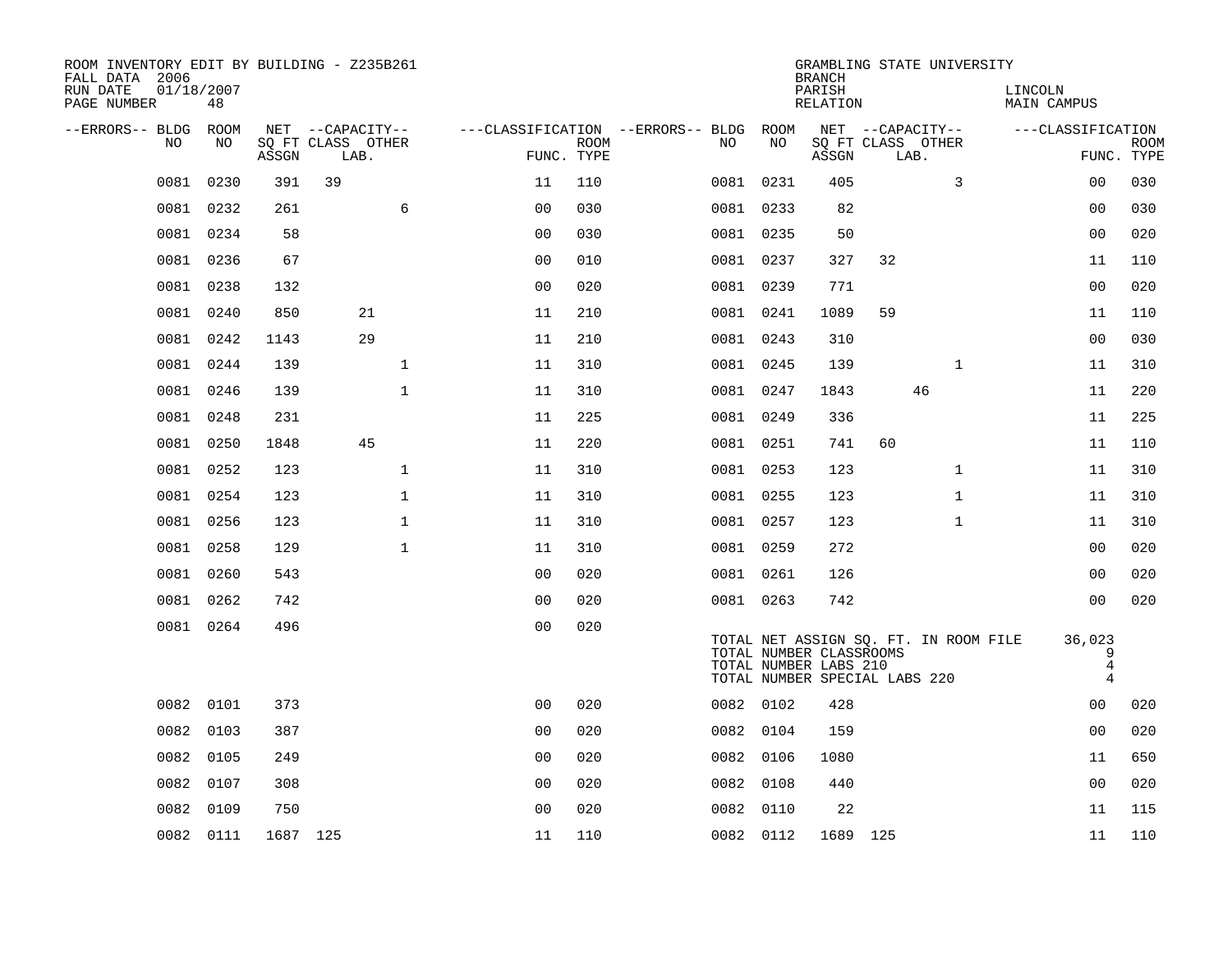| ROOM INVENTORY EDIT BY BUILDING - Z235B261<br>FALL DATA 2006 |                  |       |                           |                |             |                                   |           | <b>BRANCH</b>      | GRAMBLING STATE UNIVERSITY |                        |                           |
|--------------------------------------------------------------|------------------|-------|---------------------------|----------------|-------------|-----------------------------------|-----------|--------------------|----------------------------|------------------------|---------------------------|
| RUN DATE<br>PAGE NUMBER                                      | 01/18/2007<br>49 |       |                           |                |             |                                   |           | PARISH<br>RELATION |                            | LINCOLN<br>MAIN CAMPUS |                           |
| --ERRORS-- BLDG                                              | ROOM             |       | NET --CAPACITY--          |                |             | ---CLASSIFICATION --ERRORS-- BLDG | ROOM      |                    | NET --CAPACITY--           | ---CLASSIFICATION      |                           |
| N <sub>O</sub>                                               | NO.              | ASSGN | SO FT CLASS OTHER<br>LAB. | FUNC. TYPE     | <b>ROOM</b> | NO.                               | NO        | ASSGN              | SQ FT CLASS OTHER<br>LAB.  |                        | <b>ROOM</b><br>FUNC. TYPE |
| 0082                                                         | 0113             | 327   |                           | 0 <sub>0</sub> | 030         | 0082                              | 0114      | 26                 |                            | 00                     | 020                       |
| 0082                                                         | 0115             | 205   | $\overline{4}$            | 0 <sub>0</sub> | 030         |                                   | 0082 0116 | 52                 |                            | 0 <sub>0</sub>         | 010                       |
| 0082                                                         | 0117             | 26    |                           | 0 <sub>0</sub> | 020         |                                   | 0082 0118 | 205                | $\overline{4}$             | 0 <sub>0</sub>         | 030                       |
| 0082                                                         | 0119             | 11    |                           | 11             | 115         |                                   | 0082 0120 | 962                | 50                         | 11                     | 110                       |
| 0082                                                         | 0121             | 963   | 50                        | 11             | 110         | 0082                              | 0122      | 103                | 2                          | 11                     | 680                       |
| 0082                                                         | 0123             | 99    | $\mathbf{2}$              | 11             | 680         |                                   | 0082 0124 | 146                | 2                          | 11                     | 680                       |
| 0082                                                         | 0125             | 125   |                           | 00             | 020         |                                   | 0082 0126 | 90                 | $\overline{a}$             | 11                     | 680                       |
| 0082                                                         | 0127             | 165   | $\mathbf{1}$              | 11             | 310         |                                   | 0082 0128 | 175                | $\mathbf{1}$               | 11                     | 310                       |
| 0082                                                         | 0129             | 90    | 2                         | 11             | 680         | 0082                              | 0130      | 300                | $\mathbf{1}$               | 11                     | 310                       |
| 0082                                                         | 0132             | 104   | 4                         | 0 <sub>0</sub> | 030         |                                   | 0082 0133 | 22                 |                            | 00                     | 020                       |
| 0082                                                         | 0134             | 110   | 4                         | 0 <sub>0</sub> | 030         | 0082                              | 0135      | 22                 |                            | 00                     | 020                       |
| 0082                                                         | 0136             | 569   |                           | 0 <sub>0</sub> | 020         |                                   | 0082 0137 | 147                |                            | 0 <sub>0</sub>         | 020                       |
| 0082                                                         | 0138             | 1760  | 2                         | 11             | 710         |                                   | 0082 0139 | 337                | $\mathbf{1}$               | 11                     | 310                       |
| 0082                                                         | 0140             | 2146  | 2                         | 11             | 710         |                                   | 0082 0141 | 116                |                            | 11                     | 715                       |
| 0082                                                         | 0142             | 84    |                           | 11             | 715         | 0082                              | 0143      | 131                |                            | 00                     | 020                       |
| 0082                                                         | 0144             | 217   |                           | 0 <sub>0</sub> | 020         |                                   | 0082 0145 | 270                | $\mathbf{1}$               | 11                     | 310                       |
| 0082                                                         | 0146             | 287   | 20                        | 11             | 350         |                                   | 0082 0147 | 170                | $\mathbf{1}$               | 11                     | 310                       |
| 0082                                                         | 0148             | 129   | $\mathbf{1}$              | 11             | 310         |                                   | 0082 0149 | 127                | $\mathbf{1}$               | 11                     | 310                       |
| 0082                                                         | 0150             | 127   | $\mathbf 1$               | 11             | 310         |                                   | 0082 0151 | 127                | $\mathbf{1}$               | 11                     | 310                       |
| 0082                                                         | 0152             | 127   | $\mathbf{1}$              | 11             | 310         |                                   | 0082 0153 | 127                | $\mathbf{1}$               | 11                     | 310                       |
| 0082                                                         | 0154             | 131   | $\mathbf 1$               | 11             | 310         |                                   | 0082 0155 | 111                |                            | 00                     | 020                       |
| 0082                                                         | 0156             | 183   |                           | 0 <sub>0</sub> | 020         |                                   | 0082 0157 | 209                |                            | 11                     | 715                       |
| 0082                                                         | 0158             | 245   |                           | 11             | 715         |                                   | 0082 0159 | 646                |                            | 11                     | 715                       |
| 0082                                                         | 0160             | 1102  |                           | 0 <sub>0</sub> | 030         |                                   | 0082 0161 | 208                |                            | 0 <sub>0</sub>         | 030                       |
| 0082                                                         | 0162             | 357   |                           | 0 <sub>0</sub> | 020         |                                   | 0082 0163 | 963                | 2                          | 11                     | 710                       |
|                                                              | 0082 0164        | 317   |                           | 11             | 715         |                                   | 0082 0165 | 70                 | 2                          | 0 <sub>0</sub>         | 030                       |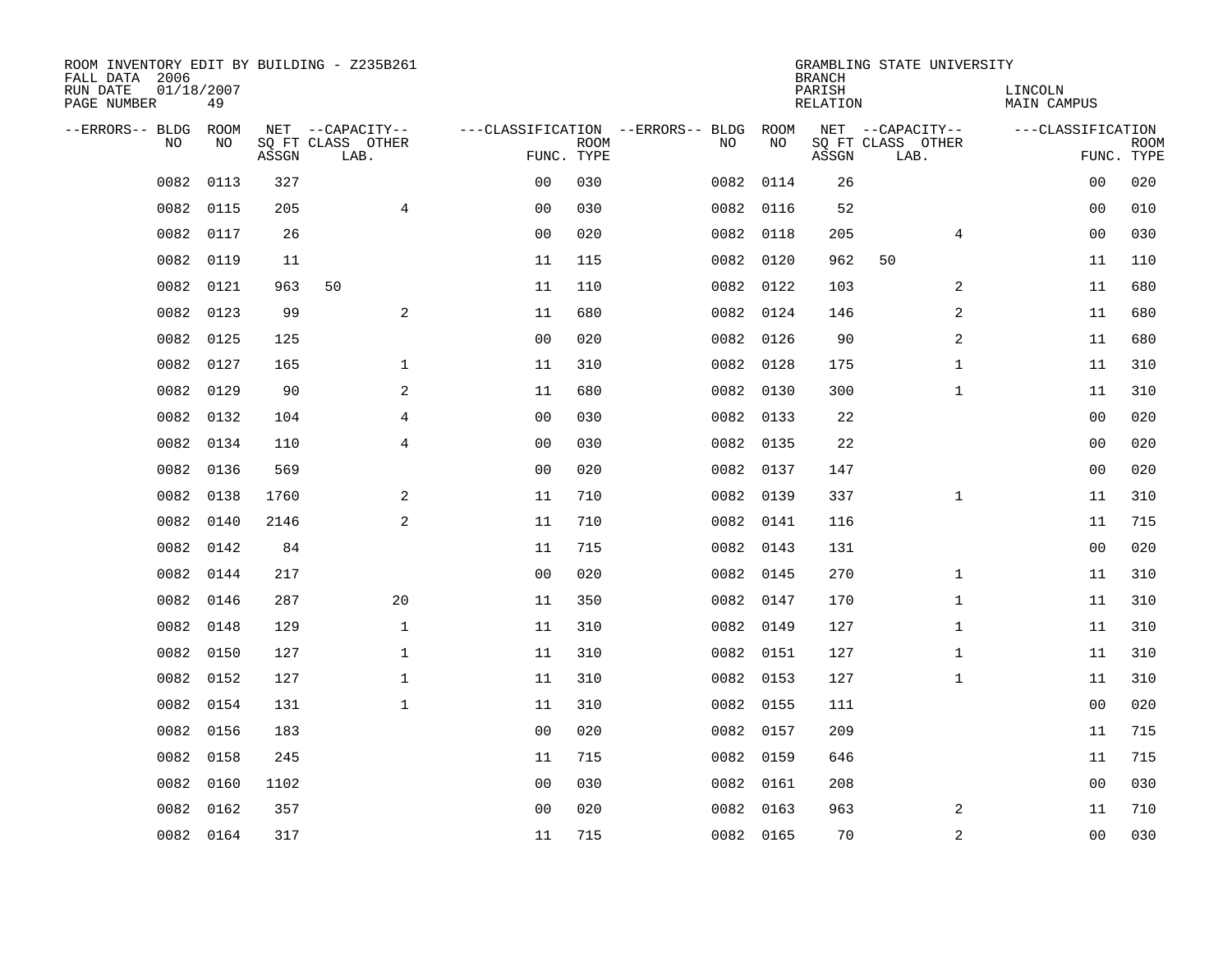| ROOM INVENTORY EDIT BY BUILDING - Z235B261<br>FALL DATA 2006 |                  |       |                           |                |                           |                                        |           | <b>BRANCH</b>             | GRAMBLING STATE UNIVERSITY |                |                               |                           |
|--------------------------------------------------------------|------------------|-------|---------------------------|----------------|---------------------------|----------------------------------------|-----------|---------------------------|----------------------------|----------------|-------------------------------|---------------------------|
| RUN DATE<br>PAGE NUMBER                                      | 01/18/2007<br>50 |       |                           |                |                           |                                        |           | PARISH<br><b>RELATION</b> |                            |                | LINCOLN<br><b>MAIN CAMPUS</b> |                           |
| --ERRORS-- BLDG                                              | ROOM             |       | NET --CAPACITY--          |                |                           | ---CLASSIFICATION --ERRORS-- BLDG ROOM |           |                           | NET --CAPACITY--           |                | ---CLASSIFICATION             |                           |
| NO                                                           | NO               | ASSGN | SQ FT CLASS OTHER<br>LAB. |                | <b>ROOM</b><br>FUNC. TYPE | NO                                     | NO        | ASSGN                     | SQ FT CLASS OTHER<br>LAB.  |                |                               | <b>ROOM</b><br>FUNC. TYPE |
| 0082                                                         | 0166             | 220   | 2                         | 0 <sub>0</sub> | 030                       | 0082                                   | 0167      | 188                       |                            |                | 00                            | 030                       |
| 0082                                                         | 0168             | 104   |                           | 0 <sub>0</sub> | 030                       |                                        | 0082 0169 | 378                       |                            |                | 11                            | 715                       |
| 0082                                                         | 0170             | 127   | $\mathbf{1}$              | 11             | 310                       | 0082                                   | 0171      | 43                        |                            |                | 00                            | 030                       |
| 0082                                                         | 0172             | 34    |                           | 00             | 030                       |                                        | 0082 0201 | 416                       |                            |                | 0 <sub>0</sub>                | 020                       |
| 0082                                                         | 0202             | 428   |                           | 0 <sub>0</sub> | 020                       |                                        | 0082 0203 | 415                       |                            |                | 0 <sub>0</sub>                | 020                       |
| 0082                                                         | 0204             | 177   |                           | 0 <sub>0</sub> | 020                       |                                        | 0082 0205 | 440                       |                            |                | 0 <sub>0</sub>                | 020                       |
| 0082                                                         | 0206             | 209   |                           | 0 <sub>0</sub> | 020                       | 0082                                   | 0207      | 729                       |                            |                | 00                            | 020                       |
| 0082                                                         | 0208             | 88    |                           | 0 <sub>0</sub> | 020                       |                                        | 0082 0209 | 552                       |                            |                | 0 <sub>0</sub>                | 020                       |
| 0082                                                         | 0210             | 249   |                           | 0 <sub>0</sub> | 020                       | 0082                                   | 0211      | 858                       |                            |                | 0 <sub>0</sub>                | 020                       |
| 0082                                                         | 0212             | 63    |                           | 0 <sub>0</sub> | 030                       |                                        | 0082 0213 | 259                       |                            |                | 0 <sub>0</sub>                | 030                       |
| 0082                                                         | 0214             | 26    |                           | 0 <sub>0</sub> | 020                       | 0082                                   | 0215      | 205                       |                            | $\overline{4}$ | 0 <sub>0</sub>                | 030                       |
| 0082                                                         | 0216             | 52    |                           | 0 <sub>0</sub> | 010                       |                                        | 0082 0217 | 26                        |                            |                | 0 <sub>0</sub>                | 020                       |
| 0082                                                         | 0218             | 205   | 4                         | 0 <sub>0</sub> | 030                       | 0082                                   | 0219      | 999                       | 75                         |                | 11                            | 110                       |
| 0082                                                         | 0220             | 350   | 10                        | 11             | 350                       |                                        | 0082 0221 | 536                       | 30                         |                | 11                            | 110                       |
| 0082                                                         | 0222             | 288   |                           | 11             | 225                       | 0082                                   | 0223      | 46                        | $\mathbf{1}$               |                | 11                            | 220                       |
| 0082                                                         | 0224             | 47    | $\mathbf{1}$              | 11             | 220                       |                                        | 0082 0225 | 46                        | $\mathbf{1}$               |                | 11                            | 220                       |
| 0082                                                         | 0226             | 47    | $\mathbf 1$               | 11             | 220                       | 0082                                   | 0227      | 44                        | $\mathbf{1}$               |                | 11                            | 220                       |
| 0082                                                         | 0228             | 44    | $\mathbf{1}$              | 11             | 220                       |                                        | 0082 0229 | 44                        | $\mathbf{1}$               |                | 11                            | 220                       |
| 0082                                                         | 0230             | 54    | $\mathbf{1}$              | 11             | 220                       |                                        | 0082 0231 | 53                        | $\mathbf{1}$               |                | 11                            | 220                       |
| 0082                                                         | 0232             | 53    | $\mathbf{1}$              | 11             | 220                       |                                        | 0082 0233 | 1025                      | 21                         |                | 11                            | 250                       |
| 0082                                                         | 0234             | 1067  | 50                        | 11             | 110                       |                                        | 0082 0235 | 145                       |                            | $\mathbf{1}$   | 11                            | 310                       |
| 0082                                                         | 0236             | 124   | $\mathbf 1$               | 11             | 310                       |                                        | 0082 0237 | 122                       |                            | $\mathbf{1}$   | 11                            | 310                       |
| 0082                                                         | 0238             | 111   | $\mathbf{1}$              | 11             | 310                       |                                        | 0082 0239 | 111                       |                            | $\mathbf{1}$   | 11                            | 310                       |
| 0082                                                         | 0240             | 111   | $\mathbf 1$               | 11             | 310                       |                                        | 0082 0241 | 111                       |                            | $\mathbf{1}$   | 11                            | 310                       |
| 0082                                                         | 0242             | 111   | $\mathbf 1$               | 11             | 310                       |                                        | 0082 0243 | 117                       |                            | $\mathbf{1}$   | 11                            | 310                       |
|                                                              | 0082 0244        | 117   | $\mathbf{1}$              | 11             | 310                       |                                        | 0082 0245 | 117                       |                            | $\mathbf{1}$   | 11                            | 310                       |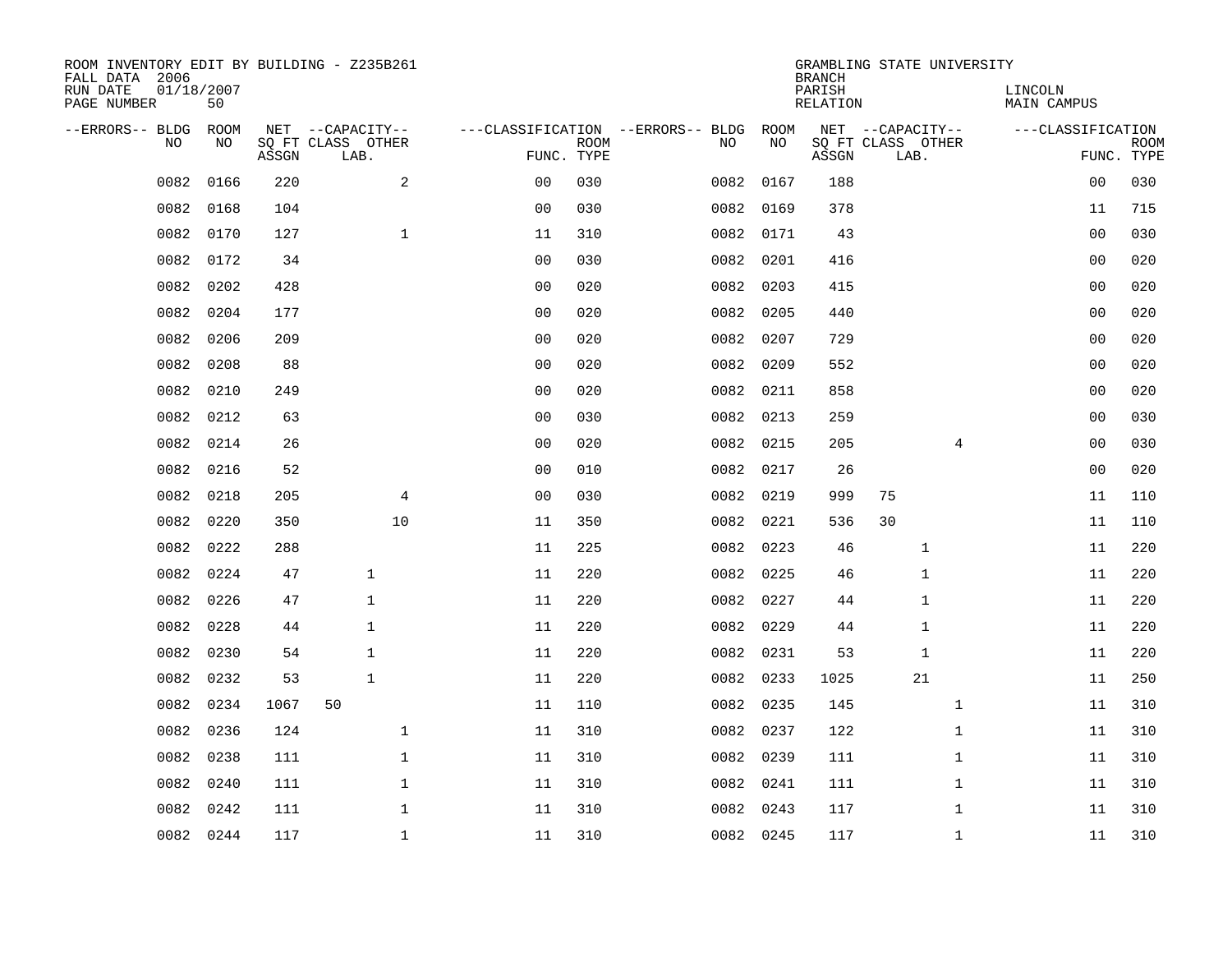| ROOM INVENTORY EDIT BY BUILDING - Z235B261<br>FALL DATA 2006<br>RUN DATE<br>PAGE NUMBER | 01/18/2007<br>51 |       |                                               |                |                |                           |                                         |            | <b>BRANCH</b><br>PARISH<br><b>RELATION</b> | GRAMBLING STATE UNIVERSITY                    | LINCOLN<br><b>MAIN CAMPUS</b> |                   |                           |
|-----------------------------------------------------------------------------------------|------------------|-------|-----------------------------------------------|----------------|----------------|---------------------------|-----------------------------------------|------------|--------------------------------------------|-----------------------------------------------|-------------------------------|-------------------|---------------------------|
| --ERRORS-- BLDG<br>NO                                                                   | ROOM<br>NO       | ASSGN | NET --CAPACITY--<br>SQ FT CLASS OTHER<br>LAB. |                |                | <b>ROOM</b><br>FUNC. TYPE | ---CLASSIFICATION --ERRORS-- BLDG<br>NO | ROOM<br>NO | ASSGN                                      | NET --CAPACITY--<br>SQ FT CLASS OTHER<br>LAB. |                               | ---CLASSIFICATION | <b>ROOM</b><br>FUNC. TYPE |
| 0082                                                                                    | 0246             | 114   |                                               | $\mathbf 1$    | 11             | 310                       |                                         | 0082 0247  | 111                                        |                                               | $\mathbf{1}$                  | 11                | 310                       |
| 0082                                                                                    | 0248             | 77    |                                               |                | 0 <sub>0</sub> | 030                       |                                         | 0082 0249  | 53                                         |                                               |                               | 00                | 020                       |
| 0082                                                                                    | 0250             | 106   |                                               | $\mathbf 1$    | 11             | 310                       |                                         | 0082 0251  | 114                                        |                                               | $\mathbf{1}$                  | 11                | 310                       |
| 0082                                                                                    | 0252             | 109   |                                               | $\mathbf 1$    | 11             | 310                       |                                         | 0082 0253  | 107                                        |                                               | $\mathbf{1}$                  | 11                | 310                       |
| 0082                                                                                    | 0254             | 106   |                                               | $\mathbf{1}$   | 11             | 310                       |                                         | 0082 0255  | 114                                        |                                               | $\mathbf{1}$                  | 11                | 310                       |
| 0082                                                                                    | 0256             | 104   |                                               | $\mathbf 1$    | 11             | 310                       |                                         | 0082 0257  | 104                                        |                                               | $\mathbf{1}$                  | 11                | 310                       |
| 0082                                                                                    | 0258             | 87    |                                               |                | 0 <sub>0</sub> | 020                       |                                         | 0082 0259  | 743                                        | 60                                            |                               | 11                | 110                       |
| 0082                                                                                    | 0260             | 798   | 40                                            |                | 11             | 110                       |                                         | 0082 0261  | 788                                        | 40                                            |                               | 11                | 110                       |
| 0082                                                                                    | 0262             | 784   | 40                                            |                | 11             | 110                       | 0082                                    | 0263       | 807                                        | 40                                            |                               | 11                | 110                       |
| 0082                                                                                    | 0264             | 878   | 40                                            |                | 11             | 110                       |                                         | 0082 0265  | 293                                        | 30                                            |                               | 11                | 110                       |
| 0082                                                                                    | 0266             | 790   | 50                                            |                | 11             | 110                       | 0082                                    | 0267       | 780                                        | 50                                            |                               | 11                | 110                       |
| 0082                                                                                    | 0268             | 39    |                                               |                | 0 <sub>0</sub> | 030                       |                                         | 0082 0269  | 33                                         |                                               |                               | 0 <sub>0</sub>    | 030                       |
| 0082                                                                                    | 0301             | 416   |                                               |                | 0 <sub>0</sub> | 020                       | 0082                                    | 0302       | 428                                        |                                               |                               | 0 <sub>0</sub>    | 020                       |
| 0082                                                                                    | 0303             | 415   |                                               |                | 0 <sub>0</sub> | 020                       |                                         | 0082 0304  | 177                                        |                                               |                               | 00                | 020                       |
| 0082                                                                                    | 0305             | 415   |                                               |                | 0 <sub>0</sub> | 020                       |                                         | 0082 0306  | 209                                        |                                               |                               | 0 <sub>0</sub>    | 020                       |
| 0082                                                                                    | 0307             | 757   |                                               |                | 00             | 020                       |                                         | 0082 0308  | 88                                         |                                               |                               | 00                | 020                       |
| 0082                                                                                    | 0309             | 552   |                                               |                | 0 <sub>0</sub> | 020                       | 0082                                    | 0310       | 249                                        |                                               |                               | 0 <sub>0</sub>    | 020                       |
| 0082                                                                                    | 0311             | 809   |                                               |                | 0 <sub>0</sub> | 020                       |                                         | 0082 0312  | 63                                         |                                               |                               | 00                | 030                       |
| 0082                                                                                    | 0313             | 259   |                                               |                | 0 <sub>0</sub> | 030                       |                                         | 0082 0314  | 26                                         |                                               |                               | 00                | 020                       |
| 0082                                                                                    | 0315             | 205   |                                               | $\overline{4}$ | 0 <sub>0</sub> | 030                       |                                         | 0082 0316  | 52                                         |                                               |                               | 00                | 010                       |
| 0082                                                                                    | 0317             | 26    |                                               |                | 0 <sub>0</sub> | 020                       |                                         | 0082 0318  | 205                                        |                                               | 4                             | 0 <sub>0</sub>    | 030                       |
| 0082                                                                                    | 0319             | 1036  | 75                                            |                | 11             | 110                       |                                         | 0082 0320  | 350                                        |                                               | 20                            | 11                | 350                       |
| 0082                                                                                    | 0321             | 536   | 40                                            |                | 11             | 110                       |                                         | 0082 0322  | 817                                        | 40                                            |                               | 11                | 210                       |
| 0082                                                                                    | 0323             | 103   |                                               | $\mathbf{1}$   | 11             | 220                       |                                         | 0082 0324  | 103                                        | $\mathbf 1$                                   |                               | 11                | 220                       |
| 0082                                                                                    | 0325             | 103   |                                               | $\mathbf{1}$   | 11             | 220                       |                                         | 0082 0326  | 100                                        | $\mathbf{1}$                                  |                               | 11                | 220                       |
|                                                                                         | 0082 0327        | 183   |                                               |                | 00             | 020                       |                                         | 0082 0328  | 140                                        | 1                                             |                               | 11                | 220                       |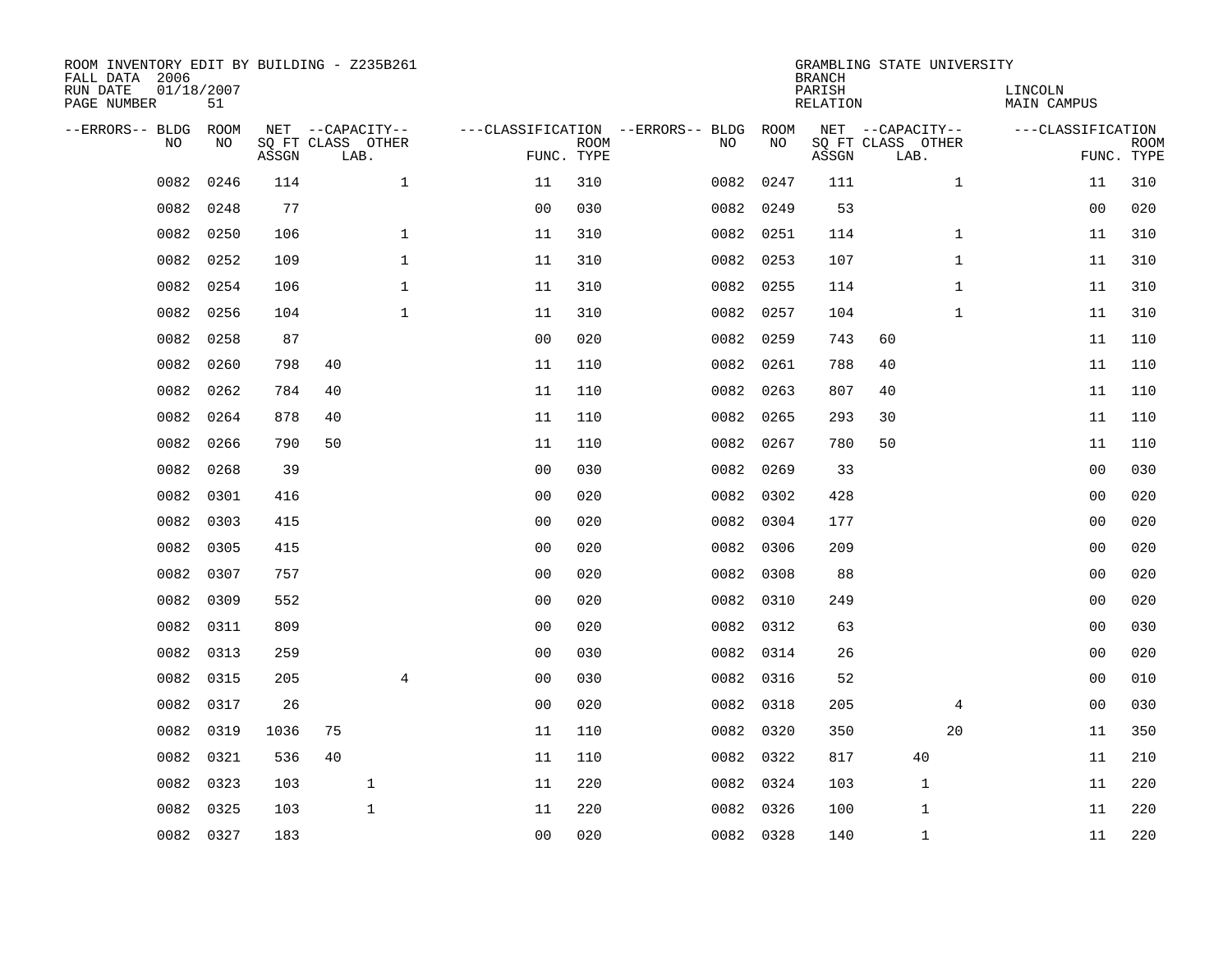| ROOM INVENTORY EDIT BY BUILDING - Z235B261<br>FALL DATA 2006<br>RUN DATE | 01/18/2007 |       |                           |                |             |                                   |           | <b>BRANCH</b><br>PARISH | GRAMBLING STATE UNIVERSITY | LINCOLN            |                           |
|--------------------------------------------------------------------------|------------|-------|---------------------------|----------------|-------------|-----------------------------------|-----------|-------------------------|----------------------------|--------------------|---------------------------|
| PAGE NUMBER                                                              | 52         |       |                           |                |             |                                   |           | <b>RELATION</b>         |                            | <b>MAIN CAMPUS</b> |                           |
| --ERRORS-- BLDG                                                          | ROOM       |       | NET --CAPACITY--          |                |             | ---CLASSIFICATION --ERRORS-- BLDG | ROOM      |                         | NET --CAPACITY--           | ---CLASSIFICATION  |                           |
| NO                                                                       | NO         | ASSGN | SQ FT CLASS OTHER<br>LAB. | FUNC. TYPE     | <b>ROOM</b> | NO                                | NO        | ASSGN                   | SQ FT CLASS OTHER<br>LAB.  |                    | <b>ROOM</b><br>FUNC. TYPE |
| 0082                                                                     | 0329       | 140   | $\mathbf{1}$              | 11             | 220         | 0082                              | 0330      | 74                      |                            | 0 <sub>0</sub>     | 030                       |
| 0082                                                                     | 0331       | 55    |                           | 0 <sub>0</sub> | 020         |                                   | 0082 0332 | 145                     | $\mathbf 1$                | 11                 | 220                       |
| 0082                                                                     | 0333       | 1036  | 50                        | 11             | 110         |                                   | 0082 0334 | 919                     | 25                         | 11                 | 210                       |
| 0082                                                                     | 0335       | 1215  | 40                        | 11             | 210         |                                   | 0082 0336 | 124                     | $\mathbf{1}$               | 11                 | 310                       |
| 0082                                                                     | 0337       | 122   | $\mathbf{1}$              | 11             | 310         |                                   | 0082 0338 | 111                     | $\mathbf{1}$               | 11                 | 310                       |
| 0082                                                                     | 0339       | 111   | $\mathbf 1$               | 11             | 310         |                                   | 0082 0340 | 111                     | $\mathbf{1}$               | 11                 | 310                       |
| 0082                                                                     | 0341       | 111   | $\mathbf{1}$              | 11             | 310         |                                   | 0082 0342 | 111                     | $\mathbf{1}$               | 11                 | 310                       |
| 0082                                                                     | 0343       | 117   | $\mathbf{1}$              | 11             | 310         |                                   | 0082 0344 | 117                     | $\mathbf{1}$               | 11                 | 310                       |
| 0082                                                                     | 0345       | 117   | $\mathbf{1}$              | 11             | 310         | 0082                              | 0346      | 114                     | $\mathbf{1}$               | 11                 | 310                       |
| 0082                                                                     | 0347       | 111   | $\mathbf{1}$              | 11             | 310         |                                   | 0082 0348 | 77                      |                            | 00                 | 030                       |
| 0082                                                                     | 0349       | 53    |                           | 0 <sub>0</sub> | 020         | 0082                              | 0350      | 106                     | $\mathbf{1}$               | 11                 | 310                       |
| 0082                                                                     | 0351       | 114   | $\mathbf 1$               | 11             | 310         |                                   | 0082 0352 | 109                     | $\mathbf{1}$               | 11                 | 310                       |
| 0082                                                                     | 0353       | 107   | $\mathbf{1}$              | 11             | 310         | 0082                              | 0354      | 106                     | $\mathbf{1}$               | 11                 | 310                       |
| 0082                                                                     | 0355       | 104   | $\mathbf 1$               | 11             | 310         |                                   | 0082 0356 | 104                     | $\mathbf{1}$               | 11                 | 310                       |
| 0082                                                                     | 0357       | 114   | $\mathbf 1$               | 11             | 310         | 0082                              | 0358      | 536                     |                            | 11                 | 315                       |
| 0082                                                                     | 0359       | 121   | 2                         | 00             | 030         |                                   | 0082 0360 | 121                     | 2                          | 00                 | 030                       |
| 0082                                                                     | 0361       | 456   | 20                        | 11             | 650         | 0082                              | 0362      | 298                     | 20                         | 11                 | 210                       |
| 0082                                                                     | 0363       | 126   |                           | 11             | 315         |                                   | 0082 0364 | 126                     |                            | 11                 | 315                       |
| 0082                                                                     | 0365       | 168   | $\mathbf{1}$              | 11             | 310         |                                   | 0082 0366 | 20                      | $\mathbf{1}$               | 11                 | 315                       |
| 0082                                                                     | 0367       | 18    |                           | 11             | 315         |                                   | 0082 0368 | 351                     | 2                          | 11                 | 310                       |
| 0082                                                                     | 0369       | 450   | 25                        | 11             | 350         |                                   | 0082 0370 | 16                      |                            | 11                 | 315                       |
| 0082                                                                     | 0371       | 20    | $\mathbf{1}$              | 11             | 315         |                                   | 0082 0372 | 310                     | $\mathbf{1}$               | 11                 | 310                       |
| 0082                                                                     | 0373       | 229   | $\mathbf{1}$              | 11             | 310         |                                   | 0082 0374 | 90                      |                            | 0 <sub>0</sub>     | 030                       |
| 0082                                                                     | 0375       | 140   | $\mathbf 1$               | 11             | 310         |                                   | 0082 0376 | 143                     | $\mathbf{1}$               | 11                 | 310                       |
| 0082                                                                     | 0377       | 145   | $\mathbf{1}$              | 11             | 310         |                                   | 0082 0378 | 145                     | $\mathbf{1}$               | 11                 | 310                       |
|                                                                          | 0082 0379  | 145   | $\mathbf 1$               | 11             | 310         |                                   | 0082 0380 | 145                     | $\mathbf{1}$               | 11                 | 310                       |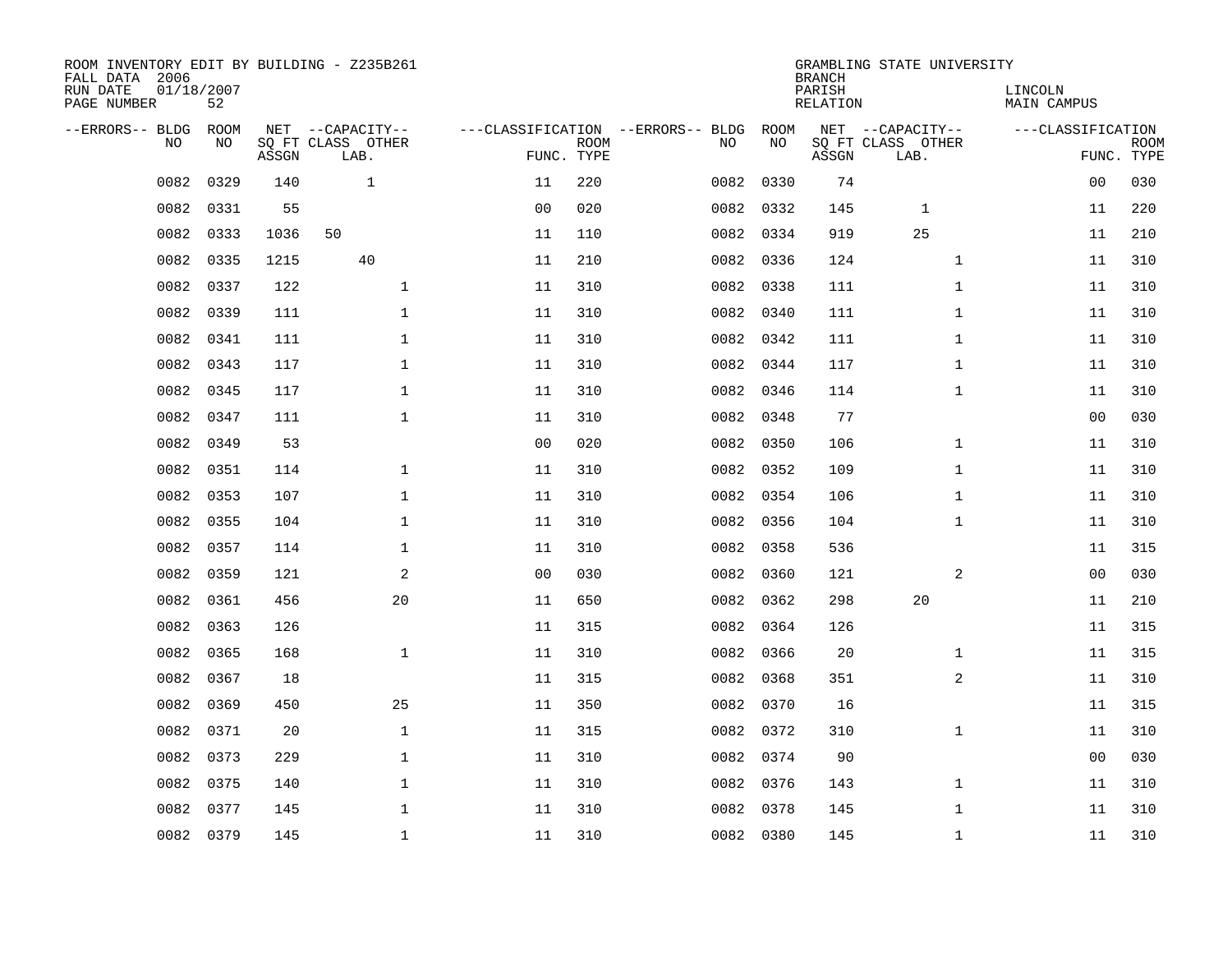| ROOM INVENTORY EDIT BY BUILDING - Z235B261<br>FALL DATA 2006 |                  |       |                           |                                        |                    |           |      | <b>BRANCH</b>                                          |                               | GRAMBLING STATE UNIVERSITY            |         |                                                        |                           |
|--------------------------------------------------------------|------------------|-------|---------------------------|----------------------------------------|--------------------|-----------|------|--------------------------------------------------------|-------------------------------|---------------------------------------|---------|--------------------------------------------------------|---------------------------|
| RUN DATE<br>PAGE NUMBER                                      | 01/18/2007<br>53 |       |                           |                                        |                    |           |      | PARISH<br>RELATION                                     |                               |                                       | LINCOLN | MAIN CAMPUS                                            |                           |
| --ERRORS-- BLDG ROOM                                         |                  |       | NET --CAPACITY--          | ---CLASSIFICATION --ERRORS-- BLDG ROOM |                    |           |      |                                                        |                               | NET --CAPACITY--                      |         | ---CLASSIFICATION                                      |                           |
| NO.                                                          | NO.              | ASSGN | SO FT CLASS OTHER<br>LAB. |                                        | ROOM<br>FUNC. TYPE | NO.       | NO   | ASSGN                                                  | SQ FT CLASS OTHER<br>LAB.     |                                       |         |                                                        | <b>ROOM</b><br>FUNC. TYPE |
| 0082                                                         | 0381             | 157   | $\mathbf{1}$              | 11                                     | 310                | 0082 0382 |      | 139                                                    |                               |                                       |         | 11                                                     | 315                       |
| 0082                                                         | 0383             | 113   |                           | 0 <sub>0</sub>                         | 020                | 0082 0384 |      | 395                                                    |                               |                                       |         | 0 <sub>0</sub>                                         | 020                       |
| 0082                                                         | 0385             | 416   | 2                         | 11                                     | 310                | 0082 0386 |      | 210                                                    |                               | $\mathbf{1}$                          |         | 11                                                     | 310                       |
| 0082                                                         | 0387             | 87    |                           | 0 <sub>0</sub>                         | 020                | 0082 0388 |      | 293                                                    | 25                            |                                       |         | 11                                                     | 110                       |
| 0082                                                         | 0389             | 39    |                           | 00                                     | 030                | 0082 0390 |      | 33<br>TOTAL NUMBER CLASSROOMS<br>TOTAL NUMBER LABS 210 | TOTAL NUMBER SPECIAL LABS 220 | TOTAL NET ASSIGN SQ. FT. IN ROOM FILE |         | 0 <sub>0</sub><br>44,508<br>20<br>$\overline{4}$<br>17 | 030                       |
|                                                              | 0083 0100        | 747   |                           | 0 <sub>0</sub>                         | 020                | 0083 0101 |      | 72                                                     |                               |                                       |         | 0 <sub>0</sub>                                         | 020                       |
| 0083                                                         | 0102             | 528   | $\mathbf{1}$              | 92                                     | 310                | 0083      | 0104 | 65                                                     |                               |                                       |         | 92                                                     | 315                       |
| 0083                                                         | 0105             | 132   | $\mathbf{1}$              | 92                                     | 310                | 0083 0106 |      | 45                                                     |                               | $\mathbf{1}$                          |         | 92                                                     | 315                       |
| 0083                                                         | 0107             | 220   | $\mathbf{1}$              | 92                                     | 310                | 0083      | 0108 | 91                                                     |                               |                                       |         | 92                                                     | 660                       |
| 0083                                                         | 0109             | 932   |                           | 0 <sub>0</sub>                         | 020                | 0083 0110 |      | 41                                                     |                               |                                       |         | 0 <sub>0</sub>                                         | 020                       |
| 0083                                                         | 0111             | 277   |                           | 92                                     | 660                | 0083      | 0112 | 154                                                    |                               | $\overline{4}$                        |         | 92                                                     | 660                       |
| 0083                                                         | 0113             | 113   |                           | 92                                     | 525                | 0083      | 0114 | 32                                                     |                               | $\mathbf{1}$                          |         | 92                                                     | 525                       |
| 0083                                                         | 0115             | 64    |                           | 92                                     | 525                | 0083      | 0116 | 76                                                     |                               |                                       |         | 92                                                     | 525                       |
| 0083                                                         | 0117             | 64    |                           | 92                                     | 525                | 0083      | 0118 | 41                                                     |                               |                                       |         | 00                                                     | 020                       |
| 0083                                                         | 0119             | 277   |                           | 92                                     | 660                | 0083      | 0120 | 154                                                    |                               | $\overline{4}$                        |         | 92                                                     | 660                       |
| 0083                                                         | 0121             | 113   |                           | 92                                     | 525                | 0083      | 0122 | 32                                                     |                               |                                       |         | 92                                                     | 525                       |
|                                                              | 0083 0123        | 64    |                           | 92                                     | 525                | 0083 0124 |      | 16                                                     |                               |                                       |         | 0 <sub>0</sub>                                         | 030                       |
| 0083                                                         | 0125             | 64    | 525                       | 92                                     | 525                | 0083 0126 |      | 52                                                     |                               | 52                                    |         | 0 <sub>0</sub>                                         | 020                       |
| 0083                                                         | 0127             | 145   |                           | 0 <sub>0</sub>                         | 020                | 0083      | 0128 | 927                                                    |                               |                                       |         | 00                                                     | 030                       |
| 0083                                                         | 0128A            | 42    |                           | 0 <sub>0</sub>                         | 020                | 0083      | 0129 | 204                                                    |                               |                                       |         | 92                                                     | 350                       |
| 0083                                                         | 0130             | 211   |                           | 92                                     | 675                | 0083 0131 |      | 165                                                    |                               |                                       |         | 0 <sub>0</sub>                                         | 020                       |
| 0083                                                         | 0132             | 800   |                           | 92                                     | 520                | 0083 0133 |      | 800                                                    |                               |                                       |         | 92                                                     | 520                       |
| 0083                                                         | 0134             | 152   |                           | 0 <sub>0</sub>                         | 020                | 0083 0135 |      | 958                                                    |                               |                                       |         | 0 <sub>0</sub>                                         | 020                       |
|                                                              | 0083 0136        | 153   |                           | 0 <sub>0</sub>                         | 020                | 0083 0137 |      | 145                                                    |                               |                                       |         | 0 <sub>0</sub>                                         | 020                       |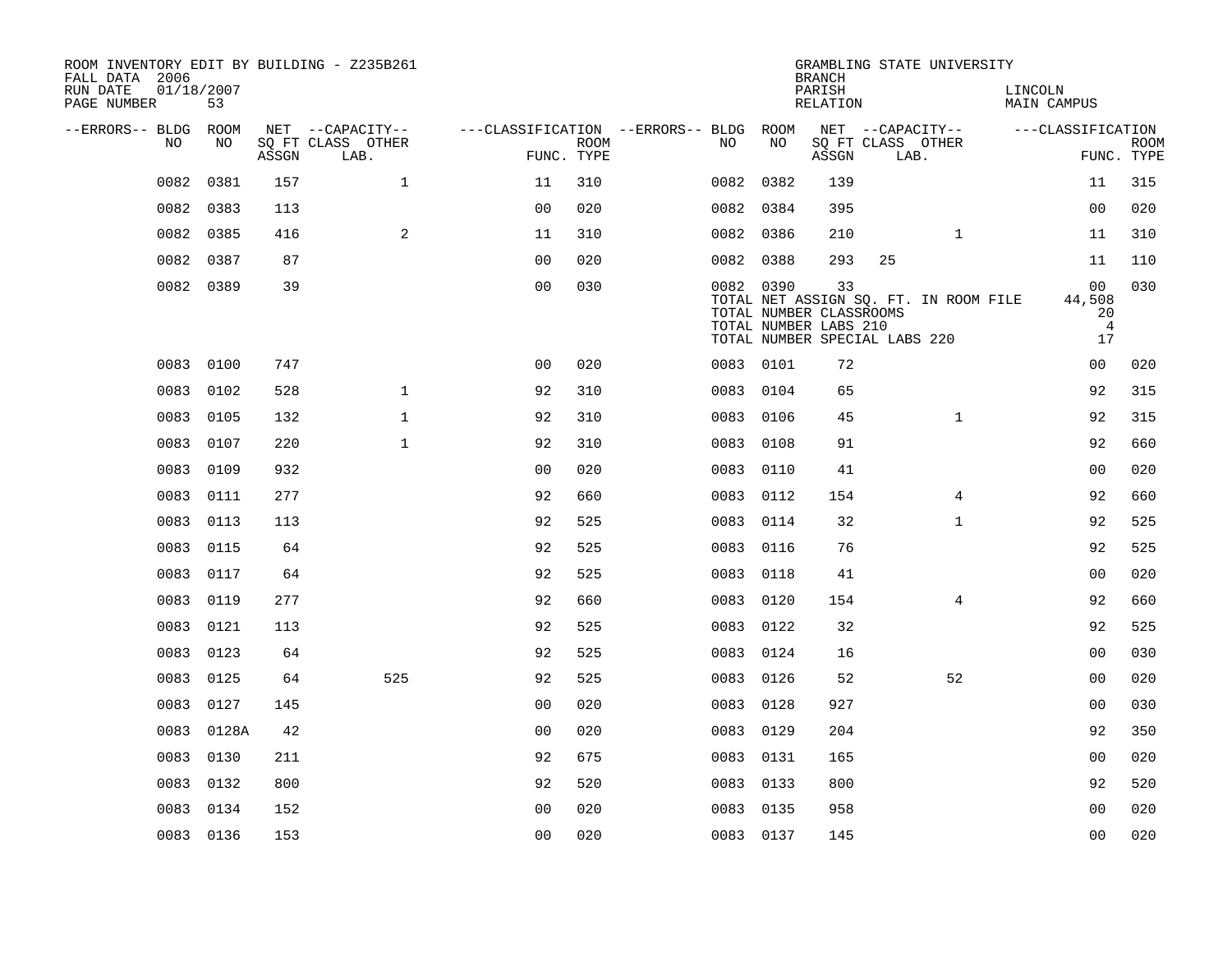| ROOM INVENTORY EDIT BY BUILDING - Z235B261<br>FALL DATA 2006 |            |       |                           |                |      |                                        |           |      | BRANCH                                           | GRAMBLING STATE UNIVERSITY                                             |                        |                |             |
|--------------------------------------------------------------|------------|-------|---------------------------|----------------|------|----------------------------------------|-----------|------|--------------------------------------------------|------------------------------------------------------------------------|------------------------|----------------|-------------|
| RUN DATE<br>01/18/2007<br>PAGE NUMBER                        | 54         |       |                           |                |      |                                        |           |      | PARISH<br>RELATION                               |                                                                        | LINCOLN<br>MAIN CAMPUS |                |             |
| --ERRORS-- BLDG ROOM                                         |            |       | NET --CAPACITY--          |                |      | ---CLASSIFICATION --ERRORS-- BLDG ROOM |           |      |                                                  | NET --CAPACITY-- ---CLASSIFICATION                                     |                        |                |             |
| NO                                                           | NO         | ASSGN | SQ FT CLASS OTHER<br>LAB. | FUNC. TYPE     | ROOM | NO                                     |           | NO   | ASSGN                                            | SQ FT CLASS OTHER<br>LAB.                                              |                        | FUNC. TYPE     | <b>ROOM</b> |
|                                                              | 0083 0138  | 720   |                           | 00             | 020  | 0083                                   |           | 0139 | 5018                                             |                                                                        |                        | 92             | 520         |
|                                                              | 0083 0140  | 5085  |                           | 92             | 520  |                                        | 0083 0141 |      | 926                                              |                                                                        |                        | 0 <sub>0</sub> | 020         |
|                                                              | 0083 0142  | 926   |                           | 0 <sub>0</sub> | 020  |                                        | 0083 0143 |      | 25                                               |                                                                        |                        | 0 <sub>0</sub> | 010         |
|                                                              | 0083 0144  | 209   |                           | 0 <sub>0</sub> | 030  |                                        | 0083 0200 |      | 145                                              |                                                                        |                        | 0 <sub>0</sub> | 020         |
|                                                              | 0083 0201  | 72    |                           | 0 <sub>0</sub> | 020  |                                        | 0083 0202 |      | 860                                              |                                                                        |                        | 92             | 520         |
|                                                              | 0083 0203  | 162   |                           | 92             | 520  |                                        | 0083 0204 |      | 53                                               |                                                                        |                        | 0 <sub>0</sub> | 030         |
|                                                              | 0083 0204A | 23    |                           | 0 <sub>0</sub> | 030  |                                        | 0083 0205 |      | 1476                                             |                                                                        |                        | 92             | 520         |
|                                                              | 0083 0205A | 43    | $\mathbf{1}$              | 92             | 310  |                                        | 0083 0206 |      | 780                                              |                                                                        |                        | 92             | 520         |
|                                                              | 0083 0207  | 207   |                           | 92             | 520  |                                        | 0083 0208 |      | 72                                               |                                                                        |                        | 00             | 020         |
|                                                              | 0083 0209  | 145   |                           | 00             | 020  |                                        | 0083 0210 |      | 860                                              |                                                                        |                        | 92             | 520         |
|                                                              | 0083 0211  | 780   |                           | 92             | 520  |                                        |           |      | TOTAL NUMBER CLASSROOMS<br>TOTAL NUMBER LABS 210 | TOTAL NET ASSIGN SQ. FT. IN ROOM FILE<br>TOTAL NUMBER SPECIAL LABS 220 |                        | 19,851         |             |
|                                                              | 0086 0101  | 175   |                           | 45             | 730  |                                        |           |      | TOTAL NUMBER CLASSROOMS<br>TOTAL NUMBER LABS 210 | TOTAL NET ASSIGN SQ. FT. IN ROOM FILE<br>TOTAL NUMBER SPECIAL LABS 220 |                        | 175            |             |
|                                                              | 0087 0101  | 175   |                           | 45             | 730  |                                        |           |      | TOTAL NUMBER CLASSROOMS<br>TOTAL NUMBER LABS 210 | TOTAL NET ASSIGN SQ. FT. IN ROOM FILE<br>TOTAL NUMBER SPECIAL LABS 220 |                        | 175            |             |
|                                                              | 0088 0101  | 175   |                           | 45             | 730  |                                        |           |      | TOTAL NUMBER CLASSROOMS<br>TOTAL NUMBER LABS 210 | TOTAL NET ASSIGN SQ. FT. IN ROOM FILE<br>TOTAL NUMBER SPECIAL LABS 220 |                        | 175            |             |
|                                                              | 0089 0101  | 175   |                           | 45             | 730  |                                        |           |      | TOTAL NUMBER CLASSROOMS<br>TOTAL NUMBER LABS 210 | TOTAL NET ASSIGN SQ. FT. IN ROOM FILE<br>TOTAL NUMBER SPECIAL LABS 220 |                        | 175            |             |
|                                                              | 0090 0101  | 175   |                           | 45             | 730  |                                        |           |      |                                                  | TOTAL NET ASSIGN SQ. FT. IN ROOM FILE                                  |                        | 175            |             |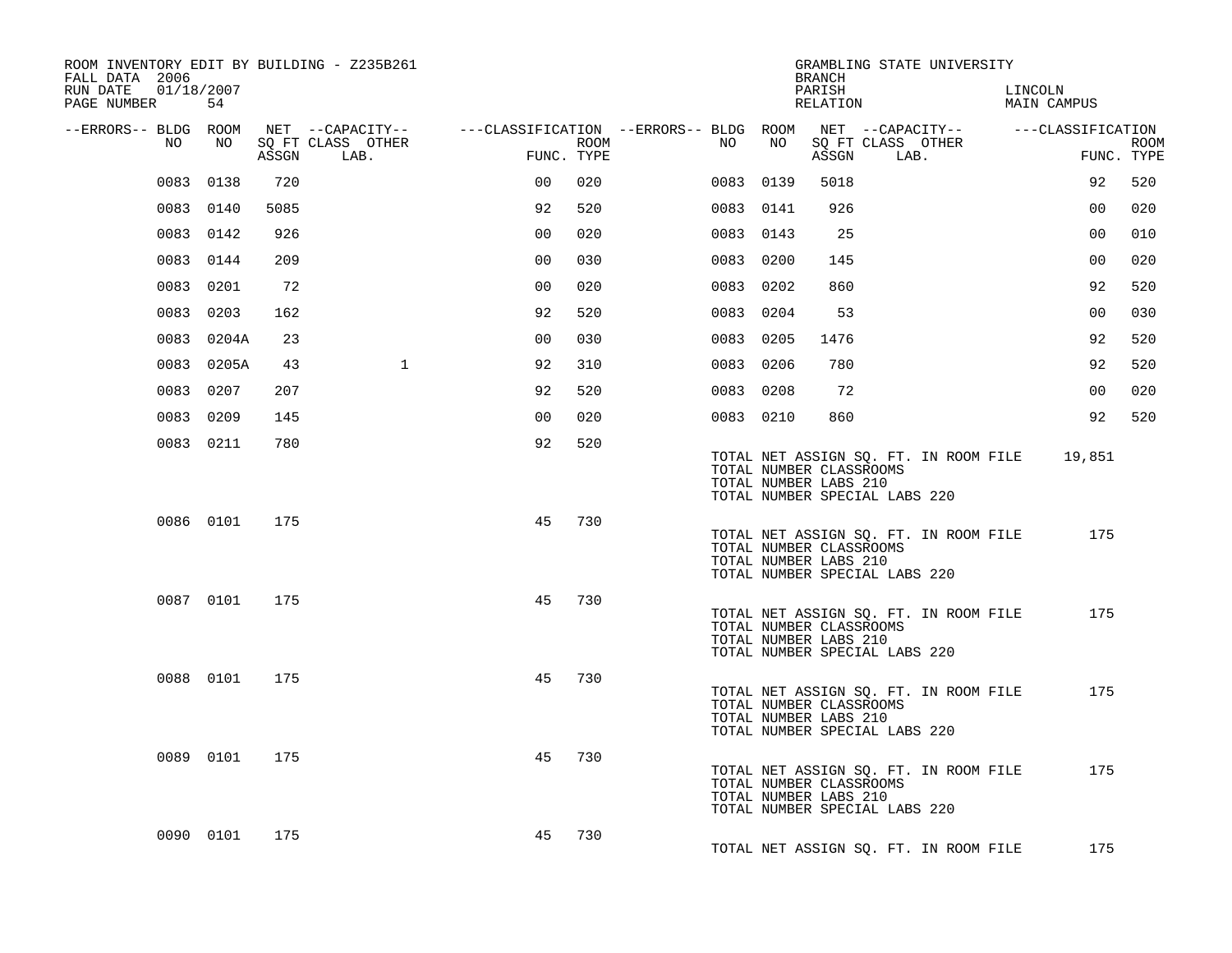| ROOM INVENTORY EDIT BY BUILDING - Z235B261<br>FALL DATA 2006<br>RUN DATE<br>01/18/2007 |           |                 |                   |                                             |      | GRAMBLING STATE UNIVERSITY<br>BRANCH<br>PARISH<br>LINCOLN                                                                                |  |
|----------------------------------------------------------------------------------------|-----------|-----------------|-------------------|---------------------------------------------|------|------------------------------------------------------------------------------------------------------------------------------------------|--|
| PAGE NUMBER                                                                            | 55        |                 |                   |                                             |      | RELATION<br>MAIN CAMPUS                                                                                                                  |  |
| --ERRORS-- BLDG ROOM<br>NO                                                             | NO 1      |                 | SQ FT CLASS OTHER | $\begin{aligned} \text{FUNC} \end{aligned}$ | ROOM | NET --CAPACITY-- - ---CLASSIFICATION --ERRORS-- BLDG ROOM NET --CAPACITY-- - ---CLASSIFICATION<br>NO NO SQ FT CLASS OTHER<br>ROOM<br>FUN |  |
|                                                                                        |           |                 | ASSGN LAB.        | FUNC. TYPE                                  |      | FUNC. TYPE<br>ASSGN LAB.<br>TOTAL NUMBER CLASSROOMS<br>TOTAL NUMBER LABS 210<br>TOTAL NUMBER SPECIAL LABS 220                            |  |
|                                                                                        | 0091 0101 | 175             |                   | 45                                          | 730  | 175<br>TOTAL NET ASSIGN SQ. FT. IN ROOM FILE<br>TOTAL NUMBER CLASSROOMS<br>TOTAL NUMBER LABS 210<br>TOTAL NUMBER SPECIAL LABS 220        |  |
|                                                                                        | 0092 0101 | 175             |                   | 45                                          | 730  | TOTAL NET ASSIGN SQ. FT. IN ROOM FILE<br>175<br>TOTAL NUMBER CLASSROOMS<br>TOTAL NUMBER LABS 210<br>TOTAL NUMBER SPECIAL LABS 220        |  |
|                                                                                        | 0093 0101 | 175             |                   | 45                                          | 730  | TOTAL NET ASSIGN SQ. FT. IN ROOM FILE<br>175<br>TOTAL NUMBER CLASSROOMS<br>TOTAL NUMBER LABS 210<br>TOTAL NUMBER SPECIAL LABS 220        |  |
|                                                                                        |           | 0094 0101 12219 | 72                | 91                                          | 920  | TOTAL NET ASSIGN SQ. FT. IN ROOM FILE 12,219<br>TOTAL NUMBER CLASSROOMS<br>TOTAL NUMBER LABS 210<br>TOTAL NUMBER SPECIAL LABS 220        |  |
|                                                                                        |           | 0095 0101 11443 | 90                | 91                                          | 920  | 00 030<br>0095 0182<br>368                                                                                                               |  |
|                                                                                        | 0095 0183 | 128             |                   | 0 <sub>0</sub>                              | 030  | TOTAL NET ASSIGN SQ. FT. IN ROOM FILE 11,443<br>TOTAL NUMBER CLASSROOMS<br>TOTAL NUMBER LABS 210<br>TOTAL NUMBER SPECIAL LABS 220        |  |
|                                                                                        |           | 0096 0101 11661 | 76                | 91                                          | 920  | 318<br>00 030<br>0096 0142                                                                                                               |  |
|                                                                                        | 0096 0143 | 144             |                   | 0 <sub>0</sub>                              | 030  | TOTAL NET ASSIGN SQ. FT. IN ROOM FILE 11,661<br>TOTAL NUMBER CLASSROOMS<br>TOTAL NUMBER LABS 210<br>TOTAL NUMBER SPECIAL LABS 220        |  |
|                                                                                        | 0097 0101 | 9284            | 28                | 91                                          | 950  | 0097 0166<br>128<br>00 030                                                                                                               |  |
|                                                                                        | 0097 0167 | 80              |                   | 0 <sub>0</sub>                              | 030  | TOTAL NET ASSIGN SQ. FT. IN ROOM FILE<br>9,284<br>TOTAL NUMBER CLASSROOMS<br>TOTAL NUMBER LABS 210<br>TOTAL NUMBER SPECIAL LABS 220      |  |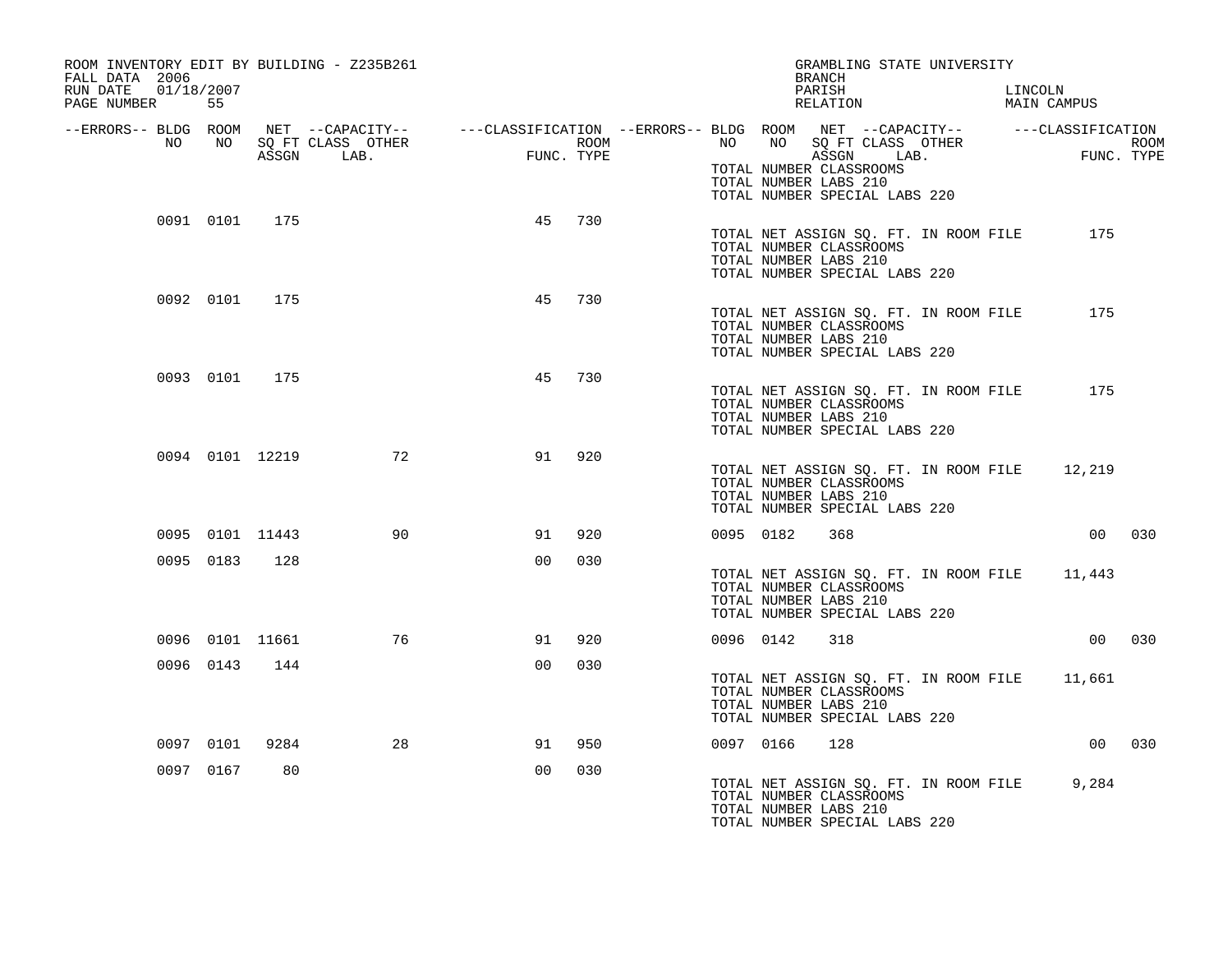| ROOM INVENTORY EDIT BY BUILDING - Z235B261<br>FALL DATA 2006 |                |     |                                                                                                                        |                |                   |                  |    |                       | <b>BRANCH</b>      |                                                          | GRAMBLING STATE UNIVERSITY            |                                             |
|--------------------------------------------------------------|----------------|-----|------------------------------------------------------------------------------------------------------------------------|----------------|-------------------|------------------|----|-----------------------|--------------------|----------------------------------------------------------|---------------------------------------|---------------------------------------------|
| RUN DATE<br>01/18/2007<br>PAGE NUMBER                        | 56             |     |                                                                                                                        |                |                   |                  |    |                       | PARISH<br>RELATION |                                                          |                                       | LINCOLN<br>MAIN CAMPUS                      |
| --ERRORS-- BLDG ROOM<br>NO                                   | NO             |     | NET --CAPACITY--     ---CLASSIFICATION --ERRORS-- BLDG ROOM NET --CAPACITY--    ---CLASSIFICATION<br>SQ FT CLASS OTHER |                |                   | ROOM <b>ROOM</b> | NO | NO                    |                    |                                                          | SQ FT CLASS OTHER                     | <b>ROOM</b>                                 |
|                                                              | 0100 0001      | 744 | ASSGN LAB.                                                                                                             | 00             | FUNC. TYPE<br>030 |                  |    |                       |                    | ASSGN LAB.                                               |                                       | FUNC. TYPE                                  |
|                                                              |                |     |                                                                                                                        |                |                   |                  |    | TOTAL NUMBER LABS 210 |                    | TOTAL NUMBER CLASSROOMS<br>TOTAL NUMBER SPECIAL LABS 220 | TOTAL NET ASSIGN SQ. FT. IN ROOM FILE |                                             |
|                                                              | 0101 0101 1938 |     |                                                                                                                        | 63             | 590               |                  |    | TOTAL NUMBER LABS 210 |                    | TOTAL NUMBER CLASSROOMS<br>TOTAL NUMBER SPECIAL LABS 220 |                                       | TOTAL NET ASSIGN SQ. FT. IN ROOM FILE 1,938 |
|                                                              | 0102 0101      | 510 |                                                                                                                        | 57             | 590               |                  |    | TOTAL NUMBER LABS 210 |                    | TOTAL NUMBER CLASSROOMS<br>TOTAL NUMBER SPECIAL LABS 220 | TOTAL NET ASSIGN SQ. FT. IN ROOM FILE | 510                                         |
|                                                              | 0103 0001      | 97  |                                                                                                                        | 0 <sub>0</sub> | 030               |                  |    | TOTAL NUMBER LABS 210 |                    | TOTAL NUMBER CLASSROOMS<br>TOTAL NUMBER SPECIAL LABS 220 | TOTAL NET ASSIGN SQ. FT. IN ROOM FILE |                                             |
|                                                              | 0104 0101 1432 |     |                                                                                                                        | 63             | 730               |                  |    | TOTAL NUMBER LABS 210 |                    | TOTAL NUMBER CLASSROOMS<br>TOTAL NUMBER SPECIAL LABS 220 | TOTAL NET ASSIGN SQ. FT. IN ROOM FILE | 1,432                                       |
|                                                              | 0105 0101 1318 |     |                                                                                                                        | 63             | 580               |                  |    | TOTAL NUMBER LABS 210 |                    | TOTAL NUMBER CLASSROOMS<br>TOTAL NUMBER SPECIAL LABS 220 | TOTAL NET ASSIGN SQ. FT. IN ROOM FILE | 1,318                                       |
|                                                              | 0106 0101      | 335 |                                                                                                                        | 63             | 590               |                  |    | TOTAL NUMBER LABS 210 |                    | TOTAL NUMBER CLASSROOMS<br>TOTAL NUMBER SPECIAL LABS 220 | TOTAL NET ASSIGN SQ. FT. IN ROOM FILE | 335                                         |
|                                                              | 0107 0001      | 488 |                                                                                                                        | 0 <sub>0</sub> | 030               |                  |    | TOTAL NUMBER LABS 210 |                    | TOTAL NUMBER CLASSROOMS<br>TOTAL NUMBER SPECIAL LABS 220 | TOTAL NET ASSIGN SQ. FT. IN ROOM FILE |                                             |
|                                                              | 0108 0101      | 140 |                                                                                                                        | 65             | 535               |                  |    |                       |                    |                                                          | TOTAL NET ASSIGN SQ. FT. IN ROOM FILE | 140                                         |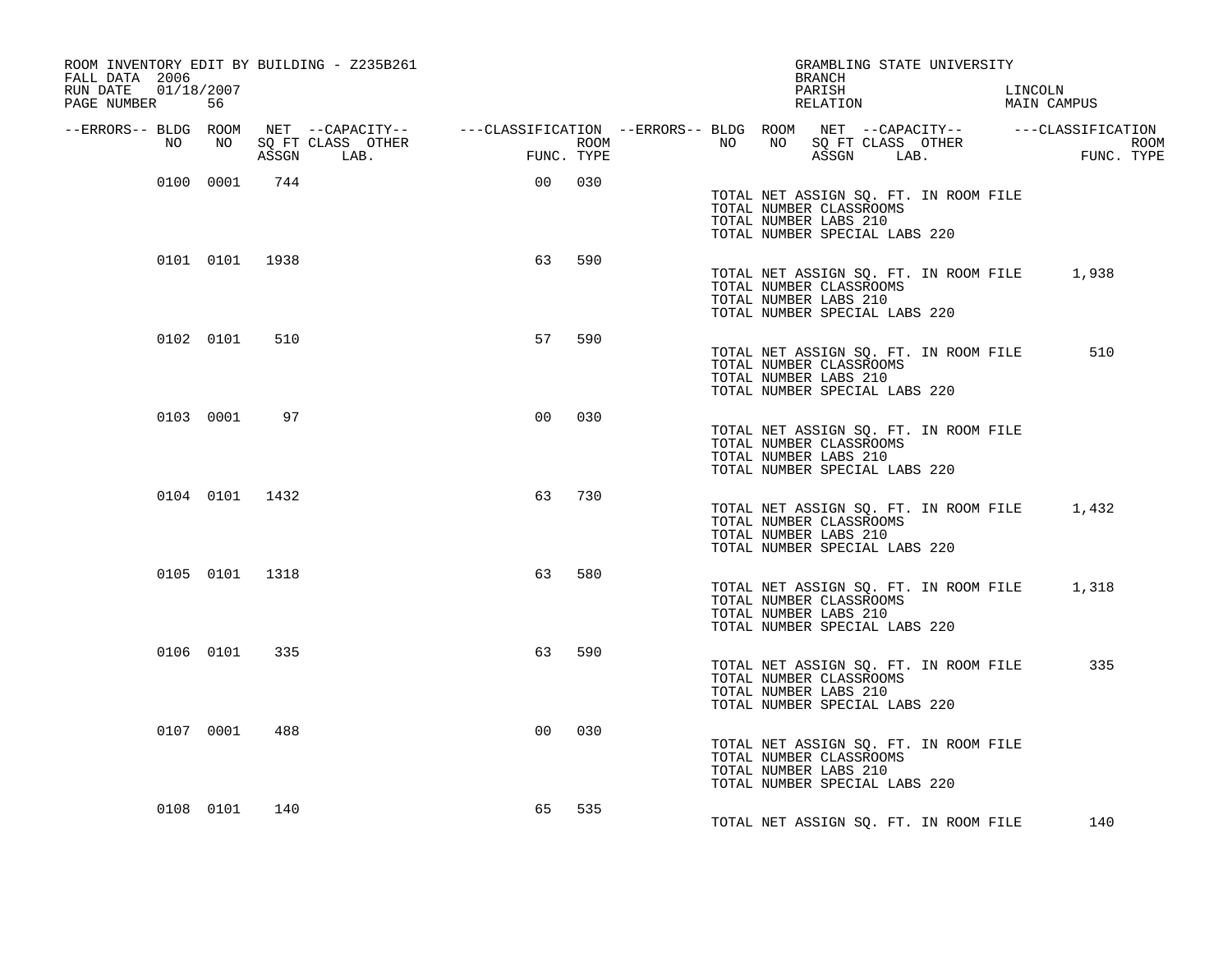| ROOM INVENTORY EDIT BY BUILDING - Z235B261<br>FALL DATA 2006<br>RUN DATE<br>PAGE NUMBER | 01/18/2007<br>57 |       |                                               |                                                         |                           |           |            | GRAMBLING STATE UNIVERSITY<br><b>BRANCH</b><br>PARISH<br>RELATION                                                                                           |                | LINCOLN<br><b>MAIN CAMPUS</b> |                                 |      |
|-----------------------------------------------------------------------------------------|------------------|-------|-----------------------------------------------|---------------------------------------------------------|---------------------------|-----------|------------|-------------------------------------------------------------------------------------------------------------------------------------------------------------|----------------|-------------------------------|---------------------------------|------|
| --ERRORS-- BLDG ROOM<br>NO                                                              | NO               | ASSGN | NET --CAPACITY--<br>SQ FT CLASS OTHER<br>LAB. | ---CLASSIFICATION --ERRORS-- BLDG ROOM NET --CAPACITY-- | <b>ROOM</b><br>FUNC. TYPE | NO        | NO         | SQ FT CLASS OTHER<br>ASSGN<br>TOTAL NUMBER CLASSROOMS<br>TOTAL NUMBER LABS 210                                                                              | LAB.           |                               | ---CLASSIFICATION<br>FUNC. TYPE | ROOM |
|                                                                                         | 0109 0101        | 5784  |                                               | 71                                                      | 590                       |           |            | TOTAL NUMBER SPECIAL LABS 220<br>TOTAL NET ASSIGN SQ. FT. IN ROOM FILE<br>TOTAL NUMBER CLASSROOMS<br>TOTAL NUMBER LABS 210                                  |                |                               | 5,784                           |      |
|                                                                                         | 0110 0101        | 360   |                                               | 63                                                      | 730                       |           |            | TOTAL NUMBER SPECIAL LABS 220<br>TOTAL NET ASSIGN SQ. FT. IN ROOM FILE<br>TOTAL NUMBER CLASSROOMS<br>TOTAL NUMBER LABS 210<br>TOTAL NUMBER SPECIAL LABS 220 |                |                               | 360                             |      |
|                                                                                         | 0111 0102        | 73    | $\mathbf{1}$                                  | 71                                                      | 310                       | 0111 0103 |            | 70                                                                                                                                                          | $\mathbf{1}$   |                               | 71                              | 725  |
|                                                                                         | 0111 0104        | 234   | 2                                             | 71                                                      | 720                       | 0111 0105 |            | 73                                                                                                                                                          | $\mathbf{1}$   |                               | 71                              | 310  |
|                                                                                         | 0111 0106        | 70    |                                               | 71                                                      | 725                       | 0111 0107 |            | 205                                                                                                                                                         | $\mathbf{1}$   |                               | 71                              | 720  |
|                                                                                         | 0111 0108        | 201   | $\mathbf{1}$                                  | 71                                                      | 720                       | 0111 0109 |            | 72                                                                                                                                                          |                |                               | 71                              | 725  |
|                                                                                         | 0111 0110        | 74    | $\mathbf{1}$                                  | 71                                                      | 310                       | 0111 0111 |            | 74                                                                                                                                                          | $\mathbf{1}$   |                               | 71                              | 310  |
|                                                                                         | 0111 0112        | 72    |                                               | 71                                                      | 725                       | 0111 0113 |            | 418                                                                                                                                                         | $\overline{a}$ |                               | 71                              | 720  |
|                                                                                         | 0111 0114        | 744   | $\mathbf{2}$                                  | 71                                                      | 745                       | 0111 0115 |            | 864                                                                                                                                                         | 2              |                               | 71                              | 745  |
|                                                                                         | 0111 0116        | 78    |                                               | 71                                                      | 740                       | 0111 0118 |            | 64                                                                                                                                                          | $\mathbf{1}$   |                               | 71                              | 745  |
|                                                                                         | 0111 0119        | 18    | $\mathbf{1}$                                  | 71                                                      | 745                       | 0111 0120 |            | 904                                                                                                                                                         | $\mathbf{1}$   |                               | 71                              | 745  |
|                                                                                         | 0111 0121        | 17    |                                               | 71                                                      | 725                       |           | 0111 0121A | 18                                                                                                                                                          |                |                               | 71                              | 725  |
|                                                                                         | 0111 0122        | 211   | 3                                             | 71                                                      | 725                       | 0111 0123 |            | 160                                                                                                                                                         |                |                               | 71                              | 725  |
|                                                                                         | 0111 0124        | 42    | 2                                             | 71                                                      | 725                       | 0111 0125 |            | 36                                                                                                                                                          | $\mathbf{1}$   |                               | 71                              | 725  |
|                                                                                         | 0111 0126        | 178   | 5                                             | 71                                                      | 650                       | 0111 0127 |            | 51                                                                                                                                                          |                |                               | 00                              | 030  |
|                                                                                         | 0111 0201        | 139   |                                               | 71                                                      | 725                       | 0111 0202 |            | 89                                                                                                                                                          | $\mathbf{1}$   |                               | 71                              | 310  |
|                                                                                         | 0111 0203        | 614   |                                               | 71                                                      | 735                       |           |            | TOTAL NET ASSIGN SQ. FT. IN ROOM FILE<br>TOTAL NUMBER CLASSROOMS<br>TOTAL NUMBER LABS 210<br>TOTAL NUMBER SPECIAL LABS 220                                  |                |                               | 5,812                           |      |
|                                                                                         | 0112 0001        | 2197  | 10                                            | 71                                                      | 720                       | 0112 0002 |            | 84                                                                                                                                                          | $\mathbf{1}$   |                               | 71                              | 310  |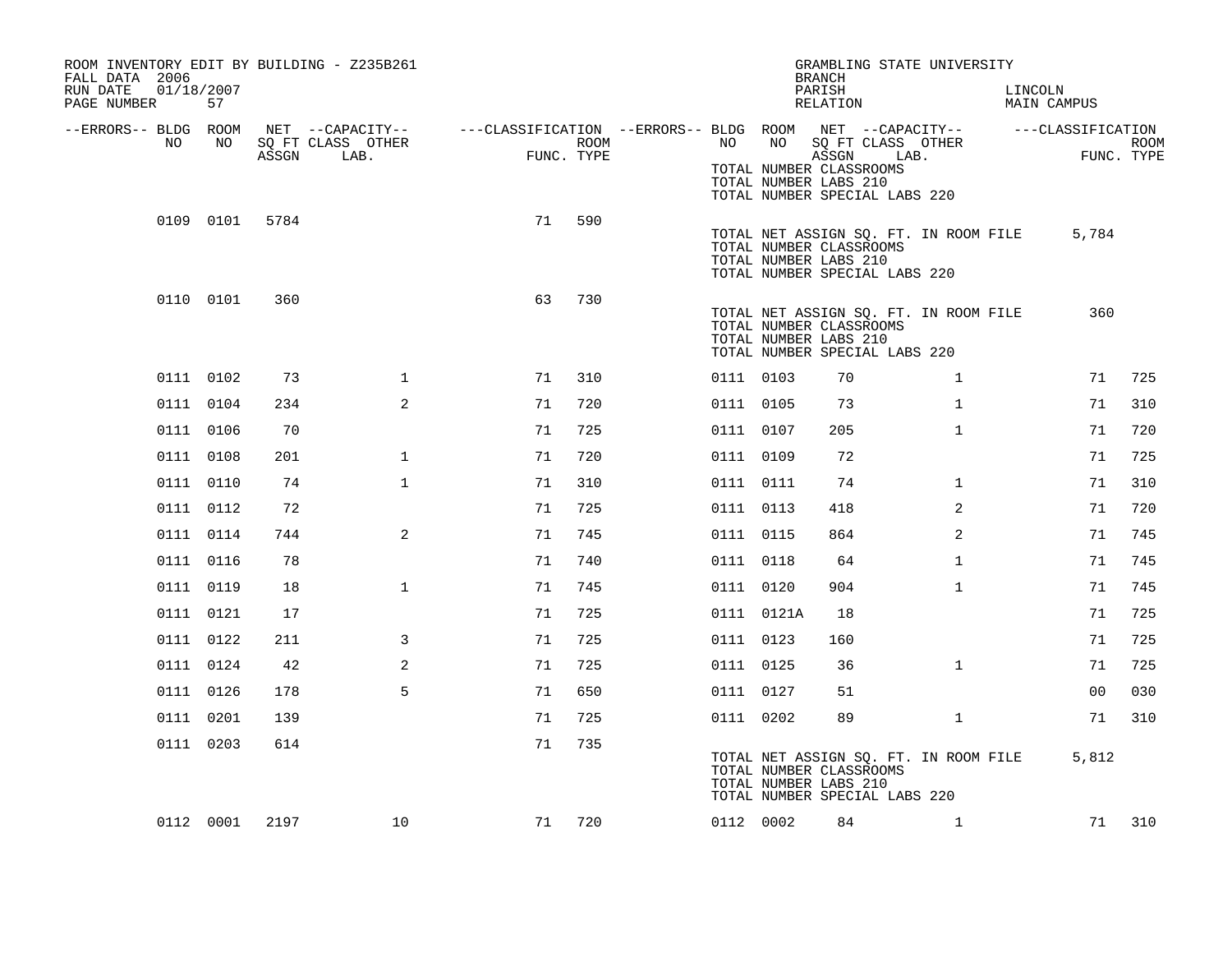| ROOM INVENTORY EDIT BY BUILDING - Z235B261<br>FALL DATA 2006<br>RUN DATE | 01/18/2007 |       |                                       |                                                         |            |           |    | <b>BRANCH</b><br>PARISH                                                                 |      | GRAMBLING STATE UNIVERSITY            | LINCOLN            |             |
|--------------------------------------------------------------------------|------------|-------|---------------------------------------|---------------------------------------------------------|------------|-----------|----|-----------------------------------------------------------------------------------------|------|---------------------------------------|--------------------|-------------|
| PAGE NUMBER                                                              | 58         |       |                                       |                                                         |            |           |    | RELATION                                                                                |      |                                       | <b>MAIN CAMPUS</b> |             |
| --ERRORS-- BLDG ROOM<br>NO                                               | NO         |       | NET --CAPACITY--<br>SQ FT CLASS OTHER | ---CLASSIFICATION --ERRORS-- BLDG ROOM NET --CAPACITY-- | ROOM       | NO        | NO | SQ FT CLASS OTHER                                                                       |      |                                       | ---CLASSIFICATION  | <b>ROOM</b> |
|                                                                          |            | ASSGN | LAB.                                  |                                                         | FUNC. TYPE |           |    | ASSGN                                                                                   | LAB. |                                       |                    | FUNC. TYPE  |
|                                                                          | 0112 0003  | 38    | $\mathbf{1}$                          | 71                                                      | 315        | 0112 0004 |    | 84<br>TOTAL NUMBER CLASSROOMS<br>TOTAL NUMBER LABS 210<br>TOTAL NUMBER SPECIAL LABS 220 |      | TOTAL NET ASSIGN SQ. FT. IN ROOM FILE | 2,319              | 00 020      |
|                                                                          | 0113 0001  | 2032  |                                       | 0 <sub>0</sub>                                          | 020        |           |    | TOTAL NUMBER CLASSROOMS<br>TOTAL NUMBER LABS 210<br>TOTAL NUMBER SPECIAL LABS 220       |      | TOTAL NET ASSIGN SQ. FT. IN ROOM FILE |                    |             |
|                                                                          | 0114 0001  | 169   | $\mathbf{1}$                          | 71                                                      | 310        | 0114 0002 |    | 189                                                                                     |      | $\mathbf{1}$                          | 71                 | 310         |
|                                                                          | 0114 0003  | 128   |                                       | 71                                                      | 730        | 0114 0004 |    | 64                                                                                      |      |                                       | 0 <sub>0</sub>     | 010         |
|                                                                          | 0114 0005  | 45    | $\mathbf{1}$                          | 0 <sub>0</sub>                                          | 030        | 0114 0006 |    | 45                                                                                      |      | $\mathbf{1}$                          | 0 <sub>0</sub>     | 030         |
|                                                                          | 0114 0007  | 228   | 10                                    | 71                                                      | 650        | 0114 0008 |    | 50                                                                                      |      |                                       | 71                 | 730         |
|                                                                          | 0114 0009  | 179   |                                       | 0 <sub>0</sub>                                          | 030        | 0114 0010 |    | 106                                                                                     |      | $\mathbf{1}$                          | 71                 | 720         |
|                                                                          | 0114 0011  | 476   | $\mathbf{1}$                          | 71                                                      | 720        | 0114 0012 |    | 184                                                                                     |      | $\mathbf{1}$                          | 71                 | 310         |
|                                                                          | 0114 0013  | 137   | $\mathbf{1}$                          | 71                                                      | 310        | 0114 0014 |    | 139                                                                                     |      | $\mathbf{1}$                          | 71                 | 310         |
|                                                                          | 0114 0015  | 189   | $\mathbf{1}$                          | 71                                                      | 310        | 0114 0016 |    | 186                                                                                     |      | $\mathbf{1}$                          | 71                 | 310         |
|                                                                          | 0114 0017  | 179   | $\mathbf{1}$                          | 71                                                      | 310        | 0114 0018 |    | 184                                                                                     |      |                                       | 71                 | 315         |
|                                                                          | 0114 0019  | 204   | $\mathbf{1}$                          | 71                                                      | 310        | 0114 0020 |    | 165                                                                                     |      | $\mathbf{1}$                          | 71                 | 310         |
|                                                                          | 0114 0021  | 214   | $\mathbf{1}$                          | 71                                                      | 310        | 0114 0022 |    | 276                                                                                     |      | $\mathbf{1}$                          | 71                 | 310         |
|                                                                          | 0114 0023  | 311   | 30                                    | 71                                                      | 650        | 0114 0024 |    | 192                                                                                     |      | $\mathbf{1}$                          | 71                 | 310         |
|                                                                          | 0114 0025  | 84    |                                       | 71                                                      | 315        | 0114 0026 |    | 396                                                                                     |      | $\mathbf{1}$                          | 71                 | 310         |
|                                                                          | 0114 0028  | 70    |                                       | 0 <sub>0</sub>                                          | 020        | 0114 0029 |    | 236                                                                                     |      |                                       | 0 <sub>0</sub>     | 020         |
|                                                                          | 0114 0030  | 63    |                                       | 0 <sub>0</sub>                                          | 020        | 0114 0031 |    | 243                                                                                     |      |                                       | 0 <sub>0</sub>     | 020         |
|                                                                          | 0114 0032  | 294   |                                       | 0 <sub>0</sub>                                          | 020        | 0114 0033 |    | 10<br>TOTAL NUMBER CLASSROOMS<br>TOTAL NUMBER LABS 210<br>TOTAL NUMBER SPECIAL LABS 220 |      | TOTAL NET ASSIGN SQ. FT. IN ROOM FILE | 71<br>4,396        | 315         |
|                                                                          | 0115 0101  | 300   |                                       | 45                                                      | 590        |           |    |                                                                                         |      | TOTAL NET ASSIGN SQ. FT. IN ROOM FILE | 300                |             |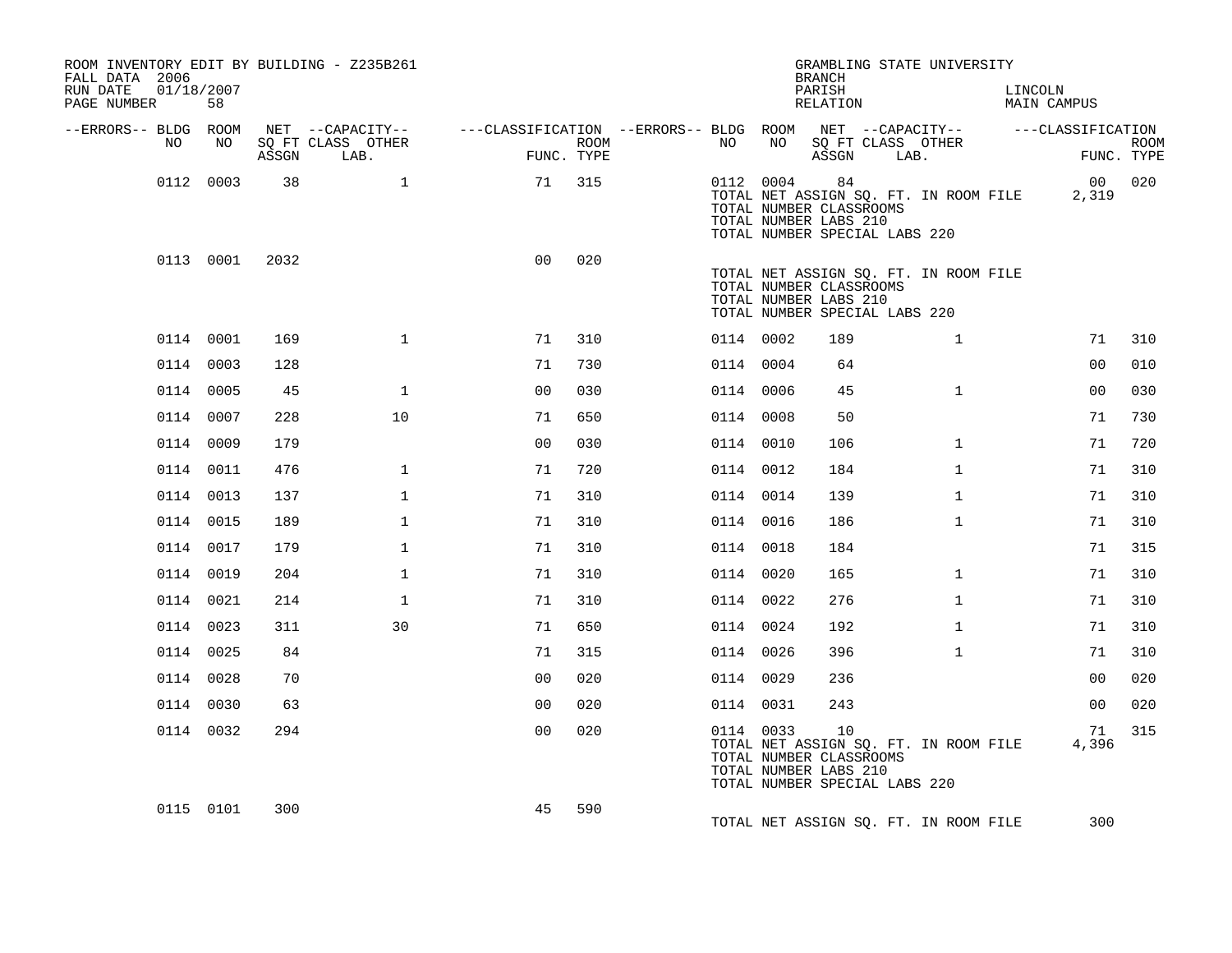| ROOM INVENTORY EDIT BY BUILDING - Z235B261<br>FALL DATA 2006 |           |       |                           |                                                                               |      |           |                | GRAMBLING STATE UNIVERSITY<br><b>BRANCH</b>                                                                                      |              |         |                |                           |
|--------------------------------------------------------------|-----------|-------|---------------------------|-------------------------------------------------------------------------------|------|-----------|----------------|----------------------------------------------------------------------------------------------------------------------------------|--------------|---------|----------------|---------------------------|
| RUN DATE<br>01/18/2007<br>PAGE NUMBER                        | 59        |       |                           |                                                                               |      |           |                | PARISH<br>RELATION                                                                                                               |              | LINCOLN | MAIN CAMPUS    |                           |
| --ERRORS-- BLDG ROOM                                         |           |       | NET --CAPACITY--          | ---CLASSIFICATION --ERRORS-- BLDG ROOM NET --CAPACITY--     ---CLASSIFICATION |      |           | NO             |                                                                                                                                  |              |         |                |                           |
| NO                                                           | NO        | ASSGN | SQ FT CLASS OTHER<br>LAB. | FUNC. TYPE                                                                    | ROOM | NO        |                | SQ FT CLASS OTHER<br>ASSGN<br>LAB.<br>TOTAL NUMBER CLASSROOMS<br>TOTAL NUMBER LABS 210<br>TOTAL NUMBER SPECIAL LABS 220          |              |         |                | <b>ROOM</b><br>FUNC. TYPE |
|                                                              | 0116 0101 | 220   |                           | 45<br>730                                                                     |      |           |                | TOTAL NET ASSIGN SQ. FT. IN ROOM FILE<br>TOTAL NUMBER CLASSROOMS<br>TOTAL NUMBER LABS 210<br>TOTAL NUMBER SPECIAL LABS 220       |              |         | 220            |                           |
|                                                              | 0117 0101 | 102   |                           | 45<br>730                                                                     |      |           |                | TOTAL NET ASSIGN SQ. FT. IN ROOM FILE<br>TOTAL NUMBER CLASSROOMS<br>TOTAL NUMBER LABS 210<br>TOTAL NUMBER SPECIAL LABS 220       |              |         | 102            |                           |
|                                                              | 0118 0101 | 68    |                           | 730<br>45                                                                     |      |           |                | TOTAL NET ASSIGN SQ. FT. IN ROOM FILE<br>TOTAL NUMBER CLASSROOMS<br>TOTAL NUMBER LABS 210<br>TOTAL NUMBER SPECIAL LABS 220       |              |         | 68             |                           |
|                                                              | 0121 0101 | 126   | 2                         | 310<br>45                                                                     |      |           | 0121 0102 1370 |                                                                                                                                  |              |         | 45             | 660                       |
|                                                              | 0121 0103 | 30    | $\mathbf{1}$              | 45<br>665                                                                     |      |           |                | TOTAL NET ASSIGN SQ. FT. IN ROOM FILE<br>TOTAL NUMBER CLASSROOMS<br>TOTAL NUMBER LABS 210<br>TOTAL NUMBER SPECIAL LABS 220       |              |         | 1,526          |                           |
|                                                              | 0122 0101 | 1635  |                           | 660<br>45                                                                     |      | 0122 0102 |                | 185                                                                                                                              | $\mathbf{1}$ |         | 45             | 310                       |
|                                                              | 0122 0103 | 45    | $\mathbf{1}$              | 45<br>665                                                                     |      | 0122 0104 |                | 45<br>TOTAL NET ASSIGN SQ. FT. IN ROOM FILE<br>TOTAL NUMBER CLASSROOMS<br>TOTAL NUMBER LABS 210<br>TOTAL NUMBER SPECIAL LABS 220 | $\mathbf{1}$ |         | 45<br>1,910    | 665                       |
|                                                              | 0130 0101 | 1103  |                           | 0 <sub>0</sub><br>020                                                         |      | 0130 0102 |                | 9668                                                                                                                             |              |         | 52             | 660                       |
|                                                              | 0130 0103 | 190   | $\mathbf{1}$              | 52<br>310                                                                     |      | 0130 0104 |                | 254                                                                                                                              | $\mathbf{1}$ |         | 52             | 310                       |
|                                                              | 0130 0105 | 180   | $\mathbf{1}$              | 52<br>310                                                                     |      | 0130 0106 |                | 116                                                                                                                              | $\mathbf{1}$ |         | 52             | 310                       |
|                                                              | 0130 0107 | 133   |                           | 0 <sub>0</sub><br>020                                                         |      | 0130 0108 |                | 119                                                                                                                              |              |         | 0 <sub>0</sub> | 020                       |
|                                                              | 0130 0109 | 129   |                           | 52<br>665                                                                     |      | 0130 0110 |                | 155                                                                                                                              |              |         | 52             | 665                       |
|                                                              | 0130 0111 | 46    |                           | 0 <sub>0</sub><br>010                                                         |      | 0130 0112 |                | 260                                                                                                                              |              |         | 52             | 660                       |
|                                                              | 0130 0113 | 85    | $\mathbf{1}$              | 52<br>310                                                                     |      | 0130 0114 |                | 731                                                                                                                              |              |         | 52             | 665                       |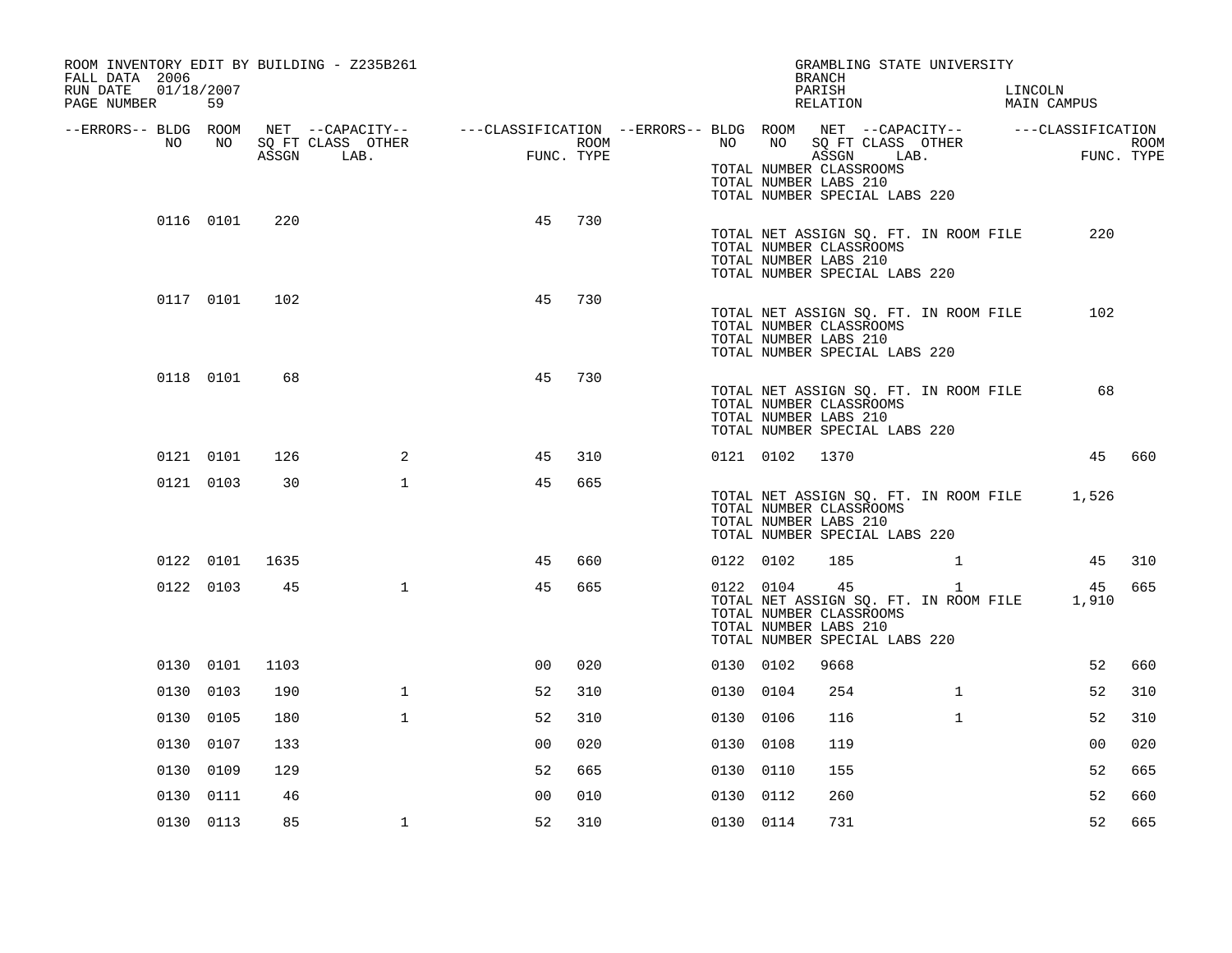| ROOM INVENTORY EDIT BY BUILDING - Z235B261<br>FALL DATA 2006 |            |       |                           |                                        |             |           |      | <b>BRANCH</b>                                           | GRAMBLING STATE UNIVERSITY                                             |                        |                           |
|--------------------------------------------------------------|------------|-------|---------------------------|----------------------------------------|-------------|-----------|------|---------------------------------------------------------|------------------------------------------------------------------------|------------------------|---------------------------|
| RUN DATE<br>01/18/2007<br>PAGE NUMBER                        | 60         |       |                           |                                        |             |           |      | PARISH<br>RELATION                                      |                                                                        | LINCOLN<br>MAIN CAMPUS |                           |
| --ERRORS-- BLDG ROOM                                         |            |       | NET --CAPACITY--          | ---CLASSIFICATION --ERRORS-- BLDG ROOM |             |           |      |                                                         | NET --CAPACITY--                                                       | ---CLASSIFICATION      |                           |
| NO                                                           | NO         | ASSGN | SQ FT CLASS OTHER<br>LAB. | FUNC. TYPE                             | <b>ROOM</b> | NO        | NO   | ASSGN                                                   | SQ FT CLASS OTHER<br>LAB.                                              |                        | <b>ROOM</b><br>FUNC. TYPE |
| 0130                                                         | 0115       | 44    |                           | 52                                     | 665         | 0130      | 0116 | 44                                                      |                                                                        | 52                     | 665                       |
| 0130                                                         | 0117       | 1052  |                           | 52                                     | 665         | 0130      | 0118 | 430                                                     |                                                                        | 52                     | 665                       |
| 0130                                                         | 0119       | 605   |                           | 52                                     | 665         | 0130 0120 |      | 1008                                                    |                                                                        | 52                     | 665                       |
| 0130                                                         | 0121       | 147   |                           | 0 <sub>0</sub>                         | 030         | 0130 0122 |      | 4180                                                    |                                                                        | 52                     | 660                       |
| 0130                                                         | 0123       | 396   |                           | 00                                     | 030         | 0130      | 0124 | 203                                                     |                                                                        | 0 <sub>0</sub>         | 030                       |
| 0130                                                         | 0125       | 51    |                           | 0 <sub>0</sub>                         | 030         | 0130 0126 |      | 49                                                      |                                                                        | 0 <sub>0</sub>         | 030                       |
| 0130                                                         | 0127       | 285   |                           | 52                                     | 685         | 0130 0128 |      | 83                                                      |                                                                        | 0 <sub>0</sub>         | 020                       |
|                                                              | 0130 0129  | 140   |                           | 52                                     | 685         | 0130 0130 |      | 161                                                     | $\mathbf{1}$                                                           | 52                     | 310                       |
| 0130                                                         | 0131       | 41    |                           | 52                                     | 315         | 0130      | 0132 | 728                                                     |                                                                        | 52                     | 660                       |
|                                                              | 0130 0133  | 152   |                           | 0 <sub>0</sub>                         | 030         | 0130 0134 |      | 38                                                      |                                                                        | 00                     | 030                       |
|                                                              | 0130 0135  | 721   |                           | 52                                     | 660         | 0130 0136 |      | 83                                                      | $\mathbf{1}$                                                           | 52                     | 310                       |
|                                                              | 0130 0137  | 39    |                           | 52                                     | 315         | 0130 0201 |      | 740<br>TOTAL NUMBER CLASSROOMS<br>TOTAL NUMBER LABS 210 | TOTAL NET ASSIGN SQ. FT. IN ROOM FILE<br>TOTAL NUMBER SPECIAL LABS 220 | 00<br>21,329           | 030                       |
|                                                              | 0131 0101  | 65    |                           | 0 <sub>0</sub>                         | 020         | 0131 0102 |      | 46                                                      |                                                                        | 0 <sub>0</sub>         | 030                       |
|                                                              | 0131 0103  | 205   |                           | 52                                     | 660         | 0131 0104 |      | 182                                                     |                                                                        | 52                     | 665                       |
|                                                              | 0131 0104A | 16    |                           | 52                                     | 665         | 0131 0105 |      | 44                                                      |                                                                        | 52                     | 665                       |
|                                                              | 0131 0106  | 197   |                           | 0 <sub>0</sub>                         | 020         | 0131 0107 |      | 49                                                      |                                                                        | 0 <sub>0</sub>         | 030                       |
|                                                              | 0131 0201  | 62    |                           | 0 <sub>0</sub>                         | 020         | 0131 0202 |      | 46                                                      |                                                                        | 00                     | 030                       |
|                                                              | 0131 0203  | 395   |                           | 0 <sub>0</sub>                         | 020         | 0131 0204 |      | 197                                                     |                                                                        | 0 <sub>0</sub>         | 020                       |
|                                                              | 0131 0207  | 49    |                           | 0 <sub>0</sub>                         | 030         |           |      | TOTAL NUMBER CLASSROOMS<br>TOTAL NUMBER LABS 210        | TOTAL NET ASSIGN SQ. FT. IN ROOM FILE<br>TOTAL NUMBER SPECIAL LABS 220 | 447                    |                           |
|                                                              | 0132 0101  | 883   |                           | 0 <sub>0</sub>                         | 020         | 0132 0102 |      | 783                                                     |                                                                        | 0 <sub>0</sub>         | 020                       |
|                                                              | 0132 0103  | 86    | $\mathbf 1$               | 93                                     | 310         | 0132 0104 |      | 1805                                                    |                                                                        | 93                     | 525                       |
|                                                              | 0132 0105  | 1806  |                           | 93                                     | 525         | 0132 0106 |      | 42                                                      |                                                                        | 00                     | 010                       |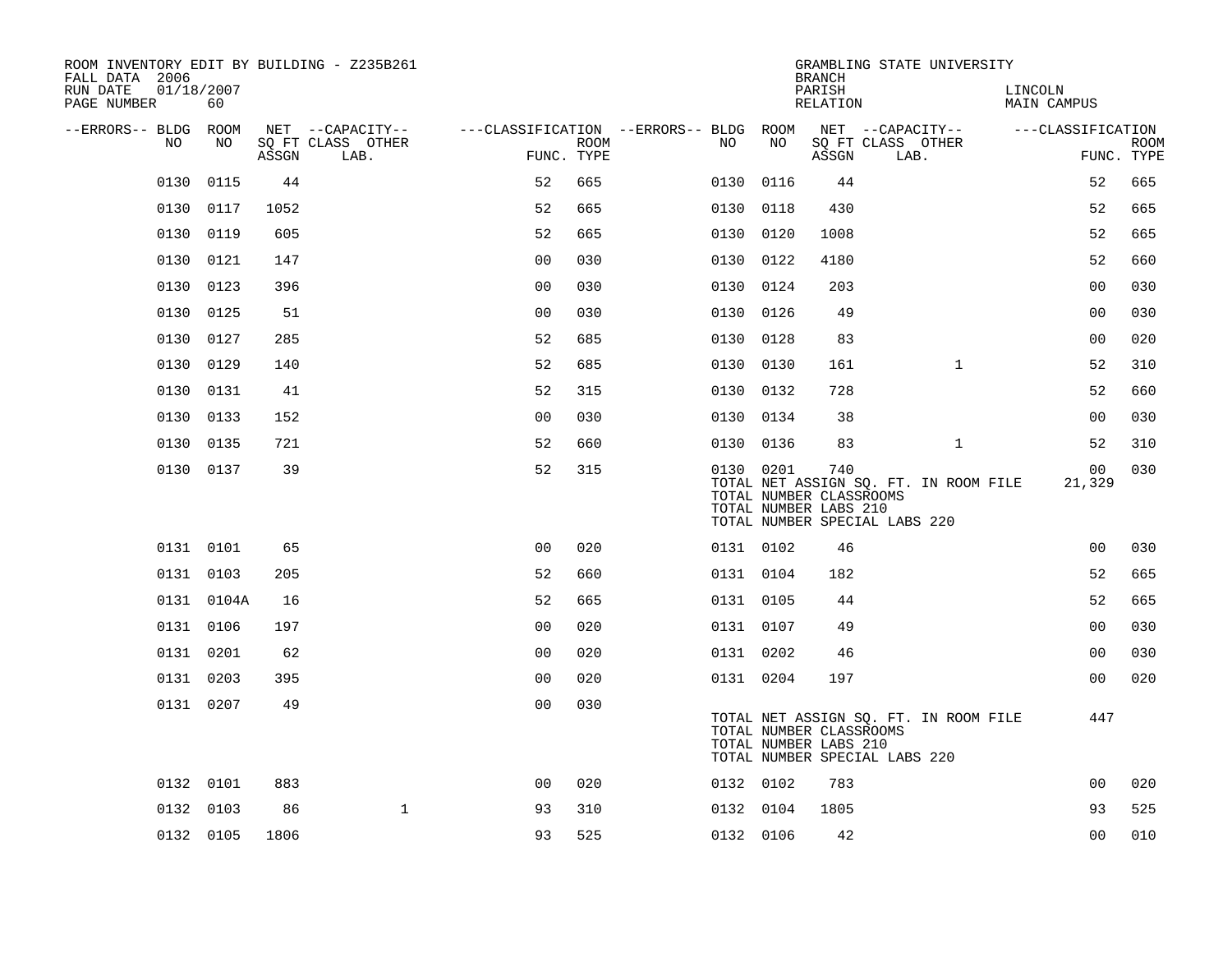| ROOM INVENTORY EDIT BY BUILDING - Z235B261<br>FALL DATA 2006 |                  |       | GRAMBLING STATE UNIVERSITY<br><b>BRANCH</b><br>PARISH |                |             |                                        |                 |       |                               |                   |                           |  |  |
|--------------------------------------------------------------|------------------|-------|-------------------------------------------------------|----------------|-------------|----------------------------------------|-----------------|-------|-------------------------------|-------------------|---------------------------|--|--|
| RUN DATE<br>PAGE NUMBER                                      | 01/18/2007<br>61 |       |                                                       |                |             |                                        | <b>RELATION</b> |       | LINCOLN<br><b>MAIN CAMPUS</b> |                   |                           |  |  |
| --ERRORS-- BLDG ROOM                                         |                  |       | NET --CAPACITY--                                      |                |             | ---CLASSIFICATION --ERRORS-- BLDG ROOM |                 |       | NET --CAPACITY--              | ---CLASSIFICATION |                           |  |  |
| NO                                                           | NO               | ASSGN | SQ FT CLASS OTHER<br>LAB.                             | FUNC. TYPE     | <b>ROOM</b> | NO                                     | NO              | ASSGN | SQ FT CLASS OTHER<br>LAB.     |                   | <b>ROOM</b><br>FUNC. TYPE |  |  |
| 0132                                                         | 0107             | 1595  |                                                       | 93             | 525         |                                        | 0132 0108       | 205   | $\mathbf{1}$                  | 93                | 310                       |  |  |
|                                                              | 0132 0109        | 251   |                                                       | 93             | 525         |                                        | 0132 0110       | 180   |                               | 00                | 020                       |  |  |
| 0132                                                         | 0111             | 1497  |                                                       | 93             | 525         |                                        | 0132 0112       | 1268  |                               | 93                | 525                       |  |  |
| 0132                                                         | 0113             | 195   |                                                       | 93             | 525         |                                        | 0132 0114       | 568   |                               | 93                | 525                       |  |  |
| 0132                                                         | 0115             | 342   |                                                       | 93             | 525         |                                        | 0132 0116       | 72    |                               | 93                | 525                       |  |  |
|                                                              | 0132 0117        | 407   |                                                       | 93             | 525         |                                        | 0132 0118       | 143   |                               | 93                | 525                       |  |  |
| 0132                                                         | 0119             | 119   |                                                       | 93             | 525         |                                        | 0132 0120       | 1873  |                               | 93                | 525                       |  |  |
|                                                              | 0132 0121        | 253   |                                                       | 93             | 525         |                                        | 0132 0122       | 130   |                               | 0 <sub>0</sub>    | 030                       |  |  |
| 0132                                                         | 0123             | 338   |                                                       | 0 <sub>0</sub> | 030         |                                        | 0132 0124       | 204   |                               | 93                | 525                       |  |  |
|                                                              | 0132 0125        | 550   |                                                       | 0 <sub>0</sub> | 030         |                                        | 0132 0125A      | 341   |                               | 0 <sub>0</sub>    | 030                       |  |  |
|                                                              | 0132 0126        | 298   |                                                       | 0 <sub>0</sub> | 020         |                                        | 0132 0127       | 33    |                               | 0 <sub>0</sub>    | 030                       |  |  |
|                                                              | 0132 0128        | 247   |                                                       | 93             | 525         |                                        | 0132 0129       | 96    | $\mathbf{1}$                  | 93                | 310                       |  |  |
| 0132                                                         | 0130             | 136   | $\mathbf 1$                                           | 93             | 310         |                                        | 0132 0131       | 284   |                               | 93                | 525                       |  |  |
|                                                              | 0132 0131A       | 33    |                                                       | 93             | 525         |                                        | 0132 0132       | 96    | $\mathbf{1}$                  | 93                | 310                       |  |  |
| 0132                                                         | 0133             | 136   | $\mathbf{1}$                                          | 93             | 310         |                                        | 0132 0134       | 130   | $\mathbf{1}$                  | 93                | 310                       |  |  |
|                                                              | 0132 0135        | 49    |                                                       | 93             | 525         |                                        | 0132 0136       | 141   | $\mathbf{1}$                  | 93                | 310                       |  |  |
|                                                              | 0132 0137        | 33    |                                                       | 0 <sub>0</sub> | 030         |                                        | 0132 0138       | 391   | $\mathbf{1}$                  | 93                | 310                       |  |  |
|                                                              | 0132 0138A       | 34    |                                                       | 93             | 315         |                                        | 0132 0139       | 280   | $\mathbf{1}$                  | 93                | 310                       |  |  |
|                                                              | 0132 0140        | 59    |                                                       | 93             | 525         |                                        | 0132 0141       | 126   | $\mathbf{1}$                  | 93                | 310                       |  |  |
|                                                              | 0132 0142        | 121   | $\mathbf 1$                                           | 93             | 310         |                                        | 0132 0143       | 53    |                               | 0 <sub>0</sub>    | 030                       |  |  |
|                                                              | 0132 0147        | 9     |                                                       | 0 <sub>0</sub> | 030         |                                        | 0132 0201       | 256   |                               | 00                | 020                       |  |  |
| 0132                                                         | 0202             | 48    |                                                       | 0 <sub>0</sub> | 020         |                                        | 0132 0203       | 59    | $\mathbf{1}$                  | 93                | 310                       |  |  |
|                                                              | 0132 0204        | 400   |                                                       | 93             | 315         |                                        | 0132 0205       | 146   |                               | 93                | 315                       |  |  |
| 0132                                                         | 0206             | 1285  |                                                       | 93             | 525         |                                        | 0132 0207       | 13    |                               | 0 <sub>0</sub>    | 030                       |  |  |
| 0132                                                         | 0208             | 236   |                                                       | 0 <sub>0</sub> | 020         |                                        | 0132 0209       | 150   |                               | 93                | 315                       |  |  |
|                                                              | 0132 0210        | 89    | $\mathbf{1}$                                          | 93             | 310         |                                        | 0132 0211       | 146   | $\mathbf{1}$                  | 93                | 310                       |  |  |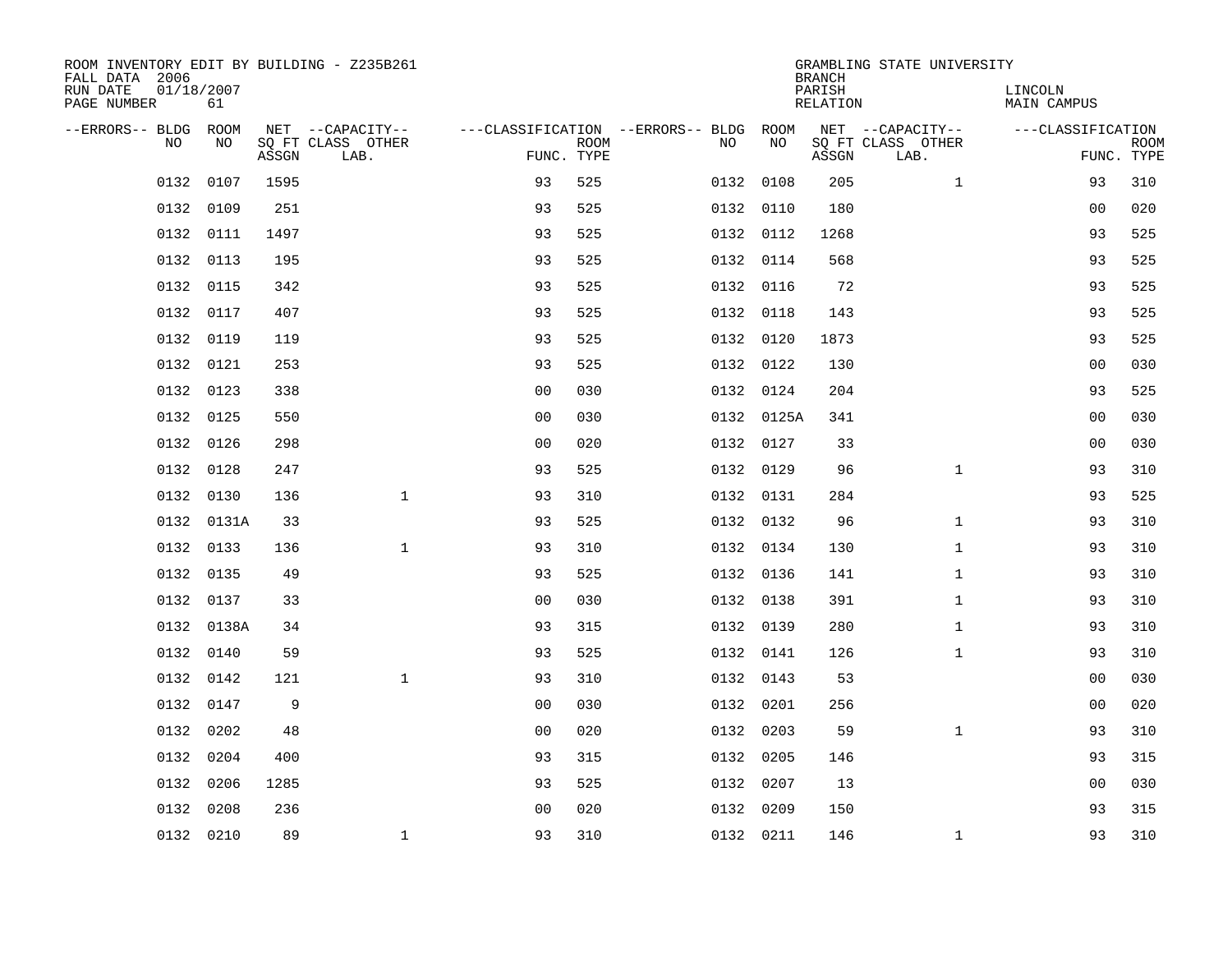| ROOM INVENTORY EDIT BY BUILDING - Z235B261<br>FALL DATA 2006 |           |       |                           |                |             |                                        |           | <b>BRANCH</b>                                           | GRAMBLING STATE UNIVERSITY                                                             |                        |                           |
|--------------------------------------------------------------|-----------|-------|---------------------------|----------------|-------------|----------------------------------------|-----------|---------------------------------------------------------|----------------------------------------------------------------------------------------|------------------------|---------------------------|
| RUN DATE<br>01/18/2007<br>PAGE NUMBER                        | 62        |       |                           |                |             |                                        |           | PARISH<br>RELATION                                      |                                                                                        | LINCOLN<br>MAIN CAMPUS |                           |
| --ERRORS-- BLDG ROOM                                         |           |       | NET --CAPACITY--          |                |             | ---CLASSIFICATION --ERRORS-- BLDG ROOM |           |                                                         | NET --CAPACITY-- ---CLASSIFICATION                                                     |                        |                           |
| NO.                                                          | NO        | ASSGN | SO FT CLASS OTHER<br>LAB. | FUNC. TYPE     | <b>ROOM</b> | NO                                     | NO        | ASSGN                                                   | SO FT CLASS OTHER<br>LAB.                                                              |                        | <b>ROOM</b><br>FUNC. TYPE |
|                                                              | 0132 0212 | 9     | $\mathbf{1}$              | 93             | 310         |                                        | 0132 0213 | 239                                                     |                                                                                        | 0 <sub>0</sub>         | 020                       |
|                                                              | 0132 0214 | 179   |                           | 93             | 525         |                                        | 0132 0215 | 145                                                     |                                                                                        | 93                     | 525                       |
|                                                              | 0132 0216 | 49    |                           | 0 <sub>0</sub> | 010         |                                        | 0132 0217 | 209                                                     |                                                                                        | 0 <sub>0</sub>         | 030                       |
|                                                              | 0132 0218 | 338   |                           | 0 <sub>0</sub> | 020         |                                        | 0132 0219 | 103                                                     | $\mathbf{1}$                                                                           | 93                     | 310                       |
|                                                              | 0132 0220 | 209   | $\mathbf{1}$              | 93             | 310         |                                        | 0132 0221 | 103                                                     | $\mathbf{1}$                                                                           | 93                     | 310                       |
|                                                              | 0132 0222 | 113   | $\mathbf{1}$              | 93             | 310         |                                        | 0132 0223 | 102                                                     | $\mathbf{1}$                                                                           | 93                     | 310                       |
|                                                              | 0132 0224 | 61    |                           | 93             | 315         |                                        | 0132 0225 | 103                                                     | $\mathbf{1}$                                                                           | 93                     | 310                       |
|                                                              | 0132 0226 | 102   |                           | 93             | 315         |                                        | 0132 0227 | 144                                                     | $\mathbf{1}$                                                                           | 93                     | 310                       |
|                                                              | 0132 0228 | 120   | $\mathbf{1}$              | 93             | 310         |                                        | 0132 0229 | 221<br>TOTAL NUMBER CLASSROOMS<br>TOTAL NUMBER LABS 210 | $\mathbf{1}$<br>TOTAL NET ASSIGN SQ. FT. IN ROOM FILE<br>TOTAL NUMBER SPECIAL LABS 220 | 93<br>19,037           | 310                       |
|                                                              | 0133 0101 | 61    |                           | 70             | 765         |                                        | 0133 0102 | 82                                                      |                                                                                        | 70                     | 765                       |
|                                                              | 0133 0103 | 54    |                           | 70             | 765         |                                        | 0133 0104 | 56                                                      |                                                                                        | 70                     | 765                       |
|                                                              | 0133 0105 | 63    |                           | 70             | 765         |                                        | 0133 0106 | 363                                                     |                                                                                        | 70                     | 765                       |
|                                                              | 0133 0107 | 207   |                           | 70             | 765         |                                        | 0133 0108 | 11                                                      |                                                                                        | 70                     | 765                       |
|                                                              | 0133 0109 | 57    |                           | 70             | 765         |                                        | 0133 0110 | 139                                                     | $\mathbf{1}$                                                                           | 70                     | 310                       |
|                                                              | 0133 0111 | 253   |                           | 70             | 765         |                                        | 0133 0112 | 594<br>TOTAL NUMBER CLASSROOMS<br>TOTAL NUMBER LABS 210 | TOTAL NET ASSIGN SQ. FT. IN ROOM FILE<br>TOTAL NUMBER SPECIAL LABS 220                 | 70<br>1,940            | 765                       |
|                                                              | 0134 0101 | 160   |                           | 93             | 525         |                                        | 0134 0102 | 46                                                      |                                                                                        | 00                     | 030                       |
|                                                              | 0134 0103 | 70    |                           | 93             | 525         |                                        | 0134 0104 | 435                                                     |                                                                                        | 93                     | 525                       |
|                                                              | 0134 0105 | 371   |                           | 93             | 525         |                                        | 0134 0106 | 371                                                     |                                                                                        | 93                     | 525                       |
|                                                              | 0134 0107 | 371   |                           | 93             | 525         |                                        | 0134 0108 | 371                                                     |                                                                                        | 93                     | 525                       |
|                                                              | 0134 0109 | 367   |                           | 93             | 525         |                                        |           | TOTAL NUMBER CLASSROOMS<br>TOTAL NUMBER LABS 210        | TOTAL NET ASSIGN SQ. FT. IN ROOM FILE                                                  | 2,516                  |                           |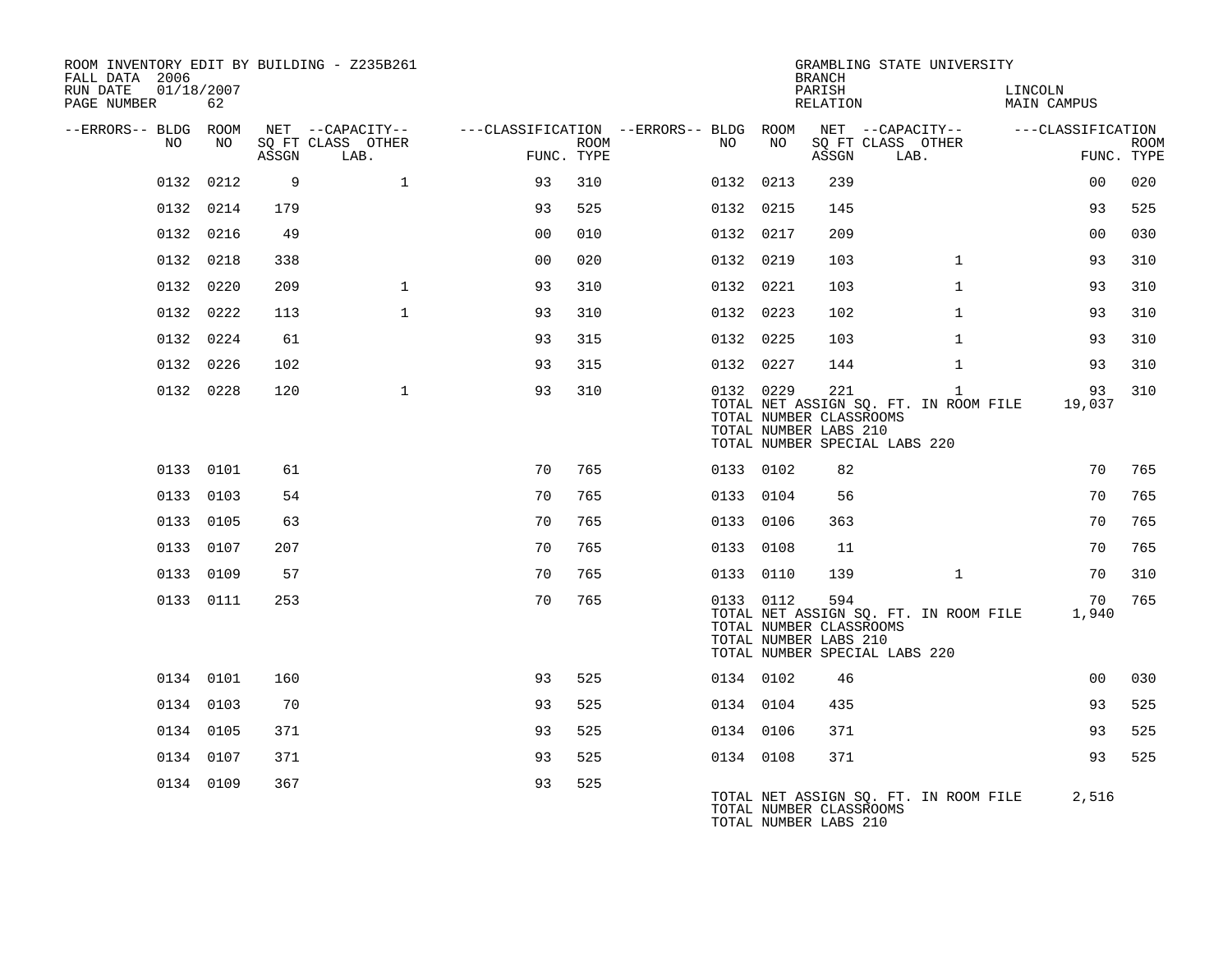| ROOM INVENTORY EDIT BY BUILDING - Z235B261<br>FALL DATA 2006 |                  |       |                           |                                        |             |      |                    | <b>BRANCH</b> | GRAMBLING STATE UNIVERSITY    |                   |                           |  |
|--------------------------------------------------------------|------------------|-------|---------------------------|----------------------------------------|-------------|------|--------------------|---------------|-------------------------------|-------------------|---------------------------|--|
| RUN DATE<br>PAGE NUMBER                                      | 01/18/2007<br>63 |       |                           |                                        |             |      | PARISH<br>RELATION |               | LINCOLN<br><b>MAIN CAMPUS</b> |                   |                           |  |
| --ERRORS-- BLDG ROOM                                         |                  |       | NET --CAPACITY--          | ---CLASSIFICATION --ERRORS-- BLDG ROOM |             |      |                    |               | NET --CAPACITY--              | ---CLASSIFICATION |                           |  |
| NO                                                           | NO               | ASSGN | SQ FT CLASS OTHER<br>LAB. | FUNC. TYPE                             | <b>ROOM</b> | NO   | NO                 | ASSGN         | SQ FT CLASS OTHER<br>LAB.     |                   | <b>ROOM</b><br>FUNC. TYPE |  |
|                                                              |                  |       |                           |                                        |             |      |                    |               | TOTAL NUMBER SPECIAL LABS 220 |                   |                           |  |
|                                                              | 0135 0001        | 153   |                           | 0 <sub>0</sub>                         | 020         |      | 0135 0002          | 143           | 2                             | 0 <sub>0</sub>    | 030                       |  |
| 0135                                                         | 0003             | 141   | 2                         | 0 <sub>0</sub>                         | 030         |      | 0135 0004          | 39            |                               | 0 <sub>0</sub>    | 030                       |  |
|                                                              | 0135 0005        | 1481  | 169                       | 56                                     | 680         |      | 0135 0005A         | 201           |                               | 56                | 685                       |  |
|                                                              | 0135 0006        | 38    |                           | 56                                     | 685         |      | 0135 0007          | 192           |                               | 0 <sub>0</sub>    | 020                       |  |
| 0135                                                         | 0008A            | 573   |                           | 0 <sub>0</sub>                         | 020         | 0135 | 0008B              | 579           |                               | 0 <sub>0</sub>    | 020                       |  |
|                                                              | 0135 0009        | 32    |                           | 0 <sub>0</sub>                         | 010         |      | 0135 0010          | 142           |                               | 00                | 020                       |  |
|                                                              | 0135 0011        | 56    |                           | 0 <sub>0</sub>                         | 030         |      | 0135 0012          | 38            |                               | 0 <sub>0</sub>    | 030                       |  |
|                                                              | 0135 0013        | 158   |                           | 0 <sub>0</sub>                         | 020         |      | 0135 0014          | 742           |                               | 0 <sub>0</sub>    | 030                       |  |
|                                                              | 0135 0014A       | 190   |                           | 0 <sub>0</sub>                         | 030         | 0135 | 0015               | 69            |                               | 0 <sub>0</sub>    | 030                       |  |
|                                                              | 0135 0016        | 150   | 2                         | 0 <sub>0</sub>                         | 030         |      | 0135 0017          | 186           | 2                             | 00                | 030                       |  |
|                                                              | 0135 0018A       | 117   | $\mathbf{1}$              | 56                                     | 310         |      | 0135 0018B         | 80            | $\mathbf{1}$                  | 56                | 310                       |  |
|                                                              | 0135 0019        | 339   |                           | 0 <sub>0</sub>                         | 020         |      | 0135 0020          | 108           | $\mathbf{1}$                  | 56                | 310                       |  |
| 0135                                                         | 0021             | 104   | $\mathbf 1$               | 56                                     | 310         | 0135 | 0022               | 135           | $\mathbf{1}$                  | 56                | 310                       |  |
|                                                              | 0135 0023        | 105   | $\mathbf{1}$              | 56                                     | 310         |      | 0135 0024          | 188           | $\mathbf{1}$                  | 56                | 310                       |  |
|                                                              | 0135 0025        | 75    |                           | 56                                     | 315         |      | 0135 0026          | 656           |                               | 56                | 315                       |  |
|                                                              | 0135 0027        | 122   | $\mathbf 1$               | 56                                     | 310         |      | 0135 0028          | 115           | $\mathbf{1}$                  | 56                | 310                       |  |
| 0135                                                         | 0029             | 100   | $\mathbf{1}$              | 56                                     | 310         | 0135 | 0030               | 102           | $\mathbf{1}$                  | 56                | 310                       |  |
|                                                              | 0135 0031        | 220   |                           | 0 <sub>0</sub>                         | 030         |      | 0135 0032          | 220           |                               | 56                | 315                       |  |
| 0135                                                         | 0033             | 105   | $\mathbf{1}$              | 55                                     | 310         |      | 0135 0034          | 107           | $\mathbf{1}$                  | 55                | 310                       |  |
|                                                              | 0135 0035        | 105   | $\mathbf{1}$              | 55                                     | 310         |      | 0135 0036          | 105           | $\mathbf{1}$                  | 55                | 310                       |  |
| 0135                                                         | 0037             | 165   | $\mathbf{1}$              | 55                                     | 310         |      | 0135 0038          | 99            | $\mathbf{1}$                  | 55                | 310                       |  |
|                                                              | 0135 0039        | 99    | $\mathbf{1}$              | 55                                     | 310         |      | 0135 0040          | 98            | $\mathbf{1}$                  | 55                | 310                       |  |
| 0135                                                         | 0041             | 177   | $\mathbf{1}$              | 55                                     | 310         |      | 0135 0042          | 135           | $\mathbf{1}$                  | 55                | 310                       |  |
| 0135                                                         | 0043             | 162   |                           | 55                                     | 315         |      | 0135 0044          | 144           | $\mathbf{1}$                  | 55                | 310                       |  |
|                                                              | 0135 0045        | 29    |                           | 55                                     | 315         |      | 0135 0046          | 144           | $\mathbf{1}$                  | 55                | 310                       |  |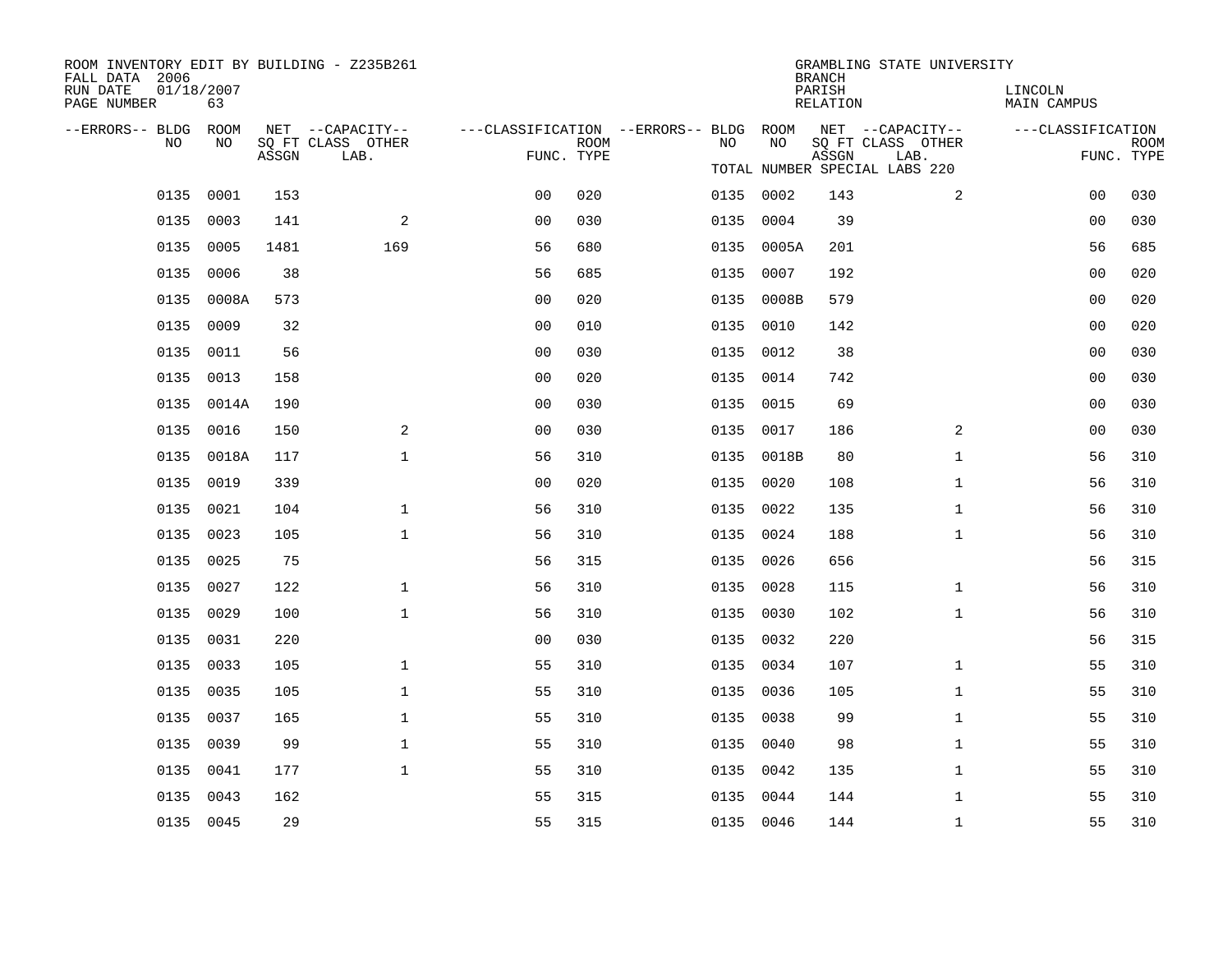| ROOM INVENTORY EDIT BY BUILDING - Z235B261<br>FALL DATA 2006 |            |       |                           |                |             |                                        |           | <b>BRANCH</b>                                    | GRAMBLING STATE UNIVERSITY            |                               |                           |
|--------------------------------------------------------------|------------|-------|---------------------------|----------------|-------------|----------------------------------------|-----------|--------------------------------------------------|---------------------------------------|-------------------------------|---------------------------|
| 01/18/2007<br>RUN DATE<br>PAGE NUMBER                        | 64         |       |                           |                |             |                                        |           | PARISH<br>RELATION                               |                                       | LINCOLN<br><b>MAIN CAMPUS</b> |                           |
| --ERRORS-- BLDG ROOM                                         |            |       | NET --CAPACITY--          |                |             | ---CLASSIFICATION --ERRORS-- BLDG ROOM |           |                                                  | NET --CAPACITY--                      | ---CLASSIFICATION             |                           |
| NO.                                                          | NO.        | ASSGN | SQ FT CLASS OTHER<br>LAB. | FUNC. TYPE     | <b>ROOM</b> | NO                                     | NO        | ASSGN                                            | SQ FT CLASS OTHER<br>LAB.             |                               | <b>ROOM</b><br>FUNC. TYPE |
| 0135                                                         | 0047       | 100   | $\mathbf{1}$              | 55             | 310         |                                        | 0135 0048 | 99                                               | $\mathbf{1}$                          | 55                            | 310                       |
| 0135                                                         | 0049       | 100   | $\mathbf{1}$              | 55             | 310         |                                        | 0135 0050 | 215                                              |                                       | 55                            | 315                       |
| 0135                                                         | 0051       | 339   | $\mathbf{1}$              | 55             | 310         |                                        | 0135 0052 | 348                                              | 10                                    | 55                            | 350                       |
| 0135                                                         | 0053       | 495   |                           | 00             | 020         | 0135                                   | 0201      | 736                                              |                                       | 0 <sub>0</sub>                | 020                       |
| 0135                                                         | 0202       | 168   | $\mathbf{2}$              | 0 <sub>0</sub> | 030         |                                        | 0135 0203 | 179                                              | 3                                     | 00                            | 030                       |
|                                                              | 0135 0204  | 158   |                           | 0 <sub>0</sub> | 020         |                                        | 0135 0205 | 46                                               |                                       | 0 <sub>0</sub>                | 010                       |
|                                                              | 0135 0206  | 56    |                           | 0 <sub>0</sub> | 030         |                                        | 0135 0207 | 183                                              |                                       | 0 <sub>0</sub>                | 020                       |
|                                                              | 0135 0208  | 234   |                           | 91             | 315         |                                        | 0135 0209 | 393                                              | 10                                    | 91                            | 350                       |
|                                                              | 0135 0210  | 177   | $\mathbf{1}$              | 91             | 310         |                                        | 0135 0211 | 184                                              | $\mathbf{1}$                          | 91                            | 310                       |
|                                                              | 0135 0212  | 152   | $\mathbf{1}$              | 91             | 310         |                                        | 0135 0213 | 134                                              | $\mathbf{1}$                          | 91                            | 310                       |
|                                                              | 0135 0214  | 105   | $\mathbf{1}$              | 91             | 310         |                                        | 0135 0215 | 412                                              | $\mathbf{1}$                          | 91                            | 310                       |
|                                                              | 0135 0216  | 391   | $\mathbf{1}$              | 91             | 310         |                                        | 0135 0217 | 55                                               |                                       | 91                            | 315                       |
|                                                              | 0135 0218  | 315   | $\mathbf{1}$              | 51             | 310         |                                        | 0135 0219 | 173                                              | $\mathbf{1}$                          | 51                            | 310                       |
|                                                              | 0135 0219A | 22    |                           | 51             | 315         |                                        | 0135 0220 | 45                                               |                                       | 51                            | 315                       |
|                                                              | 0135 0221  | 596   |                           | 0 <sub>0</sub> | 030         |                                        | 0135 0222 | 401                                              | $\mathbf{1}$                          | 51                            | 310                       |
|                                                              | 0135 0223  | 198   |                           | 51             | 315         |                                        | 0135 0224 | 120                                              | $\mathbf{1}$                          | 51                            | 310                       |
|                                                              | 0135 0225  | 125   | $\mathbf{1}$              | 51             | 310         |                                        | 0135 0226 | 130                                              | $\mathbf{1}$                          | 51                            | 310                       |
|                                                              | 0135 0227  | 288   | $\mathbf{1}$              | 51             | 310         |                                        | 0135 0228 | 50                                               |                                       | 51                            | 315                       |
| 0135                                                         | 0229       | 338   | 10                        | 51             | 350         |                                        | 0135 0230 | 59                                               |                                       | 51                            | 315                       |
|                                                              | 0135 0231  | 270   | $\mathbf{1}$              | 51             | 310         |                                        | 0135 0232 | 145                                              | $\mathbf{1}$                          | 51                            | 310                       |
|                                                              | 0135 0233  | 134   | $\mathbf{1}$              | 51             | 310         |                                        | 0135 0234 | 203                                              |                                       | 51                            | 315                       |
|                                                              | 0135 0235  | 202   |                           | 51             | 315         |                                        | 0135 0236 | 220                                              |                                       | 51                            | 315                       |
|                                                              | 0135 0237  | 63    |                           | 51             | 315         |                                        | 0135 0238 | 65                                               |                                       | 51                            | 315                       |
|                                                              | 0135 0239  | 390   |                           | 0 <sub>0</sub> | 020         |                                        |           | TOTAL NUMBER CLASSROOMS<br>TOTAL NUMBER LABS 210 | TOTAL NET ASSIGN SQ. FT. IN ROOM FILE | 12,625                        |                           |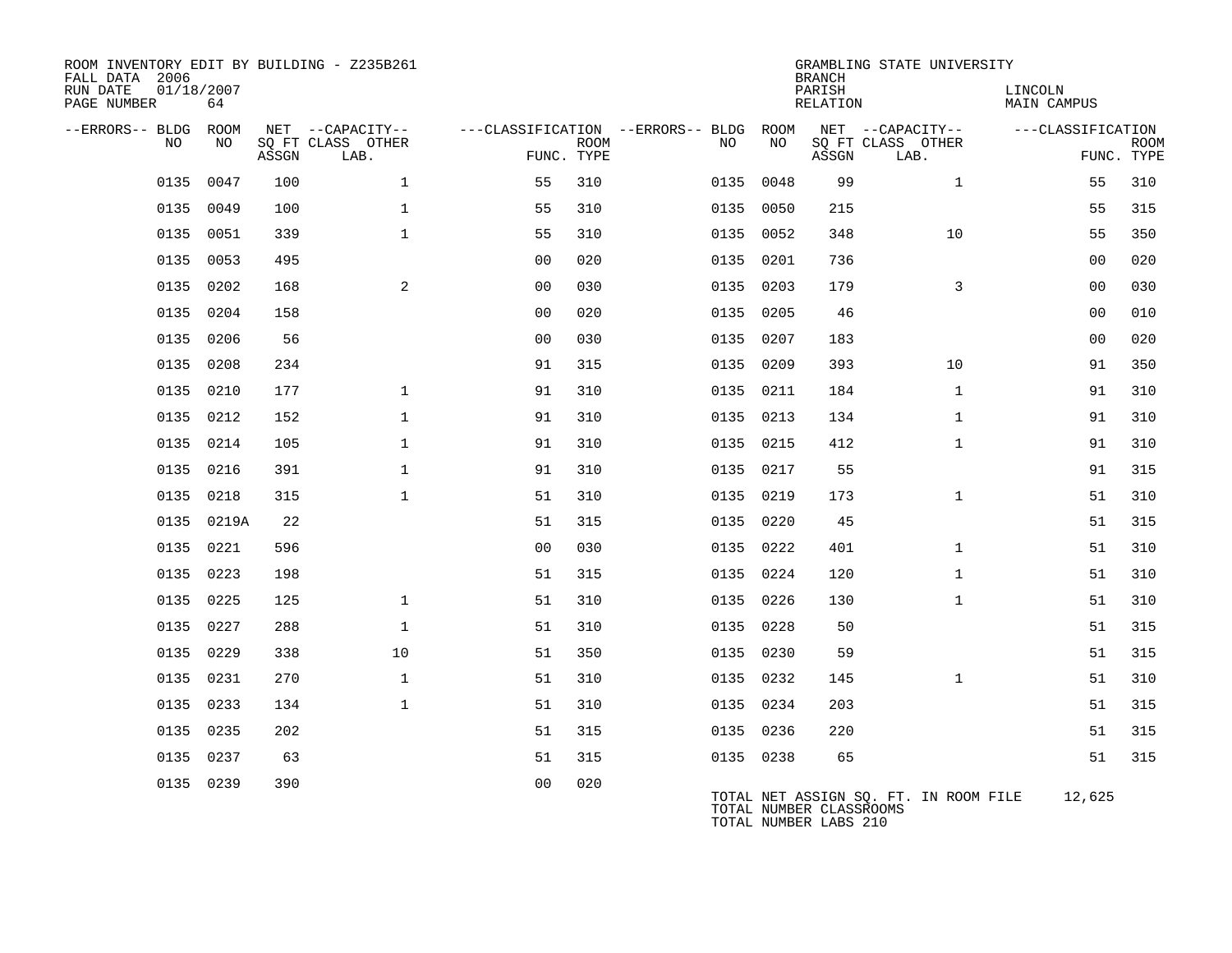| ROOM INVENTORY EDIT BY BUILDING - Z235B261<br>FALL DATA 2006 |                  |       |                                       |                                                         |             |    |            | <b>BRANCH</b>      | GRAMBLING STATE UNIVERSITY            |                               |             |
|--------------------------------------------------------------|------------------|-------|---------------------------------------|---------------------------------------------------------|-------------|----|------------|--------------------|---------------------------------------|-------------------------------|-------------|
| RUN DATE<br>PAGE NUMBER                                      | 01/18/2007<br>65 |       |                                       |                                                         |             |    |            | PARISH<br>RELATION |                                       | LINCOLN<br><b>MAIN CAMPUS</b> |             |
| --ERRORS-- BLDG ROOM<br>NO.                                  | NO.              |       | NET --CAPACITY--<br>SQ FT CLASS OTHER | ---CLASSIFICATION --ERRORS-- BLDG ROOM NET --CAPACITY-- | <b>ROOM</b> | NO | NO         |                    | SQ FT CLASS OTHER                     | ---CLASSIFICATION             | <b>ROOM</b> |
|                                                              |                  | ASSGN | LAB.                                  | FUNC. TYPE                                              |             |    |            | ASSGN              | LAB.<br>TOTAL NUMBER SPECIAL LABS 220 |                               | FUNC. TYPE  |
|                                                              | 029A 0113        | 682   |                                       | 11                                                      | 650         |    | 029A 0114  | 254                |                                       | 11                            | 650         |
|                                                              | 029A 0116        | 336   |                                       | 11                                                      | 680         |    | 029A 0116A | 17                 |                                       | 11                            | 685         |
|                                                              | 029A 0117        | 80    | 8                                     | 11                                                      | 410         |    | 029A 0118  | 80                 | 8                                     | 11                            | 410         |
|                                                              | 029A 0119        | 83    | 8                                     | 11                                                      | 410         |    | 029A 0120  | 80                 | 8                                     | 11                            | 410         |
|                                                              | 029A 0121        | 68    |                                       | 11                                                      | 440         |    | 029A 0123  | 178                |                                       | 11                            | 440         |
|                                                              | 029A 0124        | 1823  | 38                                    | 11                                                      | 430         |    | 029A 0125  | 9                  |                                       | 11                            | 455         |
|                                                              | 029A 0126        | 177   |                                       | 11                                                      | 455         |    | 029A 0127  | 60                 |                                       | 0 <sub>0</sub>                | 020         |
|                                                              | 029A 0128        | 45    |                                       | 11                                                      | 455         |    | 029A 0213  | 487                |                                       | 41                            | 680         |
|                                                              | 029A 0213A       | 18    |                                       | 41                                                      | 685         |    | 029A 0214  | 501                |                                       | 41                            | 620         |
|                                                              | 029A 0216        | 242   |                                       | 41                                                      | 680         |    | 029A 0216A | 16                 |                                       | 41                            | 685         |
|                                                              | 029A 0217        | 227   |                                       | 41                                                      | 710         |    | 029A 0218  | 183                |                                       | 00                            | 020         |
|                                                              | 029A 0219        | 79    |                                       | 41                                                      | 530         |    | 029A 0220  | 79                 |                                       | 41                            | 530         |
|                                                              | 029A 0221        | 388   | 30                                    | 41                                                      | 420         |    | 029A 0222  | 180                | $\mathbf{1}$                          | 41                            | 310         |
|                                                              | 029A 0223        | 112   |                                       | 0 <sub>0</sub>                                          | 020         |    | 029A 0224  | 200                |                                       | 41                            | 440         |
|                                                              | 029A 0225        | 186   |                                       | 0 <sub>0</sub>                                          | 020         |    | 029A 0226  | 330                |                                       | 0 <sub>0</sub>                | 020         |
|                                                              | 029A 0227        | 80    |                                       | 41                                                      | 530         |    | 029A 0228  | 80                 |                                       | 41                            | 530         |
|                                                              | 029A 0229        | 80    |                                       | 41                                                      | 530         |    | 029A 0230  | 288                |                                       | 0 <sub>0</sub>                | 020         |
|                                                              | 029A 0231        | 963   | 96                                    | 41                                                      | 430         |    | 029A 0232  | 187                | $\mathbf{1}$                          | 41                            | 310         |
|                                                              | 029A 0233        | 159   |                                       | 41                                                      | 315         |    | 029A 0234  | 172                | $\mathbf{1}$                          | 41                            | 310         |
|                                                              | 029A 0235        | 302   | $\mathbf{1}$                          | 41                                                      | 310         |    | 029A 0236  | 198                | $\mathbf{1}$                          | 41                            | 310         |
|                                                              | 029A 0301        | 232   |                                       | 0 <sub>0</sub>                                          | 020         |    | 029A 0302  | 156                |                                       | 0 <sub>0</sub>                | 010         |
|                                                              | 029A 0302A       | 44    |                                       | 41                                                      | 455         |    | 029A 0302B | 44                 |                                       | 41                            | 455         |
|                                                              | 029A 0302C       | 45    |                                       | 41                                                      | 455         |    | 029A 0303  | 26                 |                                       | 0 <sub>0</sub>                | 030         |
|                                                              | 029A 0304        | 56    |                                       | 0 <sub>0</sub>                                          | 030         |    | 029A 0305  | 112                |                                       | 00                            | 030         |
|                                                              | 029A 0306        | 43    |                                       | 0 <sub>0</sub>                                          | 020         |    | 029A 0307  | 150                | 4                                     | 0 <sub>0</sub>                | 030         |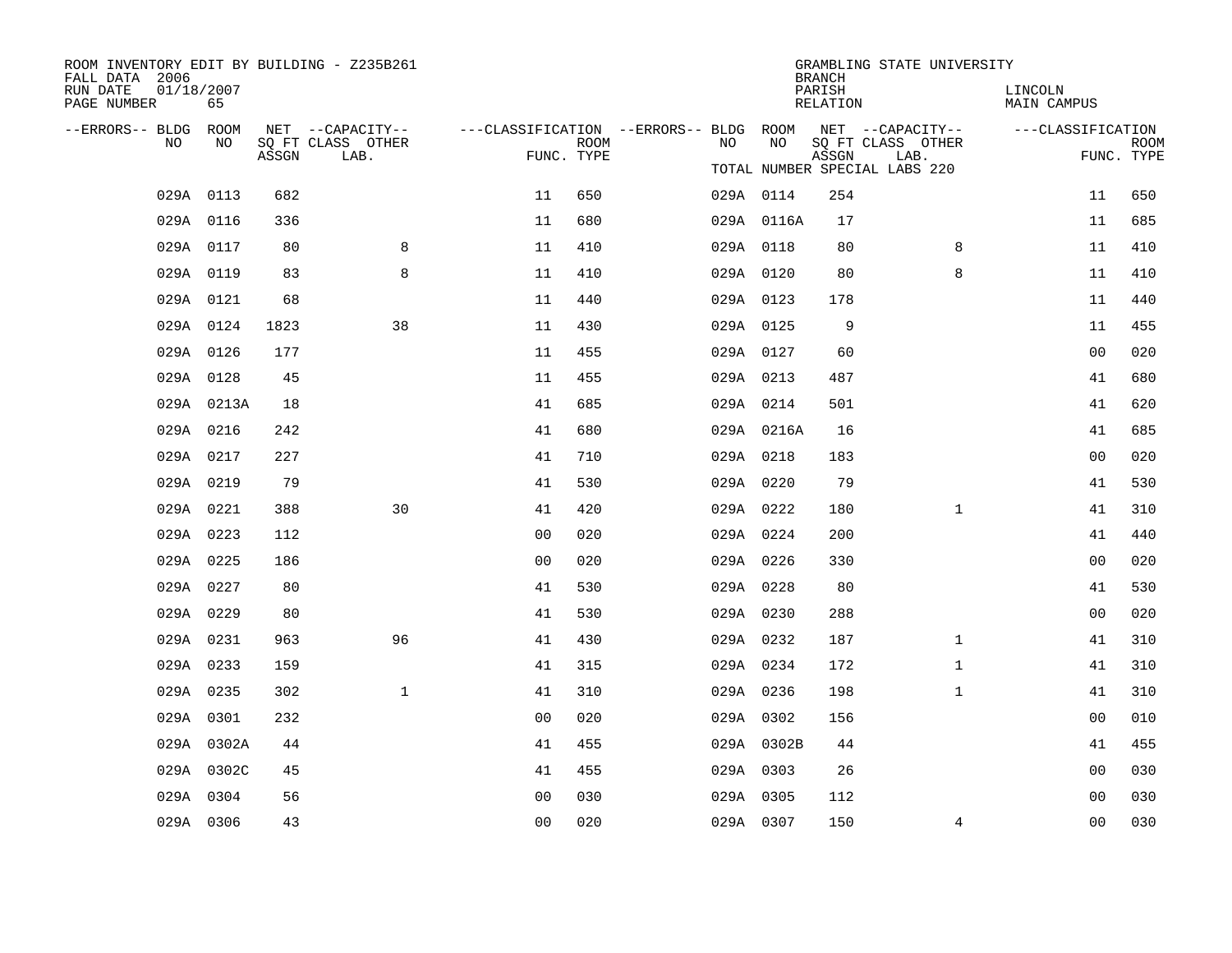| ROOM INVENTORY EDIT BY BUILDING - Z235B261<br>FALL DATA 2006 |            |       |                                       |                |                    |                                               |                                                               | <b>BRANCH</b>      | GRAMBLING STATE UNIVERSITY                                             |                        |                           |
|--------------------------------------------------------------|------------|-------|---------------------------------------|----------------|--------------------|-----------------------------------------------|---------------------------------------------------------------|--------------------|------------------------------------------------------------------------|------------------------|---------------------------|
| RUN DATE<br>01/18/2007<br>PAGE NUMBER                        | 66         |       |                                       |                |                    |                                               |                                                               | PARISH<br>RELATION |                                                                        | LINCOLN<br>MAIN CAMPUS |                           |
| --ERRORS-- BLDG ROOM<br>NO.                                  | NO         |       | NET --CAPACITY--<br>SO FT CLASS OTHER |                |                    | ---CLASSIFICATION --ERRORS-- BLDG ROOM<br>NO. | NO                                                            |                    | NET --CAPACITY-- ---CLASSIFICATION<br>SQ FT CLASS OTHER                |                        |                           |
|                                                              |            | ASSGN | LAB.                                  |                | ROOM<br>FUNC. TYPE |                                               |                                                               | ASSGN              | LAB.                                                                   |                        | <b>ROOM</b><br>FUNC. TYPE |
|                                                              | 029A 0308  | 146   | $\overline{4}$                        | 0 <sub>0</sub> | 030                |                                               | 029A 0309                                                     | 38                 |                                                                        | 00                     | 020                       |
|                                                              | 029A 0310  | 36    | $\mathbf{1}$                          | 0 <sub>0</sub> | 0.30               |                                               | 029A 0311                                                     | 36                 | $\mathbf{1}$                                                           | 41                     | 315                       |
|                                                              | 029A 0312  | 38    |                                       | 0 <sub>0</sub> | 020                |                                               | 029A 0313                                                     | 682                | 68                                                                     | 41                     | 410                       |
|                                                              | 029A 0314  | 186   | $\mathbf{1}$                          | 41             | 310                |                                               | 029A 0314A                                                    | 158                |                                                                        | 41                     | 440                       |
|                                                              | 029A 0315  | 404   |                                       | 0 <sub>0</sub> | 020                |                                               | 029A 0316                                                     | 115                | 2                                                                      | 41                     | 250                       |
|                                                              | 029A 0317  | 115   | 2                                     | 41             | 250                |                                               | 029A 0318                                                     | 1626               | 162                                                                    | 41                     | 410                       |
|                                                              | 029A 0319  | 545   |                                       | 41             | 315                |                                               | 029A 0320                                                     | 184                | $\mathbf{1}$                                                           | 41                     | 310                       |
|                                                              | 029A 0321  | 43    |                                       | 41             | 315                |                                               | 029A 0322                                                     | 184                | $\mathbf{1}$                                                           | 41                     | 310                       |
|                                                              | 029A 0323  | 101   | 10                                    | 41             | 410                |                                               | 029A 0324                                                     | 120                |                                                                        | 41                     | 440                       |
|                                                              | 029A 0325  | 9     |                                       | 41             | 455                |                                               | 029A 0326                                                     | 1351               | 135                                                                    | 41                     | 410                       |
|                                                              | 029A 0327  | 138   |                                       | 41             | 440                |                                               | 029A 0328<br>TOTAL NUMBER CLASSROOMS<br>TOTAL NUMBER LABS 210 | 177                | TOTAL NET ASSIGN SQ. FT. IN ROOM FILE<br>TOTAL NUMBER SPECIAL LABS 220 | 41<br>14,453           | 440                       |
|                                                              | 040A 0133  | 2100  | 15                                    | 11             | 210                |                                               | 040A 0138                                                     | 3150               | 20                                                                     | 11                     | 210                       |
|                                                              | 040A 0160  | 1865  | 88                                    | 11             | 680                |                                               | 040A 0161                                                     | 156                |                                                                        | 11                     | 685                       |
|                                                              | 040A 0162  | 88    |                                       | 11             | 215                |                                               | 040A 0163                                                     | 88                 |                                                                        | 00                     | 030                       |
|                                                              | 040A 0164  | 143   | $\overline{4}$                        | 0 <sub>0</sub> | 030                |                                               | 040A 0165                                                     | 80                 | 2                                                                      | 00                     | 030                       |
|                                                              | 040A 0166  | 50    |                                       | 0 <sub>0</sub> | 020                |                                               | 040A 0167                                                     | 758                |                                                                        | 0 <sub>0</sub>         | 020                       |
|                                                              | 040A 0168  | 4545  | 25                                    | 11             | 210                |                                               | 040A 0169                                                     | 338                |                                                                        | 11                     | 215                       |
|                                                              | 040A 0170  | 250   | $\mathbf{1}$                          | 11             | 310                |                                               | 040A 0171                                                     | 250                | $\mathbf{1}$                                                           | 11                     | 310                       |
|                                                              | 040A 0173  | 1366  | 25                                    | 11             | 210                |                                               | 040A 0174                                                     | 2348               | 30                                                                     | 11                     | 210                       |
|                                                              | 040A 0174A | 245   | $\mathbf{1}$                          | 11             | 310                |                                               | 040A 0175                                                     | 870                |                                                                        | 0 <sub>0</sub>         | 030                       |
|                                                              | 040A 0176  | 380   |                                       | 11             | 215                |                                               | 040A 0177<br>TOTAL NUMBER CLASSROOMS<br>TOTAL NUMBER LABS 210 | 28                 | TOTAL NET ASSIGN SQ. FT. IN ROOM FILE<br>TOTAL NUMBER SPECIAL LABS 220 | 00<br>17,081<br>5      | 010                       |
|                                                              | 111A 0101  | 145   |                                       | 53             | 590                |                                               |                                                               |                    | TOTAL NET ASSIGN SQ. FT. IN ROOM FILE                                  | 145                    |                           |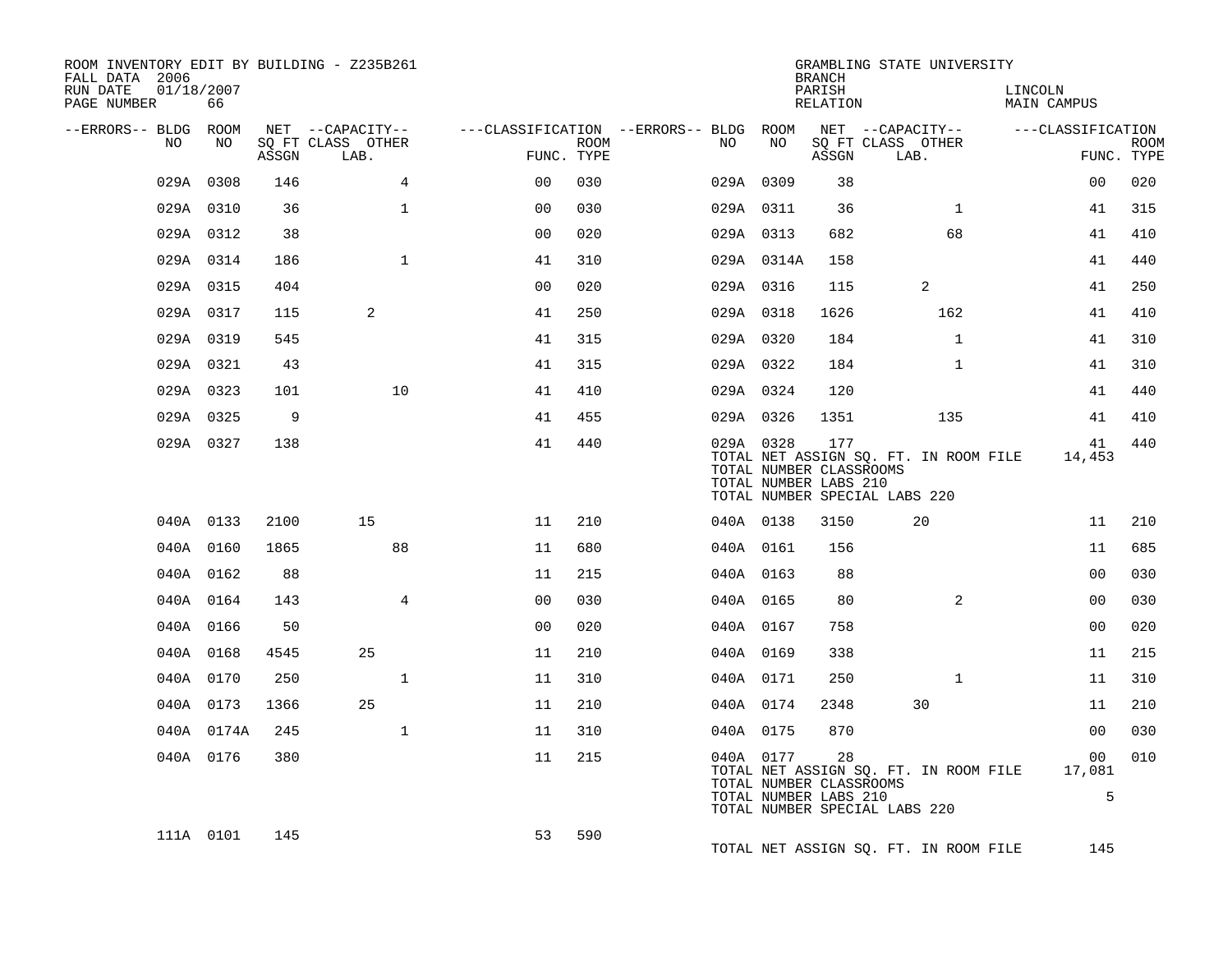| ROOM INVENTORY EDIT BY BUILDING - Z235B261<br>2006<br>FALL DATA | BRANCH                                                         | GRAMBLING STATE UNIVERSITY          |
|-----------------------------------------------------------------|----------------------------------------------------------------|-------------------------------------|
| 01/18/2007<br>RUN DATE                                          | PARISH                                                         | LINCOLN                             |
| 67<br>PAGE NUMBER                                               | RELATION                                                       | MAIN CAMPUS                         |
| ROOM<br>NET<br>--ERRORS-- BLDG<br>--CAPACITY--                  | --ERRORS-- BLDG ROOM<br>NET<br>---CLASSIFICATION               | ---CLASSIFICATION<br>--CAPACITY--   |
| SO FT CLASS<br>OTHER<br>NO<br>NO.<br>ASSGN<br>LAB.              | SO FT CLASS<br>NO.<br>ΝO<br><b>ROOM</b><br>FUNC. TYPE<br>ASSGN | ROOM<br>OTHER<br>FUNC. TYPE<br>LAB. |
|                                                                 | TOTAL NUMBER CLASSROOMS                                        |                                     |
|                                                                 | TOTAL NUMBER LABS 210                                          |                                     |
|                                                                 | TOTAL NUMBER SPECIAL LABS 220                                  |                                     |